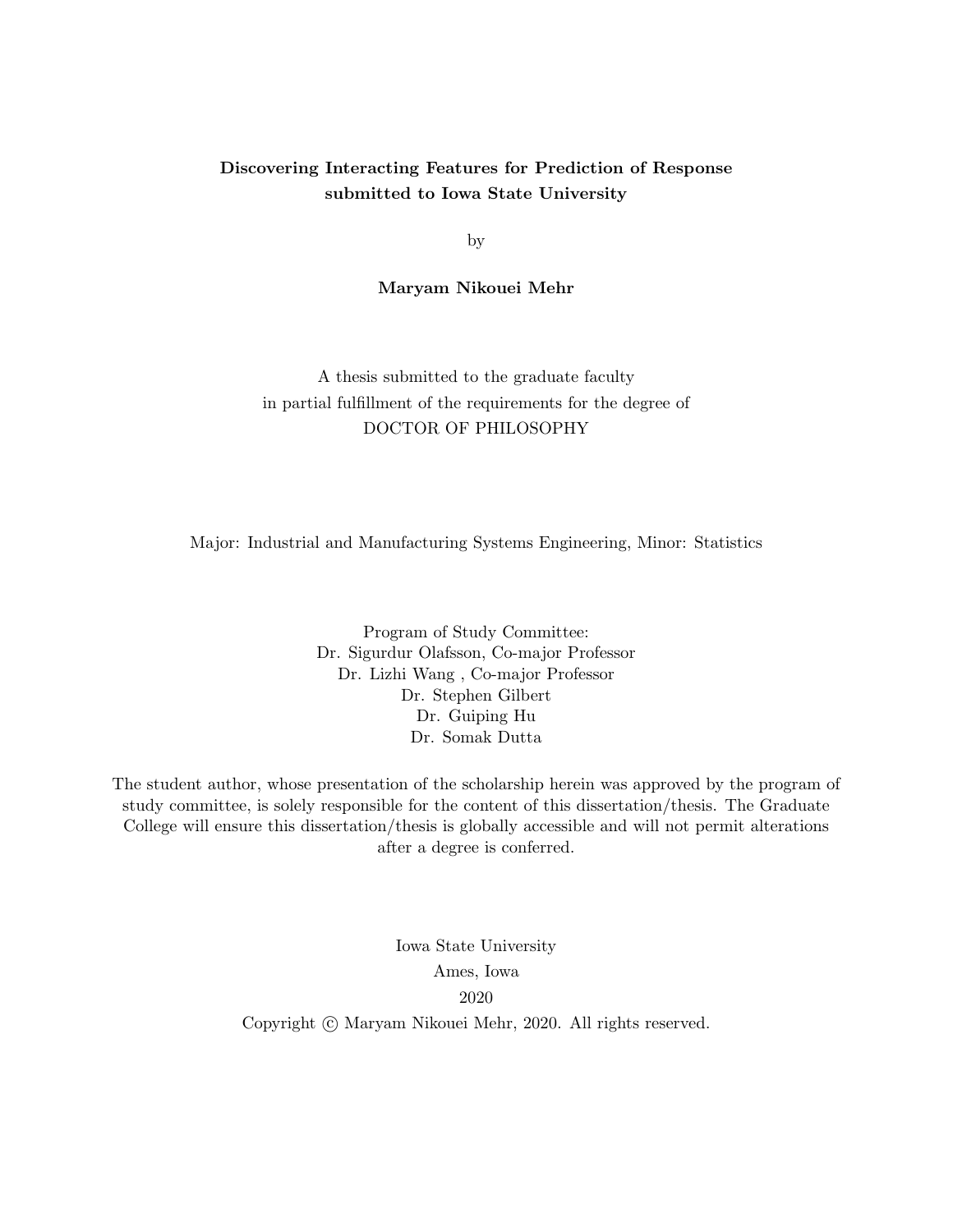Dedicated to my immediate family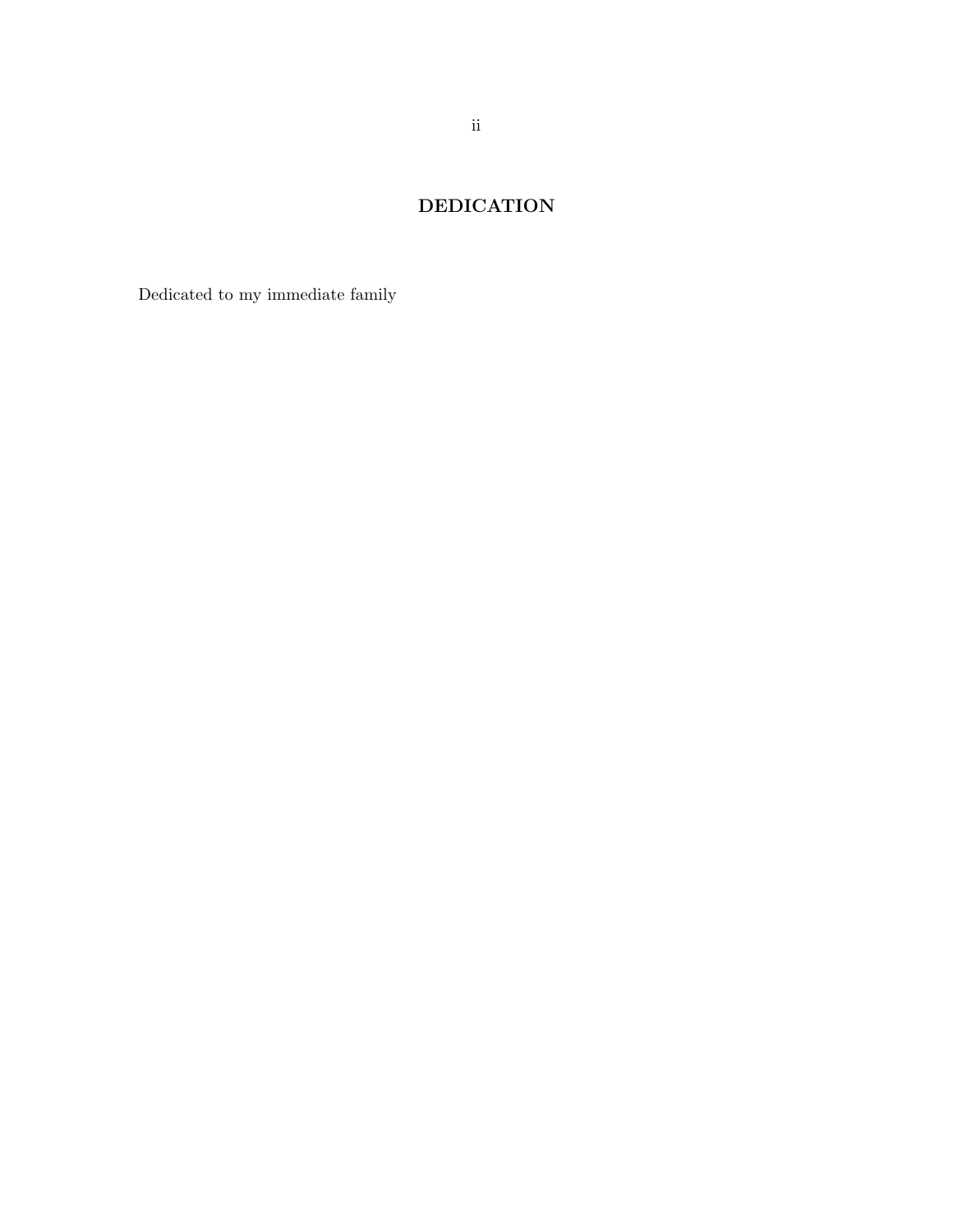# Contents

|         | $\overline{\mathbf{V}}$                                                                                     |
|---------|-------------------------------------------------------------------------------------------------------------|
|         | vi                                                                                                          |
|         | vii                                                                                                         |
|         |                                                                                                             |
|         | Chapter 1. An optimization approach to epistasis detection $\dots \dots \dots \dots \dots \dots \dots$<br>1 |
| 1.1     | $\mathbf{1}$                                                                                                |
| 1.2     | $\overline{4}$                                                                                              |
|         | $\overline{4}$<br>1.2.1                                                                                     |
|         | 1.2.2<br>$\overline{5}$                                                                                     |
|         | $\overline{7}$<br>1.2.3                                                                                     |
|         | 8<br>1.2.4                                                                                                  |
| 1.3     | 10                                                                                                          |
|         | 1.3.1<br>10                                                                                                 |
|         | 1.3.2<br>11                                                                                                 |
|         | 13<br>1.3.3                                                                                                 |
| 1.4     | 15                                                                                                          |
| 1.5     | 16                                                                                                          |
|         | Chapter 2. Discovering Interacting Features for Predicting a Continuous Response<br>19                      |
| 2.1     | 19                                                                                                          |
| 2.2     | 22                                                                                                          |
|         | 22<br>2.2.1                                                                                                 |
|         | 24<br>2.2.2                                                                                                 |
| 2.3     | Feature Selection for Continuous Response Variables with Interaction (FSCI) - An                            |
|         | 24                                                                                                          |
|         | Selecting Features with Significant Main Effect<br>25<br>2.3.1                                              |
|         | 25<br>2.3.2                                                                                                 |
|         | 2.3.3<br>26                                                                                                 |
| $2.4\,$ | 27                                                                                                          |
|         | 28<br>2.4.1                                                                                                 |
|         | 2.4.2<br>31                                                                                                 |
| 2.5     | 37                                                                                                          |
| 2.6     | 38                                                                                                          |
|         |                                                                                                             |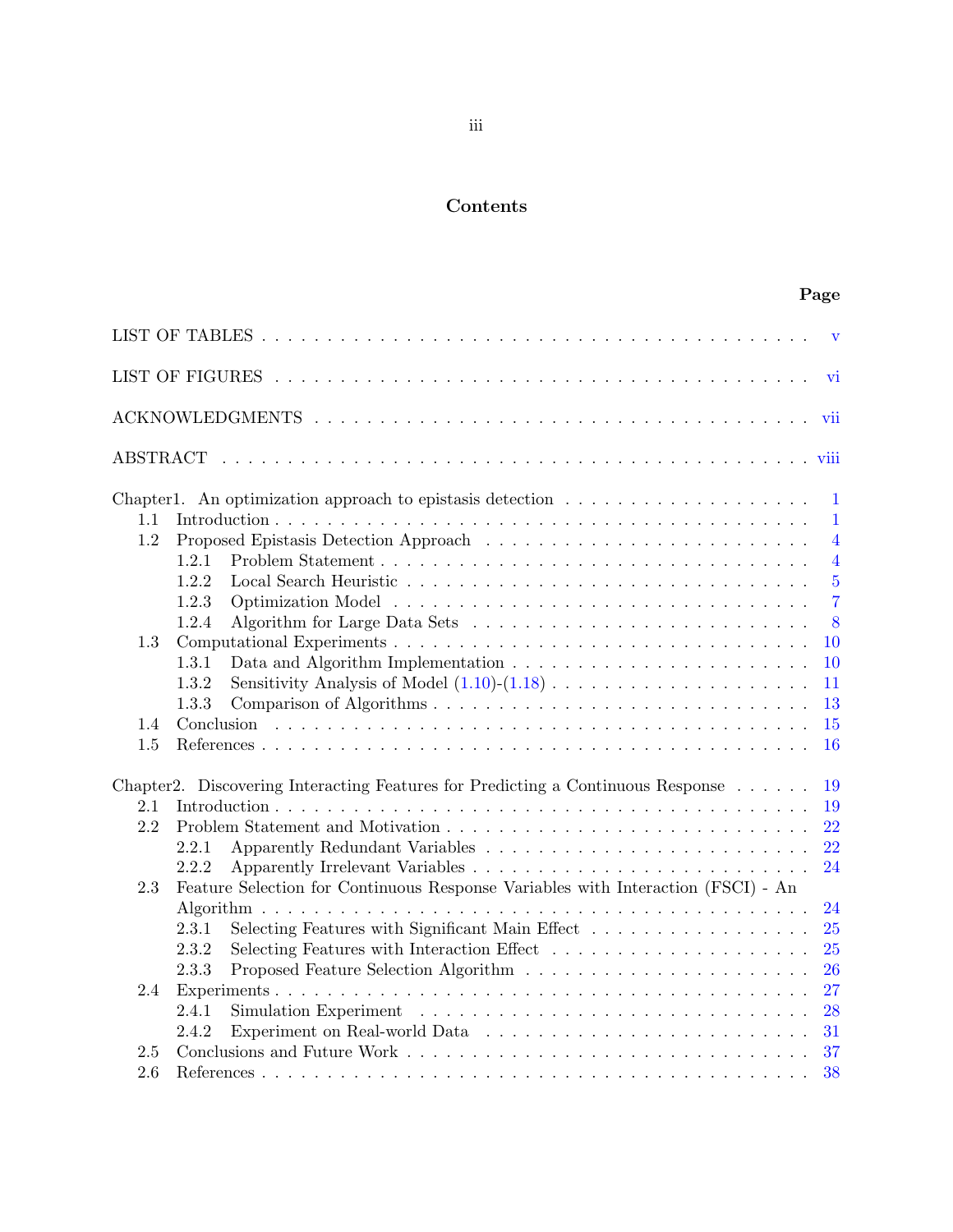|     |     | Chapter 3. Discovering Interacting Features for Prediction of Binary Response 42 |
|-----|-----|----------------------------------------------------------------------------------|
|     |     |                                                                                  |
| 32  |     |                                                                                  |
|     | 321 |                                                                                  |
|     |     |                                                                                  |
|     |     |                                                                                  |
|     |     |                                                                                  |
|     | 332 |                                                                                  |
|     | 333 |                                                                                  |
| 3.4 |     |                                                                                  |
|     |     |                                                                                  |
|     |     |                                                                                  |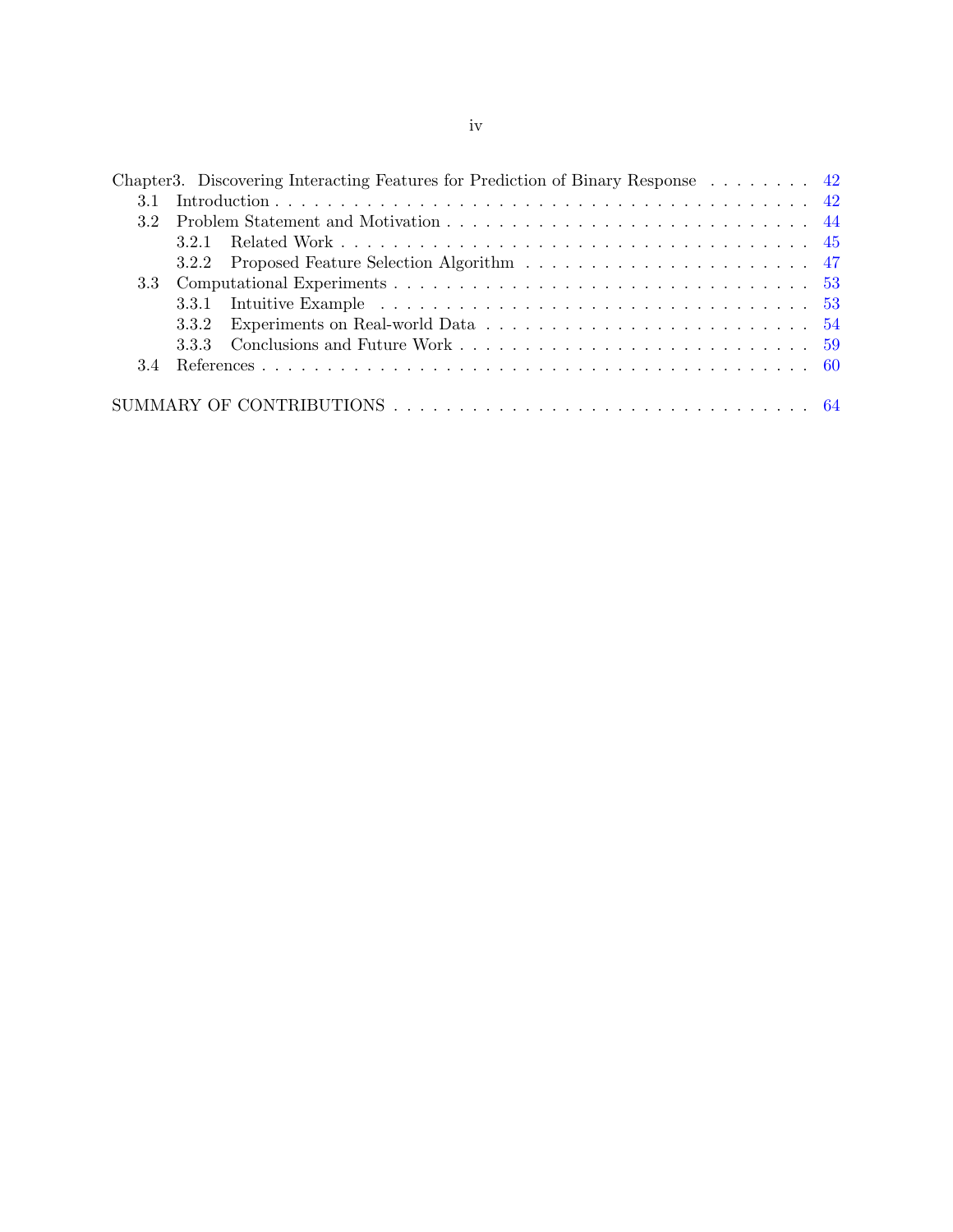# List of Tables

# Page

<span id="page-4-0"></span>

| 1.1  |                                                                                                                                                                                           |           |
|------|-------------------------------------------------------------------------------------------------------------------------------------------------------------------------------------------|-----------|
| 1.2  | Comparison of the three algorithms' solution quality at the end of the 600-<br>second time limit. The values are the numbers of times that the normalized                                 | <b>15</b> |
| 2.1  |                                                                                                                                                                                           | 28        |
| 2.2  |                                                                                                                                                                                           | 29        |
| 2.3  | Average number of times each feature was selected in each category $\dots$ .                                                                                                              | 30        |
| 2.4  |                                                                                                                                                                                           | 32        |
| 2.5  | Parameters for the sensitivity analysis for categorical data sets                                                                                                                         | 33        |
| 2.6  |                                                                                                                                                                                           | 33        |
| 2.7  | RMSE for all methods $\ldots \ldots \ldots \ldots \ldots \ldots \ldots \ldots \ldots \ldots$                                                                                              | 34        |
| 2.8  |                                                                                                                                                                                           | 34        |
| 2.9  |                                                                                                                                                                                           | 35        |
| 2.10 | Sensitivity analysis on the values of $b^k$ and $\overline{b}^k$ in FSCI                                                                                                                  | 36        |
| 2.11 | Comparison of feature selection methods on the binary stock portfolio per-                                                                                                                |           |
|      |                                                                                                                                                                                           | 37        |
| 3.1  |                                                                                                                                                                                           | 44        |
| 3.2  |                                                                                                                                                                                           | 53        |
| 3.3  |                                                                                                                                                                                           | 54        |
| 3.4  | Result of Bradley et al. (1999) feature selection model for different values of<br>$M$ , Monks's Data set $\dots \dots \dots \dots \dots \dots \dots \dots \dots \dots \dots \dots \dots$ | 57        |
| 3.5  | Comparison of feature selection models, Monks's Data set                                                                                                                                  | 58        |
| 3.6  | Comparison of feature selection models, Lymphography Data set                                                                                                                             | 59        |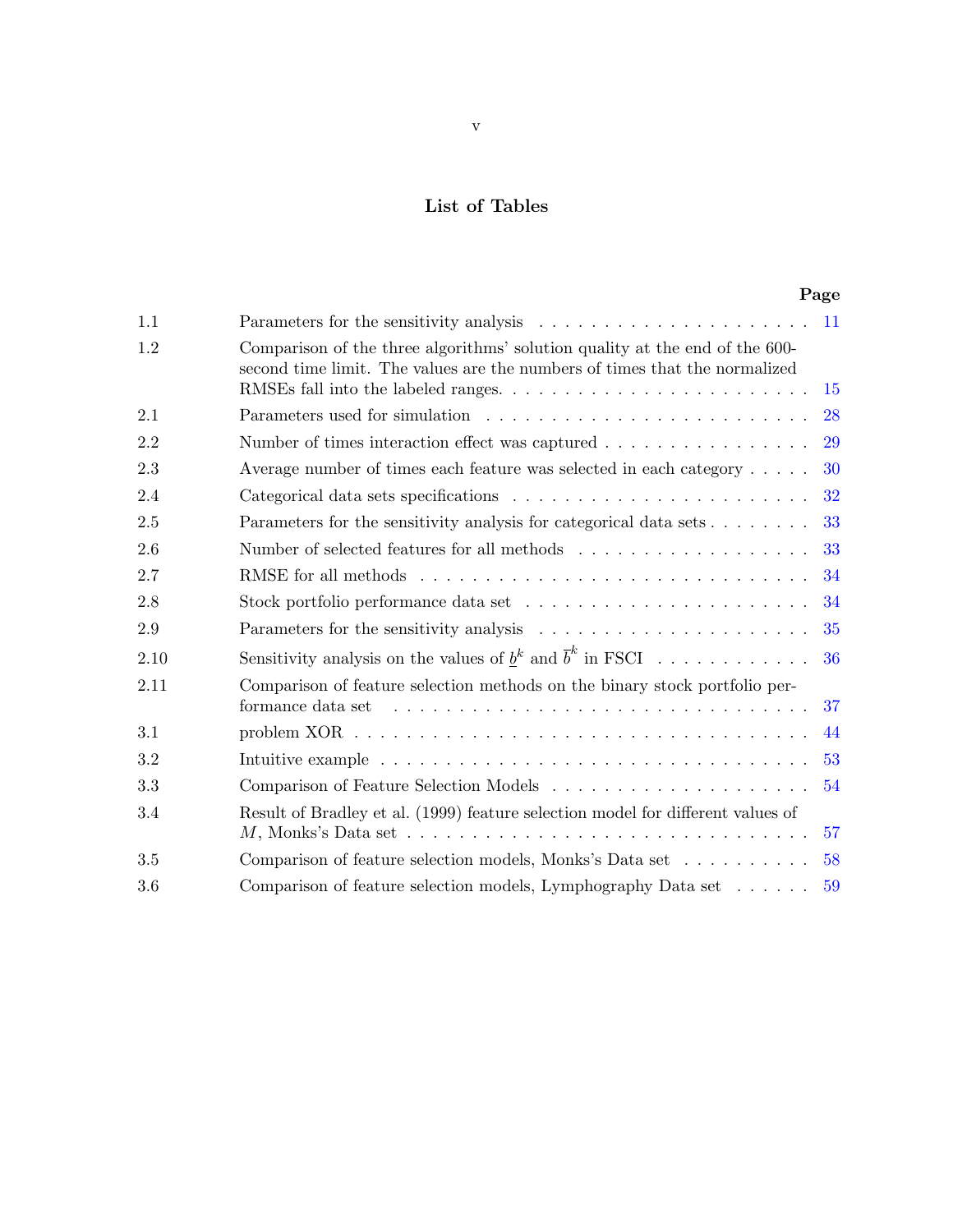# List of Figures

# Page

<span id="page-5-0"></span>

| 1.1 |                                                                                                                                                                                                                                                                                                                                                                                                                                                                                                                                                                                                                                                                                                                                                            |    |
|-----|------------------------------------------------------------------------------------------------------------------------------------------------------------------------------------------------------------------------------------------------------------------------------------------------------------------------------------------------------------------------------------------------------------------------------------------------------------------------------------------------------------------------------------------------------------------------------------------------------------------------------------------------------------------------------------------------------------------------------------------------------------|----|
| 1.2 | Results of sensitivity analysis. The four subfigures in the top row show<br>the average computation times (capped at 1,800 seconds) of solving Model<br>$(1.10)-(1.18)$ using CPLEX and the local search heuristic for different pa-<br>rameter settings. The four subfigures in the bottom row show the average<br>RMSEs using the basic multiple linear regression Model $(1.1)$ , the optimiza-<br>tion Model $(1.10)$ - $(1.18)$ , the optimization Model $(1.10)$ - $(1.18)$ and local                                                                                                                                                                                                                                                                |    |
| 1.3 | Comparison of the three algorithms' dynamic progress. The four columns<br>of subfigures correspond to different complexity levels of the ground truth<br>epistases, and the three rows correspond to different percentiles of results<br>among the 1,000 repetitions. The RMSE values are normalized as $(\zeta - )$<br>$\zeta_0/(\zeta_1 - \zeta_0)$ , where $\zeta$ is the RMSE of the solution obtained by any of<br>these algorithms, $\zeta_0$ is the RMSE of the global optimal solution, and $\zeta_1$ is<br>the RMSE of Model $(1.1)$ without consideration of the epistatic effect. Since<br>the incumbent epistasis was empty at the beginning and improves over time,<br>the normalized RMSE should start from 1 and gradually decrease to 0 or | 14 |
| 2.1 | RMSE for all scenarios considering different values of main and interaction<br>effect, using random integer uniform distribution $\dots \dots \dots \dots \dots$                                                                                                                                                                                                                                                                                                                                                                                                                                                                                                                                                                                           | 31 |
| 3.1 | Intuitive example $\ldots \ldots \ldots \ldots \ldots \ldots \ldots \ldots \ldots \ldots \ldots$                                                                                                                                                                                                                                                                                                                                                                                                                                                                                                                                                                                                                                                           |    |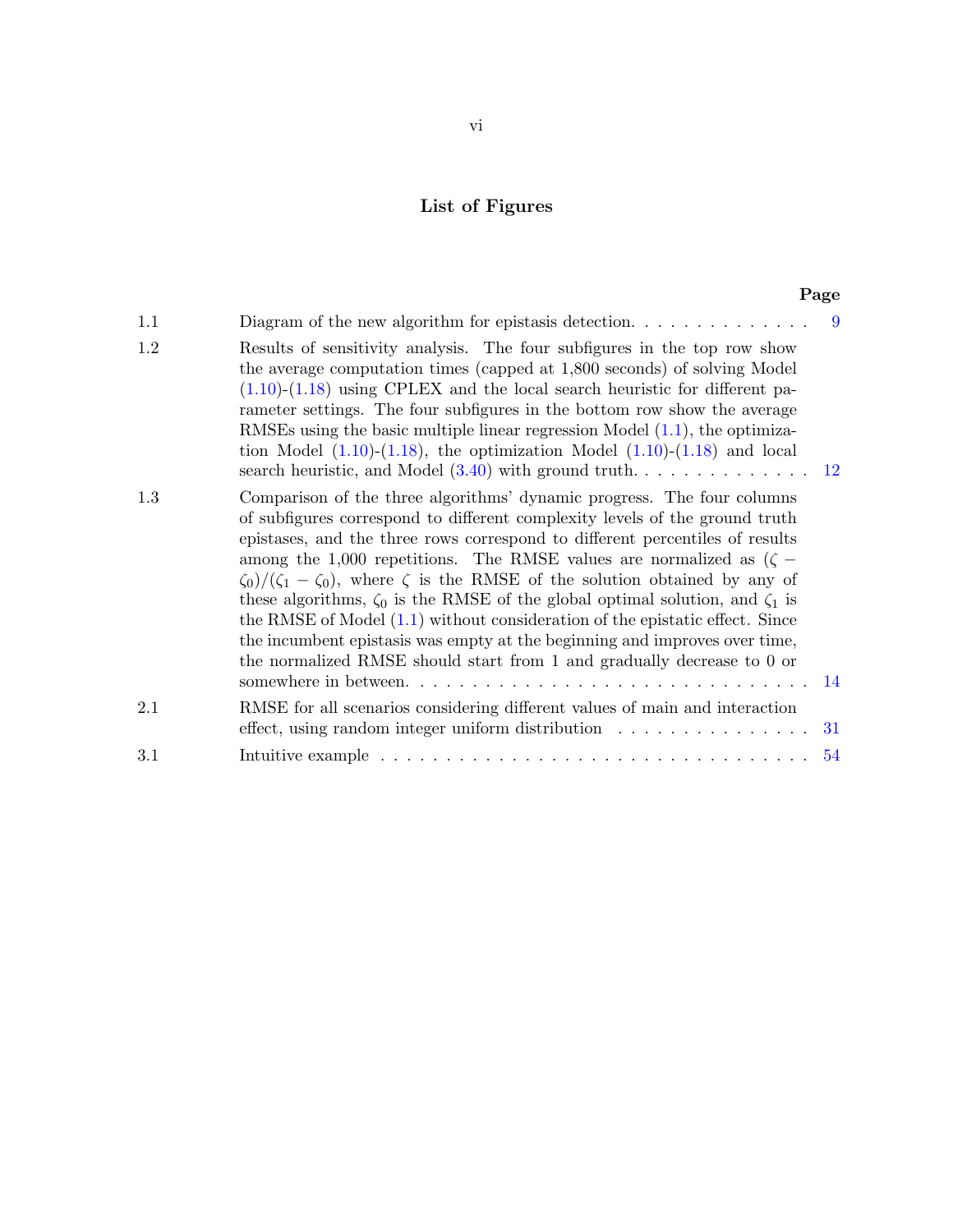### ACKNOWLEDGMENTS

<span id="page-6-0"></span>I would like to take this opportunity to express my thanks to those who helped me with various aspects of conducting research and the writing of this dissertation. First and foremost, Dr. Sigurdur Olafsson for his guidance, patience and support throughout this research and the writing of this dissertation. His insights and words of encouragement have often inspired me and renewed my hopes for completing my graduate education. I would also like to thank my committee members for their efforts and contributions to this work: Dr. Lizhi Wang, Dr. Stephen Gilbert, Dr. Guiping Hu, and Dr. Somak Dutta. At the end, I would like to thank my immediate family for their kind support and encouragement.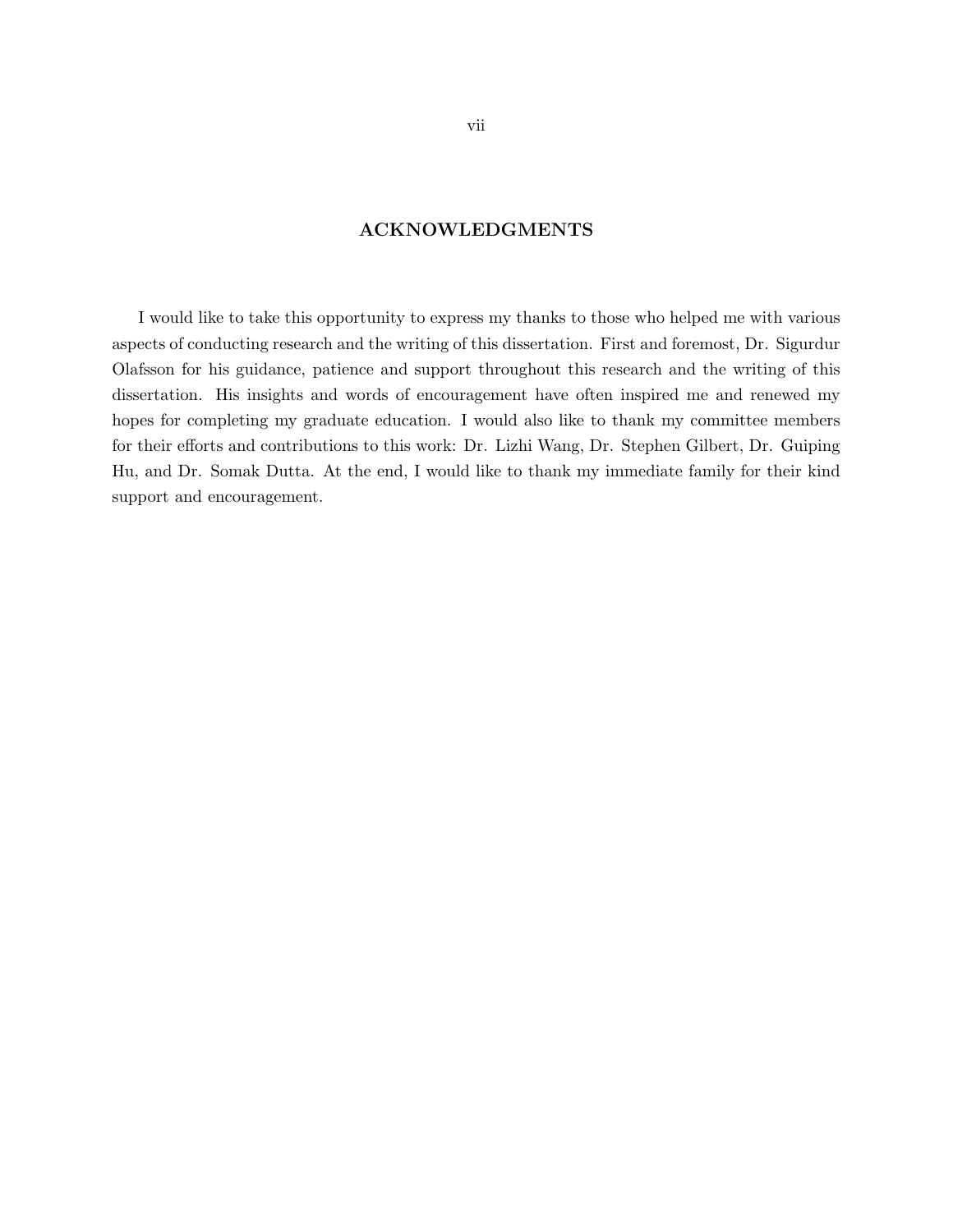### ABSTRACT

<span id="page-7-0"></span>Machine learning as a discipline has used optimization techniques and algorithms for years. Similarly, machine learning has influenced optimization by driving the development of new optimization approaches that address the major challenges raised by machine learning applications. This exchange continues to deepen, producing a growing literature in both fields by attracting researchers. Theoretical property and wide applicability of optimization approaches made them suitable method to be rooted in machine learning (Sra et al. (2012)).

One of the well-known techniques in machine learning is feature selection. Feature selection or variable selection have become the focus of much research in areas of application for which data sets with tens or hundreds of thousands of variables are available (Guyon and Elisseeff (2003)). As the dimensionality of the data rises, the amount of data required for precise forecast analysis grows exponentially (Saeys et al. (2007)). The goal of variable selection is : (1) improving the prediction performance of the predictors, (2) providing more cost-effective predictors, and (3) providing better understanding of data (John et al. (1994)).

One of the areas of study that deals with high-dimensionality data is Genetic. Studies of genes and genome, genes and environment, and genes and behavior investigate high dimensional data to address several research questions. One of the challenges associated with these studies is the phenomenon which is known as epistasis (Bateson (1909)). Epistasis refers to the incident where the interaction of multiple genes affects a certain phenotype in addition to their individual additive effects (Cordell (2002a); Xu and Jia (2007a)). Similar epistatic effects are also ubiquitous in other application areas, such as gene-environment interactions, where a certain effect is triggered only when a particular combination of genes and environmental components is present. Epistasis detection has been recognized as a major challenge in the field of genetics. Previously proposed methods either focused on finding two-gene interactions using brute force enumeration or resorted to heuristic algorithms to search only a subset of the solution space. Herein, we presented an optimization approach that can identify the number of explanatory variables responsible for the interaction effect as well as the exact combination of these variables. We explored simulation experiments using a soybean data set and concluded that the proposed approach had a 95.5% chance of correctly detecting second-order to fifth-order epistases, which was a significant improvement over two alternative approaches in the literature.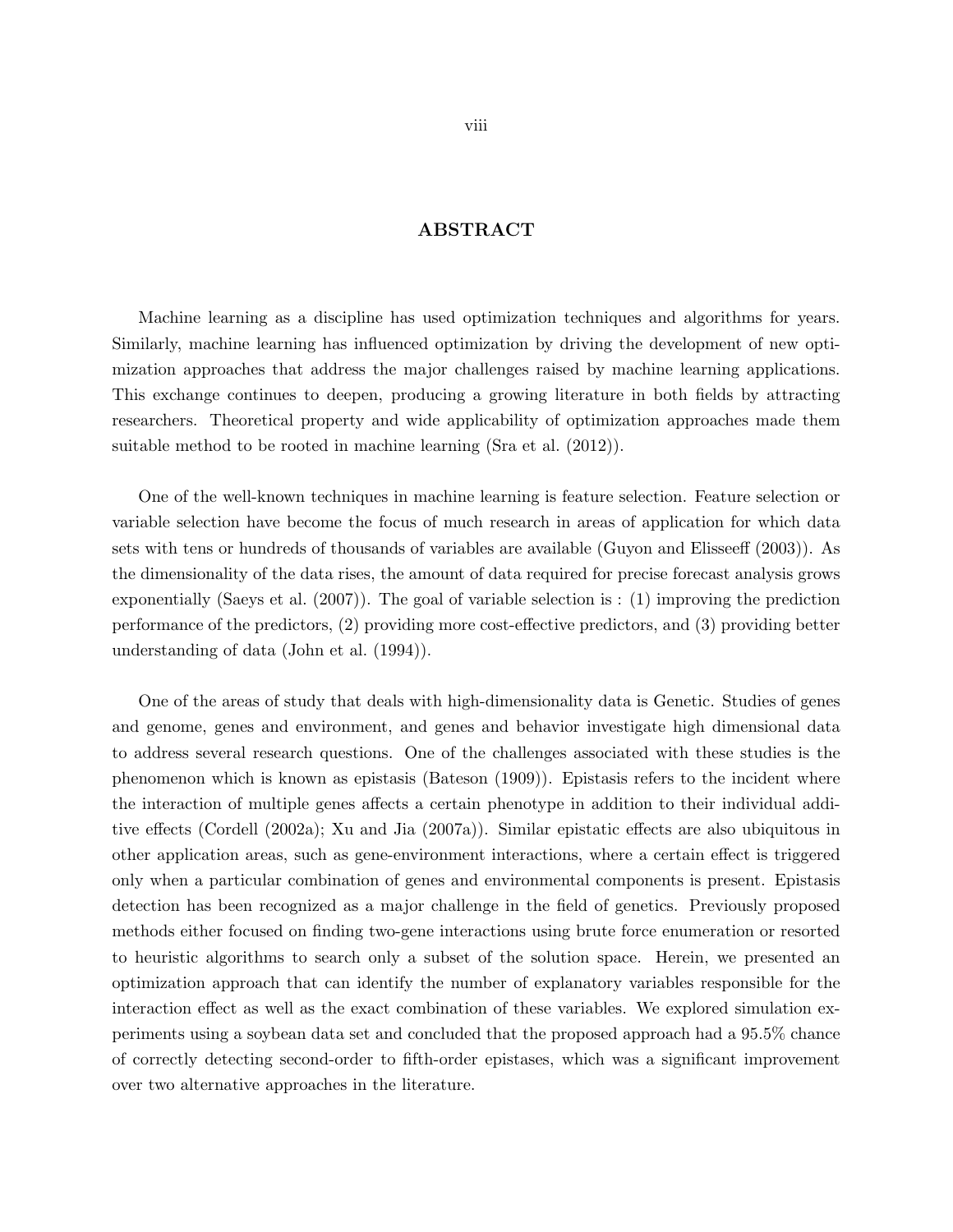In statistics, epistasis is known as interaction effect. Consideration of interaction effect in forecast analysis leads to better predictions. As the goal of feature selection is choosing a minimal subset based on some criteria such that the original task could be achieved with good precision, consideration of interaction effects in minimal subset is crucial. Feature interaction presents a challenge in feature selection (Cotter et al. (2001); Kira and Rendell (1992)). Considering wellknown feature selection methods, apparently redundant or irrelevant features have always been removed from subset selections. In our second paper, we showed removal of apparently redundant and irrelevant features is not always wise. Features could be considered irrelevant based on its correlation with the response (Hall (2000); Yu and Liu (2003)), while in combination with other features, they could be considered as relevant. Also features could be considered redundant while in the presence of other features, they can be strongly predictive of the response. To impact the importance of including interaction effect in subset selection, we followed up with a novel feature selection approach for data sets with continuous response variables and established a computational framework for selecting a subset of features with significant main effects and a subset of features with significant interaction effects. The proposed method finds features with significant main effect using well-known feature selection methods and implements a mixed integer linear programming model introduced in the first paper to recognize feature interactions and their exact combinations. The implementation of the proposed algorithm on both synthetic and real data sets concluded to the improvement in prediction analysis.

In order to predict classification of two finite point sets in n-dimensional features space, we proposed a new feature selection model, which is built on mathematical modeling that uses as few feature as possible. Proposed feature selection model finds a separating plane to classify two subsets  $A$  and  $B$  while minimizing the number of missclassifications. The purpose of our work is to establish a computational framework for selection a subset of features that are independently important for the target prediction and a subset of features that might not be considered important independently but in the presence of other features, they can strongly be predictive of the response. With consideration of feature interaction, the new feature selection model tries to find the separating plane that reduces the number of missclassifications. Computational tests of the method on the publicly available real-world databases shows an improvement on the total number of missclassifications.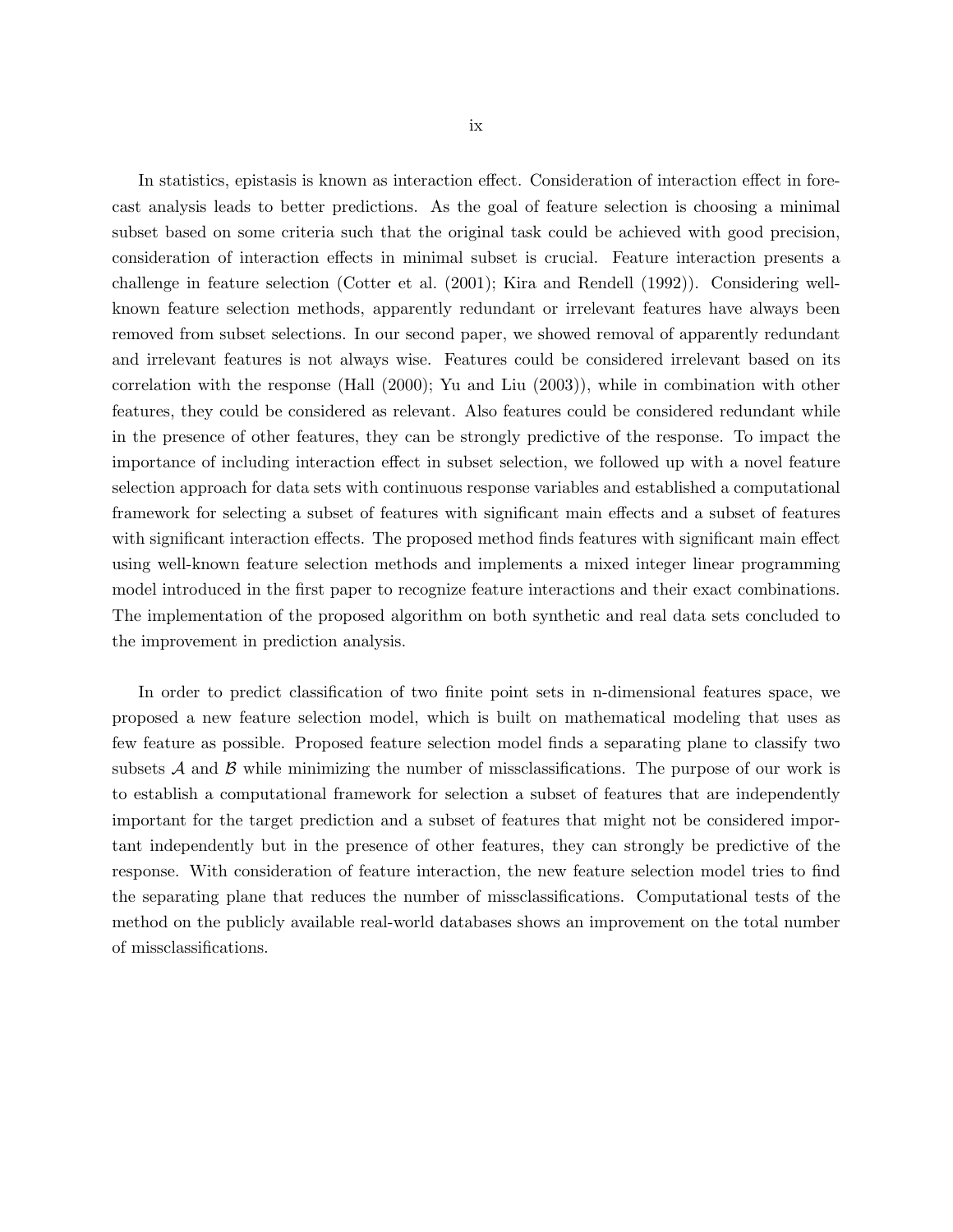### <span id="page-9-0"></span>Chapter1. An optimization approach to epistasis detection

Paper is published by European Journal of Operational Research Lizhi Wang and Maryam Nikouei Mehr

#### Abstract

Epistasis refers to the phenomenon where the interaction of multiple genes affects a certain phenotype in addition to their individual additive effects. Similar epistatic effects are also ubiquitous in other application areas, such as gene-environment interactions, where a certain effect is triggered only when a particular combination of genes and environmental components is present. Epistasis detection has been recognized as a major challenge in the field of genetics. Previously proposed methods either focused on finding two-gene interactions using brute force enumeration or resorted to heuristic algorithms to search only a subset of the solution space. Herein we present an optimization approach that can identify the number of explanatory variables responsible for the epistasis as well as the exact combination of these variables. Results from simulation experiments using a soybean data set suggested that the proposed approach had a  $95.5\%$  chance of correctly detecting second-order to fifth-order epistases, which was a significant improvement over two alternative approaches in the literature.

### 1.1 Introduction

The epistatic effect refers to the interaction of genes (Cordell (2002a); Xu and Jia (2007a)). This term was first used by Bateson (Bateson (1909)) in 1909 to describe the phenomenon where an allele at one locus prevents the allele at another locus from manifesting its effect. More recently, geneticists and biologists have discovered higher-order epistasis for complex traits that involve five or more genes. For example, Taylor and Ehrenreich (Taylor and Ehrenreich (2014)) discovered a colony morphology trait in yeast strains that was caused by genetic interactions of five or more loci.

In statistical terms, the epistatic effect can be defined in a multiple linear regression context where each explanatory variable makes an additive contribution to the response variable. The epistatic effect is the additional (positive or negative) effect that is triggered when a certain combination of genes take certain allelic variations simultaneously. For example, the height of a certain plant species may be influenced by three alleles each with two variants (A or a, B or b, and C or c). An epistasis may be defined as the phenomenon that plants with the combination of (A, B, c) are one inch taller than the sum of the individual effects of alleles A, B, and c.

Epistasis holds the key to many scientific discoveries in genetics. Ritchie et al. (Ritchie et al. (2001)) identified three genes whose interactions are responsible for sporadic breast cancer. Com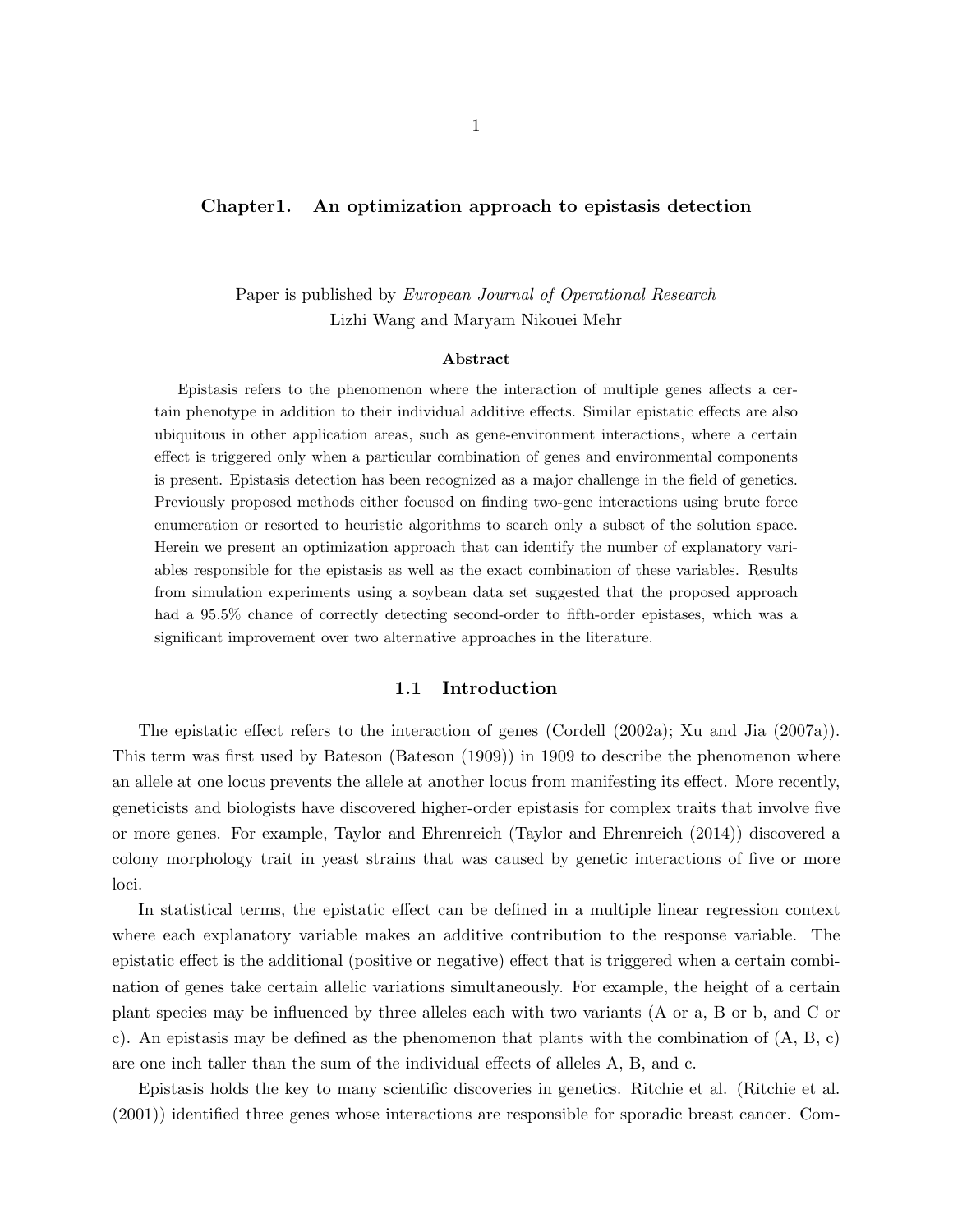barros et al. (Combarros et al. (2009)) found 36 examples of significant epistasis in sporadic Alzheimer's disease. Witnessing the increasing capability of discovering epistatic genes in sicklecell anemia, Nagel pointed out that (Nagel (2005)) such techniques have the potential of advancing therapeutic strategies that target epistatic genes in concert with the risks involved in individual patients.

Detecting the specific epistasis that triggers the epistatic effect is a notoriously challenging task. Mackay and Moore (Mackay and Moore (2014)) summarized three challenges for this task. First, commonly used parametric statistical methods were not designed to detect interactions and often struggle to provide precise parameter estimation. Second, it requires prohibitive computational resources to enumerate all possible combinatorial epistasis candidates. For the example with three alleles and two variants  $(A \text{ or } a, B \text{ or } b, \text{ and } C \text{ or } c)$ , if we know the epistasis is triggered by two alleles, then there are 12 possible solutions:  $(A, B), (A, b), (A, C), (A, c), (a, B), (a, b), (a, c)$ C),  $(a, c), (B, C), (B, c), (b, C),$  and  $(b, c)$ . Without the information about the complexity of the epistasis, i.e., the number of explanatory variables involved, which could be either two or three alleles, then the total number of solutions becomes 20. In general, if the total number of explanatory variables is  $p$ , and the epistasis could involve between two to  $p$  variables, then the number of possible solutions is  $(3^p - 2p - 1)$ . For 30 explanatory variables, this number is 206 trillion, so it would be computationally prohibitive to enumerate all possible epistases to find the true one. Third, it would be much more challenging to validate epistasis models through combinatorial experiments, since the process of validating even a small number of epistases candidates through field or lab experiments is usually prohibitively expensive, time-consuming, and labor intensive.

A related problem in machine learning and statistics is feature selection (Guyon and Elisseeff (2003); Unler and Murat (2010)), which has interesting similarities and differences with epistasis detection. The problem of feature selection is concerned with selecting a subset from a larger set of explanatory variables to explain the response variable, with a goal of obtaining a simplified model. Although both problems deal with variable selection, they have different assumptions and objectives. Feature selection assumes that the response variable can be sufficiently explained by a parsimonious subset of significant variables, and the objective is to make a selection that includes significant variables and excludes insignificant ones; the cost of excluding a significant variable is usually much larger than that of including an insignificant variable. In contrast, epistatic detection assumes that a set of explanatory variables are already known to have individual additive effects on the response variable, but an unknown combination of a few explanatory variables has an additional epistatic effect when they take certain values, and the objective is to find such combination in its exact form; the cost of selecting a variable that does not belong to the epistasis is as high as failing to select one that does. In fact, the study of epistatic effects requires efficient algorithms for both feature selection and epistasis detection. The genotype data sets usually contain many thousands or even millions of genes, with thousands of observed phenotype responses. Feature selection can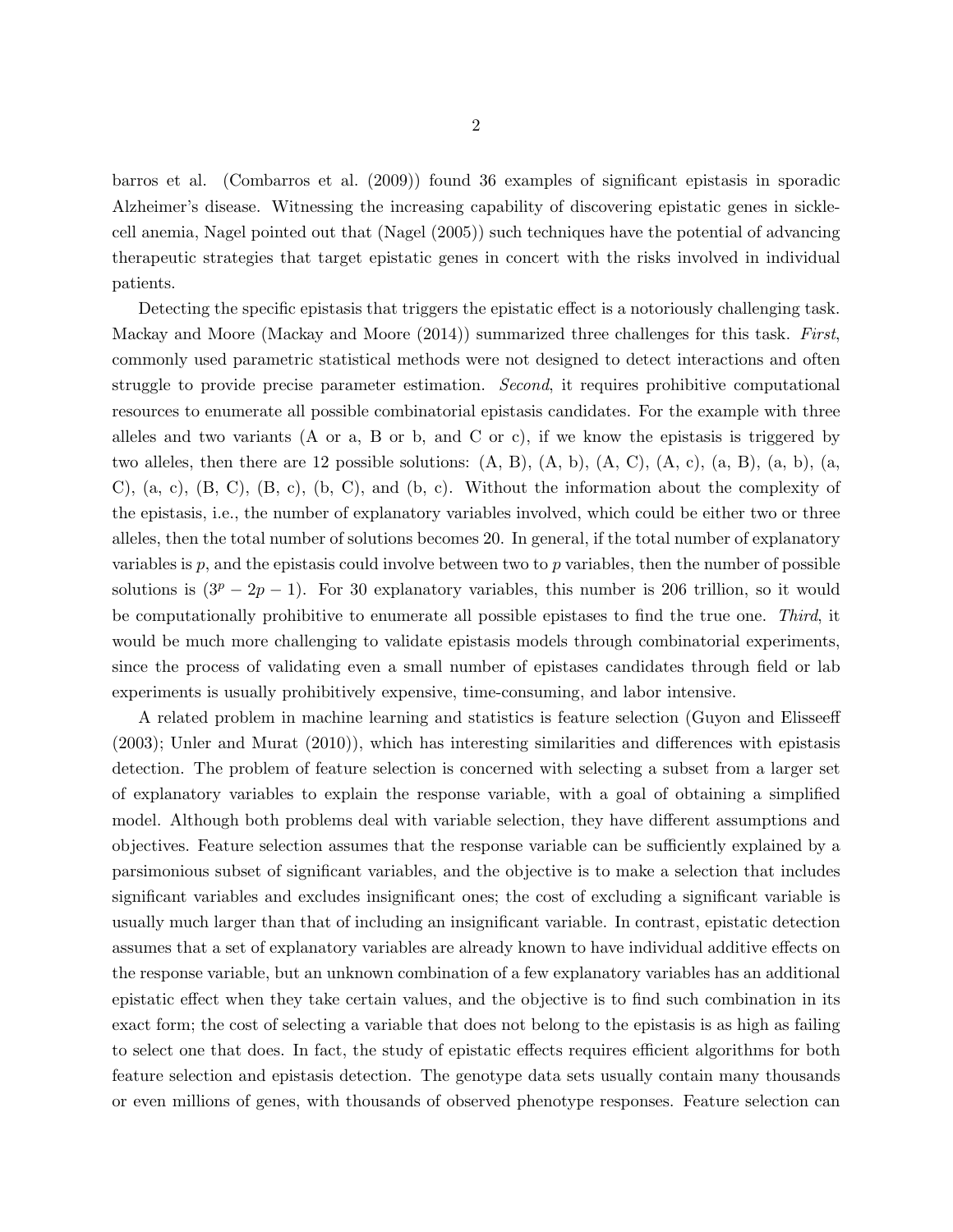be used first to select a small subset of genes, and then an epistasis detection algorithm can be applied to detect the epistatic interactions among these significant genes. This two-step approach was used in our simulation study to test the effectiveness of our epistasis detection algorithm.

Multiple methods have been proposed for detecting epistasis in genome-wide two- or multiplelocus interactions. Most of these methods focused on second-order epistasis through exhaustive search (Wan et al. (2010); Zhang et al. (2010); Piriyapongsa et al. (2012); Sluga et al. (2014); Gonzàlez-Domìnguez et al. (2015)). Evans et al. (Evans et al. (2006)) pointed out that even an exhaustive search of two-locus pairs across the genome would identify loci that would not have been identified using a single-locus search. Since many complex diseases have been associated with the interactions of multiple genes (Collins et al.  $(2013)$ ; Maher  $(2008)$ ; Moore et al.  $(2010)$ ), several studies have targeted higher order epistasis (Ritchie et al.  $(2001)$ ; Kässens et al.  $(2002)$ ; Leem et al. (2014); Xie et al. (2012)). Almost all these studies resorted to heuristic algorithms with non-exhaustive search, due to the complexity of the problem. For example, the EDCF method (Xie et al. (2012)) is based on the clustering of relatively frequent items; the algorithm in (Leem et al. (2014)) runs k-means clustering algorithms on all single nucleotide polymorphisms (SNPs) and then applies information theory to examine the candidates from each cluster; MegaSNPHunter (Wan et al. (2009)) and SNPRuler (Wan et al. (2010)) used machine learning techniques; Ritchie et al. (Ritchie et al. (2001)) proposed the model-free and non-parametric MDR method, which first reduces the dimension of genotype predictors from  $n$  to one and then evaluates the one-dimension predictor for its ability to classify disease status through cross-validation and permutation testing; and Yang et al. (Jin-Shu and Wei-Jun (2008)) used a local search heuristic that swapped one pair of genes at a time, which was shown to outperform the Bayesian Epistasis Association Mapping method (Zhang and Liu (2007)). A summary of machine learning approaches for epistasis detection can be found in Upstill-Goddard et al. (2012).

The approach we propose in this paper was designed to detect multi-way epistasis, and it exhaustively searches all possible solutions in an efficient manner by taking advantage of combinatorial optimization modeling and solution techniques. This model can detect not only the complexity of the epistasis, but also their exact combination that triggers the epistatic effect. We also designed a heuristic algorithm for solving data sets with large numbers of genes and observations. Both the optimization model and the new algorithm were tested in a simulation study using a soybean data set. Results suggested that the new algorithm was able to find the global optimal solution for epistasis detection in 3,821 out of 4,000 independent simulation repetitions, each within 600 seconds, which was a significant improvement over two alternative algorithms compared in the simulation experiments.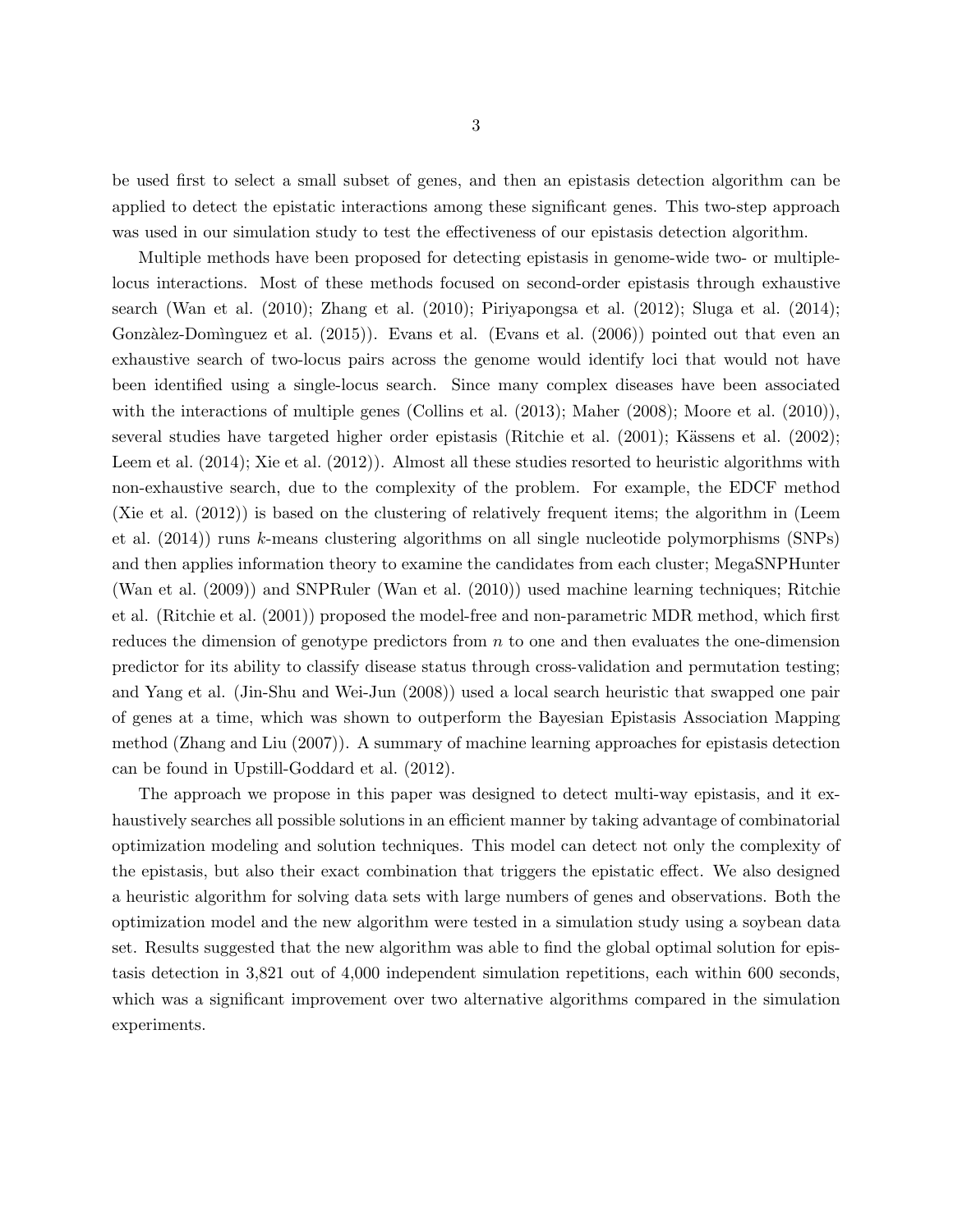### 1.2 Proposed Epistasis Detection Approach

<span id="page-12-0"></span>In this section, we propose our approach for detecting epistatic effects from explanatory and response variables. We first formally give the problem statement in Section [2.2.2,](#page-32-0) and then present in Section [1.2.2](#page-13-0) a local search heuristic that finds a local optimal solution by swapping one pair of genes at a time. In Section [1.2.3,](#page-15-0) we cast the epistasis detection problem as an MILP model, and in Section [1.2.4,](#page-16-0) we design an algorithm for data sets with large numbers of genes and observations by combining the MILP model with feature selection and the local search heuristic.

#### 1.2.1 Problem Statement

We start by reviewing the multiple linear regression model, which can be used to capture additive effects of individual genes:

$$
y_i = \beta_0 + \sum_{j=1}^p X_{ij} \beta_j + \epsilon_i, \forall i \in \{1, ..., n\}.
$$
 (1.1)

The notations used in the model include:

- p: the number of explanatory variables (genes)
- $n:$  the number of observations (individuals)
- $X_{ij}$ : the explanatory variable j for observation i, which is assumed to be binary
- $y_i$ : the response variable for observation i (observed phenotype)
- $\beta_0$ : the intercept coefficient
- $\beta_j$ : the additive effect coefficient, which is the differential effect of  $X_{ij} = 1$  over  $X_{ij} = 0$  for any i
- $\epsilon_i$ : the residual effect for observation *i*.

To capture the epistatic effects between two genes, say  $j_1$  and  $j_2$ , beyond the additive effects, several studies (Cordell (2002a); Zhang and Xu (2005)) have introduced interactions terms to the multiple linear regression model:

$$
y_i = \beta_0 + \sum_{j=1}^p X_{ij}\beta_j + X_{ij_1}X_{ij_2}\gamma_{11} + X_{ij_1}(1 - X_{ij_2})\gamma_{10}
$$
  
 
$$
+ (1 - X_{ij_1})X_{ij_2}\gamma_{01} + (1 - X_{ij_1})(1 - X_{ij_2})\gamma_{00} + \epsilon_i, \forall i \in \{1, ..., n\},
$$
 (1.2)

where  $\gamma_{k_1k_2}$  is the magnitude of the epistatic effect triggered by the combination of  $X_{ij_1} = k_1$  and  $X_{ij_2} = k_2$ . Although Model (1.2) can quantify the effects of interactions between the two genes,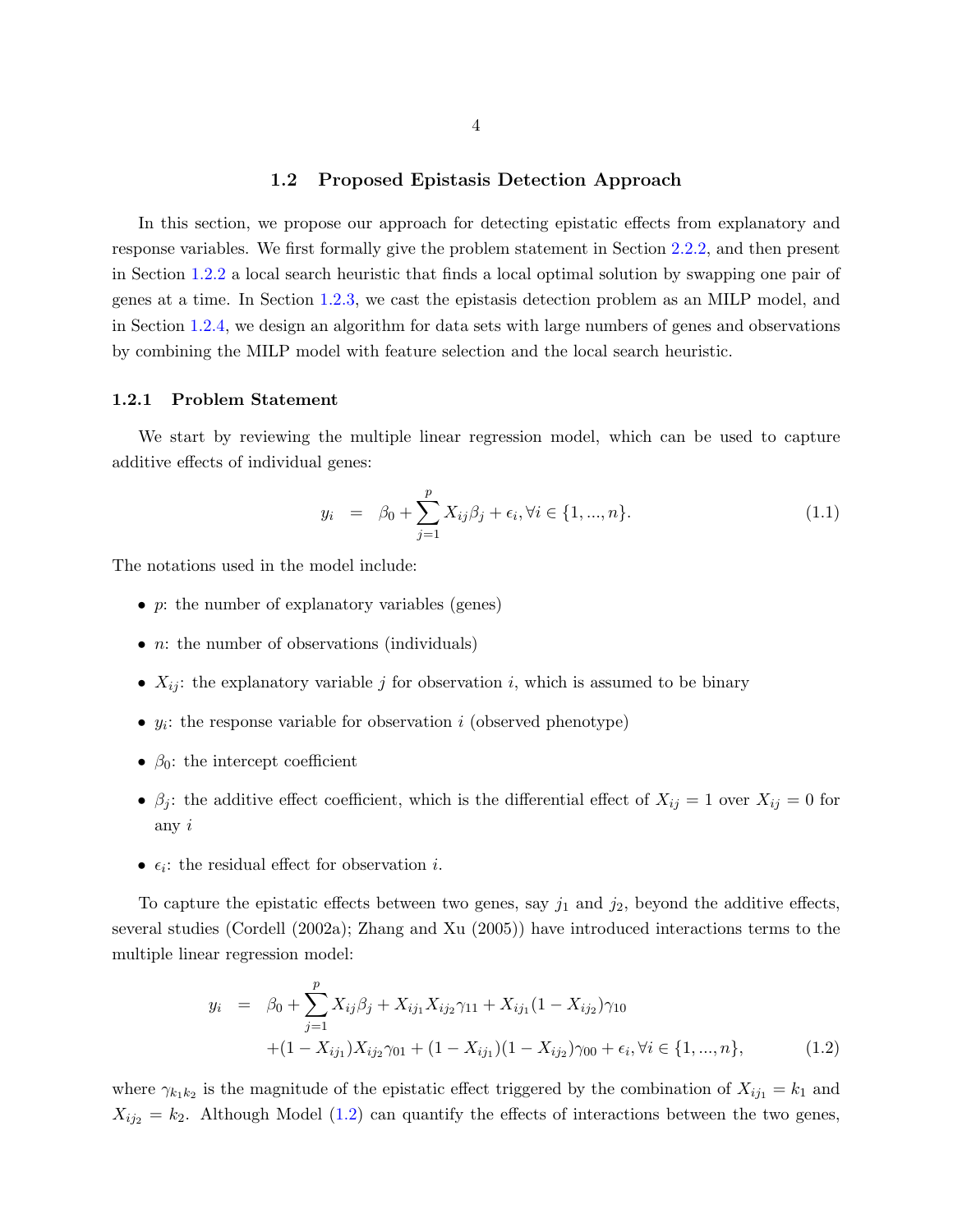<span id="page-13-0"></span>it cannot determine by itself which two genes have such interactions, and it does not apply to multi-way epistatic interactions.

We now define a more generalized model to represent the epistatic effect:

$$
y_i = \beta_0 + \sum_{j=1}^p X_{ij} \beta_j + b \cdot I \left( \sum_{j=1}^p X_{ij} (\lambda_j - \mu_j) = \sum_{j=1}^p \lambda_j \right) + \epsilon_i, \forall i \in \{1, ..., n\}.
$$
 (1.3)

Here, b is the magnitude of the epistatic effect;  $I(\cdot)$  is the indicator function, which is equal to 1 if the statement in the parentheses is true and 0 otherwise; and  $\lambda_j$  and  $\mu_j$  are binary variables that define the epistasis, which is triggered if and only if  $X_{ij} = 1, \forall j \in \{j : \lambda_j = 1\}$  and  $X_{ij} = 0, \forall j \in$  $\{j : \mu_j = 1\}$ , for any i. In this model, for a given set of observations  $X \in \mathbb{B}^{n,p}$  and  $y \in \mathbb{R}^n$ , we are trying to infer not only  $\beta_0$  and  $\beta_j$  but also b,  $\lambda_j$ , and  $\mu_j$  for all  $j \in \{1, ..., n\}$ . If the epistasis is present as defined in Model [\(3.40\)](#page-56-0), then correctly inferring these parameters will lead to a smaller prediction error than a basic multiple linear regression Model [\(1.1\)](#page-12-0) would. Compared with Model [\(1.2\)](#page-12-0), Model [\(3.40\)](#page-56-0) is able to reveal not only the complexity of the epistasis (the number of genes that are involved) but also the exact combination of diallelic variants that triggers the effect.

The key to solving Model  $(3.40)$  is  $\lambda$  and  $\mu$  that represent the epistasis. Once these two variables are revealed, then solving for all other variables becomes as straightforward as solving a basic

multiple linear regression model. First, we calculate

$$
z_i = \begin{cases} 1 & \text{if } \sum_{j=1}^{p} X_{ij} (\lambda_j - \mu_j) = \sum_{j=1}^{p} \lambda_j \\ 0 & \text{otherwise} \end{cases}
$$

,  $\forall i \in$ 

 $\{1, ..., n\}$ , then we define  $\hat{X} = [1_{n \times 1}, X, z]$ , which can be used to estimate the response variables as  $\hat{y} = \hat{X}(\hat{X}^{\top}X)^{-1}\hat{X}^{\top}y$ ; the other variables  $\beta_0$ ,  $\beta$ , and b can also be calculated accordingly. We denote the root mean square error (RMSE) as a function of  $\lambda$  and  $\mu$  as  $\zeta(\lambda,\mu) = \sqrt{\frac{1}{n}}$  $\frac{1}{n} \sum_{i=1}^n$  $i=1$  $(y_i - y_i)^2$ , which evaluates the quality of the solution  $\lambda$  and  $\mu$ . The true epistasis is expected to result in a lower RMSE than a false one.

#### 1.2.2 Local Search Heuristic

In this section, we present a heuristic algorithm that searches for a local optimal solution to Model [\(3.40\)](#page-56-0), which is similar with the PathSeeker algorithm (Jin-Shu and Wei-Jun (2008)) in essence but is more flexible. We will refer to this algorithm as  $(\lambda^*, \mu^*) = \mathcal{L}(X, y, \lambda^0, \mu^0)$ , where the input parameters of the algorithm include the data set  $(X, y)$  and an optional initial solution  $(\lambda^0, \mu^0)$ and the output is a local optimal solution  $(\lambda^*, \mu^*)$  that represents the epistasis. The algorithm iteratively swaps genes in and out of the incumbent solution, one pair at a time, to achieve the minimal RMSE. A major difference between our local search heuristic and the PathSeeker algorithm is that the latter assumes that the complexity of the epistasis is known, whereas the former assumes that we only know the upper bound, denoted as  $K$ , rather than the actual complexity of the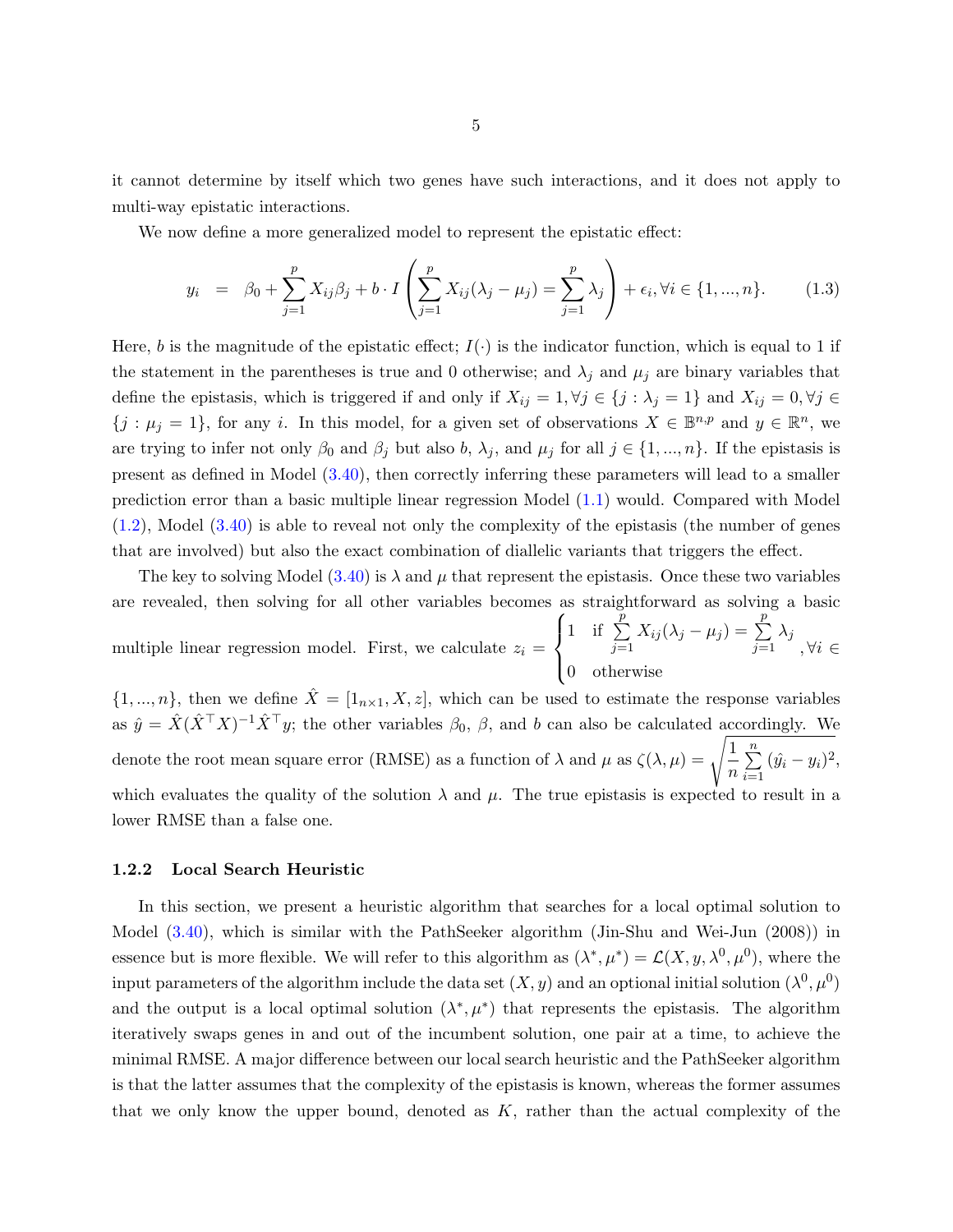epistasis. In the incumbent solution, the local search heuristic always keeps track of  $K$  indices for the K potential genes responsible for the epistasis, and uses a dummy index  $\theta$  as a place holder when fewer than  $K$  genes are found to be responsible. As such, our local search heuristic is able to take an initial solution with the wrong complexity and find its way towards a local optimal solution to the complexity and composition of the epistasis. Details of this heuristic algorithm are described as follows.

### Local search heuristic

**Input parameters:**  $X \in \mathbb{B}^{N \times p}$ ,  $y \in \mathbb{R}^{N \times 1}$ , and optionally  $(\lambda^0, \mu^0)$ . Output decisions:  $(\lambda^*, \mu^*)$ .

**Start:** If the optional initial solution  $(\lambda^0, \mu^0)$  is provided, then use it as the incumbent solution:  $(\lambda^* = \lambda^0, \mu^* = \mu^0)$ , otherwise initialize the incumbent solution  $(\lambda^*, \mu^*)$  as two random binary vectors such that  $\lambda_j^* + \mu_j^* \leq 1, \forall j \in \{1, ..., p\}$  and  $\sum$ p  $j=1$  $(\lambda_j^* + \mu_j^*) = K$ . Evaluate its RMSE  $\zeta(\lambda^*,\mu^*)$ . Define  $\mathcal{J} = \{j : \lambda_j^* + \mu_j^* = 1\}$  and, if necessary, extend its cardinality to K by adding  $K-\sum$ p  $j=1$  $(\lambda_j^* + \mu_j^*)$  elements of  $\{0\}.$ while  $\mathcal{J} \neq \emptyset$  do for  $j \in \{1, ..., p\} \backslash \mathcal{J}$  do  $\epsilon$  $\sqrt{ }$  $\sqrt{ }$ 

For all 
$$
k \in \{1, ..., p\}
$$
, define  $\hat{\lambda}_k^j = \begin{cases} 1 & \text{if } k = j \\ 0 & \text{if } k = \mathcal{J}_1 \\ \lambda_j^* & \text{otherwise} \end{cases}$ ,  $\hat{\mu}_k^j = \begin{cases} 0 & \text{if } k = j \\ 0 & \text{if } k = \mathcal{J}_1 \\ \mu_k^* & \text{otherwise} \end{cases}$ ,  $\tilde{\lambda}_k^j = \begin{cases} 0 & \text{if } k = j \\ 0 & \text{if } k = \mathcal{J}_1 \\ \lambda_j^* & \text{otherwise} \end{cases}$ 

,

and  $\tilde{\mu}_k^j =$  $\int$  $\overline{\mathcal{L}}$ 1 if  $k = j$ 0 if  $k = \mathcal{J}_1$  $\mu_k^*$  otherwise , where  $\mathcal{J}_1$  refers to the first element in the set  $\mathcal{J}$ . Evaluate  $\zeta(\hat{\lambda}^j, \hat{\mu}^j)$  and  $\zeta(\tilde{\lambda}^j, \tilde{\mu}^j)$ .

end for

 $K-\sum$ 

 $j=1$ 

 $(\lambda_j^* + \mu_j^*)$  elements of  $\{0\}.$ 

Evaluate 
$$
\zeta(\lambda^0, \mu^0)
$$
, where  $\lambda_k^0 = \begin{cases} 0 & \text{if } k = \mathcal{J}_1 \\ \lambda_k^* & \text{otherwise} \end{cases}$ ,  $\mu_k^0 = \begin{cases} 0 & \text{if } k = \mathcal{J}_1 \\ \mu_k^* & \text{otherwise} \end{cases}$ ,  $\forall k \in \{1, ..., p\}$ .  
\nEvaluate  $\zeta(\lambda^1, \mu^1)$ , where  $\lambda_k^1 = \begin{cases} \mu_{\mathcal{J}_1}^* & \text{if } k = \mathcal{J}_1 \\ \lambda_k^* & \text{otherwise} \end{cases}$ ,  $\mu_k^1 = \begin{cases} \lambda_{\mathcal{J}_1}^* & \text{if } k = \mathcal{J}_1 \\ \mu_k^* & \text{otherwise} \end{cases}$ ,  $\forall k \in \{1, ..., p\}$ .  
\n**if**  $\min_{j \in \{1, ..., p\}} \{\zeta(\hat{\lambda}^j, \hat{\mu}^j), \zeta(*, \tilde{\mu}^j), \zeta(\lambda^0, \mu^0), \zeta(\tilde{\lambda}^1, \mu^1)\} < \zeta(\lambda^*, \mu^*)$  then  
\nUpdate the incumbent solution  $(\lambda^*, \mu^*)$  with the one that achieved the smallest RMSE.  
\nUpdate  $\mathcal{J} = \{j : \lambda_j^* + \mu_j^* = 1\}$  and, if necessary, extend its cardinality to  $K$  by adding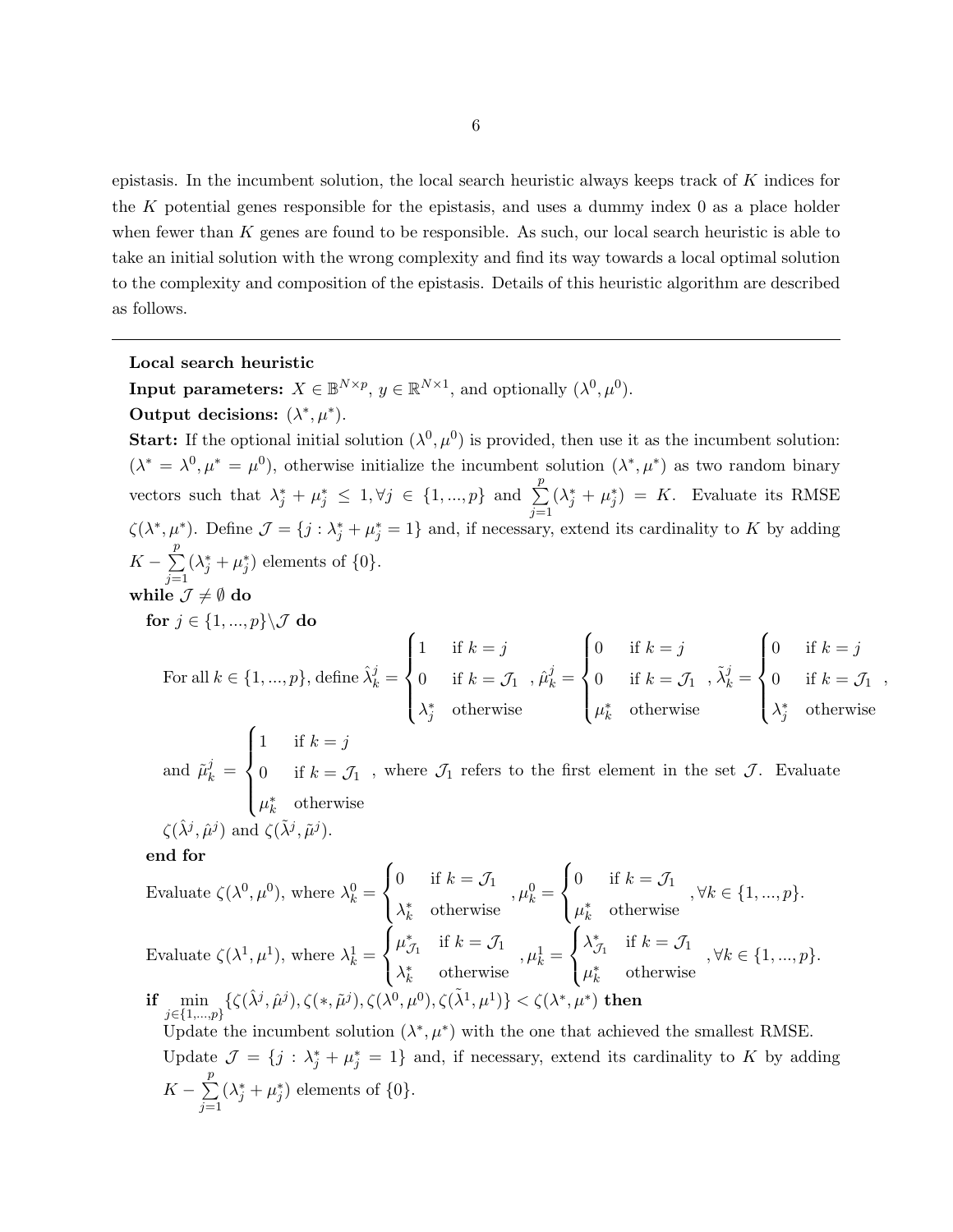<span id="page-15-0"></span>else

Remove the first element in  $\mathcal{J} \colon \mathcal{J} \leftarrow \mathcal{J} \backslash \mathcal{J}_1$ .

end if

end while

#### 1.2.3 Optimization Model

We cast Model [\(3.40\)](#page-56-0) as the following mixed integer optimization problem.

$$
\min_{\beta_0, \beta, b, \lambda, \mu, z} \sum_{i=1}^n \left| y_i - \left( \beta_0 + \sum_{j=1}^p X_{ij} \beta_j + b \cdot z_i \right) \right| \tag{1.4}
$$

s.t. 
$$
\sum_{j=1}^{p} X_{ij}(\lambda_j - \mu_j) \ge -p(1 - z_i) + \sum_{j=1}^{p} \lambda_j \quad \forall i \in \{1, ..., n\}
$$
 (1.5)

$$
\sum_{j=1}^{p} X_{ij}(\lambda_j - \mu_j) \le \sum_{j=1}^{p} \lambda_j - 1 + p \cdot z_i \quad \forall i \in \{1, ..., n\}
$$
\n(1.6)

$$
\lambda_j + \mu_j \le 1 \qquad \forall j \in \{1, ..., p\} \tag{1.7}
$$

$$
\lambda_j, \mu_j, z_i \in \{0, 1\} \qquad \forall i \in \{1, ..., n\}, \forall j \in \{1, ..., p\} \qquad (1.8)
$$

$$
\beta_0, \beta_j, b \text{ free} \qquad \qquad \forall j \in \{1, ..., p\}. \tag{1.9}
$$

Here, the Objective [\(2.2\)](#page-34-0) is to minimize the sum of positive and negative errors between predicted responses and actual observations. We use this objective function, as opposed to the commonly used RMSE in linear regression models (Armstrong and Collopy (1992); Montgomery et al. (2015); Chatterjee and Hadi (2015)), because it can be linearized and is computationally more tractable. Constraints  $(3.75)$  and  $(2.4)$  jointly define a binary variable  $z<sub>i</sub>$  that checks the presence of the epistatic effect in each observation:  $z_i = 1$  if and only if  $\Sigma$ p  $j=1$  $X_{ij}(\lambda_j-\mu_j)=\sum$ p  $j=1$  $\lambda_j$ , for all  $i \in \{1, ..., n\}$ . Constraint [\(3.75\)](#page-59-0) ensures the "only if" direction: if  $z_i = 1$ , then  $\Sigma$ p  $j=1$  $X_{ij}(\lambda_j - \mu_j) \geq \sum$ p  $j=1$  $\lambda_j$ ; since  $\sum$ p  $j=1$  $X_{ij}(\lambda_j-\mu_j)\leq \sum$ p  $j=1$  $X_{ij}\lambda_j \leq \sum$ p  $j=1$  $\lambda_j$  is always true, it leads to the equation  $\Sigma$ p  $j=1$  $X_{ij}(\lambda_j-\mu_j)=\sum$ p  $j=1$  $\lambda_j.$ Conversely, Constraint [\(2.4\)](#page-34-0) enforces the "if" direction: if  $\Sigma$ p  $j=1$  $X_{ij}(\lambda_j - \mu_j) \geq \sum$ p  $j=1$  $\lambda_j$ , then  $z_i = 1$ . Constraint [\(2.5\)](#page-34-0) means that the epistasis cannot logically require the jth explanatory variable to be one  $(\lambda_j = 1)$  and zero  $(\mu_j = 1)$  at the same time. Constraints  $(2.6)$  and  $(2.7)$  define the appropriate types of the decision variables.

Due to the absolute value function and the bilinear term  $b \cdot z_i$  in the objective function, Model [\(2.2\)](#page-34-0)-[\(2.7\)](#page-34-0) is a nonlinear non-convex combinatorial optimization problem, generally hard to solve. In the following, we reformulate Model  $(2.2)-(2.7)$  $(2.2)-(2.7)$  $(2.2)-(2.7)$  into an equivalent mixed integer linear program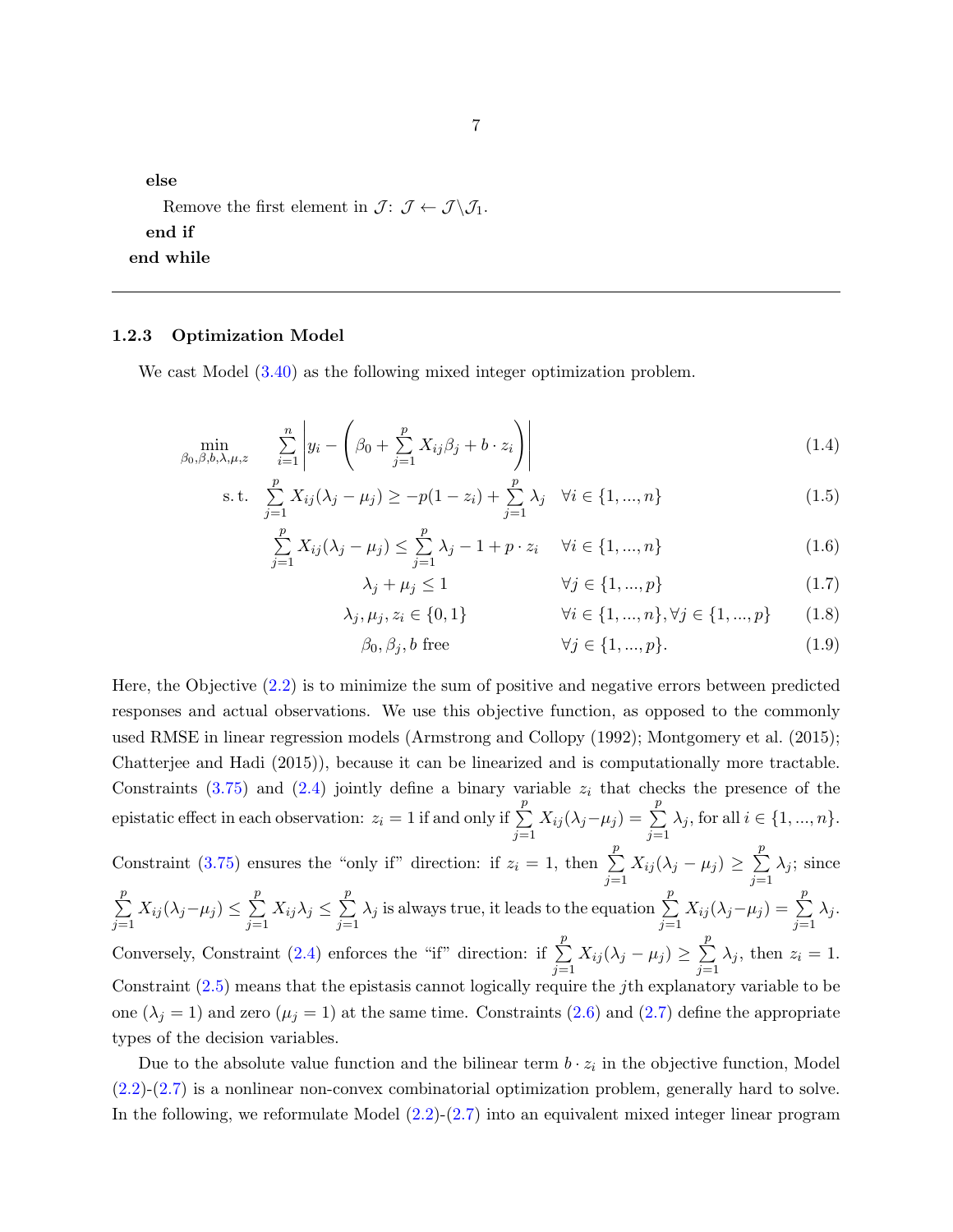<span id="page-16-0"></span>(MILP) by introducing three sets of new variables. For all  $i \in \{1, ..., n\}$ , non-negative variables  $e_i^+$ and  $e_i^-$  denote the positive and negative part of the prediction error for observation i, respectively, and the variable  $w_i$  is defined to be equal to  $b \cdot z_i$ . We also assume that we know the upper and lower bounds of the magnitude of the epistatic effect:  $\underline{b} \leq \overline{b}$ , which is necessary to linearize the bilinear term  $b \cdot z_i$ . We will refer to the following MILP (1.10)-(1.18) as  $\mathcal{M}(X, y)$ , with X and y being observation parameters.

$$
\min_{\beta_0, \beta, b, e_i^+, e_i^-, \lambda, \mu, z, w} \qquad \qquad \sum_{i=1}^n (e_i^+ + e_i^-) \tag{1.10}
$$

s.t. 
$$
y_i - \left(\beta_0 + \sum_{j=1}^p X_{ij}\beta_j + w_i\right) = e_i^+ - e_i^- \quad \forall i \in \{1, ..., n\}
$$
 (1.11)

$$
w_i \le bz_i \qquad \qquad \forall i \in \{1, ..., n\} \tag{1.12}
$$

$$
w_i \ge \underline{b}z_i \qquad \qquad \forall i \in \{1, ..., n\} \tag{1.13}
$$

$$
w_i \le b - \underline{b}(1 - z_i) \qquad \qquad \forall i \in \{1, ..., n\} \tag{1.14}
$$

$$
w_i \ge b - \bar{b}(1 - z_i) \qquad \qquad \forall i \in \{1, ..., n\} \tag{1.15}
$$

### $Constraints (3.75)-(2.6)$  $Constraints (3.75)-(2.6)$  $Constraints (3.75)-(2.6)$  $Constraints (3.75)-(2.6)$  (1.16)

$$
e_i^+, e_i^- \ge 0 \qquad \qquad \forall i \in \{1, ..., n\} \tag{1.17}
$$

$$
\beta_0, \beta_j, b, w_i \text{ free}
$$
  $\forall i \in \{1, ..., n\}, \forall j \in \{1, ..., p\}(1.18)$ 

Here, the Objective (1.10) is to minimize the positive and negative errors between predicted and actual observations, which is equivalent to Objective [\(2.2\)](#page-34-0). These two error terms are defined in Constraint (1.11), at least one of which must be zero in the optimal solution (otherwise the objective value would have been improved by reducing the two error terms simultaneously). Constraints (1.12)-(1.15) are equivalent to the equation  $w_i = b \cdot z_i$  when  $b \leq b \leq \overline{b}$ , which is a commonly used reformulation linearization technique (Sherali and Adams (2013)). Constraints (1.17) and (1.18) define the appropriate types of the decision variables.

### 1.2.4 Algorithm for Large Data Sets

In theory, the MILP Model  $(1.10)-(1.18)$  can be used to detect epistasis for data sets of any dimensions. In practice, however, solving such model using the existing branch-and-bound algorithms (Lawler and Wood (1966)) and solvers becomes increasingly time-consuming as the dimensions of the problem grow. This is a particularly relevant restriction in the big data era, when high throughput genotyping and phenotyping technologies are able to collect data at increasingly high efficiency. To address this challenge, a feature selection algorithm can be used to reduce the number of genes to a few dozen (assuming the validity of a parsimonious model). In the following, we introduce a new algorithm for solving Model  $(1.10)-(1.18)$  for a few dozen genes and a large number of observations, say  $N$ .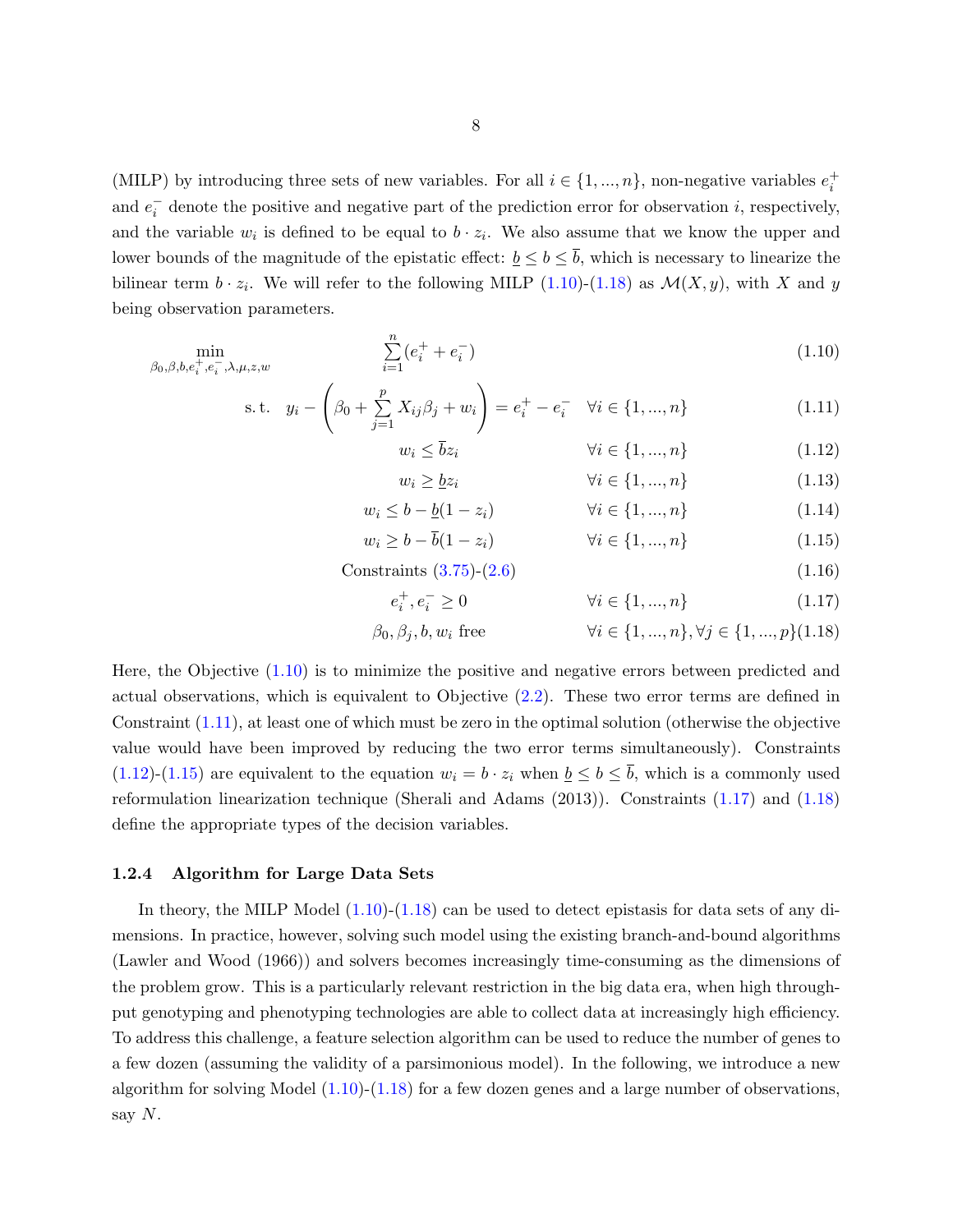<span id="page-17-0"></span>The idea of the algorithm is to iteratively solve Model  $(1.10)-(1.18)$  $(1.10)-(1.18)$  $(1.10)-(1.18)$  with small samples of observations and refine its solutions with the local search heuristic. The algorithm starts by initializing an incumbent solution  $(\lambda^*, \mu^*)$  and goes through two iterative steps. In Step 1, Model  $(1.10)$ - $(1.18)$  is solved on a small subset of observations to provide a candidate epistasis solution, which is refined in Step 2 using the local search heuristic. This candidate epistasis will replace the incumbent solution if it achieves a lower RMSE. The Step 1 and Step 2 loop continues until the stopping criteria are met, which could be defined based on the RMSE of the incumbent solution, the number of iterations, or computation time. Details of this algorithm are described as follows and diagrammed in Figure 1.1.

### New Algorithm

Input parameters:  $X \in \mathbb{B}^{N \times p}$  and  $y \in \mathbb{R}^{N \times 1}$ .

Output decisions:  $\lambda^* \in \mathbb{B}^{p \times 1}$  and  $\mu^* \in \mathbb{B}^{p \times 1}$ .

**Start:** Determine the sample size *n*. Initialize the iteration counter  $t = 0$  and the incumbent solution  $(\lambda^* = 0^{p \times 1}, \mu^* = 0^{p \times 1})$ . Evaluated the RMSE of the incumbent solution as  $\zeta(\lambda^*, \mu^*)$ . Go to Step 1.

Step 1: Detection. Increase t by 1:  $t \leftarrow t+1$ . Randomly select a set N such that  $N \subseteq \{1, 2, ..., N\}$ and  $|\mathcal{N}| = n$ . Solve model  $\mathcal{M}(X_{\mathcal{N}}, y_{\mathcal{N}})$ , where  $X_{\mathcal{N}}$  is a matrix with those rows from the input X whose indices belong to the set  $\mathcal{N}$ , and ditto for  $y_{\mathcal{N}}$ . Let  $(\lambda^t, \mu^t)$  denote part of the optimal solution from  $\mathcal{M}(X_{\mathcal{N}}, y_{\mathcal{N}})$ . Go to Step 2.

**Step 2: Refinement.** Refine the solution using the local search heuristic  $(\lambda^t, \mu^t) = \mathcal{L}(X, y, \lambda^t, \mu^t)$ . If  $\zeta(\lambda^t, \mu^t) < \zeta(\lambda^*, \mu^*)$ , then update the incumbent  $(\lambda^*, \mu^*)$  as  $(\lambda^t, \mu^t)$ .

Check point: If Stopping criteria are met then finish the algorithm; otherwise go back to Step 1.



Figure 1.1: Diagram of the new algorithm for epistasis detection.

**Remark 1:** At the starting point, the sample size n should be small enough to make model  $\mathcal{M}(X_N, y_N)$  computationally tractable and large enough to include sufficient information about the epistasis. A sensitivity analysis of this parameter can be found in Section [1.3.2.](#page-19-0)

**Remark 2:** In this algorithm and in the simulation experiments, the RMSE function  $\zeta(\lambda,\mu)$  was calculated for all individuals in the data set rather than a small sample.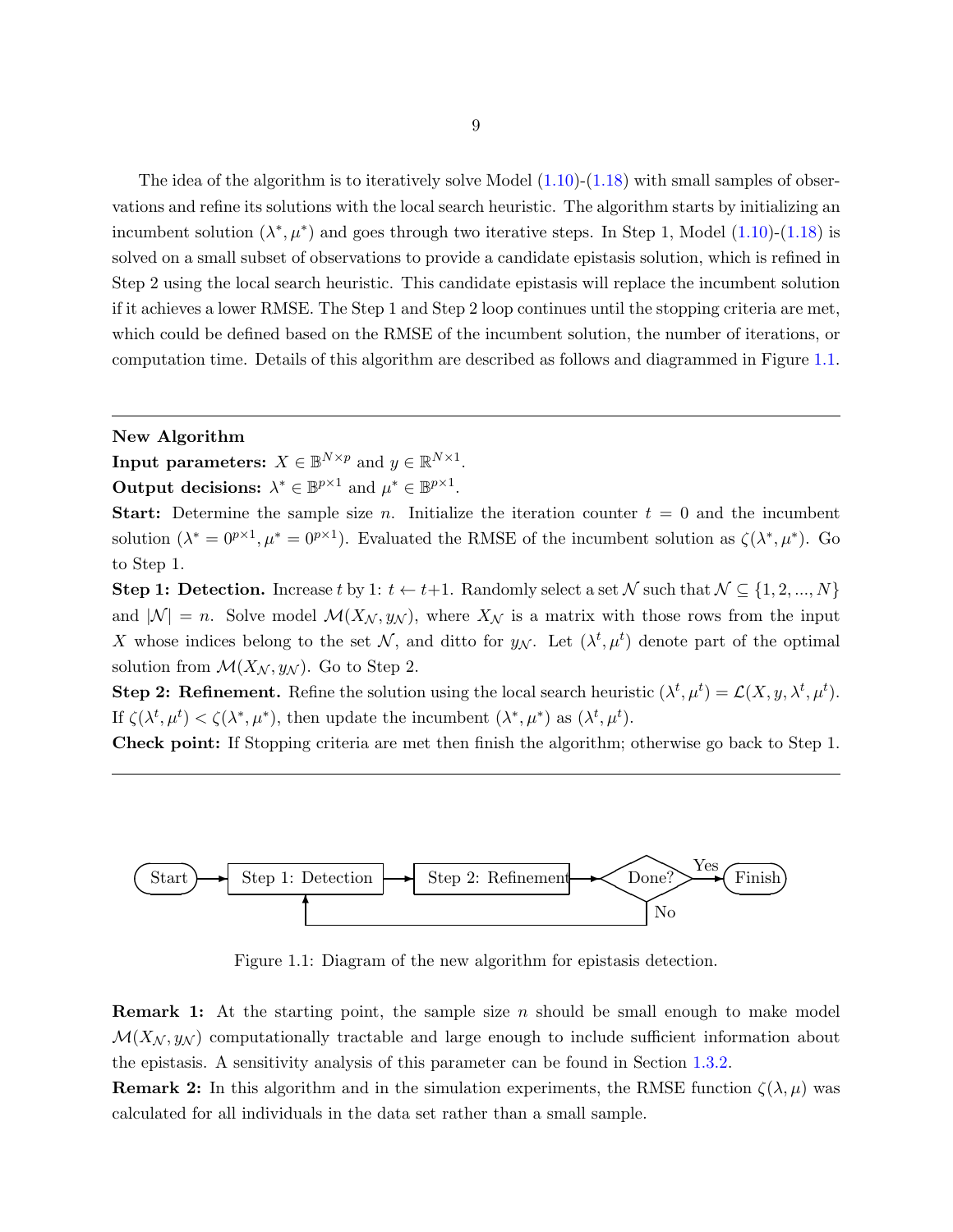<span id="page-18-0"></span>**Remark 3:** In Step 1, the random selection of set  $\mathcal N$  can be made more representative of the set  $\{1, ..., N\}$  by first calculating the estimation error  $|y_i - \hat{y}_i|$  for all  $i \in \{1, ..., N\}$  from the previous iteration and then choosing  $\mathcal N$  to include individuals whose estimation errors are representative of those of the set  $\{1, ..., N\}$ .

Remark 4: The stopping criteria could include the RMSE falling below a predetermined threshold or the number of iterations or computation time exceeding a predetermined value.

### 1.3 Computational Experiments

We conducted computational experiments to test the effectiveness of the proposed approach.

#### 1.3.1 Data and Algorithm Implementation

We collected a soybean genotype data set from SoyBase, which consisted of 42,509 individuals of soybean cultivars each having 20,087 genes (represented by SNPs). In the simulation, we assumed that a parsimonious set of significant genes are responsible for a certain phenotype, and a feature selection algorithm is available to select a small set of genes that includes all significant genes and a number of insignificant ones. This assumption is reasonable because the purpose of the simulation is to test the effectiveness of the epistasis detection algorithms rather than that of feature selection algorithms.

We randomly generated ground truth values for  $\beta_0$ ,  $\beta$ ,  $\delta$ ,  $\lambda$ ,  $\mu$  and  $\epsilon$  and used these parameters to generate the phenotype response data y according to Model  $(3.40)$ . The distributions of these random parameters are described as follows.

- $\beta_0$ : normal distribution  $\mathcal{N}(0, 30^2)$ .
- $\beta_i$ : uniform distribution  $\mathcal{U}(15, 30)$ , for all  $j \in \{1, ..., p_0\}$ .
- $\beta_j$ : 0, for all  $j \in \{p_0 + 1, ..., p\}$ .
- b: uniform distribution  $\mathcal{U}(15, 30)$ .
- ( $\lambda, \mu$ ): first initialize  $\lambda$  and  $\mu$  as zero vectors; then generate a random set  $\mathcal{J} \subseteq \{1, ..., p\}$  that contains K unique indices; finally for all  $j \in \mathcal{J}$ , assign either  $\lambda_j = 1$  or  $\mu_j = 1$  with equal probability.
- $\epsilon_i$ : normal distribution  $\mathcal{N}(0, \sigma^2)$ , independent and identically distributed for all  $i \in \{1, ..., n\}$ ; different values of  $\sigma$  were being used in the simulation.

The reason that we included a new parameter  $p_0$  is two-fold. First, when a feature selection algorithm is used to reduce the number of explanatory variables from 20,087 to a small number, say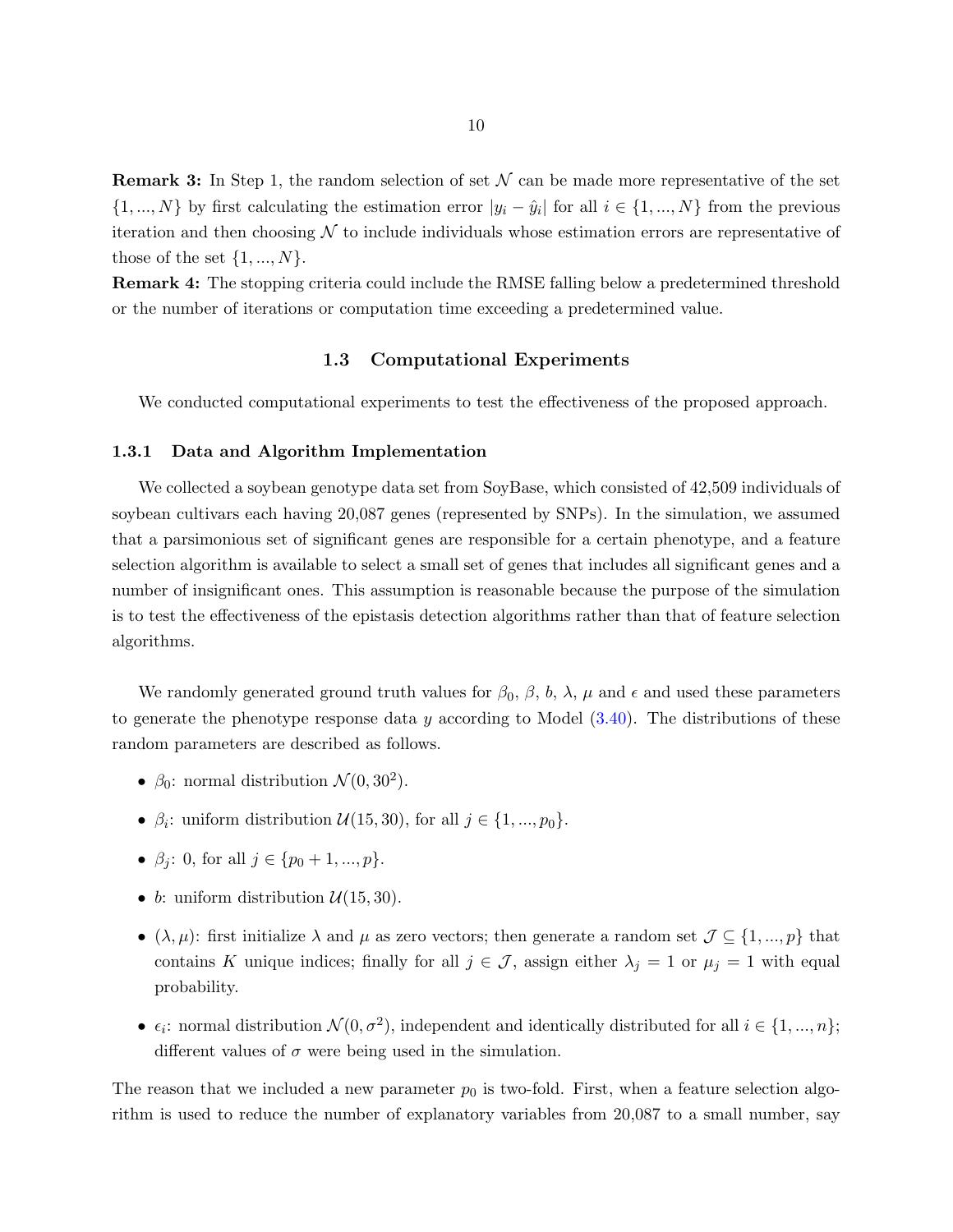<span id="page-19-0"></span> $p = 40$ , it may include some, say  $p_0 = 30$ , significant variables that have positive additive effects as well as some, say  $p - p_0 = 10$ , insignificant variables that have negligible additive effects. Second, certain genes may contribute to an epistatic effect without having noticeable individual additive effects themselves.

The new model and algorithm proposed in Sections [1.2.3](#page-15-0) and [1.2.4](#page-16-0) were implemented in Octave, using CPLEX as the MILP solver for Model  $(1.10)-(1.18)$  $(1.10)-(1.18)$  $(1.10)-(1.18)$ . Two alternative algorithms were also implemented in Octave for comparison: Enumeration and PathSeeker. The Enumeration algorithm evaluates  $\zeta(\lambda,\mu)$  for all feasible values of  $(\lambda,\mu)$  in a brute force manner. The PathSeeker algorithm was presented in (Jin-Shu and Wei-Jun  $(2008)$ ) and is similar with our local search heuristic in Section [1.2.2.](#page-13-0) The implementation of these two algorithms was based on our understanding of the ideas reported in the literature and customized to fit the data format and simulation setting of our experiments. We made an honest effort to implement the algorithms in the most efficient manner that we were capable of, so that the performance differences reflected the differences in efficiency of algorithmic design more than the differences in efficiency of implementation.

### 1.3.2 Sensitivity Analysis of Model [\(1.10\)](#page-16-0)-[\(1.18\)](#page-16-0)

| Parameter | Meaning                                       | Values                                 |  |  |
|-----------|-----------------------------------------------|----------------------------------------|--|--|
| K         | Upper bound of the complexity of epistasis    | $\{2, 3, 4, 5\}$                       |  |  |
| $p(p_0)$  | Number of (significant) explanatory variables | $\{25(15), 50(40), 75(65), 100(90)\}\$ |  |  |
| $\, n$    | Number of observations                        | $\{100, 200, 300, 400\}$               |  |  |
|           | Standard deviation of random error            | $\{0, 2, 4, 6\}$                       |  |  |

Table 1.1: Parameters for the sensitivity analysis

We conducted a sensitivity analysis of four parameters that could affect the effectiveness of the optimization Model  $(1.10)-(1.18)$  $(1.10)-(1.18)$  $(1.10)-(1.18)$ , which are summarized in Table 1.1. The values for these parameters were chosen to explore the ranges of parameters within which the model is computationally tractable. A full-factorial experiment requires solving the model for  $4^4 = 256$  different sets of parameters, and we ran 10 repetitions for each set. The optimization model used a small subset of the genotype and phenotype data, consisting of  $p$  genes and  $n$  individuals randomly selected from the full data set. We set 1,800 seconds as the time limit for CPLEX to solve the optimization model. We also applied the local search heuristic to refine the solution from the optimization model, which used a larger subset of the data, consisting of the  $p$  genes and all 42,509 individuals. Three values were recorded for each repetition: computation time, RMSE of the solution from Model [\(1.10\)](#page-16-0)-[\(1.18\)](#page-16-0), and RMSE of the solution from the local search heuristic (using the solution from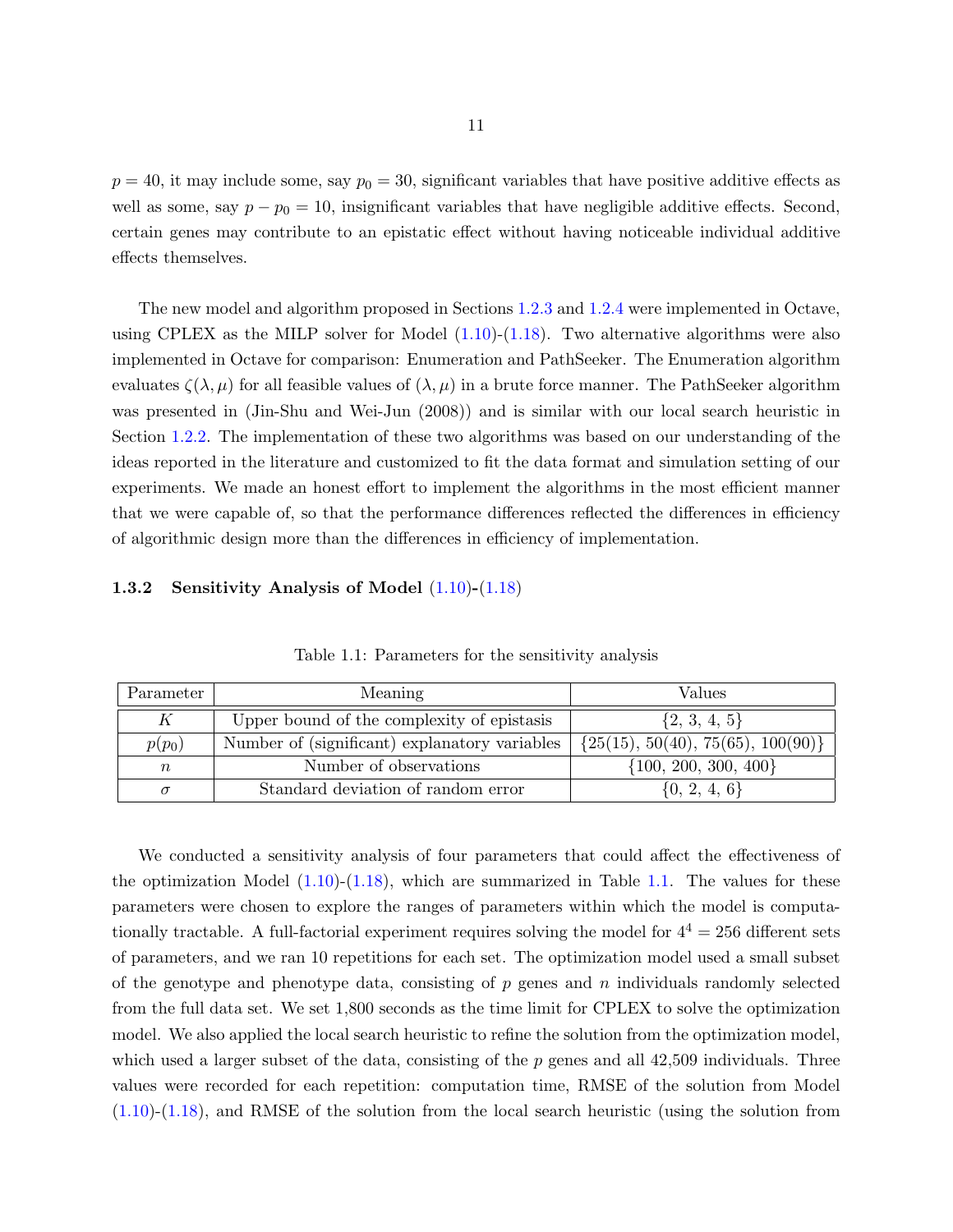<span id="page-20-0"></span>Model  $(1.10)-(1.18)$  $(1.10)-(1.18)$  $(1.10)-(1.18)$  as the starting point). Almost half of the time, the 1,800-second time limit for Model  $(1.10)-(1.18)$  $(1.10)-(1.18)$  $(1.10)-(1.18)$  was reached. The total computation time for this sensitivity analysis was approximately 40 CPU days.



Figure 1.2: Results of sensitivity analysis. The four subfigures in the top row show the average computation times (capped at 1,800 seconds) of solving Model [\(1.10\)](#page-16-0)-[\(1.18\)](#page-16-0) using CPLEX and the local search heuristic for different parameter settings. The four subfigures in the bottom row show the average RMSEs using the basic multiple linear regression Model [\(1.1\)](#page-12-0), the optimization Model  $(1.10)-(1.18)$  $(1.10)-(1.18)$  $(1.10)-(1.18)$ , the optimization Model  $(1.10)-(1.18)$  and local search heuristic, and Model  $(3.40)$ with ground truth.

Results of the sensitivity analysis are summarized in Figure 1.2. We point out five noticeable observations. (1) The model is insensitive to the complexity of the epistasis, both in terms of computation time and accuracy of results. This is a desirable property, compared with exhaustive search algorithms whose computational complexity is an exponential function of the complexity of the epistasis. (2) The model is very sensitive to the number of candidate genes, p. When  $p$ exceeds 50, the computation time is likely to exceed 1,800 seconds and the accuracy of the result gets noticeably worse. (3) Computation time of the model is somewhat sensitive to the number of individuals, n. A sample size as small as  $n = 100$  results in high RMSEs; when n exceeds 200 a larger sample size does not further reduce the RMSE. (4) Without random error, Model [\(1.10\)](#page-16-0)- [\(1.18\)](#page-16-0) can be solved efficiently to a reasonable accuracy. The computation time of the model is sensitive to the standard deviation of the random error. (5) Within 1,800 seconds, CPLEX is able to find a high quality solution that is either global optimal or in its neighborhood. In the latter case, the local search heuristic is effective and efficient in finding the global optimal solution using the solution from the optimization model as a starting point.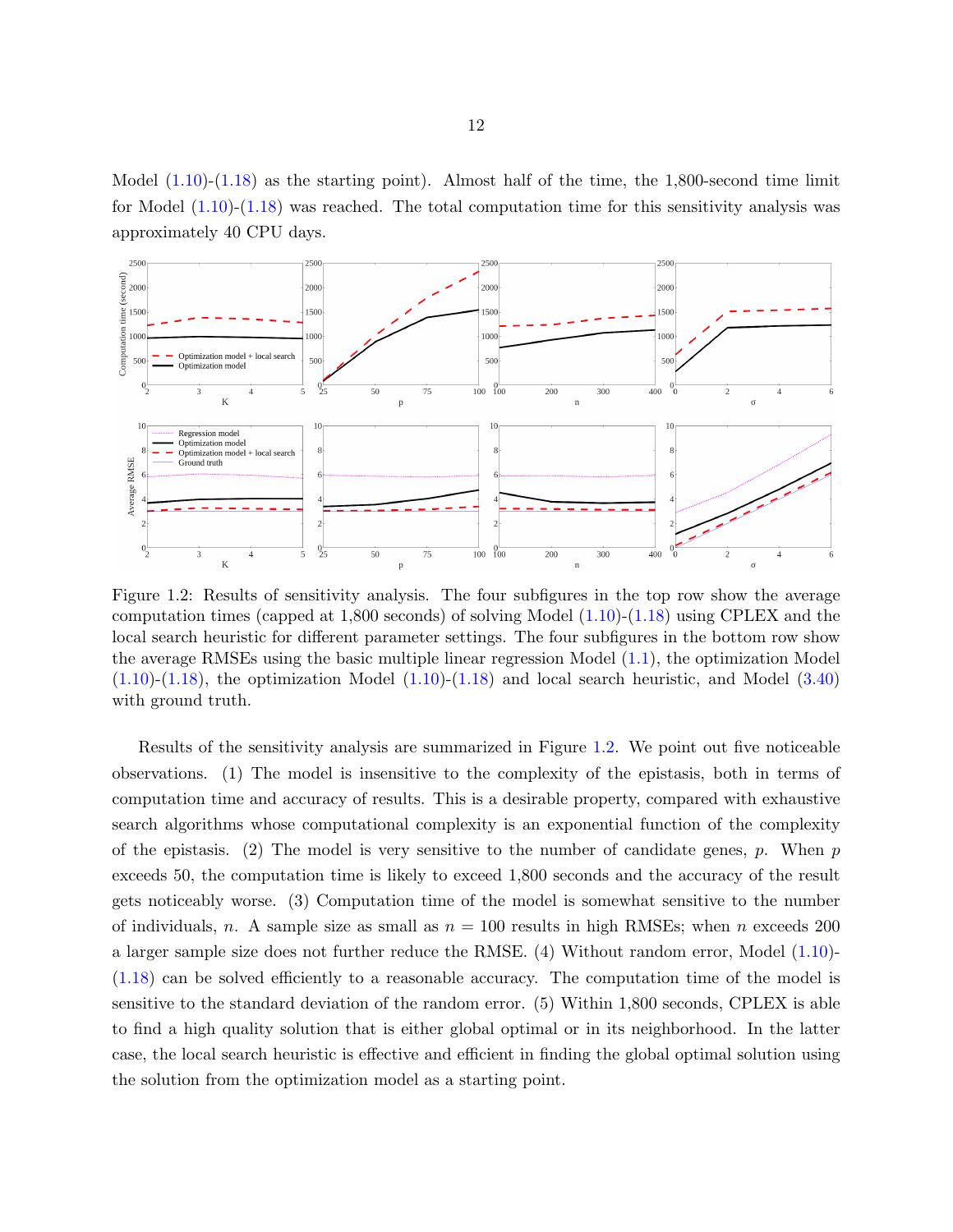#### <span id="page-21-0"></span>1.3.3 Comparison of Algorithms

We compared our new algorithm presented in Section [1.2.4](#page-16-0) with the Enumeration and Path-Seeker algorithms using a total of 4,000 independent repetitions of simulation, including 1,000 for each integer value of  $K$  between 2 and 5. In each repetition, a subset of genotype data was randomly selected from the original data set, consisting of  $p = 40$  candidate genes (including  $p_0 = 30$ significant ones) for all 42,509 individuals; the phenotype data was generated using the same ground truth assumptions of additive and epistatic effects described in Section [1.3.1.](#page-18-0) The same genotype and phenotype data set was used for all three algorithms for epistasis detection in each repetition.

For Model [\(1.10\)](#page-16-0)-[\(1.18\)](#page-16-0) in the new algorithm, we used  $n = 6 \times 2^{K}$  as the sample size, which is small enough to keep the model tractable and large enough to make the epistasis detectable by including, on average, 6 instances of individuals that receive the epistatic effect. Rather than letting CPLEX solve the model to global optimality, we used very loose stopping critera: a 50% optimality gap or a 60-second time limit. The rationale is two-fold. First, as suggested by the sensitivity analysis results, the local search heuristic does not require a very high quality starting point to find the global optimal solution, whereas CPLEX would take much longer to arrive at global optimality. Second, since Model  $(1.10)$ - $(1.18)$  is using a small sample of all individuals in each iteration, it may be a better use of the time to solve the model multiple iterations than to solve it once to a smaller optimality gap. For the alternative algorithms, we created a list of all possible solutions of epistases with the complexity ranging from 2 to 5. The Enumeration algorithm went through the list in a random order and checked the RMSEs of all the solutions. The PathSeeker algorithm was applied to all the solutions on the list in a random order as starting points. For all three algorithms, we used  $(\lambda^* = 0^{p \times 1}, \mu^* = 0^{p \times 1})$  as the initial incumbent solution, which leads to the basic multiple linear regression Model [\(1.1\)](#page-12-0) without consideration of the epistatic effect, and we recorded how the RMSE of the incumbent solution was improving over time. A time limit of 600 seconds was imposed for all 3 algorithms. The total computation time for the comparison experiment was approximately 63 CPU days.

Figure [1.3](#page-22-0) compares the three algorithms with respect to their ability to find improving incumbent solutions over time. We point out four observations. (1) In 10 out of 12 subfigures, the new algorithm reached global optimality within 200 seconds, and the other two subfigures took no more than 500 seconds; whereas the other two alternative algorithms were able to reach global optimality only at the 10th percentile of RMSE for the 1,000 repetitions when  $K = 2$ . (2) In 10 out of 12 subfigures, the new algorithm was able to reach global optimality in one iteration. The two exceptions were at the 90th percentile with  $K = 3$  and  $K = 4$ , which required 2 or 3 more iterations. (3) Solution quality of the two alternative algorithms deteriorated as the epistasis complexity increases, but the new algorithm did not show such sensitivity. (4) PathSeeker outperforms the Enumeration algorithm in almost all cases, due to its effectiveness in finding local optimal solutions rather than randomly exploring the solution space. The new algorithm outperforms PathSeeker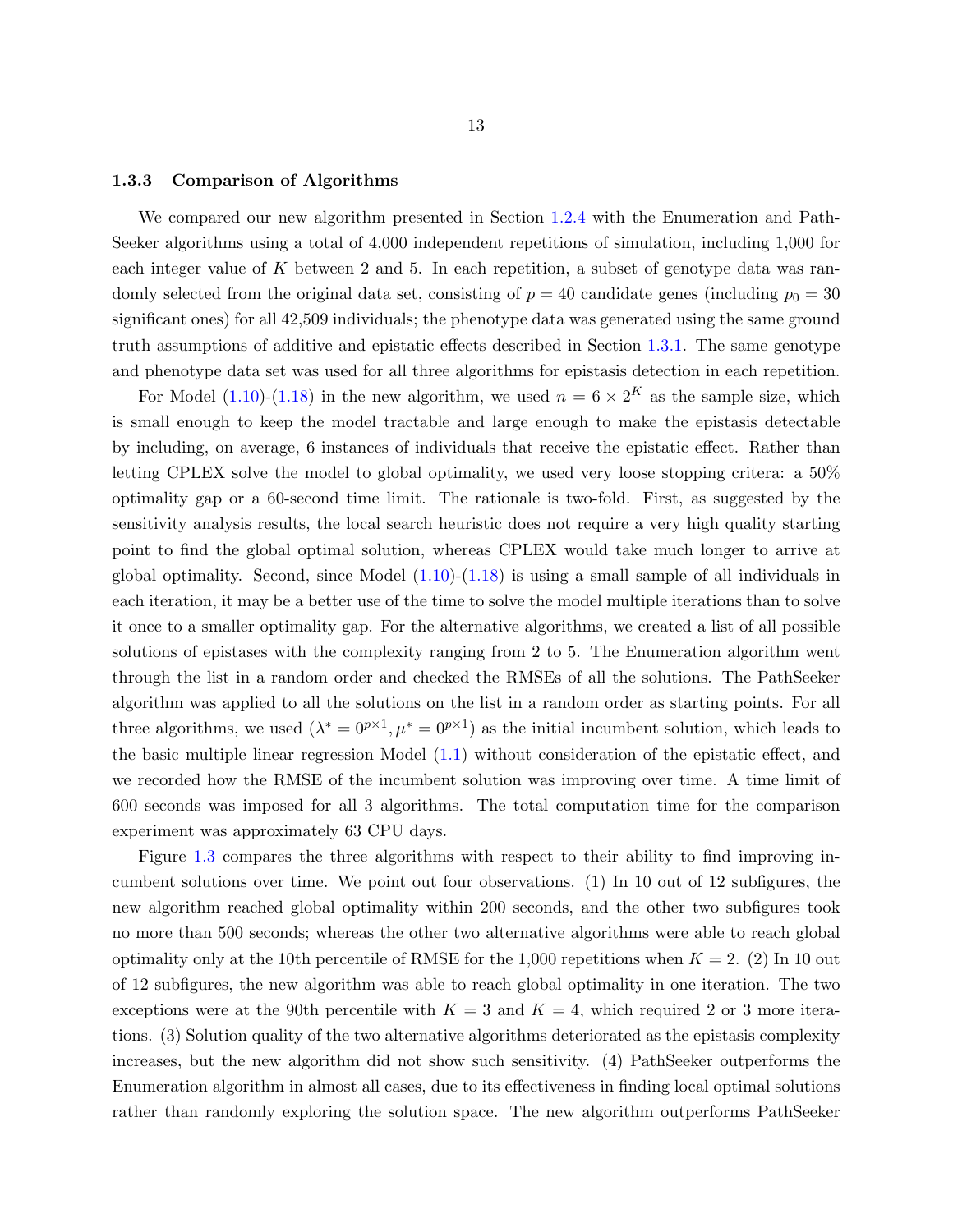<span id="page-22-0"></span>

Figure 1.3: Comparison of the three algorithms' dynamic progress. The four columns of subfigures correspond to different complexity levels of the ground truth epistases, and the three rows correspond to different percentiles of results among the 1,000 repetitions. The RMSE values are normalized as  $(\zeta - \zeta_0)/(\zeta_1 - \zeta_0)$ , where  $\zeta$  is the RMSE of the solution obtained by any of these algorithms,  $\zeta_0$  is the RMSE of the global optimal solution, and  $\zeta_1$  is the RMSE of Model [\(1.1\)](#page-12-0) without consideration of the epistatic effect. Since the incumbent epistasis was empty at the beginning and improves over time, the normalized RMSE should start from 1 and gradually decrease to 0 or somewhere in between.

by feeding the local search heuristic with high quality incumbent solutions from the optimization model as starting points.

Table [1.2](#page-23-0) compares the solution quality of the three algorithms at the end of the 600-second time limit. The PathSeeker algorithm slightly outperformed the Enumeration algorithm, yet they both struggled to detect the true epistatic effect, especially for  $K \geq 4$ . The solution quality also deteriorated for more complex epistases, which is due to the exhaustive search nature of these algorithms. On the contrary, the new algorithm had an overall  $95.5\%$   $(3,821$  out of  $4,000)$  chance of finding the global optimal solution, and this success rate got even higher for more complex epistases. This can also be attributed to the nature of the new algorithm, which detects the epistasis by looking for discrepancies between individuals that receive and not receive the epistatic effect. When the epistasis is more complex, a smaller subset of individuals receive the effect, and their discrepancies from other individuals are more outstanding and harder to be diluted and explained away by additive effects.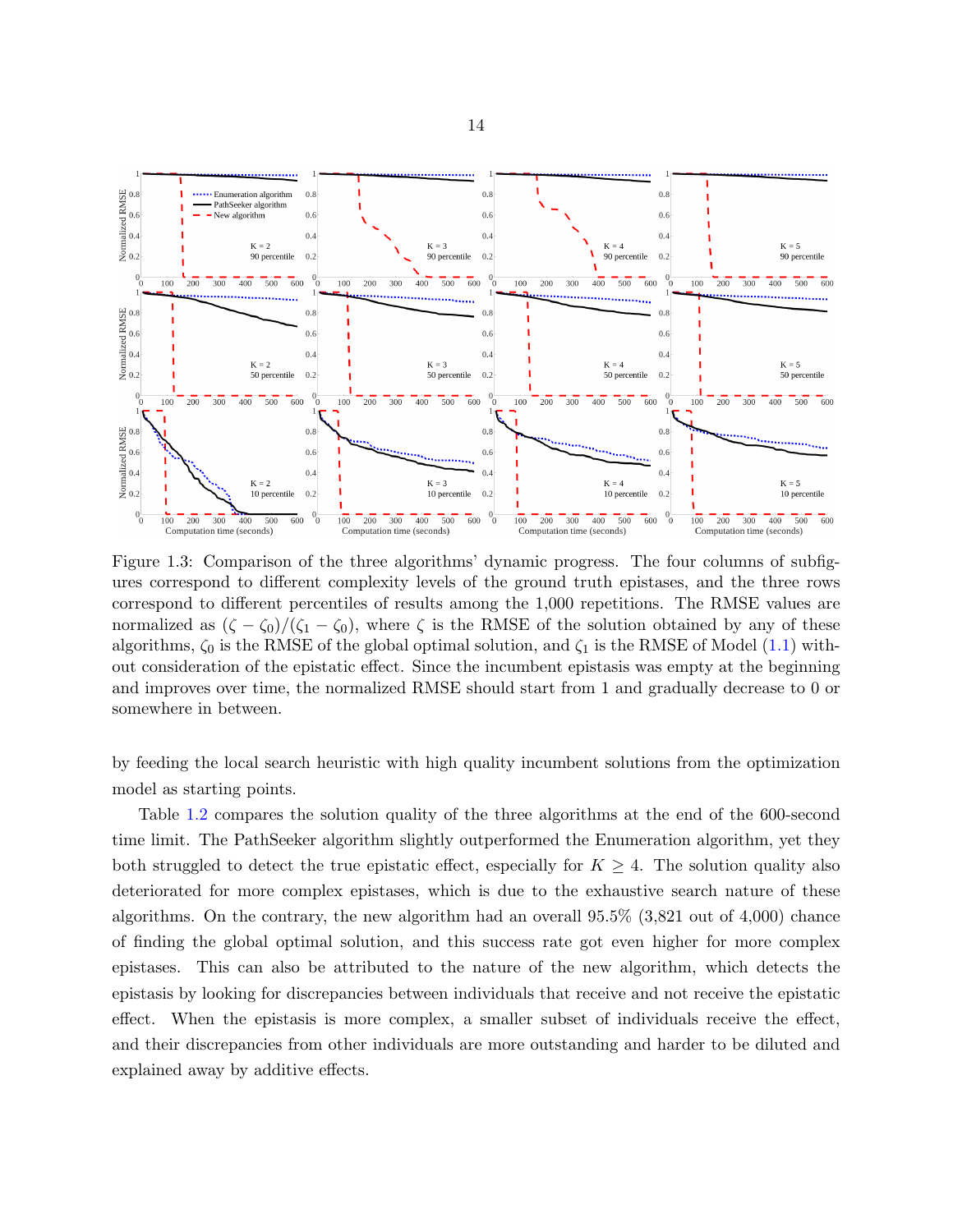| hms' solution: |
|----------------|

| Algorithm             |                | Normalized RMSE |           |                |                  |
|-----------------------|----------------|-----------------|-----------|----------------|------------------|
|                       | K              | $(-\infty, 0]$  | (0, 0.01] | (0.01, 0.1]    | (0.1, 1]         |
|                       | $\overline{2}$ | 143             | 5         | 4              | 848              |
| Enumeration algorithm | 3              | 16              | 3         | 13             | 968              |
|                       | 4              | 0               | 3         | 7              | 990              |
|                       | 5              | 0               | 0         | $\overline{2}$ | 998              |
|                       | $\overline{2}$ | 124             | 41        | 56             | 779              |
| PathSeeker algorithm  | 3              | 4               | 4         | 24             | 968              |
|                       | 4              | $\overline{2}$  | 3         | 13             | 982              |
|                       | 5              | O               |           | 4              | 995              |
|                       | $\overline{2}$ | 888             | 112       | 0              | $\Omega$         |
| New algorithm         | 3              | 958             | 5         | 14             | 23               |
|                       | 4              | 976             | 0         | 3              | 21               |
|                       | 5              | 999             |           |                | $\left( \right)$ |

<span id="page-23-0"></span>Table 1.2: Comparison of the three algorithms' solution quality at the end of the 600-second time limit. The values are the numbers of times that the normalized RMSEs fall into the labeled ranges.

These results suggested that the new algorithm demonstrated substantial improvements over the two alternatives, and the main reason is the combination of the optimization Model [\(1.10\)](#page-16-0)- [\(1.18\)](#page-16-0) and the local search heuristic. The former explores the solution space of all epistases by taking advantage of the efficient CPLEX solver for solving Model  $(1.10)-(1.18)$  $(1.10)-(1.18)$  $(1.10)-(1.18)$ , and the latter takes an incumbent solution and refines it by finding its local optimal solution, which usually ends up being globally optimal.

### 1.4 Conclusion

The main contribution of this paper is a new approach for detecting the epistatic effect. At the core of this approach is a combinatorial optimization model that detects both the complexity of the epistasis and the exact combination of genes that triggers the effect. Our sensitivity analysis revealed that this model is most effective and computationally efficient for a few dozen genes and a couple of hundred observed individuals. We also designed a new algorithm to detect the epistatic effect for a large data set with tens of thousands of genes and individuals. First, a feature selection algorithm can be used to reduce the number of genes to a few dozen, and then small samples of individuals are iteratively drawn to feed the optimization model, the solutions from which will be subsequently refined using a local search heuristic. We conducted computational experiments using a soybean data set, which consisted of 20,087 genes and 42,509 individuals. When compared with two popular algorithms from the literature, the Enumeration and PathSeeker algorithms, the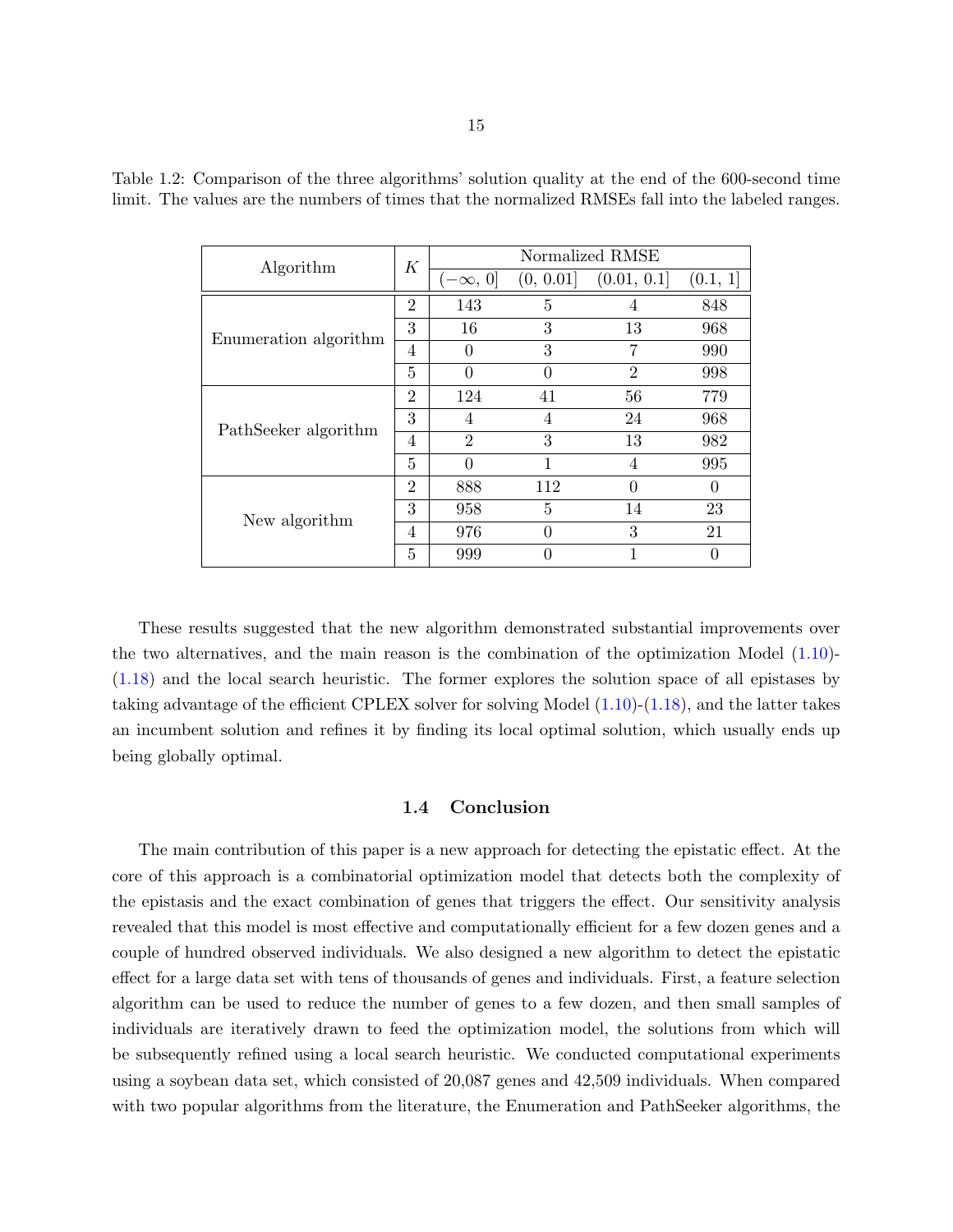<span id="page-24-0"></span>new algorithm demonstrated significant improvement in the effectiveness and efficiency of detecting multi-way epistases.

As a caveat, the proposed approach has several limitations. For example, the validity of the new algorithm depends on three assumptions: (1) Model [\(3.40\)](#page-56-0) is a reasonable approximation of the ground truth, (2) the phenotype of interest is determined by a small number of significant genes, and (3) an effective feature selection algorithm is available to select a small set of genes that includes all the significant ones and possibly some insignificant ones. The model also assumes that the  $X$  matrix is binary, meaning that it only applies to explanatory variables that are qualitatively categorized rather than quantitatively measured. A potentially fruitful direction of future research is to extend the proposed Model [\(3.40\)](#page-56-0) and the new algorithm to include multiple epistatic effects simultaneously.

### Acknowledgements

The authors are grateful to the Associate Editor and three anonymous reviewers for their insightful and constructive feedback. This research was partially supported by the U.S. Department of Agriculture NIFA Award 2017-67007-26175, the National Science Foundation Award 1830478, and by the Plant Sciences Institute at Iowa State University.

### 1.5 References

- Armstrong, J. S. and Collopy, F. (1992). Error measures for generalizing about forecasting methods: Empirical comparisons. International journal of forecasting, 8(1):69–80.
- Bateson, W. (1909). Mendel's Principles of Heredity. Cambridge University Press.
- Chatterjee, S. and Hadi, A. S. (2015). Regression Analysis by Example. John Wiley & Sons.
- Collins, R. L., Hu, T., and et al., C. W. (2013). Multifactor dimensionality reduction reveals a threelocus epistatic interaction associated with susceptibility to pulmonary tuberculosis. BioData Mining, 6:1.
- Combarros, O., Cortina-Borja, M., Smith, A. D., and Lehmann, D. J. (2009). Epistasis in sporadic Alzheimer's disease. Neurobiology of Aging, 30:1333–11349.
- Cordell, H. J. (2002). Epistasis: What it means, what it doesn't mean, and statistical methods to detect it in humans. Human Molecular Genetics, 11:2463–2468.
- Evans, D. M., Marchini, J., Morris, A. P., and Cardon, L. R. (2006). Two-stage two-locus models in genome-wide association. PLoS Genetics, 2:e157.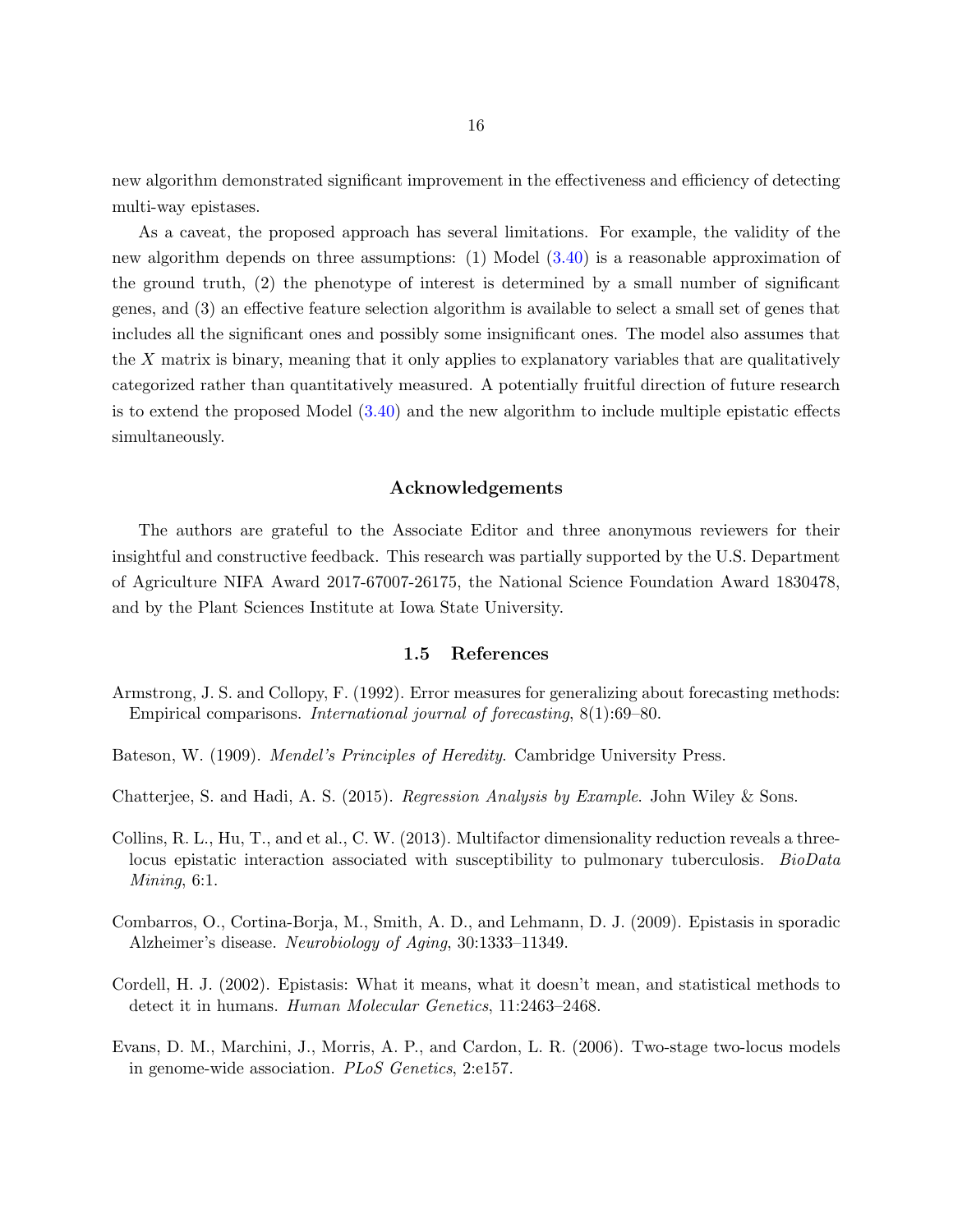- Gonzàlez-Domìnguez, J., Wienbrandt, L., and et al., J. C. K. (2015). Parallelizing epistasis detection in GWAS on FPGA and GPU-accelerated computing systems. IEEE/ACM Transactions on Computational Biology and Bioinformatics (TCBB), 12:982–994.
- Guyon, I. and Elisseeff, A. (2003). An introduction to variable and feature selection. Journal of machine learning research, 3(Mar):1157–1182.
- Jin-Shu, Y. and Wei-Jun, Y. (2008). The complete mitochondrial genome sequence of the hydrothermal vent galatheid crab shinkaia crosnieri (crustacea: Decapoda: Anomura): A novel arrangement and incomplete trna suite.
- Kässens, J. C., Wienbrandt, L., González-Domínguez, J., Schmidt, B., and Schimmler, M. (2002). High-speed exhaustive 3-locus interaction epistasis analysis on FPGAs. Journal of Computational Science, 9:131–136.
- Lawler, E. L. and Wood, D. E. (1966). Branch-and-bound methods: A survey. *Operations research*, 14(4):699–719.
- Leem, S., Jeong, H. H., Lee, J., Weea, K., and Sohn, K. (2014). Fast detection of high–order epistatic interactions in genome–wide association studies using information theoretic measure. Computational Biology and Chemistry, 50:19–28.
- Mackay, T. F. and Moore, J. H. (2014). Why epistasis is important for tackling complex human disease genetics. Genome Medicine, 6:1.
- Maher, B. (2008). The case of the missing heritability. *Nature*, 456:18–21.
- Montgomery, D. C., Peck, E. A., and Vining, G. G. (2015). Introduction to Linear Regression Analysis. John Wiley & Sons.
- Moore, J. H., Asselbergs, F. W., and Williams, S. M. (2010). Bioinformatics challenges for genomewide association studies. Bioinformatics, 26:445–455.
- Nagel, R. L. (2005). Epistasis and the genetics of human diseases. Comptes Rendus Biologies, 328:606–615.
- Piriyapongsa, J., Ngamphiw, C., and et al., A. I. (2012). iLOCi: a SNP interaction prioritization technique for detecting epistasis in genome-wide association studies. BMC Genomics, 13(7):1.
- Ritchie, M. D., Hahn, L. W., Roodi, N., Bailey, L. R., Dupont, W. D., Parl, F. F., and Moore, J. H. (2001). Multifactor–dimensionality reduction reveals high–order interactions among estrogen– metabolism genes in sporadic breast cancer. The American Journal of Human Genetics, 69:138– 147.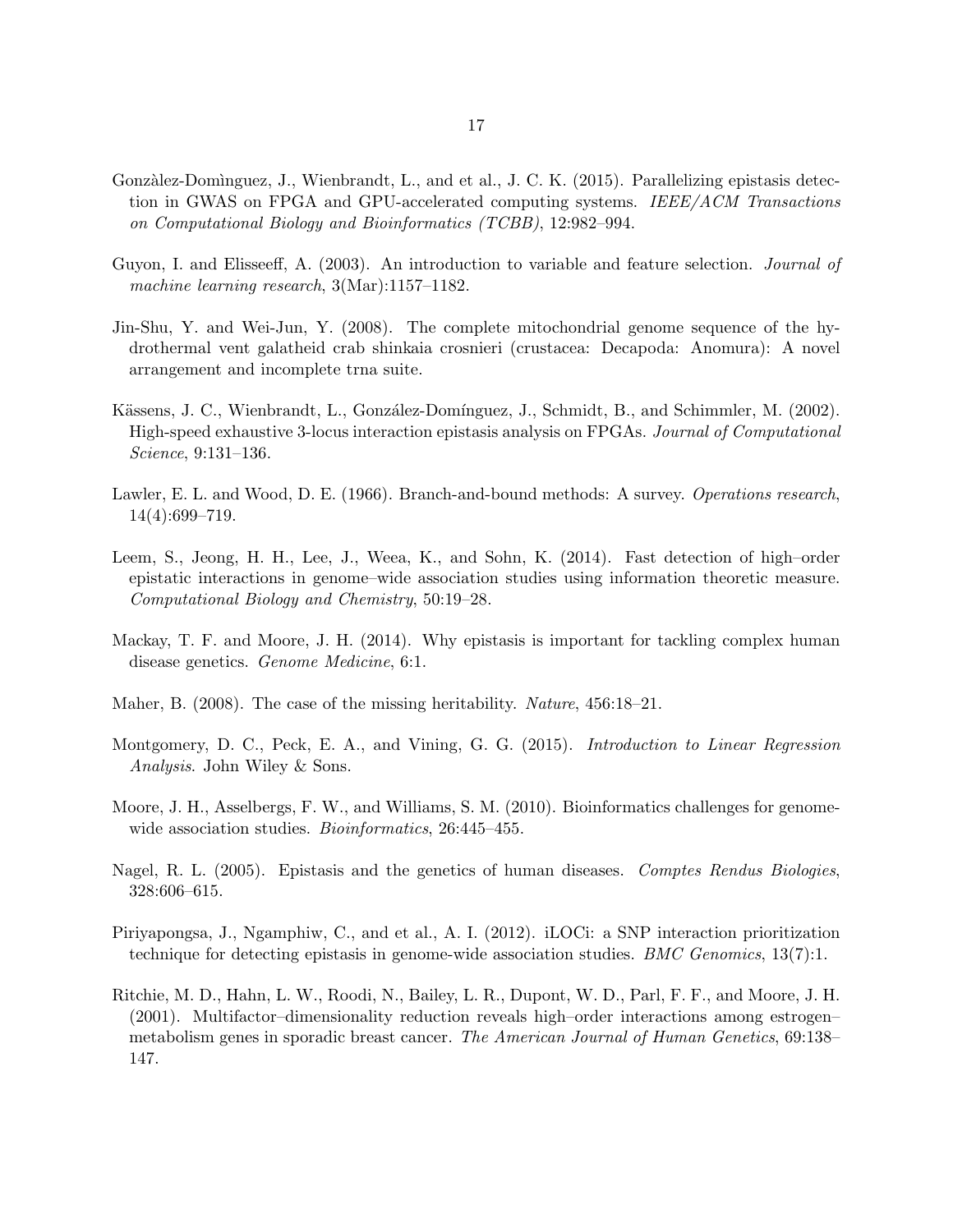- Sherali, H. D. and Adams, W. P. (2013). A Reformulation-Linearization Technique for Solving Discrete and Continuous Nonconvex Problems, volume 31. Springer Science & Business Media.
- Sluga, D., Curk, T., Zupan, B., and Lotric, U. (2014). Heterogeneous computing architecture for fast detection of SNP-SNP interactions. BMC Bioinformatics, 15:216.
- Taylor, M. B. and Ehrenreich, I. M. (2014). Genetic interactions involving five or more genes contribute to a complex trait in yeast. *PLoS genetics*,  $10(5)$ .
- Unler, A. and Murat, A. (2010). A discrete particle swarm optimization method for feature selection in binary classification problems. European Journal of Operational Research, 206(3):528–539.
- Upstill-Goddard, R., Eccles, D., Fliege, J., and Collins, A. (2012). Machine learning approaches for the discovery of gene–gene interactions in disease data. Briefings in bioinformatics,  $14(2):251-$ 260.
- Wan, X., Yang, C., and et al., Q. Y. (2009). MegaSNPHunter: a learning approach to detect disease predisposition SNPs and high level interactions in genome wide association study. BMC Bioinformatics, 10:1.
- Wan, X., Yang, C., and et al., Q. Y. (2010). BOOST: A fast approach to detecting gene-gene interactions in genome-wide case-control studies. The American Journal of Human Genetics, 87(3):325–340.
- Xie, M., Li, J., and Jiang, T. (2012). Detecting genome-wide epistases based on the clustering of relatively frequent items. Bioinformatics, 28:5–12.
- Xu, S. and Jia, Z. (2007). Genomewide analysis of epistatic effects for quantitative traits in barley. Genetics, 175:1955–1963.
- Zhang, X., Huang, S., Zou, F., and Wang., W. (2010). TEAM: efficient two-locus epistasis tests in human genome-wide association study. *Bioinformatics*, 26:i217–i227.
- Zhang, Y. and Liu, J. S. (2007). Bayesian inference of epistatic interactions in case-control studies. Nature genetics, 39(9):1167.
- Zhang, Y.-M. and Xu, S. (2005). A penalized maximum likelihood method for estimating epistatic effects of qtl. Heredity,  $95(1):96$ .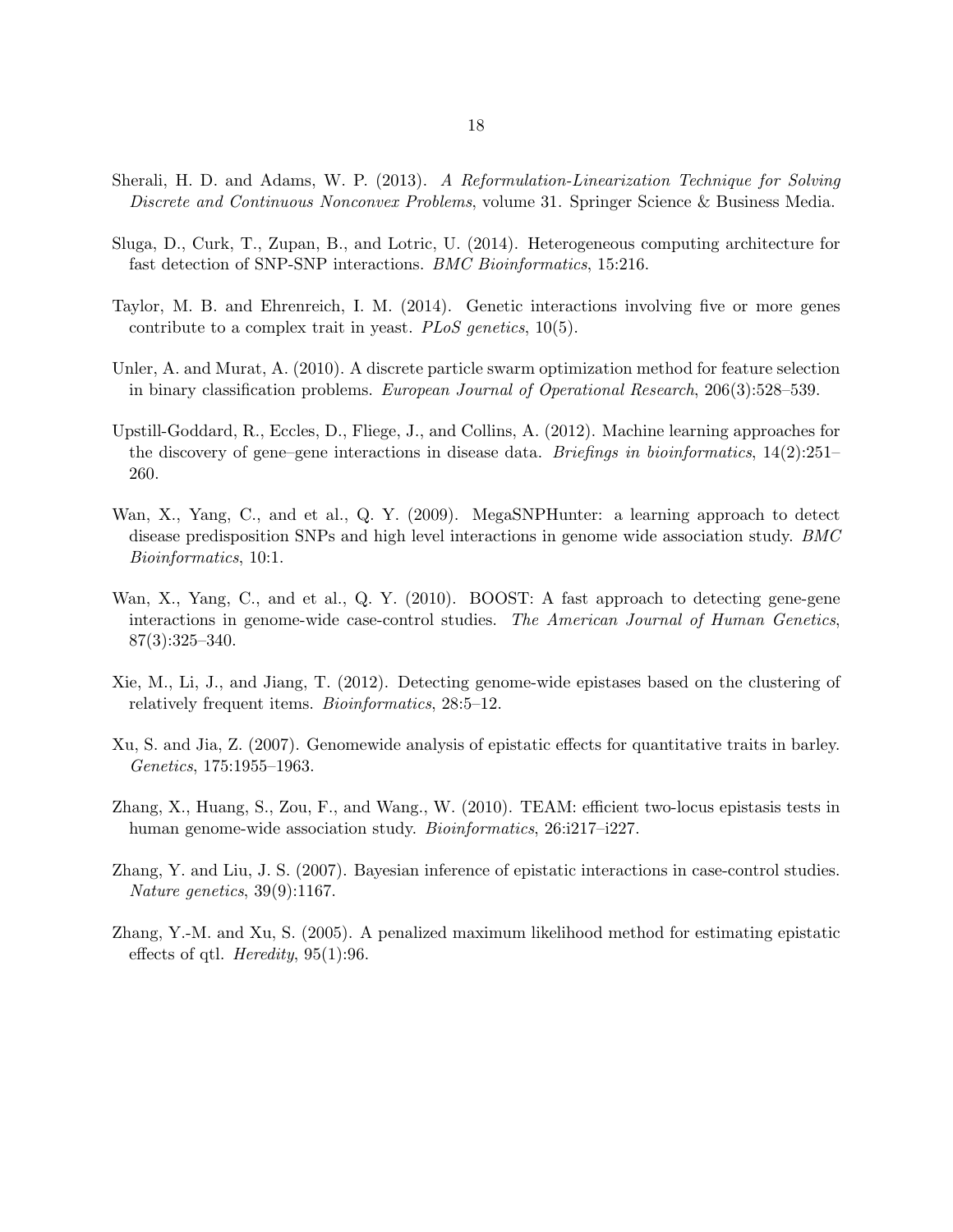# <span id="page-27-0"></span>Chapter2. Discovering Interacting Features for Predicting a Continuous Response

Paper is submitted to Pattern Recognition Maryam Nikouei Mehr and Sigurdur Olafsson

#### Abstract

This paper concerns a new feature selection method for multiple linear regression models. While common feature selection methods put emphasis on the removal of what appear to be redundant or irrelevant features, we show that in some cases such features are important. We establish a computational framework for selecting a subset of features that have a significant interactions with the response and a subset of features that may have little interactions with the response which might lead them to be considered as redundant, but when combined with others they can be strongly predictive of the response. Removal of these features can thus result in poor predictions. The proposed method finds features with significant main effect using a standard feature selection method and implements a mixed integer linear programming model to recognize feature interactions and their exact combinations.

### 2.1 Introduction

Feature selection in machine learning is used as a method for reducing dimensionality of data based on specific evaluation criteria. The motivation for feature selection is well known (Guyon and Elisseeff (2003)). Removing features that are irrelevant and redundant may increase efficiency in learning tasks, improve prediction performance, and enhance comprehensibility of learned results. By applying feature selection techniques we can gain some insight into the process and can improve the computation requirement and prediction accuracy.

Feature selection algorithms fall in to two broad categories: filter and wrapper models (Das (2001); Kohavi and John (1997)). The principle criteria for feature selection in filter method is feature ranking techniques. Simplicity and good success in report for practical applications are reasons for using ranking techniques (Guyon and Elisseeff (2003)). This method uses a suitable ranking methods to rank features and a threshold to remove feature with ranking below the threshold. Wrapper methods considers the feature subset as a black box and the performance of the features as the objective function to evaluate and choose the best subset (Guyon and Elisseeff (2003)). It would consider exhaustive search to search the space of all possible subsets and choose the right predictors if the number of variables are limited. It could become an NP-hard problem as the number of features increases. As a result, wide range of search strategies including forward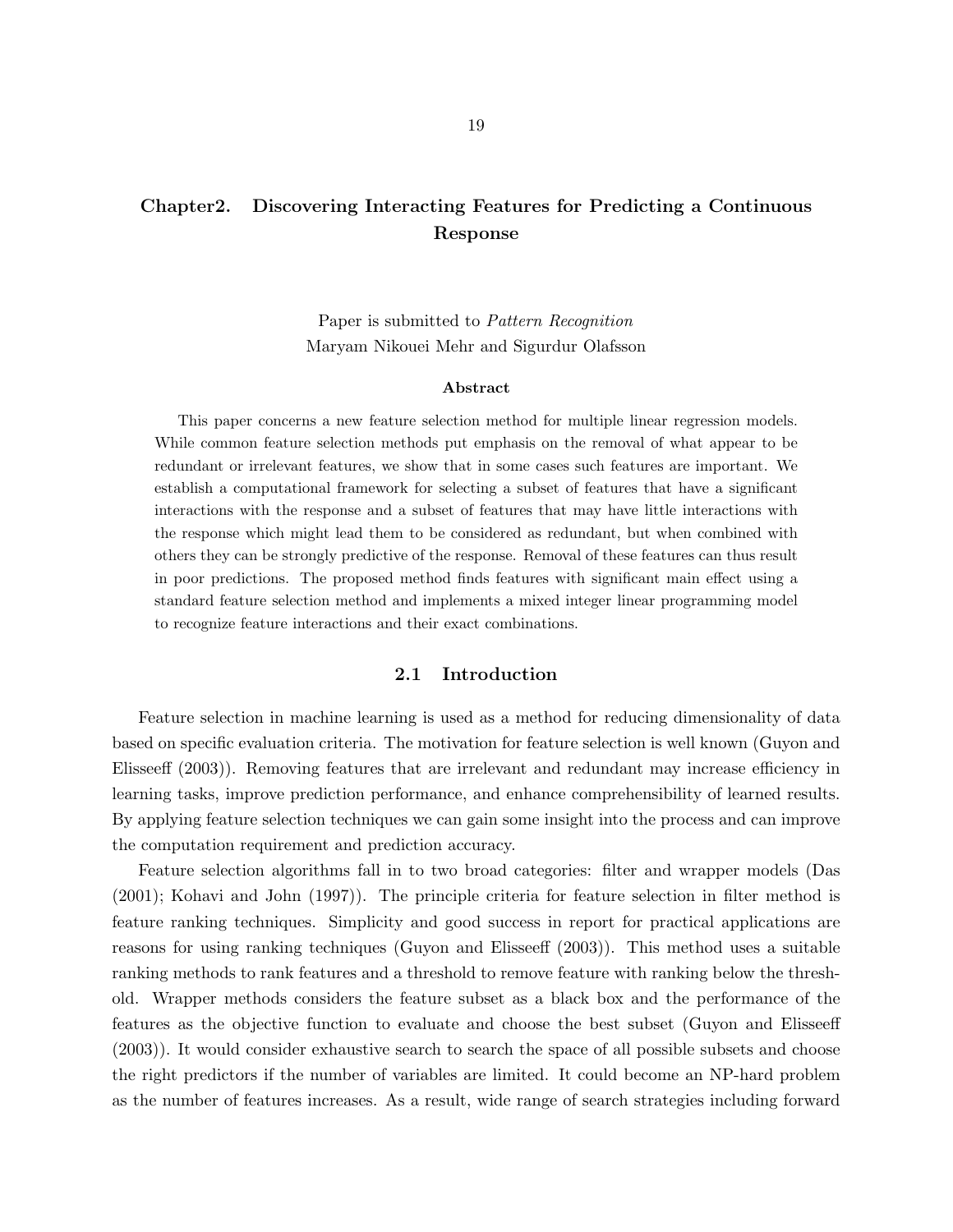selection (FS) (Guyon and Elisseeff (2003); Koller and Sahami (1996)), backward stepwise selection (BS) (Cotter et al. (2001)), branch and bound (Dash and Liu (1997)), simulated annealing (Li and Liu (2008)), forest optimization algorithm (Ghaemi and Feizi-Derakhshi (2016)), and genetic algorithms (Frohlich et al. (2003); Zhuo et al. (2008)) are developed to find local optimal subsets (Kohavi and John (1997)).

Feature selection plays an important role in pattern recognition. For example, Mo and Lai (2019) proposed a robust jointly sparse regression method to obtain more discriminative information for image recognition by combining the locality of the manifold structure of the original structure of the original data, the orthogonality and the joint sparsity of the projection. Yin et al. (2019) considered feature learning and partially constrained cluster labels learning and presented a new multi-view clustering method. A novel manifold regularized optimization framework for multi-label feature selection is introduced by Zhang et al. (2019a). Zhang et al. (2019b) also addressed a new multilabel feature selection method to consider the effect of label redundancy on the evaluation of feature relevance. Solorio-Fernández et al. (2017) proposed a new unsupervised filter feature selection method for data sets containing both numerical and non-numerical features. Zhou et al. (2019) discussed a new online streaming feature selection method based on adaptive density neighborhood relation to handle streaming features in big data problems. Using maximal information entropy between features and class, and particle swarm optimiztion-support vector machines, Zheng and Wang (2018) developed a new feature selection algorithm. Considering  $L_p$ -norm least squares support vector machine,where feature selection and prediction are implemented simultaneously, Shao et al. (2018) developed a new feature selection method for problems with sample size smaller than the number of features of a data set. Methodological Programming has also significantly contributed to feature selection (Olafsson et al. (2008)). Bradley et al. (1998) introduced the idea of using parametric objective function in mathematical programming for feature selection. They also compared 2 mathematical representation of feature selection methods (Feature selection via Concave Minimization, Feature Selection via Support Vector Machines). Feature Selection via Support Vector Machines with 1-norm and 2-norm was used to measure the distance between the two parallel bounding planes. They suggested the use of SVM 1-norm instead of SVM 2-norm to reduce computational time. Springenberg et al. (2014) formulated the hyper-parameters and feature selection problem as a stochastic global optimization problem and applied cross-entropy to solve the problem.

As noted above, variable and feature selection are beneficial for the following reasons: simplifying data understanding, reducing training time and memory utilization, reducing dimensionality and improving predictions (Guyon and Elisseeff (2003)). Generally features may be categorized as follows (John et al. (1994)):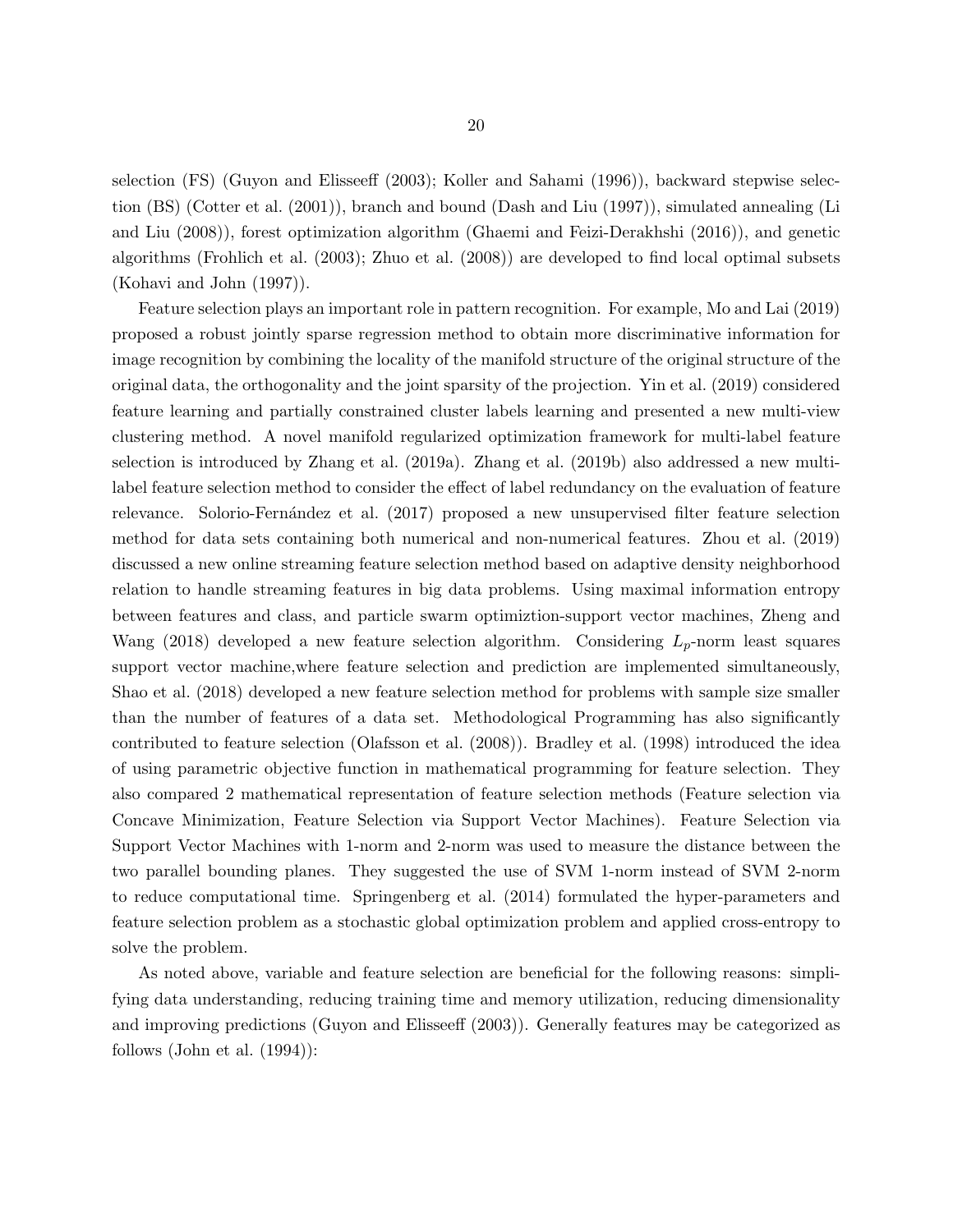- Relevant: These features have strong relationship with the output and could not be dismissed in the subset selection.
- Irrelevant: These features do not influence output and mostly generated due to randomness.
- Redundant: These features can be expressed by other selected features.

It appears to be common practice in many machine learning projects to attempt to exclude irrelevant (Blum and Langley (1997); Radha and Muralidhara (2016)) and redundant features from their training datasets (Appice et al. (2004); Zeng et al. (2015)). The motivation is that irrelevant and redundant features results in poor performance of the predictive models. For example Talukdar et al. (2018) discussed a new feature selection method, KPLS-mRMR, to select maximum relevant and minimum redundant features based on KPLS regression coefficients. While this is often true, we show that including apparently irrelevant or redundant features does not always result in poor predictions due to feature interactions.

Feature interaction presents a challenge in feature selection (Cotter et al. (2001); Kira and Rendell (1992)). Features could be considered irrelevant based on its correlation with the response, while in combination with other features they could be considered relevant (Cotter et al. (2001); Kira and Rendell (1992)). On the other hand, a features could be considered redundant while in the presence of other features, but could yet be strongly related to the response (Kira and Rendell (1992)). Existing feature selection methods often implicitly assume feature independence and focus on removing irrelevant and redundant features. Based on that assumption, the motivation is that irrelevant features provide no useful information for response prediction and redundant features are already represented with currently selected features. However, apparently redundant and irrelevant features could be associated in feature interaction. Handling interactions is computationally difficult since using simple filter methods may not capture these interacting features (Guyon and Elisseeff (2003)). Some wrapper methods might be able to at least partially capture feature interactions but these methods usually test each feature subset for potential interactions which is time consuming and computationally expensive.

We argue that recognizing the presence of feature interaction is crucial in feature selection. Although a few studies have highlighted the importance of feature interaction, few feature selection methods have been developed to handle feature interaction. Zhao and Liu (2009) proposed an algorithm, INTERACT, that employs consistence-contribution to handle feature interaction and efficiently select relevant features. Zeng et al. (2015) presented an Interaction Weight based Feature Selection algorithm (IWFS), a novel feature selection method that considers interaction. They used the interaction weight factor to specify whether the information of a feature is redundant or interactive. Tang et al. (2018) proposed a new feature selection method, Five-way Joint Mutual Information (FJMI), that look for two to five-way interaction between feature and the class label. A practical heuristic to find feature interaction could be studied in Jakulin and Bratko (2003). Their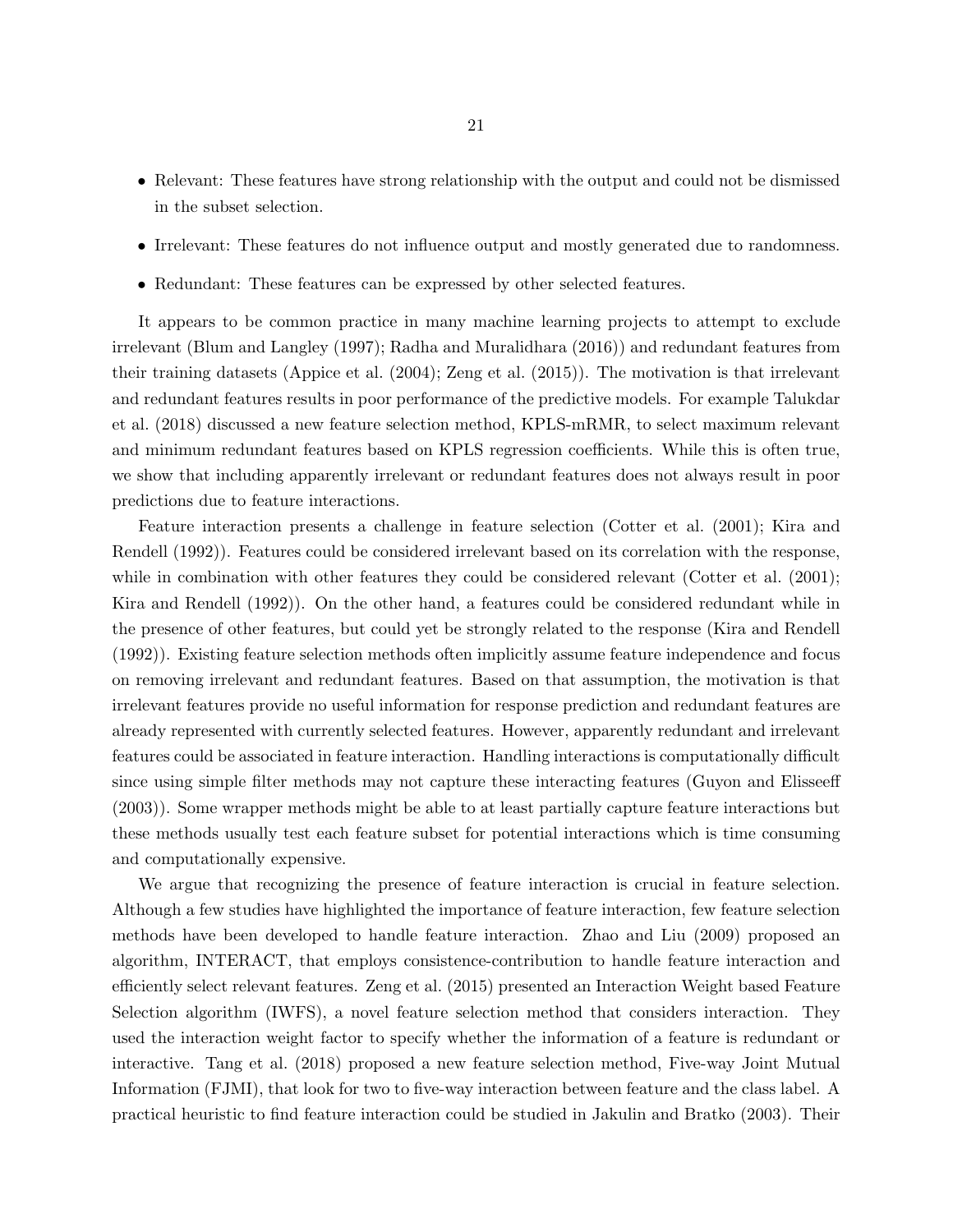<span id="page-30-0"></span>proposed algorithm tries to find 2-way interaction (one feature and the class) and 3-way interaction (2 features and class)using information gain.

Different feature selection methods will vary in terms of their ability to identify interacting features. Some methods will explicitly penalize including correlated features, and we are not aware of any standard method that explicitly tries to identify interacting features. However, feature selection methods that directly evaluate how well a feature works for prediction may be able to implicitly pick up on such interactions. For example, sometimes feature selection is based on a Random Forest model, where the features are ranked according to how often they are selected to be used as part of a decision tree, that is, how well they work in interaction with other features in the tree. Such an approach should be able to pick up on interacting features but will not explicitly identify which features interact. Another well known approach that should be able to pick up interactions is Relief, which ranks features based on how well they perform in subsets of features to do instance-based (nearest neighbor) prediction. Again, this should allow us to pick up on interactions without explicitly identify the interacting features, but the concern is that the final feature selection might exclude one or more interacting feature because it is unknown that it work only as part of a pair. The unique element of the proposed approach is that it explicitly identifies interacting features that should be included in pairs.

### 2.2 Problem Statement and Motivation

Many feature selection algorithms eliminate redundant or weakly relevant features from training datasets (Blum and Langley (1997); Appice et al. (2004)). Studies consider presence of duplicate data or irrelevant features in training datasets results in poor performance of predictive models. However scoring a feature individually and independent of each other will not grantee best subset selection. Feature could be redundant but useful in presence of other features, or could be useless by themselves but useful in presence of others. We present a series of small examples that outline the importance of including redundant or irrelevant features in a subset selection.

#### 2.2.1 Apparently Redundant Variables

The concept of feature redundancy is usually defined using feature correlation (Guyon and Elisseeff (2003)). It is widely accepted that two features might be considered redundant if their values are highly correlated. Many feature ranking algorithms avoid including redundant features in the selected subset. It has been believed that redundant features add no relevant information to other features because they are correlated or because they can be obtained by combination of other features. However considering a feature by itself independent of others would not be always wise. We constructed an example to clarify that considering such apparently redundant features in subset selection could possibly add information to output estimation in presence of feature interactions.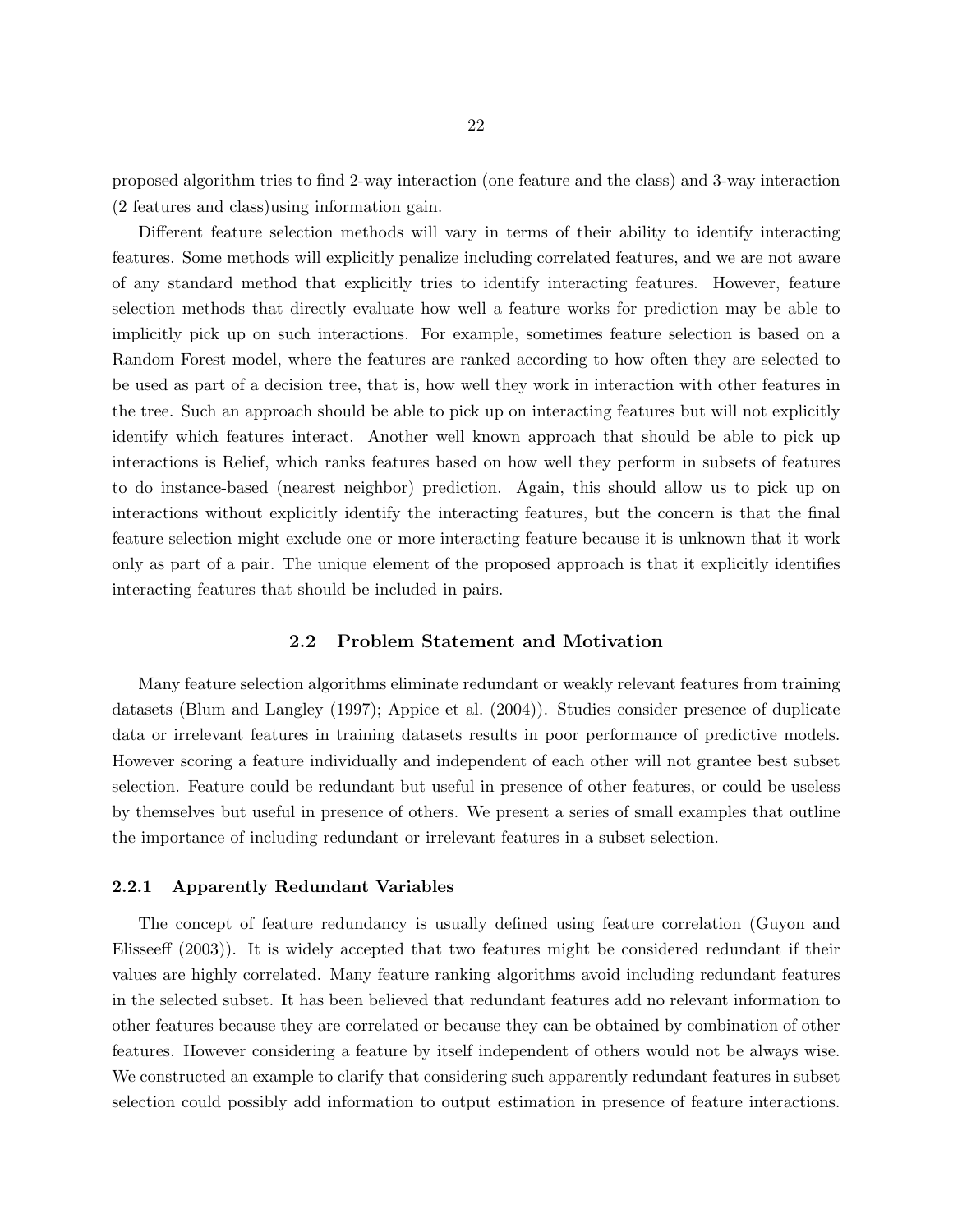Three methods that are well-known in the machine learning literature, FCBF, ReliefF, and Random Forest are considered to select feature subset. One of the well-known variable ranking algorithm is Fast Correlation Based Filter (FCBF). FCBF uses relevant analysis to determine strongly related features by removing irrelevant and weakly relevant features and implements redundancy analysis to eliminate redundant features from strongly relevant ones [16]. ReliefF was originally designed for application to binary classification problems with discrete or numerical features. RReliefF is an extension of ReliefF algorithm designed for regression problems that same as Relief calculates a feature score for each feature which can then be applied to rank and select top scoring features for feature selection (Robnik-Šikonja and Kononenko (1997)). The last considered method is Random Forest, which builds multiple decision trees and merge them together to get a more accurate and stable prediction (Liaw et al. (2002)). One big advantage of Random Forest is, that it can be used for both classification and regression problems, which form the majority of current machine learning systems. Compared to FCBF, ReliefF and Random Forest are considered sensitive to feature interaction. We investigate how these three methods would select the best subset of features in the presence of redundancy and feature interactions.

Consider the binary matrix  $A_1$  with 7 observations and 4 features and a response variable  $Y_2$  generated using the formula  $Y_1 = 37x_1 + 97x_2 + 60x_3x_4$ . Feature-response correlation, considers features 2, 3, and 4 as significant features and feature-feature correlation determines pairs (1,3) and (3,4) as redundant features.

$$
A_1 = \begin{bmatrix} 0 & 1 & 0 & 1 \\ 1 & 1 & 0 & 0 \\ 0 & 1 & 0 & 0 \\ 1 & 0 & 0 & 0 \\ 0 & 1 & 0 & 0 \\ 1 & 1 & 1 & 1 \\ 1 & 0 & 1 & 1 \end{bmatrix}, Y_1 = \begin{bmatrix} 97 \\ 134 \\ 97 \\ 37 \\ 97 \\ 194 \\ 97 \\ 194 \\ 97 \end{bmatrix}
$$

Implementing FCBF algorithm with threshold 0.4 on the generated data set determines the selected subset to include only features 2 and 3. We also considered ReliefF algorithm as a feature selection method that is notably sensitive to feature interactions (Kira and Rendell (1992)). ReliefF scores features 1, 2, 3, and 4 in order as 0.64, 0.31, 0.31, 0.33. Implementing Random Forest on matrix  $A_1$  and response variable  $Y_1$ , gives us feature scores in order from 1 to 4 as 0.19, 0.35, 0.34, 0.09.

Considering highly correlated features with response and the significant interaction effect, the best subset should be considered as  $\{2, 3, 4\}$ . As we saw FCBF never considered features 4 due to the apparent redundancy. Relief and Random Forest also assigned feature 4 a low score which exclude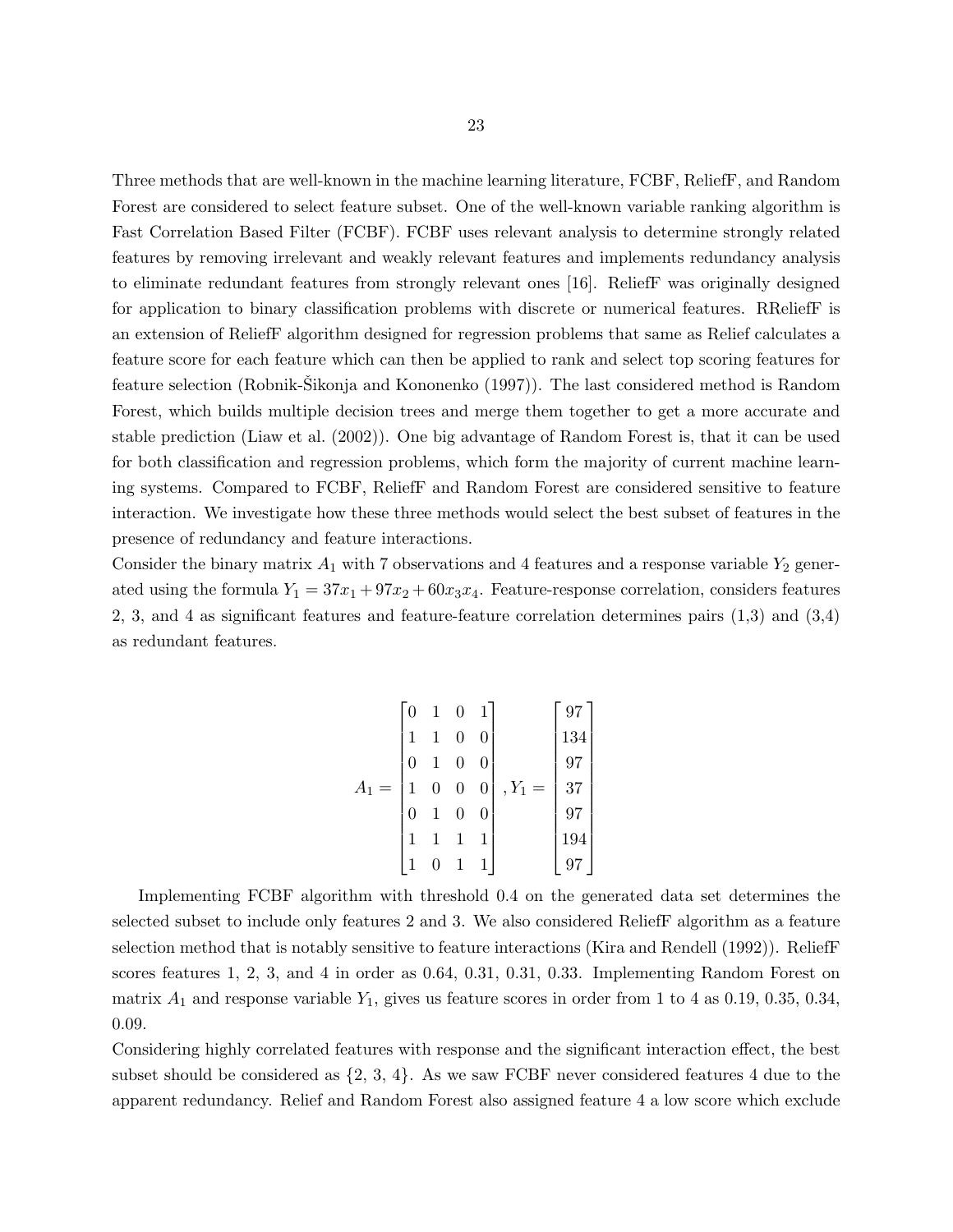<span id="page-32-0"></span>feature 4 from the optimal subset while its interaction with feature 3 is highly significant with response  $Y$ .

### 2.2.2 Apparently Irrelevant Variables

Irrelevant features usually are specified by feature-response correlation. Here we came up with an example that shows removal of irrelevant features does not always give us the optimal subset. Consider the matrix  $A_2$  with the following response variable,  $Y_2$ , generated using formula  $Y_2 =$  $37x_1 + 97x_2 + 60x_1x_2$ :

$$
A_2 = \begin{bmatrix} 0 & 1 & 0 \\ 1 & 1 & 0 \\ 1 & 1 & 0 \\ 1 & 0 & 0 \\ 0 & 1 & 0 \\ 1 & 1 & 1 \\ 1 & 0 & 1 \end{bmatrix}, Y_2 = \begin{bmatrix} 97 \\ 194 \\ 194 \\ 97 \\ 194 \\ 194 \\ 37 \end{bmatrix}
$$

Feature-response correlation considers features 2 as a highly correlated feature to the response variable and features 1 and 3 as irrelevant ones. Feature-feature correlation determines the existence of no redundant feature while we observe a significant interaction between features 1 and 2. Starting with FCBF algorithm and considering the threshold of 0.4, the best selected subset is  $\{1\}$ . Fitting ReliefF algorithm on the dataset scores features in order from 1 to 3 as 0.6, 0.6, 0.11. Random Forest also scores features as 0.4, 0.56, 0.036. As it is observable both RReliefF and Random Forest give features 1 and 2 higher scores while FCBF did not included feature 2 which is important due to interaction effect.

## 2.3 Feature Selection for Continuous Response Variables with Interaction (FSCI) - An Algorithm

Feature selection algorithms are the combination of search techniques for proposing a new feature subset to describe the response concept. The best subset usually consists of the features with big main effect and possibly features with interaction effects. Considering the literature, most well-known feature selection algorithms could determine the best subset of features that have a big main effect on the response, however, we are not aware of any feature selection algorithm that could explicitly try to identify the interaction features in a dataset. Here, we propose a new feature selection algorithm (FSCI) for multiple linear regression models with binary features. FSCI can specifically determine the features responsible for interaction effects along with ones having a big main effect on the response. A subset of features with big main effect on the response variable could be detected using well-known feature selection algorithms, Section [2.3.1.](#page-33-0) To select a subset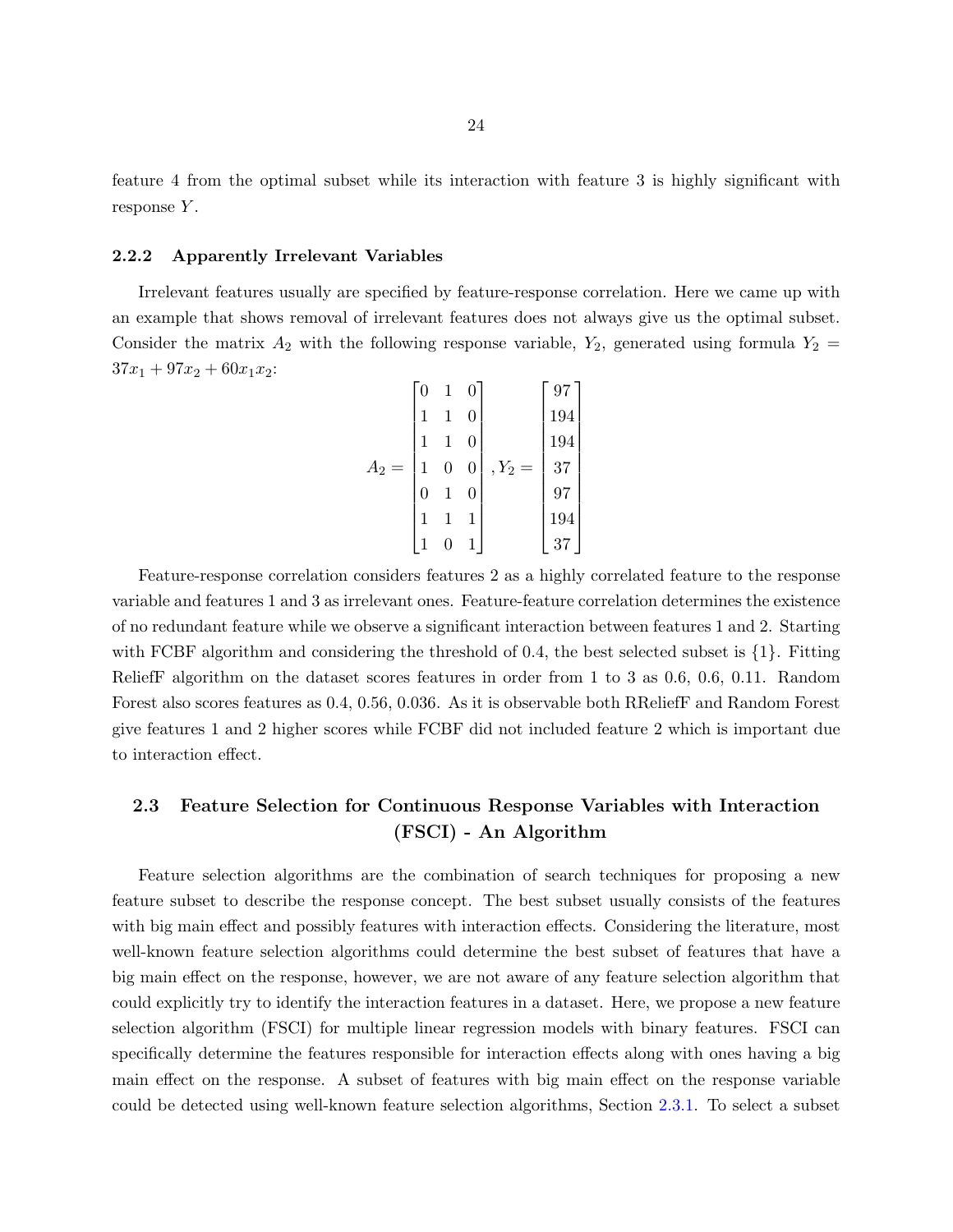<span id="page-33-0"></span>of features that are interacting with each other we use a Mixed Integer Linear Programming model introduced in Section 2.3.2. In Section [2.3.3](#page-34-0) we will discuss the steps of the algorithm in details.

### 2.3.1 Selecting Features with Significant Main Effect

This step of the FSCI algorithm associates with finding a subset of features having a significant main effect on the response variable. Based on literature any well-known filter or wrapper method could deliver the subset of significant features. A wrapper uses the intended learning algorithm itself to evaluate the usefulness of features, while a filter estimate the goodness of each feature using training datasets and are independent of any learning algorithms. When dealing with huge number of features, usually filter methods are prioritize due to their computational efficiency. On the other hand, the wrapper approach is generally considered to produce better feature subsets but runs much more slowly than a filter.

#### 2.3.2 Selecting Features with Interaction Effect

To detect feature interaction, we considered an optimization method Wang and Mehr (2019) developed for detecting what is called an epistatic effect, which refers to the interaction of genes (Xu and Jia (2007b); Cordell (2002b)). They modified linear regression model by defining a new term added to a multiple linear regression model, which captures interaction effect. For completeness we briefly discuss this model represented in Equation [\(3.40\)](#page-56-0), but refer the reader to Wang and Mehr (2019) for full details.

$$
y_i = \beta_0 + \sum_{j=1}^n X_{ij} \beta_j + b \cdot I \left( \sum_{j=1}^n X_{ij} (\lambda_j - \mu_j) = \sum_{j=1}^n \lambda_j \right) + \epsilon_i, \forall i \in \{1, ..., m\}. \tag{2.1}
$$

Here m denotes the number of observation and n specifies the number of features.  $X_{i,j}$  represents the feature j for observation i, which is assumed to be binary and  $y_i$  corresponds to the response variable for observation  $i$ . Other notations are described as follow:

- $\beta_0$ : the intercept effect for any i with  $X_{i,j} = 0, \forall j \in \{1, ..., n\}$
- $\beta_j$ : the partial regression coefficient, which is the differential effect of  $X_{i,j} = 1$  over  $X_{i,j} = 0$ for any i
- b: the magnitude of the interaction effect
- $I(\cdot)$ : the indicator function, which is equal to 1 if the statement in the parentheses is true and 0 otherwise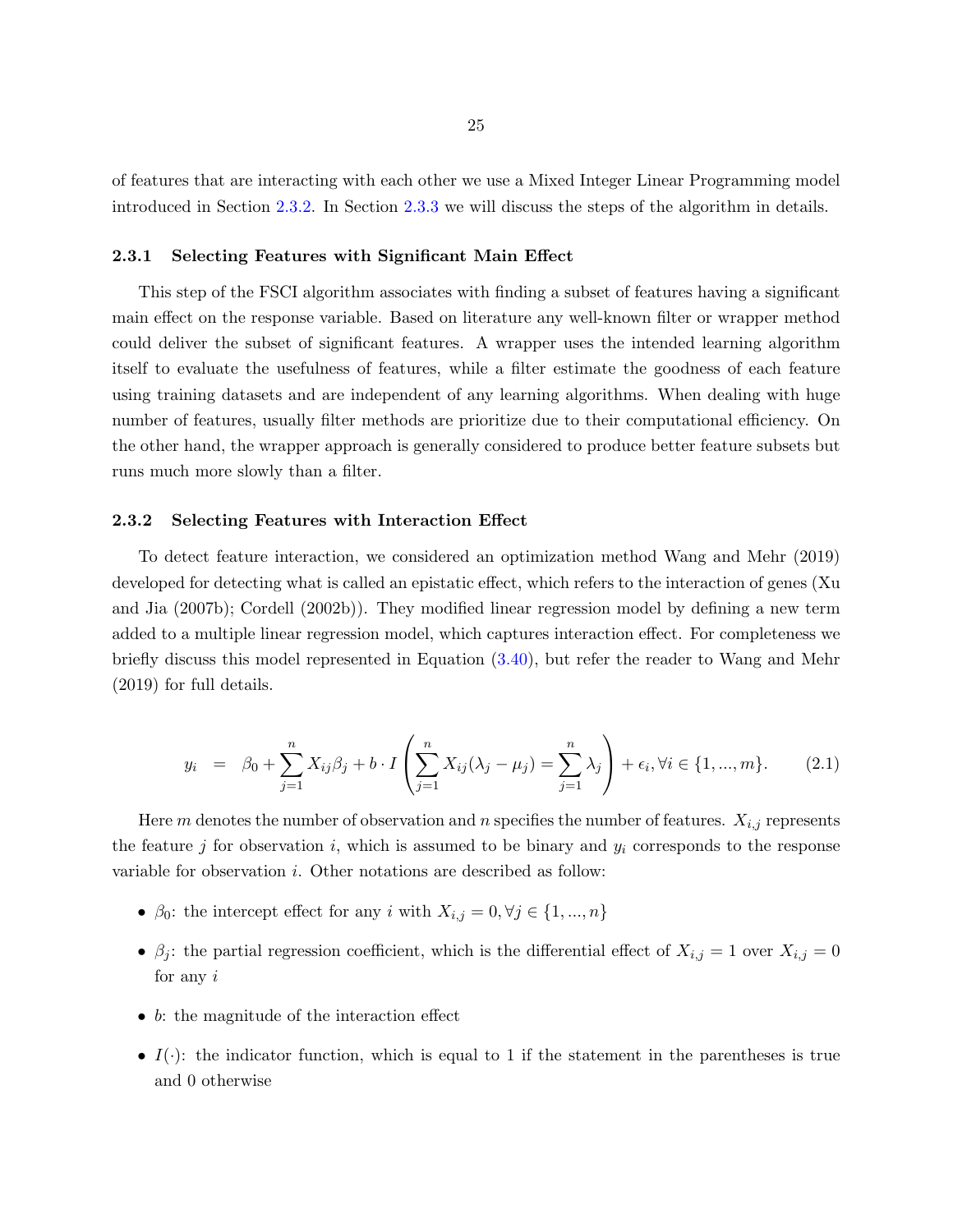- <span id="page-34-0"></span>•  $(\lambda_j, \mu_j)$ : binary variables that define the interaction, which is triggered if and only if  $X_{i,j} =$  $1, \forall j \in \{j : \lambda_j = 1\}$  and  $X_{i,j} = 0, \forall j \in \{j : \mu_j = 1\}$ , for any i
- $\epsilon_i$ : the random error term for observation i

Correctly inferring  $\lambda_j$  and  $\mu_j$  for all  $j \in \{1, ..., n\}$  will lead to detection of interaction features. To solve for  $\lambda_j$  and  $\mu_j$ , they developed a nonlinear non-convex optimization problem. However, their model can detect only one interaction effect. To consider multiple interactions, we enhanced their modeling by introducing a new index  $k$ , which represents the number of interaction effects that is observable in a dataset. The mathematical formulation of our optimization model is presented as follows.

$$
\min_{\beta_0, b, \beta, \lambda, \mu, z} \qquad \sum_{i=1}^m |y_i - (\beta_0 + \sum_{j=1}^n X_{ij}\beta_j + b^k z_i^k)| \tag{2.2}
$$

s.t. 
$$
\sum_{j=1}^{n} X_{ij}(\lambda_j^k - \mu_j^k) \ge -M(1 - z_i^k) + \sum_{j=1}^{n} \lambda_j^k \quad \forall i \in \{1, ..., m\}, \forall k \in \{1, ..., K\}(2.3)
$$

$$
\sum_{j=1}^{n} X_{ij}(\lambda_j^k - \mu_j^k) \le \sum_{j=1}^{n} \lambda_j^k - 1 + Mz_i^k \quad \forall i \in \{1, ..., m\}, \forall k \in \{1, ..., K\}(2.4)
$$

$$
\lambda_j^k + \mu_j^k \le 1 \qquad \forall j \in \{1, ..., n\}, \forall k \in \{1, ..., K\}(2.5)
$$

$$
z_i^k, \lambda_j^k, \mu_j^k \in \{0, 1\} \qquad \forall i \in \{1, ..., m\}, \forall j \in \{1, ..., n\}
$$

$$
\forall k \in \{1, ..., K\} \qquad (2.6)
$$

$$
b^k, w_i^k, \lambda_i^k \text{ free} \qquad \forall i \in \{1, ..., m\}, j \in \{0, 1, ..., n\}
$$

$$
k, w_i^k, \lambda_j^k \text{ free} \qquad \qquad \forall i \in \{1, ..., m\}, j \in \{0, 1, ..., n\}
$$

$$
,\forall k \in \{1, ..., K\} \tag{2.7}
$$

Here, the objective function (2.2) is minimizing the absolute errors between prediction and actual observation. Constraints  $(3.75)$  and  $(2.4)$  describe the interaction effects. The M parameter represents a sufficiently finite number, and the decision variable  $z_i^k$  indicates whether  $(z_i^k = 1)$  or not  $(z_i^k = 0)$  observation i has the  $k^{th}$  interaction effect. Constraint 2.5 means that the  $k^{th}$  interaction effect cannot require the presence  $(\lambda_j^k = 1)$  and absence  $(\mu_j^k = 1)$  of a variable at the same time. Constraints 2.6 and 2.7 define the appropriate types of the decision variables.

In this model, they minimize the absolute errors, as opposed to the commonly used root mean square error in linear regression models (Armstrong and Collopy (1992)), because it can be linearized and is more computationally tractable. Using linearizion techniques, they defined an equivalent mixed integer linear program (MILP) of the model which is used to detect interacting features (Wang and Mehr (2019)).

### 2.3.3 Proposed Feature Selection Algorithm

The FSCI algorithm has 3 steps. Step 0 initializes the parameters, including vector  $\mathcal{S}\mathcal{U}$ , which represents a subset of features that have a big main effect on the response. As this has been studies in literature, we assume we can generate this subset by implementing any well-known variable selection method and consider the subset as the input of the algorithm. Step 1 is the main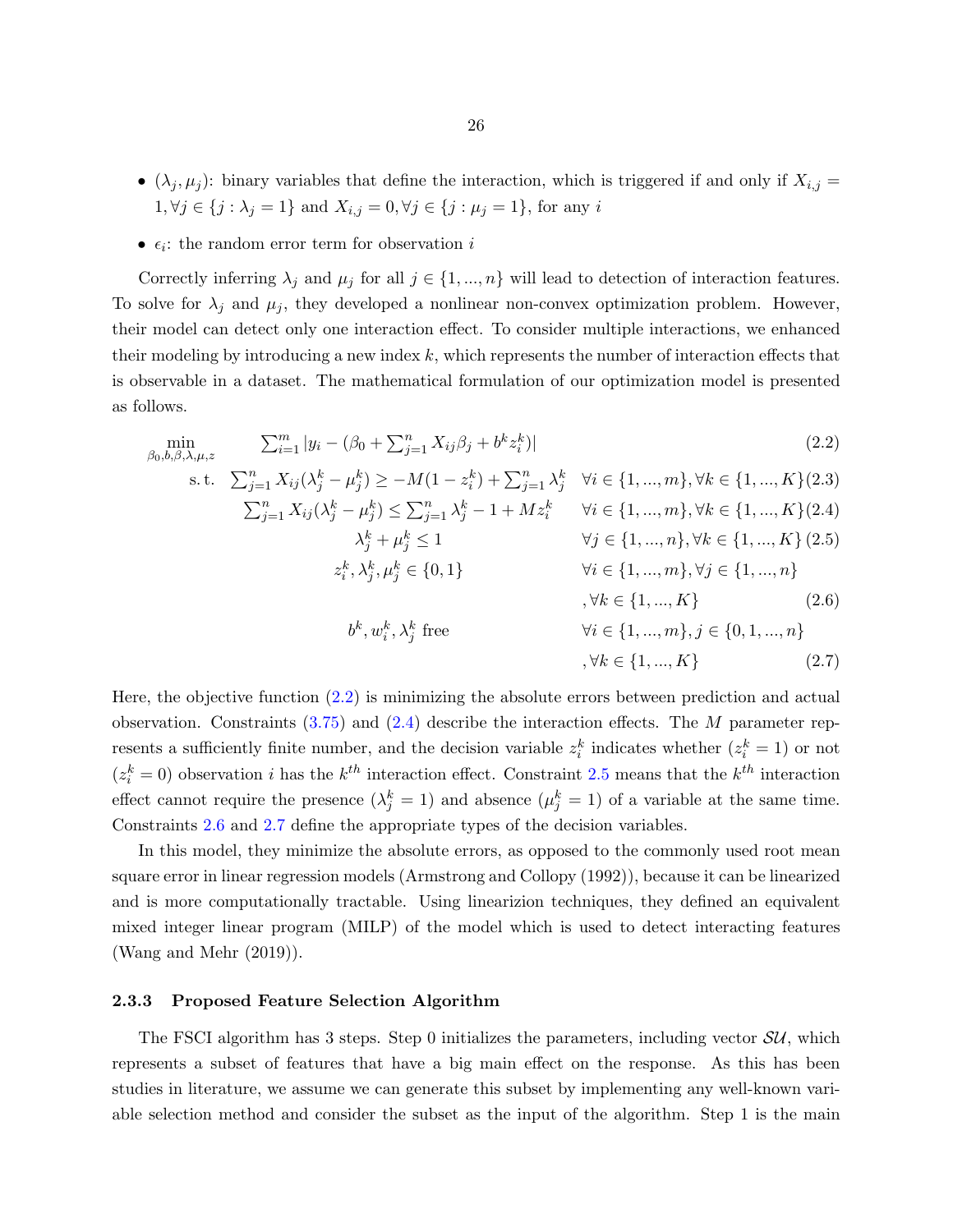<span id="page-35-0"></span>contribution of this paper. Here we try to find the features that are responsible for interaction effect. After initializing  $k$ , number of interaction effects, and determining the lower bound and the upper bound of interaction effects, we solve model  $\mathcal{L}(X, y)$  on observations and detect interacting features. Interacting features will be stored in subset  $\mathcal{IN}$  and the union of the two subsets  $\mathcal{SU}$  and IN represents the final subset in Step 2.

Step 0: Take the full set of features  $X \in \mathbb{B}^{m \times n}$  and the response variable  $y \in \mathbb{R}^{m \times 1}$ . Consider a set  $\mathcal{S}U$  such that  $\mathcal{S}U \subseteq \{1, 2, ..., n\}$ , represents a set of features having a big main effect on the response variable.

Step 1: Select features responsible for interaction effect.

**Step 1-A:** Initialize k, which is the number of interaction effects. Determine  $\underline{b}^k$  and  $\overline{b}^k$  and go to Step 1-B. **Step 1-B:** Solve model  $\mathcal{L}(X, y)$ . For all  $j \in \{1, ..., n\}$  identify a subset  $\mathcal{IN}$  such that  $\mathcal{IN} \subseteq \{1, 2, ..., n\}$  and  $\lambda_j^k = 1$  or  $\mu_j^k = 1$ . Go to Step 2.

Step 2: Determine  $\mathcal{S} \mathcal{U} \cup \mathcal{I} \mathcal{N}$  as the final subset.

Remark: Our knowledge about a dataset could affect a right choice of k. However limitation like time and computational difficulties could affect our choice. As a result, a balance between number of interaction effects and time could be the best solution. RMSE and prediction precision could be other criteria for determining the right number of k. We can always start with a small number for k and record how RMSE changes while increasing the k. Based on the improvement, the right choice could be made.

### 2.4 Experiments

In this section, we first investigate the performance of our algorithm on the synthetic data and focus on the study of the impact of interaction effect on linear regression and feature selection performance. Then we conduct an experiment on real datasets found at different journals and UCI Machine Learning Repository. The purpose of the experiments is to evaluate the effectiveness of FSCI versus bench marks, highlight strengths and limitations, and provide insights into some implementation issues. In our experiments, we choose three representative feature selection algorithms (FCBF, ReliefF, and Random Forest) in comparison with FSCI algorithm. All the feature selection methods are implemented in Python sklearn package (Pedregosa et al. (2011)). Pyomo/Cplex was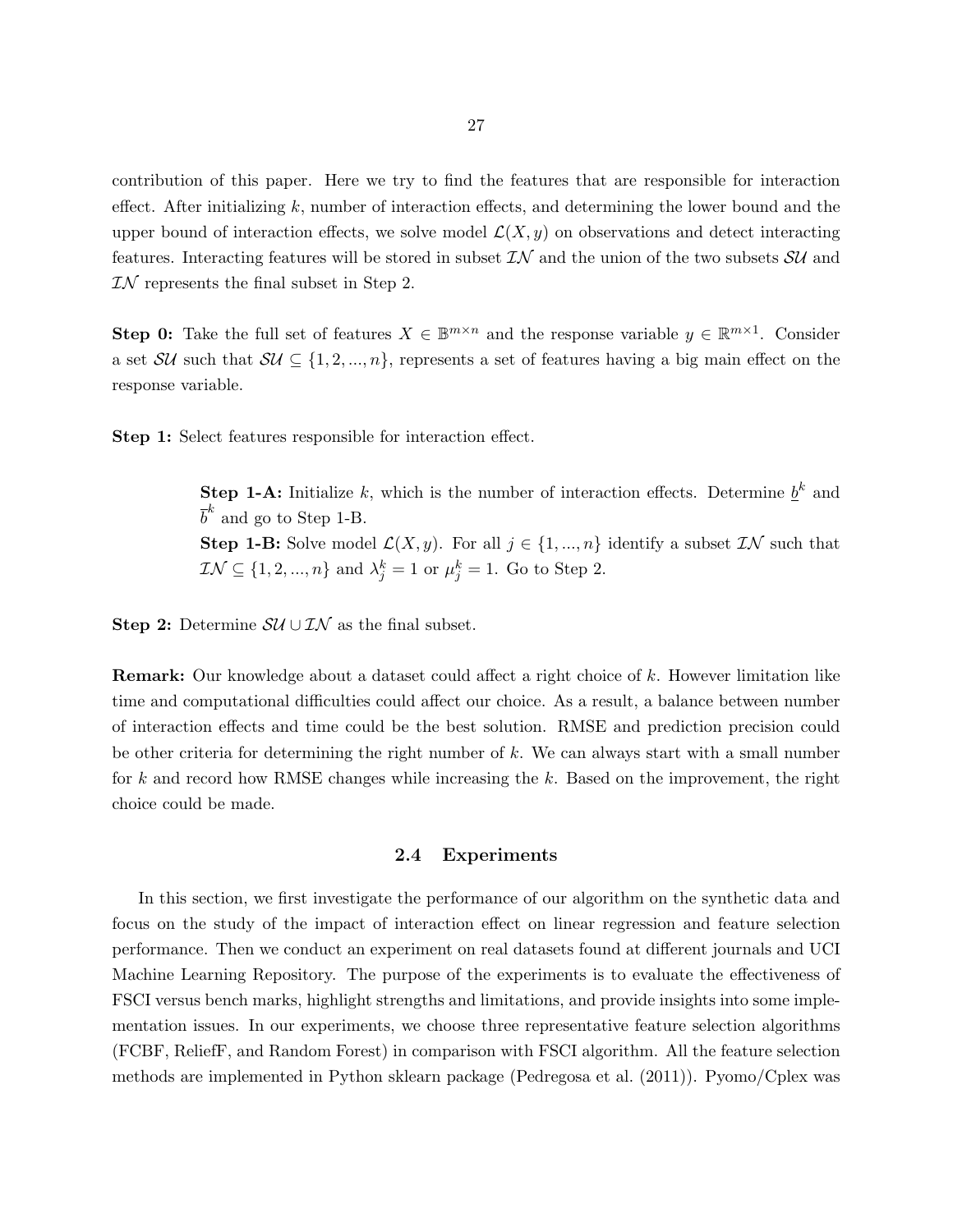use to solve the model  $\mathcal{L}(X, y)$ . The experiments are run on a computer with 2.5 GHz Intel Core i5, 4 GB memory.

## 2.4.1 Simulation Experiment

In our experiment, we generated a synthetic binary datasets with  $n = 9$  features and  $m = 100$ observations such that the first 8 features were sampled from a random binary uniform distribution and feature  $X_9$  was generated as a multiplication of features 2 and 5,  $X_9 = X_2 X_5$ , which brings redundancy to our dataset.

We distributed 9 features into two groups such that features 1, 2 and 3 , were set to have the effect of  $\beta_1^j$  $j<sub>1</sub>$  and features 4, 5, 6, 7, 8 and 9 were selected to have an effect of  $\beta_2^j$  $2<sup>j</sup>$  on the response variable. We assumed there is an interaction effects of  $\gamma$  between features 7, 8 and 9. Parameters  $\beta_0$  and  $\beta_2^j$  were generated from a uniformly distributed random integers between 0 and 25. To consider features 5 to 9 as irrelevant features, we generated  $\beta_1^j$  with bigger magnitudes with respect  $\mathrm{to}~\beta_2^j$ <sup>2</sup>/<sub>2</sub> based on Table 2.1 and also considered different values for  $\gamma$  to see how changes in magnitude of  $\beta_1^j$  with respect to  $\gamma$  would affect subset selection. Intuitively values of these parameters could affect the effectiveness of feature selection methods. The distribution of  $\beta_1^j$  $_1^j$  and  $\gamma$  are described in Table 2.1 and the response variable was generated using Model (2.8). Here we try to design different scenarios considering values of these two parameters and see how FCBF, Relief, Random Forest and FSCI would differentiate.

$$
y_i = \beta_0 + \sum_{j=1}^3 \beta_1^j X_{ij} + \sum_{j=4}^9 \beta_2^j X_{ij} + \gamma X_7 X_8 X_9, \forall i \in \{1, ..., m\}
$$
 (2.8)

Table 2.1: Parameters used for simulation

| Parameters | Levels                                                                                                                         |
|------------|--------------------------------------------------------------------------------------------------------------------------------|
|            | $\mathcal{U}(75, 100)$ , $\mathcal{U}(175, 200)$ , $\mathcal{U}(275, 300)$                                                     |
| $\sim$     | $\mathcal{U}(75, 100)$ , $\mathcal{U}(175, 200)$ , $\mathcal{U}(275, 300)$ , $\mathcal{U}(375, 400)$ , $\mathcal{U}(475, 500)$ |

Considering Table 2.1, we grouped our simulation studies in three categories: (1)  $\beta_1^j$  $\frac{J}{1}$  and  $\gamma$  in a same level (main effect and interaction effect are in a same level, defined as  $S/S$ ), (2)  $\beta_1^j$  $j_1^j$  bigger than  $\gamma$  (main effect is bigger than the interaction effect, defined as B/L) and (3)  $\gamma$  bigger than  $\beta_1^j$  $j_1$  (main effect is smaller than the interaction effect, defined as L/B). For the S/S category, we considered  $\beta_1^j$ 1 and  $\gamma$  generated from  $\mathcal{U}(75, 100)$ .  $\beta_1^j$ <sup>*f*</sup></sup> generated from  $\mathcal{U}(75, 100)$  with all possible values of  $\gamma$  in Table 2.1 except  $\mathcal{U}(75, 100)$  are categorized in the L/B group and  $\gamma$  generated from a  $\mathcal{U}(75, 100)$  with  $\beta_1^j$ 1 generated from  $U(175, 200)$  and  $U(275, 300)$  were considered in the B/L category. We implemented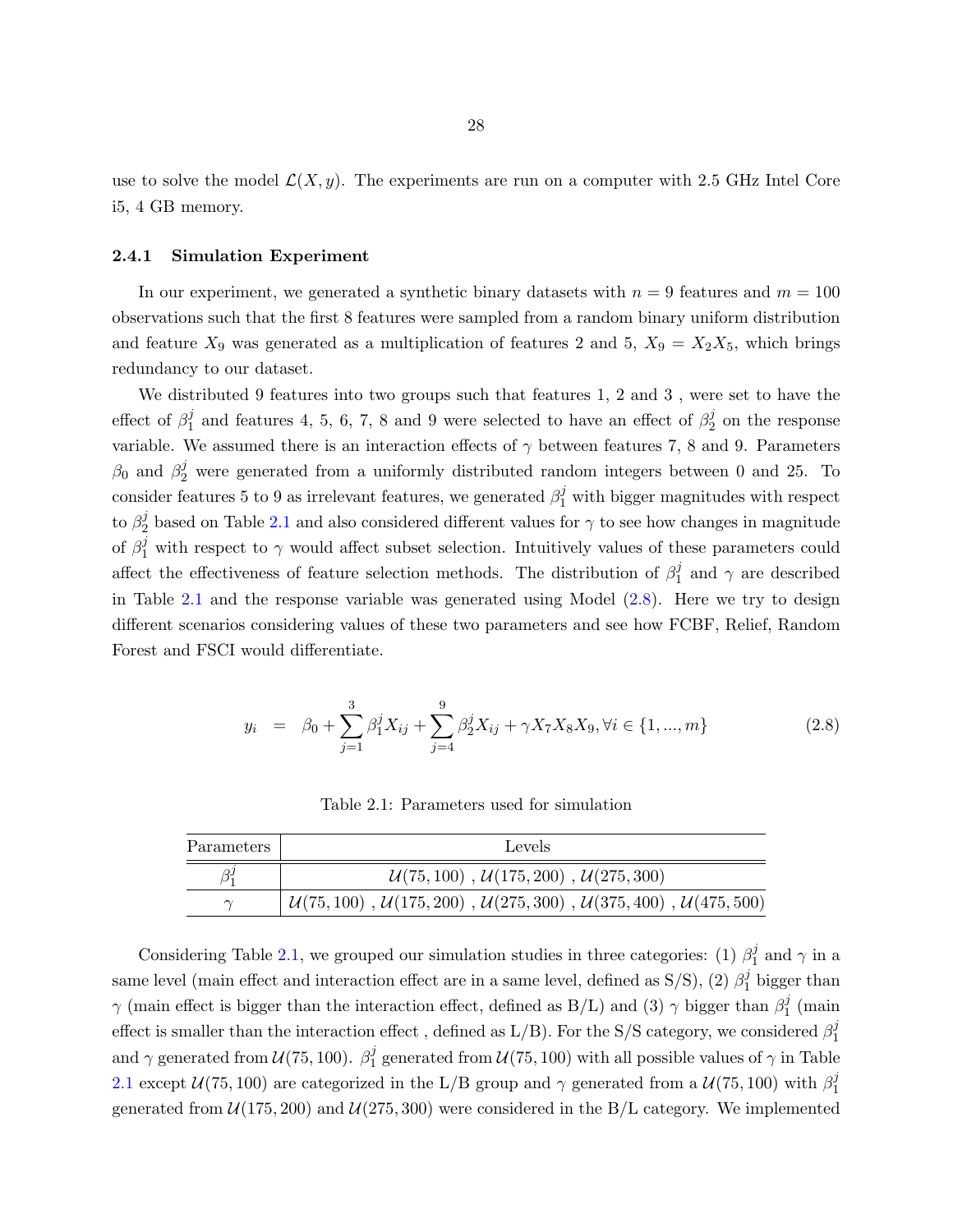FCBF, ReliefF, Random Forest, and FSCI on all generated scenarios in three groups, each with 100 independent repetitions, so that the total number of simulation runs was 700. The considered threshold for FCBF was set to be 0.35 and 75% of data was used to train the models and 25% was used to test. In FSCI method, the lower bound and upper bound of the magnitude of interaction effect  $(\underline{b}^k$  and  $\overline{b}^k)$  were set to be 0.5 and 1.5 times of the true value and FCBF method was used in Step 0 to generate set  $\mathcal{S}U$ .

| Main Effect, Interaction Effect | FCBF         | ReliefF | Random Forest | FSCI |
|---------------------------------|--------------|---------|---------------|------|
| U(275, 300), U(75, 100)         |              |         |               | 96   |
| U(175, 200), U(75, 100)         |              |         |               | 98   |
| U(75, 100), U(75, 100)          |              |         |               | 98   |
| U(75, 100), U(175, 200)         | $\mathbf{0}$ |         | 5             | 98   |
| U(75, 100), U(275, 300)         | $\mathbf{0}$ |         | 38            | 99   |
| U(75, 100), U(375, 400)         |              |         | 58            | 96   |
| U(75, 100), U(475, 500)         |              |         |               | 99   |

Table 2.2: Number of times interaction effect was captured

We recorded the number of times, each feature selection method was successful in detecting interaction effect for each (Main Effect, Interaction Effect) combination in Table 2.2. Due to redundancy between features, interacting features could be the set of {7, 8, 9} or {2, 5, 7, 8}. Based on results, it seems in B/L and S/S categories (when interaction effect is as low as main effect or lower than that), all methods FCBF, ReliefF, and Random Forest act poorly in detecting the interaction effect, while FSCI performs well in all simulation runs. The deficiency we observe in FSCI result from 100 is due to dependency between features that is unavoidable while generating simulation experiments. Interestingly when interaction effect is bigger than the main effect (group L/B), Random Forest is capable to include interacting features in its selected subset and as the magnitude of interaction effect with response to the main effect increases, Random Forest performs better.

We also recorded the average number of times each feature was selected in each category for all feature selection methods in Table [2.3.](#page-38-0) In B/L and S/S categories, all methods mostly selected features with big main effects and rarely selected interacting features. However, for the L/B group we observe an improvement on the number of times each feature selection method detected interacting features. Interestingly Random Forest seems to provide more information regarding interacting features when interaction effect is bigger than the main effect. However, it is still far from FSCI performance. Looking at both Tables 2.2 and [2.3,](#page-38-0) we observe a huge improvement on interaction effect using FSCI. This method not only acts well when interaction effect is bigger than the main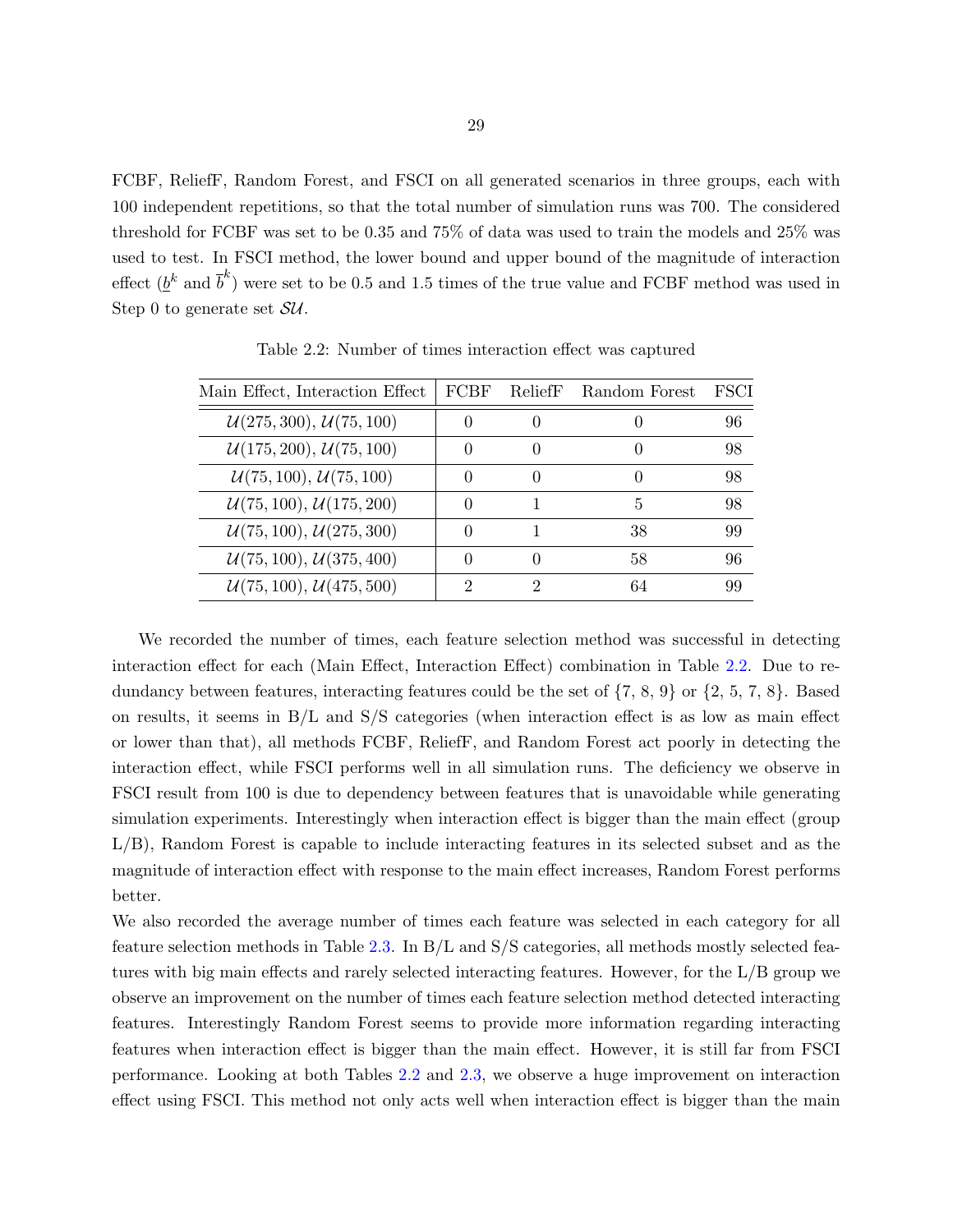<span id="page-38-0"></span>effect, it also performs excellently in scenarios when main effect and interaction effect are in same level or main effect is bigger than the interaction effect. An other advantage of FSCI is the ability of the algorithm in detecting the exact features responsible for interaction effect. None of the methods we could find in literature was able to exactly define the combination of features correspond to interaction effect while this information could provide valuable insight for industries to forecast and predict their processes.

| Category | Methods       | F1    | F2   | F3    | F <sub>4</sub> | F5             | F <sub>6</sub> | F7               | F8               | F9             |
|----------|---------------|-------|------|-------|----------------|----------------|----------------|------------------|------------------|----------------|
|          | FCBF          | 100   | 100  | 99    | $\theta$       | 0.5            | $\theta$       | $\overline{0}$   | 1                | $\overline{2}$ |
|          | ReliefF       | 91    | 99.5 | 90    | 0.5            | $\overline{0}$ | 0.5            | 1                | $\boldsymbol{0}$ | 30             |
| B/L      | rest          | 100   | 100  | 100   | $\theta$       | $\theta$       | $\theta$       | $\boldsymbol{0}$ | $\boldsymbol{0}$ | $\overline{2}$ |
|          | <b>FSCI</b>   | 100   | 100  | 99    | 1              | 32.5           | 3              | 99               | 99               | 73.5           |
|          | FCBF          | 94    | 100  | 96    | $\theta$       | 3              | 1              | 3                | 5                | 22             |
|          | ReliefF       | 80    | 96   | 78    | $\theta$       | $\overline{5}$ | 3              | $\overline{2}$   | 6                | 73             |
| S/S      | Random Forest | 100   | 100  | 100   | $\overline{2}$ | $\Omega$       | $\overline{0}$ | $\overline{0}$   | $\overline{0}$   | 24             |
|          | <b>FSCI</b>   | 94    | 100  | 96    | 3              | 34             | 3              | 100              | 99               | 83             |
| L/B      | FCBF          | 55.25 | 100  | 51    | $\theta$       | 11.25          | 0.25           | 6.75             | 5.75             | 37.5           |
|          | ReliefF       | 87    | 98   | 88    | $\overline{2}$ | 18.75          | 3              | 10.25            | 10.5             | 95.5           |
|          | Random Forest | 76.75 | 72.5 | 74.25 | $\theta$       | $\overline{0}$ | 1.5            | 58               | 60.25            | 83             |
|          | <b>FSCI</b>   | 55.75 | 100  | 52.25 | 1.75           | 38             | 3.5            | 99.5             | 98.75            | 91.75          |

Table 2.3: Average number of times each feature was selected in each category

We also investigated how Root Mean Square Error (RMSE) would change while implementing FCBF, ReliefF, Random Forest and FSCI. Figure [\(2.1\)](#page-39-0) shows RMSE for all combination of  $\beta_1^j$  $\frac{J}{1}$  and  $\gamma$ . In general including interacting features decreases the RMSE. In B/L and S/S categories, ReliefF performs badly while FSCI is the best. Also, in L/B category generally we observe better RMSE for FSCI method compare to others except for the (Main Effect, Interaction Effect) :  $(\mathcal{U}(75, 100),$  $U(275, 300)$  combination. For this scenario Random Forest is better that FSCI method. However, it should be mentioned that FSCI considered FCBF to find the subset of features that have a big main effect on the response variable in Step 0 of the algorithm. FSCI is building on FCBF, and considering FCBF performance for this combination, we still observe a huge improvement in RMSE. The choice of Random Forest to generate set  $\mathcal{S}U$  in Step 0 of the algorithm, would intuitively improve observed RMSE for all categories.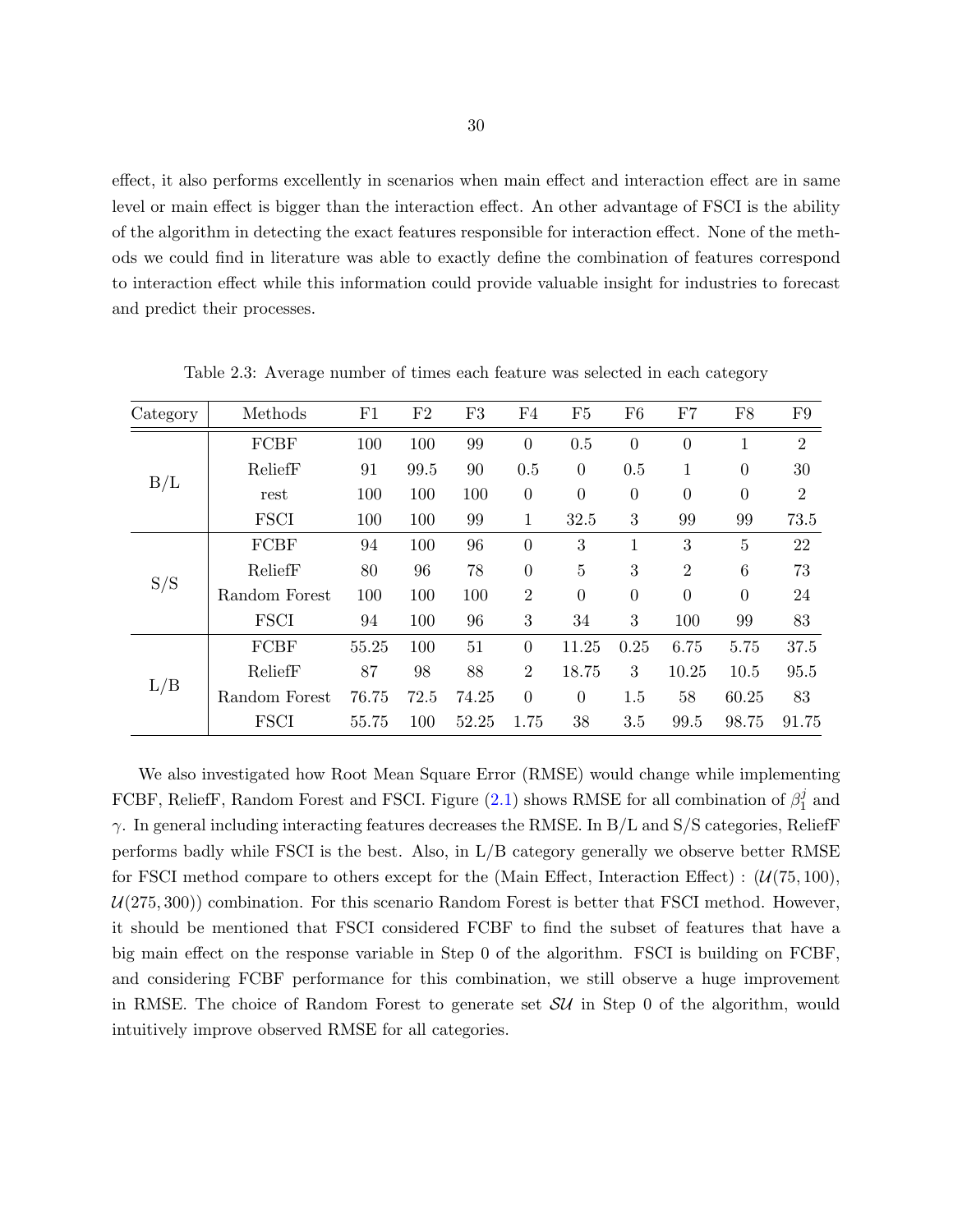

<span id="page-39-0"></span>Figure 2.1: RMSE for all scenarios considering different values of main and interaction effect, using random integer uniform distribution

# 2.4.2 Experiment on Real-world Data

In this section, we empirically evaluate the performance of our proposed algorithm, and present the experimental result compared with the other three mentioned feature selection algorithms on real datasets. Beyond a simple evaluation of effectiveness, our primary purpose here is to provide some insights into two issues that are critical for practical implementation of our algorithm: (a) setting the bounds in the optimization problem, and (b) dealing with non-binary variables. First we consider implementation of the algorithm on categorical datasets. An extension of its application also is discussed on a continuous dataset that is transformed in to a categorical dataset having different levels for each feature.

## 2.4.2.1 Categorical Predictor Variables

The direct application of the proposed method is for datasets with a continuous response but categorical predictor variables. Such data sets are common in certain application areas such as factorial design experiments but we are not aware of a large set of standard test dataset that fit this criteria. While extensions to datasets with continuous and mixed predictor variables is possible, we start with a smallest of test datasets that fit the criteria. Here we considered 4 categorical datasets found on literature as follow: (1) Pulp Paper Bleaching Process dataset (PPBP): investigated the treatment of bleachingåeffluent from pulp and paper industry in a batch electro-coagulation (EC) reactor using aluminum as sacrificial electrodes (Sridhar et al. (2012)), (2) honeycomb dataset: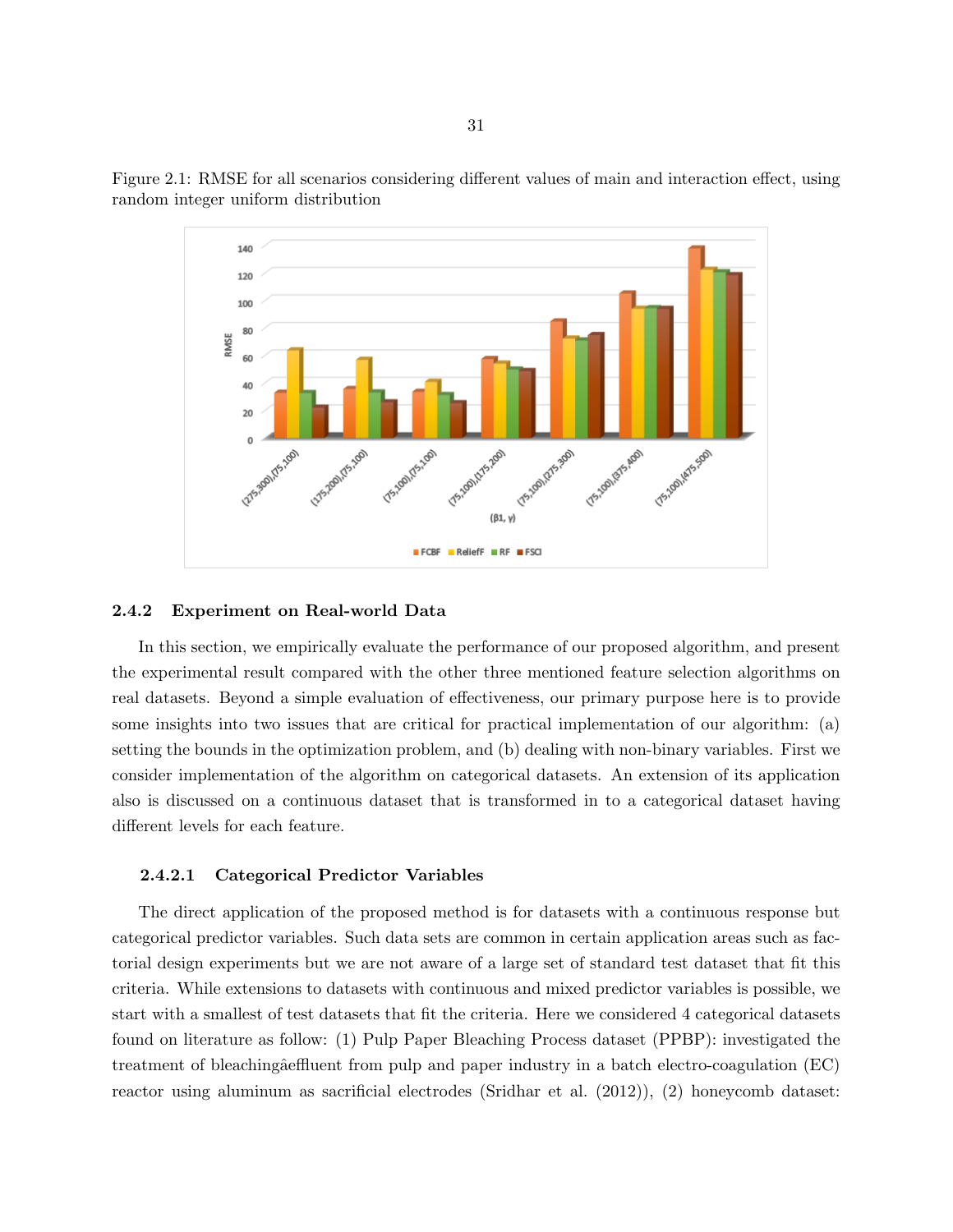studies the effect of angle difference between successive prepreg layers, number of prepreg layers, and number of adhesive layers on the low-velocity impact of the honeycomb sandwich structures (Butukuri et al. (2012)), (3) concussion dataset: compared sex differences in the incidence of concussions among collegiate athletes in men's and women's soccer, lacrosse, basketball, softball/baseball, and gymnastics (Covassin et al. (2003)), and (4) Sodium Bisphosonate dataset (SB): evaluated the effect of polymer type and amount, drug amount and internal aqueous phase volume ratio on entrapment efficiency of bisphosphonate (risedronate sodium RS) (Nasr et al. (2011)). To find the features with big main effects and ones included in interaction effect, we converted categorical features in to a binary data set by introducing dummy variables. Summary of datasets before and after transformation are described in Table 2.4.

| Dataset                                             | Number of features | Number of binary<br>features | Number of Observations |
|-----------------------------------------------------|--------------------|------------------------------|------------------------|
| Pulp<br>Paper<br><b>Bleaching Process</b><br>(PPBP) | 4                  | 12                           | 29                     |
| honeycomb                                           | 3                  | 54                           | 9                      |
| concussion                                          | 3                  | 10                           | 30                     |
| Bispho-<br>Sodium<br>sonate (SB)                    | $\overline{4}$     | 8                            | 48                     |

Table 2.4: Categorical data sets specifications

#### 2.4.2.2 Numerical Results of Categorical Predictor Variables

The performance of FSCI algorithm depends on the values of the lower bound and upper bound of the magnitude of the interaction effect,  $b^k$ . Usually knowledge of data sets helps to estimate proper values for these parameters. However, for these data sets we do not have clear understanding about the possible lower bound and upper bound of  $b^k$ . As a result, we developed a new heuristic method to estimate these values. The heuristic algorithm is built on stepwise linear regression method. First we find the best fitted model on the binary data set using stepwise linear regression method. Considering the selected features in stepwise linear regression model, we implement an exhaustive two-way interaction search. The coefficient of two-way interaction effects are recorded and the minimum and maximum values of these coefficients are considered as possible lower bounds and upper bounds of the magnitude of interaction effects in each data set. We conducted a sensitivity analysis of the range of the magnitude of the interaction effects that could affect the effectiveness of FSCI algorithm which are summarized in Table [2.5.](#page-41-0) The lower bound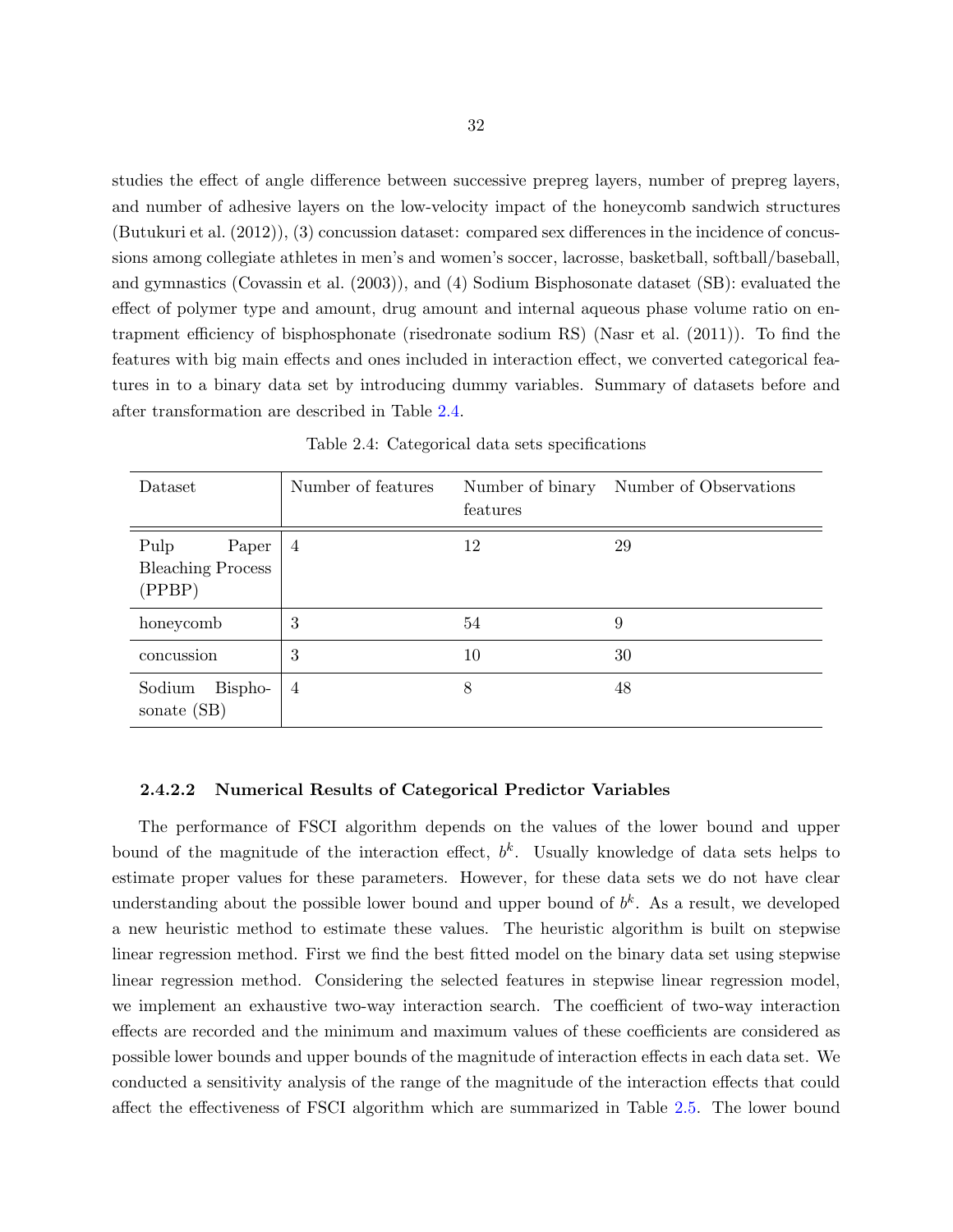<span id="page-41-0"></span>and upper bound of  $b^k$  are multiplied with  $\phi$ . When  $\phi = 1$ , we have the minimum and maximum values of coefficients of exhaustive two-way interaction search in stepwise linear regression model. Other values of these parameters were chosen to explore how tightening or widening the range of  $b<sup>k</sup>$ , would affect our selection of interacting features.

| $\phi$         | $b_{PPBP}^k$ |    | $\bar{b}^{\kappa}_{PPBP}$ $b^k_{honeycomb}$ |          | $\overline{b}_{honeycomb}^{\kappa}$ $\underline{b}_{concussion}^{\kappa}$ | $\overline{b}_{concussion}^k$ | $b_{SB}^k$     | $v_{SB}$ |
|----------------|--------------|----|---------------------------------------------|----------|---------------------------------------------------------------------------|-------------------------------|----------------|----------|
| $0.5\,$        | $-6.15$      | 16 | $-0.171$                                    | $-0.094$ | $-10.5$                                                                   |                               | $-9.86$        | 17.33    |
|                | $-12.3$      | 32 | $-0.342$                                    | $-0.189$ | $-21$                                                                     |                               | $-19.72$ 34.66 |          |
| 1.5            | $-18.45$     | 48 | $-0.512$                                    | $-0.283$ | $-31.5$                                                                   |                               | $-29.58$ 51.99 |          |
| $\overline{2}$ | $-24.6$      | 64 | $-0.683$                                    | 0.377    | $-42$                                                                     |                               | $-39.44$ 69.33 |          |
| $2.5\,$        | $-30.75$     | 80 | $-0.854$                                    | 0.471    | $-52.5$                                                                   | $\Omega$                      | $-49.3$        | 86.66    |

Table 2.5: Parameters for the sensitivity analysis for categorical data sets

To select the best values of  $\underline{b}^k$  and  $\overline{b}^k$ , we ran FSCI considering all possible combinations of  $\underline{b}^k$ and  $\bar{b}^k$ . The combination giving us the smallest RMSE, defines our selected values of  $\underline{b}^k$  and  $\bar{b}^k$ . If multiple combinations lead to same RMSE, the tighter combination is considered. Data sets are partitioned as training (75%) and testing (25%). The possibility of having two possible interaction effect is investigated. FSCI is built on FCBF with threshold 0.1, and is compared with FCBF, Relief, and random forest in term of its effectiveness. Table 2.6 shows the desirable value of  $\phi$  for each dataset along with number of selected features for all methods. As result shows, exhaustive two-way interaction provides desirable values for lower bound and upper bound of interaction effect. Indeed, FSCI is not sensitive to tightening or widening the range of  $b<sup>k</sup>$  for these data sets. To measure how including interacting features improves our prediction, we calculate RMSE for FCBF, ReliefF, random forest, and FSCI. As Table [2.7](#page-42-0) shows, for all data sets FSCI provides the lowest RMSE compare to others. The greatest reduction in RMSE is observed in Pulp Paper Bleaching Process dataset (PPBP) with %61.7 improvement compare to random forest and ReliefF, and %55.4 improvement compare to FCBF. However, honeycomb data set seems less sensitive to include interaction effect in the subset.

Table 2.6: Number of selected features for all methods

| Data Set                    |  |  | FCBF FSCI ReliefF Random Forest |
|-----------------------------|--|--|---------------------------------|
| <b>PPBP</b>                 |  |  |                                 |
| honeycomb $\vert 0.5 \vert$ |  |  |                                 |
| concussion                  |  |  |                                 |
| SR                          |  |  |                                 |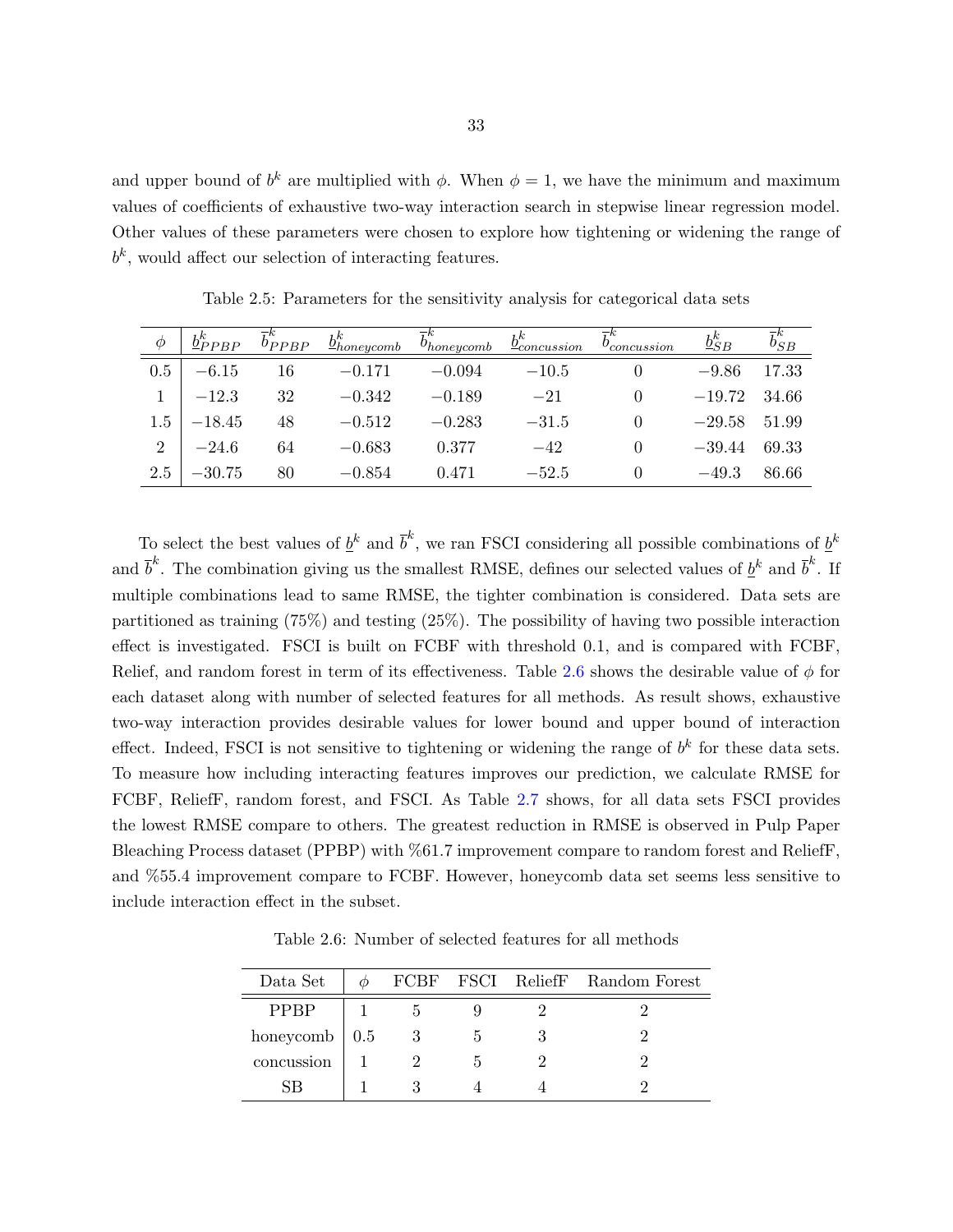Table 2.7: RMSE for all methods

<span id="page-42-0"></span>

| Data Set                  |       |       |       | FCBF FSCI ReliefF Random Forest |
|---------------------------|-------|-------|-------|---------------------------------|
| <b>PPRP</b>               | 16.37 | 7.29  | 19.04 | 19.04                           |
| honeycomb $0.311$ $0.177$ |       |       | 0.18  | 0.189                           |
| concussion                | 9.93  | 6.67  | 7.04  | 7.04                            |
| SB.                       | 13.77 | 13.14 | 15.51 | 15.51                           |

#### 2.4.2.3 Continuous Predictor Variables

To verify the effectiveness of our method on continuous datasets, stock portfolio performance data set from UCI machine learning repository is employed (Liu and Yeh (2017)). This data set is gathered in 4 different periods from September 1990 to June 2010. The 4th period from September 2005 to June 2010 is considered in this study. The data set has 6 features: (1) the weight of the Large B/P concept, (2) the weight of the Large ROE concept, (3) the weight of the Large S/P concept, (4) the weight of the Large Return Rate in the last quarter concept, (5) the weight of the Large Market Value concept (6) the weight of the Small systematic Risk concept. Interestingly in this study Liu and Yeh categorized all features into 7 levels described in Table 2.8. Our selective response is annual return rates. After transforming features in to binary, we have the new data set with 63 observations and 42 features. We look for two possible interaction effects in this data set. FSCI is compared with three represented feature selection algorithms.

| B/P            | ROE   | S/P   | Quarterly Return(QR) | Market Value(MV) | Small Risk(SR) |
|----------------|-------|-------|----------------------|------------------|----------------|
| $\overline{0}$ |       |       |                      | O                |                |
| 0.167          | 0.167 | 0.167 | 0.167                | 0.167            | 0.167          |
| 0.2            | 0.2   | 0.2   | 0.2                  | 0.2              | 0.2            |
| 0.25           | 0.25  | 0.25  | 0.25                 | 0.25             | 0.25           |
| 0.333          | 0.333 | 0.333 | 0.333                | 0.333            | 0.333          |
| 0.5            | 0.5   | 0.5   | 0.5                  | 0.5              | 0.5            |
|                |       |       |                      |                  |                |

Table 2.8: Stock portfolio performance data set

# 2.4.2.4 Numerical Results of Continuous Predictor Variables

As mentioned before, different values of of the lower bound and upper bound of the magnitude of the interaction effect,  $b^k$  affect FSCI effectiveness. To find the desirable  $\underline{b}^k$  and  $\overline{b}^k$ , sensitivity analysis for FSCI on the binary stock portfolio performance data set is implemented. The selected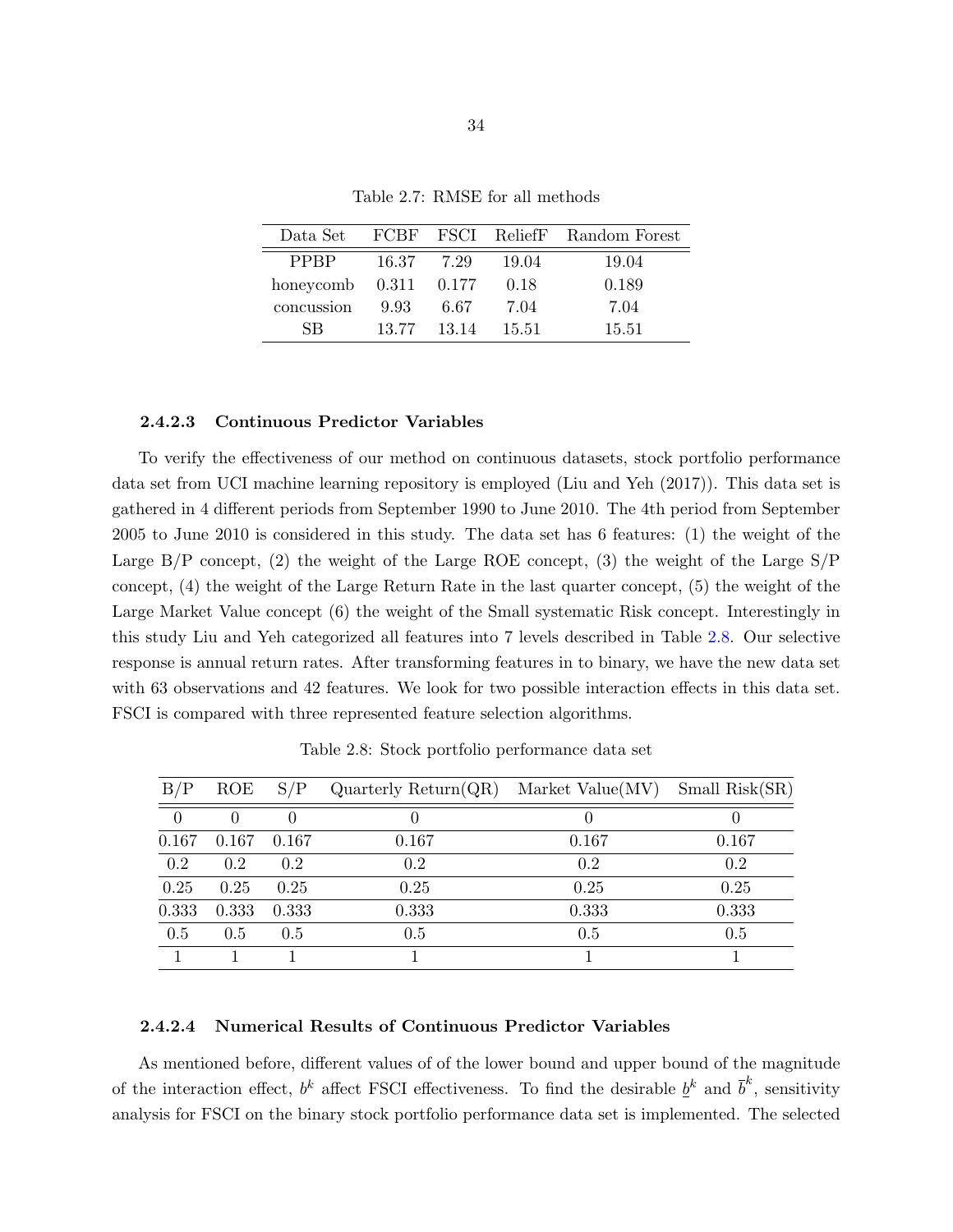feature subsets for different range of  $b^k$  can be seen in Table [2.10.](#page-44-0) As result shows, different values of lower bound and upper bound of the magnitude of interaction effect, contributed to different selection of interacting features. To verify the best values of  $\underline{b}^k$  and  $\overline{b}^k$  and corresponding the best subset of interacting features, we fitted the linear regression model on the original stock portfolio performance data set. Then added the two interaction effects found with FSCI in the linear regression model. Note that interaction effects are determined by features without consideration of their level. If interaction effects reduce the RMSE of the linear regression model, the subset of interacting feature is recognized correctly and the estimation of the values of  $\underline{b}^k$  and  $\overline{b}^k$  is desirable. The linear regression model without consideration of interacting features has a RMSE equal to 0.0696. The RMSE of linear regression model with interacting features for all scenarios also is shown in Table [2.10.](#page-44-0) Based on RMSE values of Table [2.10,](#page-44-0) we can assure that the values of  $\underline{b}^k$ and  $\bar{b}^k$ , when  $\phi$  equals to 0.5, 1 or 2.5 are undesirable as they found interacting features that their consideration in the linear regression model added no valuable information to the prediction modeling. However, in scenarios where  $\phi$  is 1.5 and 2 we observe improvements on RMSE of the linear regression model. This makes these scenarios to be desirable in generating  $\underline{b}^k$  and  $\overline{b}^k$ . Comparison between their RMSE and computation time, also lead us to consider  $\phi = 2$  as the best scenario and select  $\underline{b}^k = -0.549$  and  $\overline{b}^k = 1.442$ .

Table 2.9: Parameters for the sensitivity analysis

| ¢       | $b^k$      |       |
|---------|------------|-------|
| $0.5\,$ | $-0.137\,$ | 0.355 |
| 1       | $-0.275\,$ | 0.711 |
| $1.5\,$ | $-0.412\,$ | 1.066 |
| 2       | $-0.549\,$ | 1.422 |
| 2.5     | $-.687$    | 1.777 |

Now that the best values of  $\underline{b}^k$  and  $\overline{b}^k$  are determined, we run FCBF, ReliefF, and Random forest on the binary stock portfolio performance data set. We analyze the performance of these methods and compare their accuracy in prediction analysis with FSCI algorithm. Here also, the data set is partitioned as training (75%) and testing (25%). Selected features and RMSE of these methods are shown in Table [2.11.](#page-45-0) The value of RMSE shows FSCI algorithm outperforms FCBF algorithms up to 24.46% and Random Forest and ReliefF algorithms up to 16.59%. FSCI explicitly determines the complexity of interaction effects, their exact combination, and also the exact levels of the features that lead to interaction effect. As we see none of the considered method can detect complexity, the exact combination and the specific level of features responsible for interaction effect. Interestingly we observed that the result of the FSCI on binary stock portfolio performance data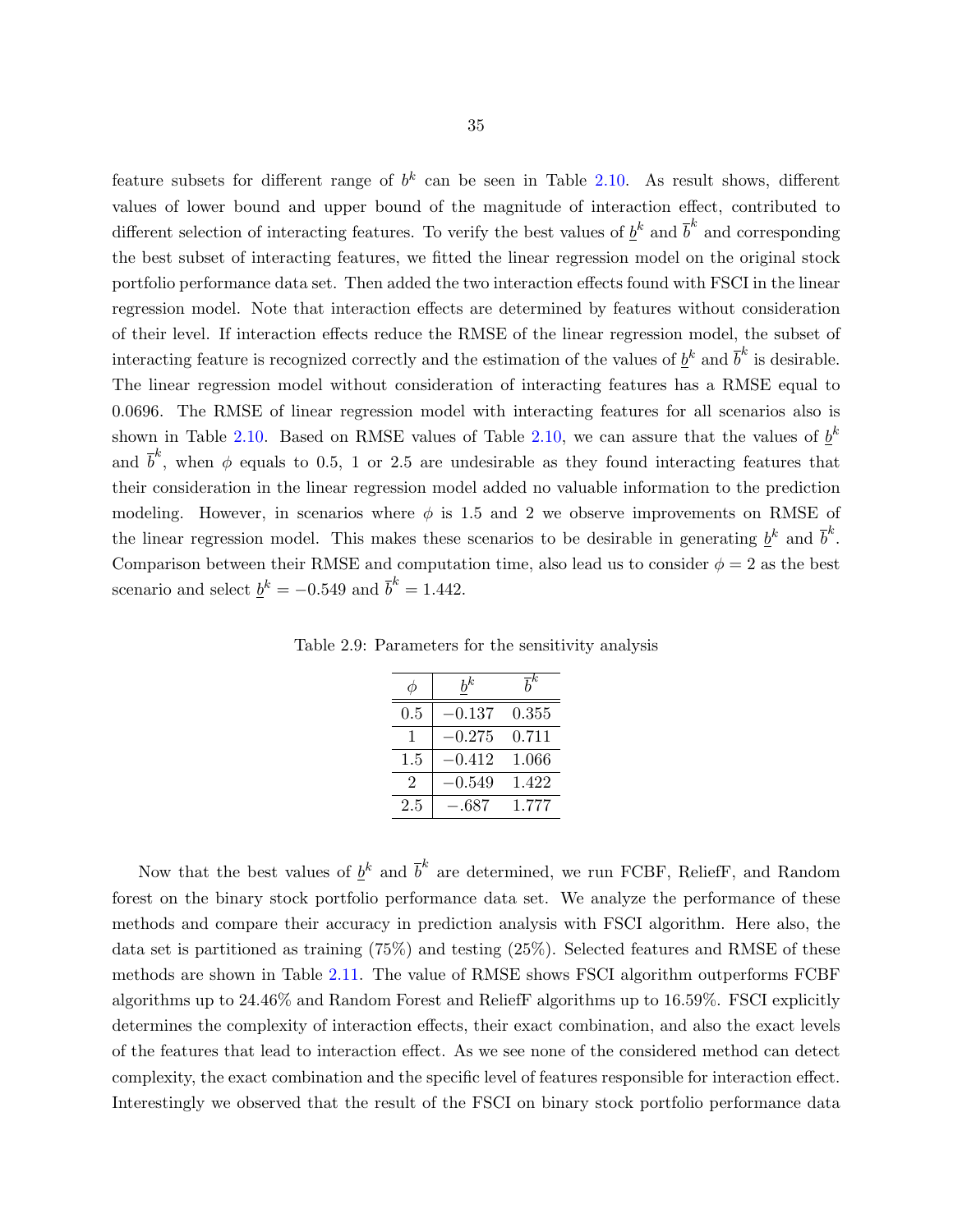<span id="page-44-0"></span>

|                | <b>FSCI</b>                 |                             |        |                                                   |
|----------------|-----------------------------|-----------------------------|--------|---------------------------------------------------|
| $\phi$         | $1^{st}$ Interaction Effect | $2^{st}$ Interaction Effect |        | RMSE(linear regression) Computation time(seconds) |
|                | $B/P = 0.2$                 | $B/P=0$                     | 0.0766 | 2785.46                                           |
|                | $ROE = 0.333$               | $ROE = 1$                   |        |                                                   |
| 0.5            | $X_4 = 0.333$               | $S/P=0$                     |        |                                                   |
|                | $MV = 0$                    | $QR = 0$                    |        |                                                   |
|                | $SR = 0$                    | $SR = 0.167$                |        |                                                   |
|                | $B/P=0$                     | $B/P=1$                     | 0.0766 | 3629.92                                           |
| $\mathbf 1$    | $ROE = 1$                   | $ROE = 0.333$               |        |                                                   |
|                | $S/P=0$                     | $QR = 0.333$                |        |                                                   |
|                | $QR = 0$                    | $MV = 0$                    |        |                                                   |
|                | ${\cal SR}=1$               | ${\cal SR}=0$               |        |                                                   |
|                | $B/P = 0.167$               | $B/P=0$                     | 0.0652 | 4061.58                                           |
| 1.5            | $ROE = 0.333$               | $S/P=0$                     |        |                                                   |
|                | $S/P=1$                     | $QR = 0$                    |        |                                                   |
|                | $QR = 0.333$                | $MV = 0.167$                |        |                                                   |
|                | $MV = 0$                    |                             |        |                                                   |
|                | ${\cal SR}=0$               |                             |        |                                                   |
|                | $B/P=0$                     | $B/P = 0.2$                 | 0.0639 | 3572.78                                           |
| $\overline{2}$ | $S/P=0$                     | $ROE = 0.333$               |        |                                                   |
|                | $QR = 0$                    | $QR = 0.333$                |        |                                                   |
|                |                             | $MV = 0$                    |        |                                                   |
|                |                             | $SR = 0$                    |        |                                                   |
|                | $B/P=0$                     | $ROE = 0.333$               | 0.0787 | 4783.79                                           |
| 2.5            | $S/P=0$                     | $S/P = 0.2$                 |        |                                                   |
|                | $QR = 0$                    | $QR = 0.333$                |        |                                                   |
|                |                             | $MV = 0$                    |        |                                                   |
|                |                             | $SR = 0$                    |        |                                                   |

Table 2.10: Sensitivity analysis on the values of  $\underline{b}^k$  and  $\overline{b}^k$  in FSCI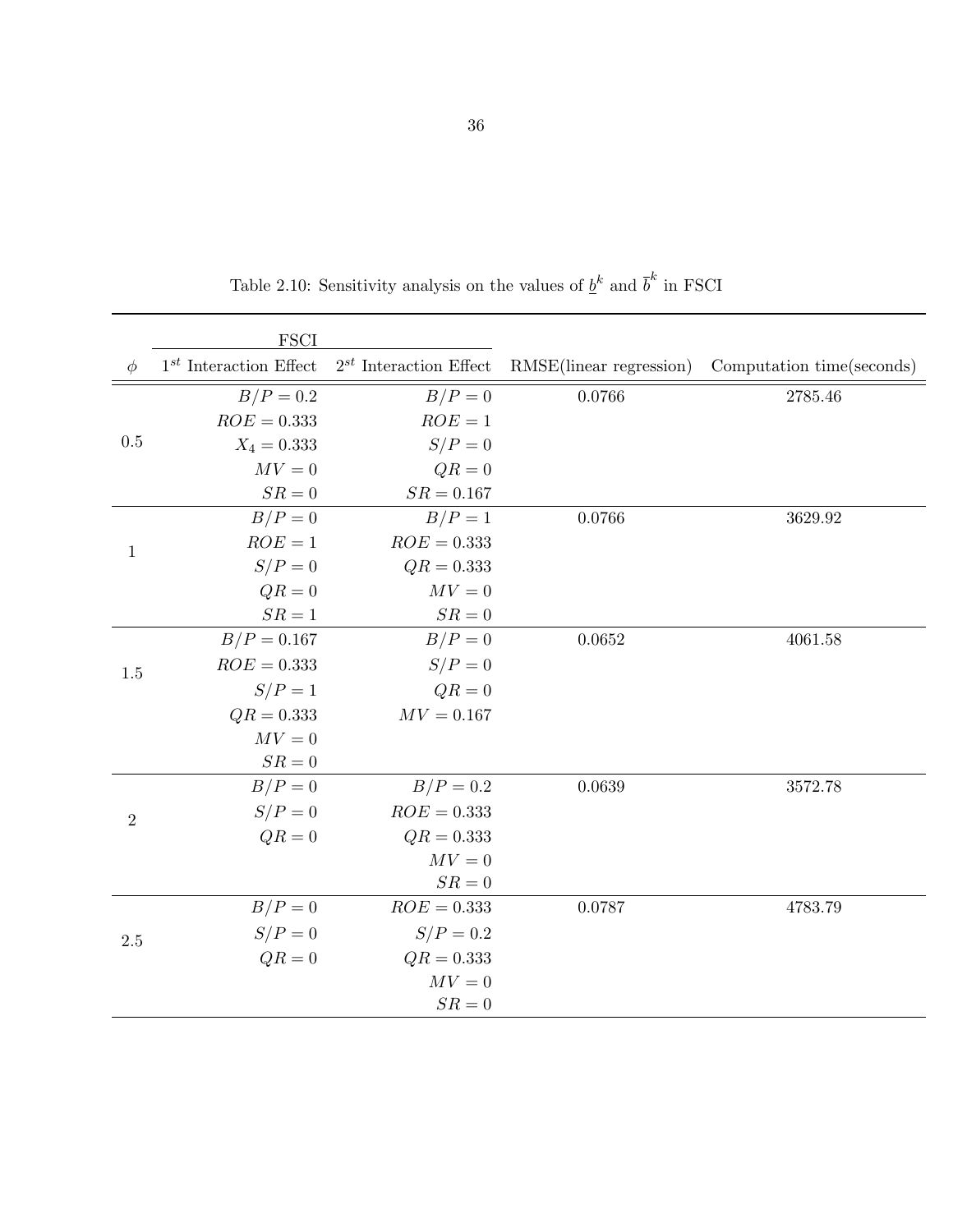<span id="page-45-0"></span>set, can be transfered to linear regression model and leads to a better prediction model with smaller RMSE. Indeed, including two interaction effects (B/P, S/P, QR) and (B/P, ROE, QR, MV, SR) reduces the RMSE of the linear regression model up to 8.14%.

It should be mentioned that here FSCI generates set  $\mathcal{S}U$  in Step 0 of the algorithm based on FCBF algorithm. Therefore, the observed improvements in RMSE for both binary version of stock portfolio performance data set and the original data set is the lowest possible improvement we could achieve. If we would consider Random Forest or ReliefF in generating subset of features with big main effect, we were building FSCI in its best case scenario and would observe better improvements on RMSE.

Table 2.11: Comparison of feature selection methods on the binary stock portfolio performance data set

|                |                         | <b>FSCI</b> |                                                         |         |               |
|----------------|-------------------------|-------------|---------------------------------------------------------|---------|---------------|
| $\phi$         | <b>FCBF</b>             |             | $1^{st}$ Interaction Effect $2^{st}$ Interaction Effect | ReliefF | Random Forest |
|                | $S/P = 0.5$             | $B/P=0$     | $B/P = 0.2$ $S/P = 0$                                   |         | $S/P=0$       |
| $\overline{2}$ | $QR = 0.2, 0.25, 0.333$ | $S/P=0$     | $ROE = 0.333$ $SR = 0$                                  |         | $SR = 0$      |
|                | $SR = 0$                | $QR = 0$    | $QR = 0.333$                                            |         |               |
|                |                         |             | $MV = 0$                                                |         |               |
|                |                         |             | $SR = 0$                                                |         |               |
| <b>RMSE</b>    | 0.1018                  | 0.0769      |                                                         | 0.0922  | 0.0922        |

# 2.5 Conclusions and Future Work

When used with predictive models, the main goal of feature selection is to find a feature subset that has highly prediction accuracy. Well-known feature selection methods, remove redundant and apparently irrelevant features to avoid poor accuracy of predictive models. Here we proposed a new feature selection algorithm, FSCI, that emphasizes on the importance of considering redundant and apparently irrelevant features in subset selection. Redundant and apparently irrelevant features could associate in feature interaction, which exists in many applications. FSCI, is built on three steps. First it detects a subset of features having a big main effect. Then, it finds a subset of feature correspond to interaction effect. The Union of these two subset will define the final selected features. Our sensitivity analysis revealed that this algorithm is sensitive to the values of the lower bound and the upper bound of the magnitude of interaction effect. Usually knowledge of the process and data help to have a good estimation of these values. For data sets and processes we lack information about these possible values, we developed a heuristic algorithm based on stepwise linear regression model that implements exhaustive search on all possible two- way interactions.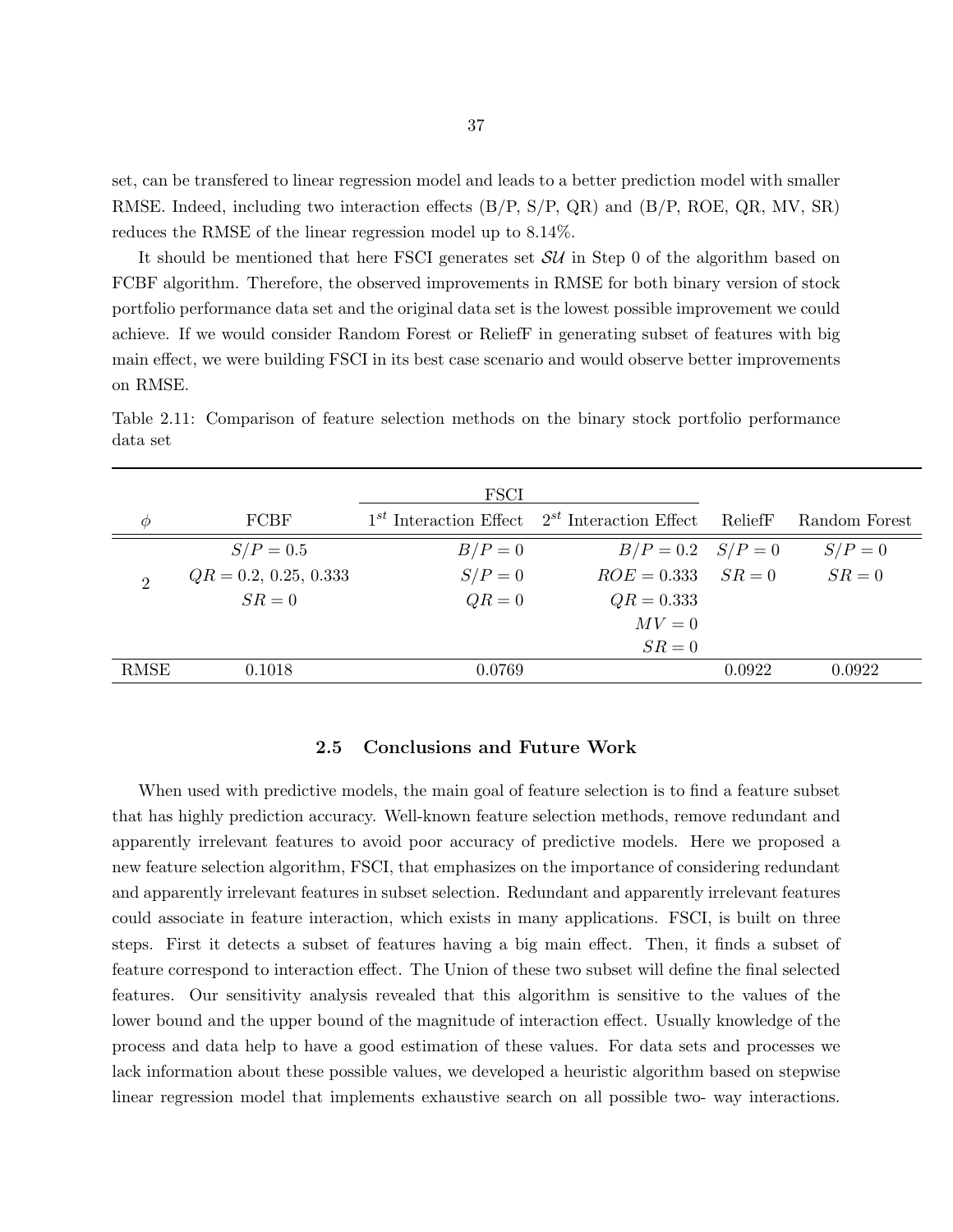The effectiveness of the FSCI algorithm is evaluated on the synthetics and real world data sets. Both categorical and continuous data sets are considered as case studies. The proposed method is compared with three other feature selection methods (FCBF, ReliefF, and Random Forest) in terms of ability to capture feature interaction and prediction accuracy. The experimental results of synthetic and real world data sets show that FSCI can effectively identify complexity of interaction effect and their exact combination. Interestingly based on literature no feature selection method could detect explicitly these features and their combination. We also determined FSCI superior to other three feature selection methods in prediction accuracy.

As a caveat, the proposed algorithm had several limitations. For example, the validity of detected interaction effect depends on two assumptions: (1) the lower and upper bound of the magnitude of interaction effect, and (2) number of interaction effects. The algorithm also is developed for categorical datasets with continuous response variable, which limits its application. A potentially fruitful direction of the future research is to extend the proposed method for classification data sets.

# 2.6 References

- Appice, A., Ceci, M., Rawles, S., and Flach, P. (2004). Redundant feature elimination for multiclass problems. In Proceedings of the twenty-first international conference on Machine learning, page 5. ACM.
- Armstrong, J. S. and Collopy, F. (1992). Error measures for generalizing about forecasting methods: Empirical comparisons. International journal of forecasting, 8(1):69–80.
- Blum, A. L. and Langley, P. (1997). Selection of relevant features and examples in machine learning. Artificial intelligence, 97(1-2):245–271.
- Bradley, P. S., Mangasarian, O. L., and Street, W. N. (1998). Feature selection via mathematical programming. INFORMS Journal on Computing, 10(2):209–217.
- Butukuri, R. R., Bheemreddy, V., Chandrashekhara, K., and Samaranayake, V. (2012). Evaluation of low-velocity impact response of honeycomb sandwich structures using factorial-based design of experiments. Journal of Sandwich Structures  $\mathscr B$  Materials, 14(3):339–361.
- Cordell, H. J. (2002). Epistasis: what it means, what it doesn't mean, and statistical methods to detect it in humans. Human molecular genetics, 11(20):2463–2468.
- Cotter, S. F., Kreutz-Delgado, K., and Rao, B. D. (2001). Backward sequential elimination for sparse vector subset selection. Signal Processing, 81(9):1849–1864.
- Covassin, T., Swanik, C. B., and Sachs, M. L. (2003). Sex differences and the incidence of concussions among collegiate athletes. Journal of athletic training,  $38(3):238$ .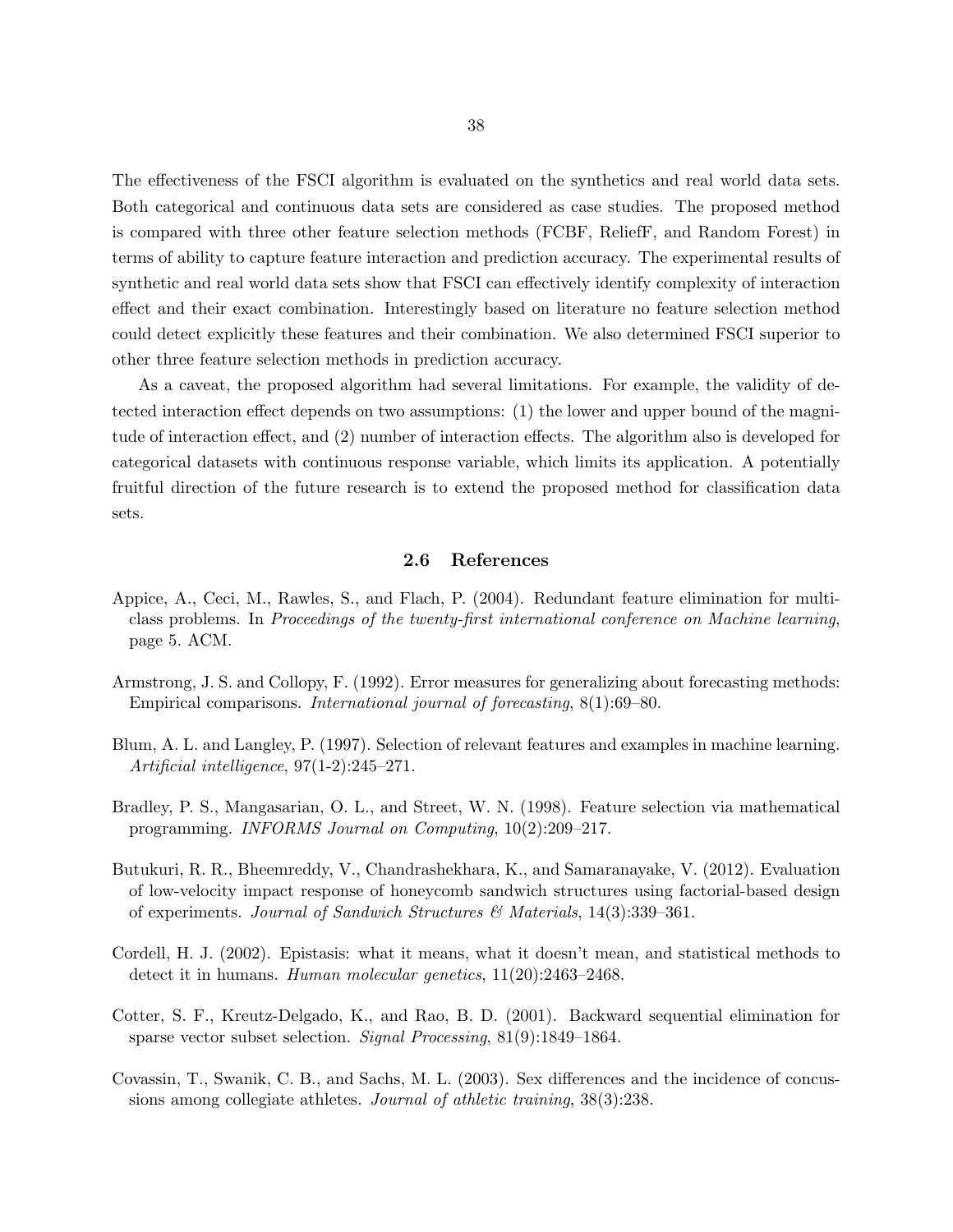- Das, S. (2001). Filters, wrappers and a boosting-based hybrid for feature selection. In *Icml*, volume 1, pages 74–81.
- Dash, M. and Liu, H. (1997). Feature selection for classification. *Intelligent data analysis*, 1(1-4):131–156.
- Frohlich, H., Chapelle, O., and Scholkopf, B. (2003). Feature selection for support vector machines by means of genetic algorithm. In Proceedings. 15th IEEE International Conference on Tools with Artificial Intelligence, pages 142–148. IEEE.
- Ghaemi, M. and Feizi-Derakhshi, M.-R. (2016). Feature selection using forest optimization algorithm. Pattern Recognition, 60:121–129.
- Guyon, I. and Elisseeff, A. (2003). An introduction to variable and feature selection. Journal of machine learning research, 3(Mar):1157–1182.
- Jakulin, A. and Bratko, I. (2003). Analyzing attribute dependencies. In European conference on principles of data mining and knowledge discovery, pages 229–240. Springer.
- John, G. H., Kohavi, R., and Pfleger, K. (1994). Irrelevant features and the subset selection problem. In Machine Learning Proceedings 1994, pages 121–129. Elsevier.
- Kira, K. and Rendell, L. A. (1992). A practical approach to feature selection. In Machine Learning Proceedings 1992, pages 249–256. Elsevier.
- Kohavi, R. and John, G. H. (1997). Wrappers for feature subset selection. Artificial intelligence,  $97(1-2):273-324.$
- Koller, D. and Sahami, M. (1996). Toward optimal feature selection. Technical report, Stanford InfoLab.
- Li, Y. and Liu, Y. (2008). A wrapper feature selection method based on simulated annealing algorithm for prostate protein mass spectrometry data. In 2008 IEEE Symposium on Computational Intelligence in Bioinformatics and Computational Biology, pages 195–200. IEEE.
- Liaw, A., Wiener, M., et al. (2002). Classification and regression by randomforest. R news, 2(3):18– 22.
- Liu, Y.-C. and Yeh, I.-C. (2017). Using mixture design and neural networks to build stock selection decision support systems. Neural Computing and Applications, 28(3):521–535.
- Mo, D. and Lai, Z. (2019). Robust jointly sparse regression with generalized orthogonal learning for image feature selection. Pattern Recognition, 93:164–178.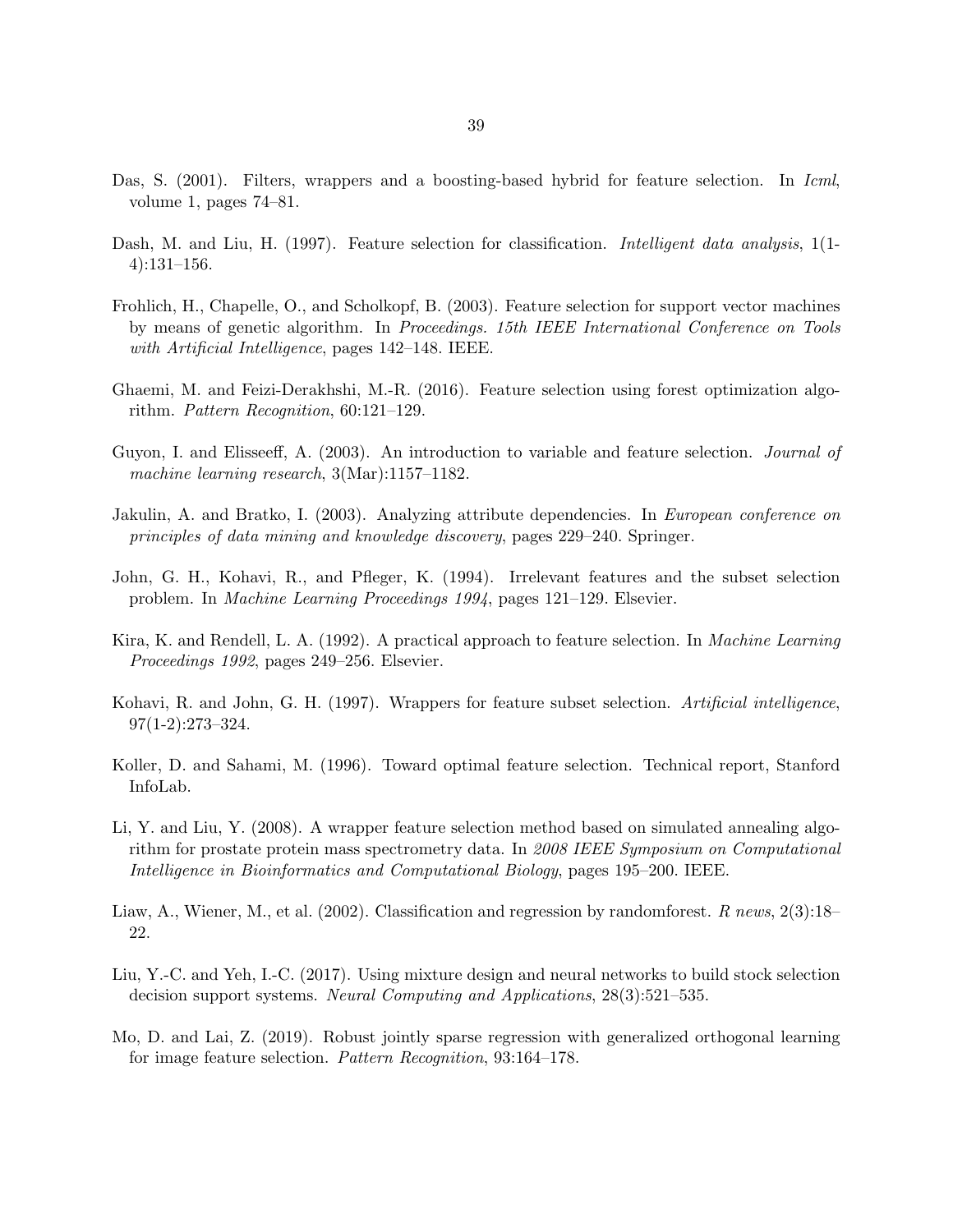- Nasr, M., Awad, G. A., Mansour, S., Al Shamy, A., and Mortada, N. D. (2011). A reliable predictive factorial model for entrapment optimization of a sodium bisphosphonate into biodegradable microspheres. Journal of pharmaceutical sciences,  $100(2):612-621$ .
- Olafsson, S., Li, X., and Wu, S. (2008). Operations research and data mining. European Journal of Operational Research, 187(3):1429–1448.
- Pedregosa, F., Varoquaux, G., Gramfort, A., Michel, V., Thirion, B., Grisel, O., Blondel, M., Prettenhofer, P., Weiss, R., Dubourg, V., Vanderplas, J., Passos, A., Cournapeau, D., Brucher, M., Perrot, M., and Duchesnay, E. (2011). Scikit-learn: Machine Learning in Python . Journal of Machine Learning Research, 12:2825–2830.
- Radha, R. and Muralidhara, S. (2016). Removal of redundant and irrelevant data from training datasets using speedy feature selection method. Intâl J Comp. Sci. and Mob. Comput.,  $5(7)$ :359– 364.
- Robnik-Sikonja, M. and Kononenko, I. (1997). An adaptation of relief for attribute estimation in regression. In Machine Learning: Proceedings of the Fourteenth International Conference  $(ICML\hat{a}97)$ , volume 5, pages 296–304.
- Shao, Y.-H., Li, C.-N., Liu, M.-Z., Wang, Z., and Deng, N.-Y. (2018). Sparse lq-norm least squares support vector machine with feature selection. Pattern Recognition, 78:167–181.
- Solorio-Fernández, S., Martínez-Trinidad, J. F., and Carrasco-Ochoa, J. A. (2017). A new unsupervised spectral feature selection method for mixed data: a filter approach. Pattern Recognition, 72:314–326.
- Springenberg, J. T., Dosovitskiy, A., Brox, T., and Riedmiller, M. (2014). Striving for simplicity: The all convolutional net. *arXiv preprint arXiv:1412.6806*.
- Sridhar, R., Sivakumar, V., Immanuel, V. P., and Maran, J. P. (2012). Development of model for treatment of pulp and paper industry bleaching effluent using response surface methodology. Environmental Progress & Sustainable Energy, 31(4):558–565.
- Talukdar, U., Hazarika, S. M., and Gan, J. Q. (2018). A kernel partial least square based feature selection method. Pattern Recognition, 83:91–106.
- Tang, X., Dai, Y., and Xiang, Y. (2018). Feature selection based on feature interactions with application to text categorization. Expert Systems with Applications, 120.
- Wang, L. and Mehr, M. N. (2019). An optimization approach to epistasis detection. *European* Journal of Operational Research, 274(3):1069–1076.
- Xu, S. and Jia, Z. (2007). Genomewide analysis of epistatic effects for quantitative traits in barley. Genetics, 175(4):1955–1963.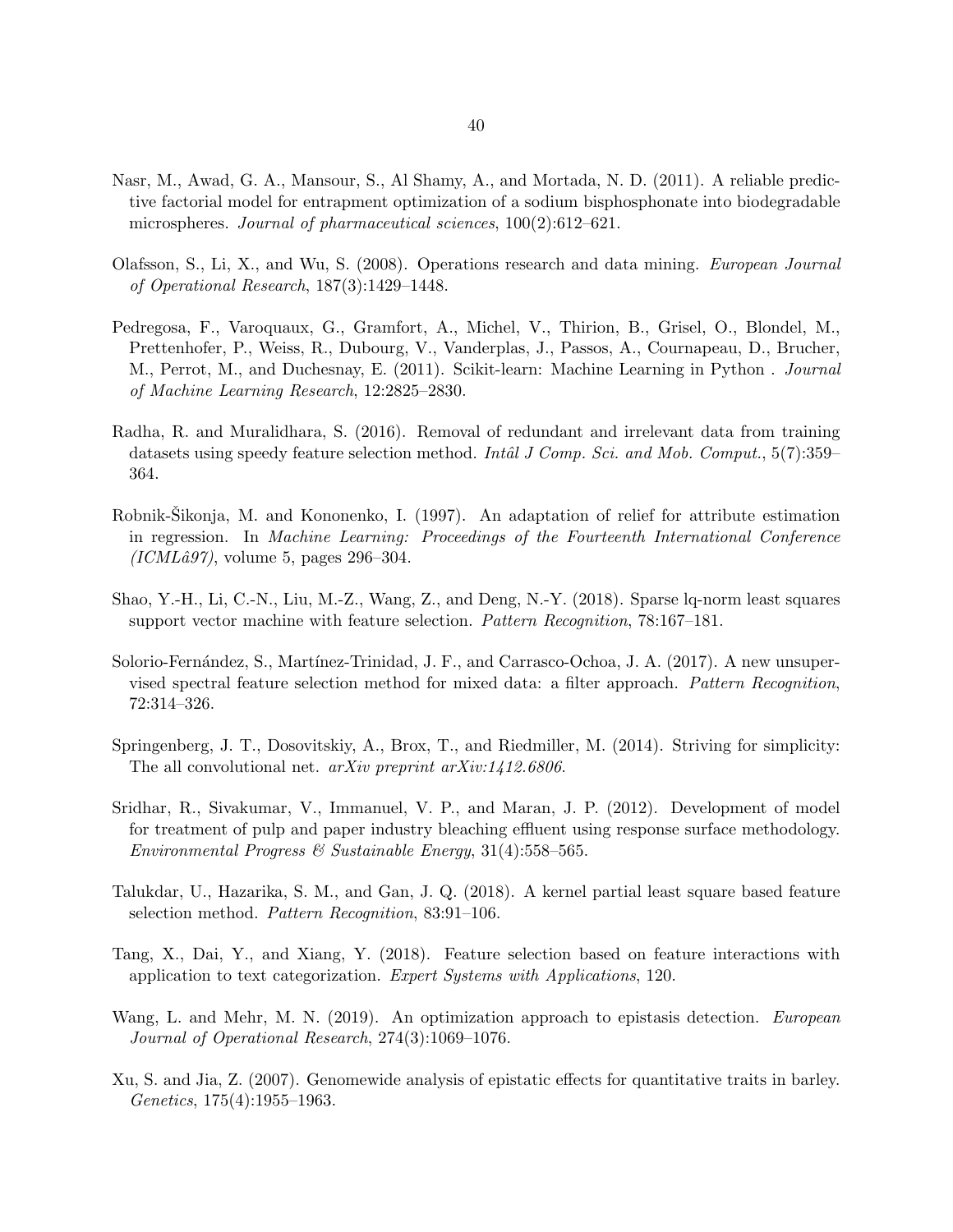- Yin, Q., Zhang, J., Wu, S., and Li, H. (2019). Multi-view clustering via joint feature selection and partially constrained cluster label learning. Pattern Recognition, 93:380–391.
- Zeng, Z., Zhang, H., Zhang, R., and Yin, C. (2015). A novel feature selection method considering feature interaction. Pattern Recognition, 48(8):2656–2666.
- Zhang, J., Luo, Z., Li, C., Zhou, C., and Li, S. (2019a). Manifold regularized discriminative feature selection for multi-label learning. Pattern Recognition.
- Zhang, P., Liu, G., and Gao, W. (2019b). Distinguishing two types of labels for multi-label feature selection. Pattern Recognition.
- Zhao, Z. and Liu, H. (2009). Searching for interacting features in subset selection. *Intelligent Data* Analysis, 13(2):207–228.
- Zheng, K. and Wang, X. (2018). Feature selection method with joint maximal information entropy between features and class. Pattern Recognition, 77:20–29.
- Zhou, P., Hu, X., Li, P., and Wu, X. (2019). Ofs-density: A novel online streaming feature selection method. Pattern Recognition, 86:48–61.
- Zhuo, L., Zheng, J., Li, X., Wang, F., Ai, B., and Qian, J. (2008). A genetic algorithm based wrapper feature selection method for classification of hyperspectral images using support vector machine. In Geoinformatics 2008 and Joint Conference on GIS and Built Environment: Classification of Remote Sensing Images, volume 7147, page 71471J. International Society for Optics and Photonics.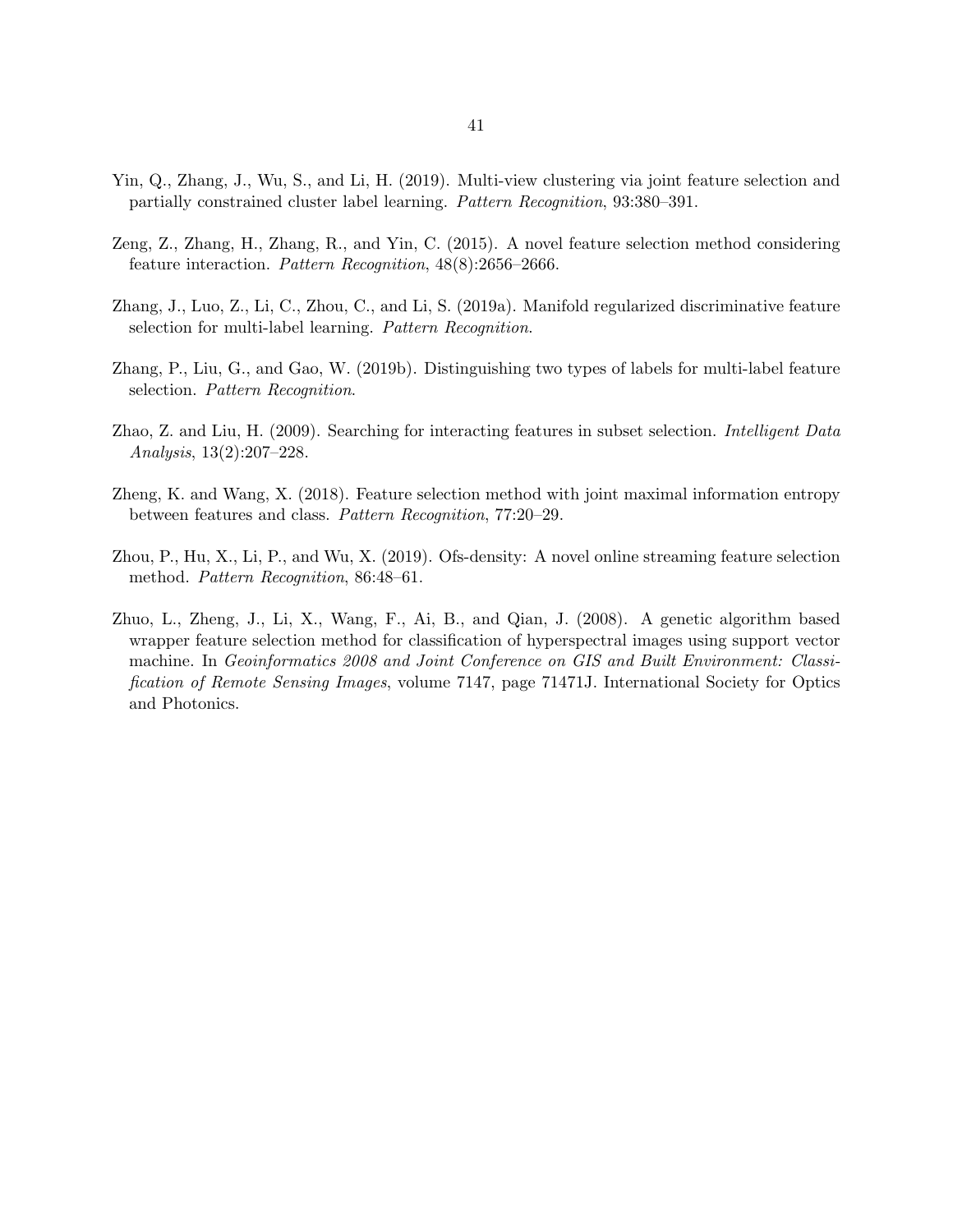# Chapter3. Discovering Interacting Features for Prediction of Binary Response

#### Abstract

This paper propose a new method for finding a subset of features which are important on the classification problems. A mathematical model for classification of two finite point sets in n-dimensional feature space by a separating plane that utilize as few of the feature as possible is presented. The purpose of our work is to establish a computational framework for selection a subset of features that are independently important for the target prediction and a subset of features that might not be considered important independently but in the presence of other features, they can strongly be predictive of the response. Unintended removal of these features can contribute to a poor prediction of target. The mathematical model with step function that appear in the objective function and nonlinear constraints with its equivalent linear program with equilibrium constraints (LPEC) is presented to find a separating place such that minimizes the number of misclassifications. Computational tests of the method is presented on the publicly available real-world databases.

# 3.1 Introduction

Feature selection is an important problem in machine learning (Bradley et al. (1998); Dash and Liu (1997); John et al. (1994)). Living in a big data era and dealing with large data sets emphasized on the importance of feature selection to reduce training time, dimensionality, avoid over-fitting to improve prediction (Das (2001)). Feature selection algorithms are categorized in two groups: filter (Santana and de Paula Canuto (2014); Abe and Kudo (2006); Wei and Billings (2006)) and wrapper models (Maldonado and Weber (2009); Guyon et al. (2002); Zhu et al. (2007)). Filter methods are developed dependant on variable ranking techniques, while wrapper methods consider the feature subset as a black box and choose the best subset based on the performance of the objective function. Based on feature selection concept, for a classification problem with  $n$  features, only a small number of features give sufficient information for the classification. These features are known as relevant features. It has been believed that irrelevant features does not affect the target concept in any way and redundant features does not add any information to the response (John et al. (1994)). As a result, most of the machine learning algorithms exclude irrelevant (Blum and Langley (1997); Radha and Muralidhara (2016); Yu and Liu ()) and redundant features from their training data sets (Appice et al. (2004); Zeng et al. (2015); Koller and Sahami (1996)) to avoid poor accuracy of predictive models.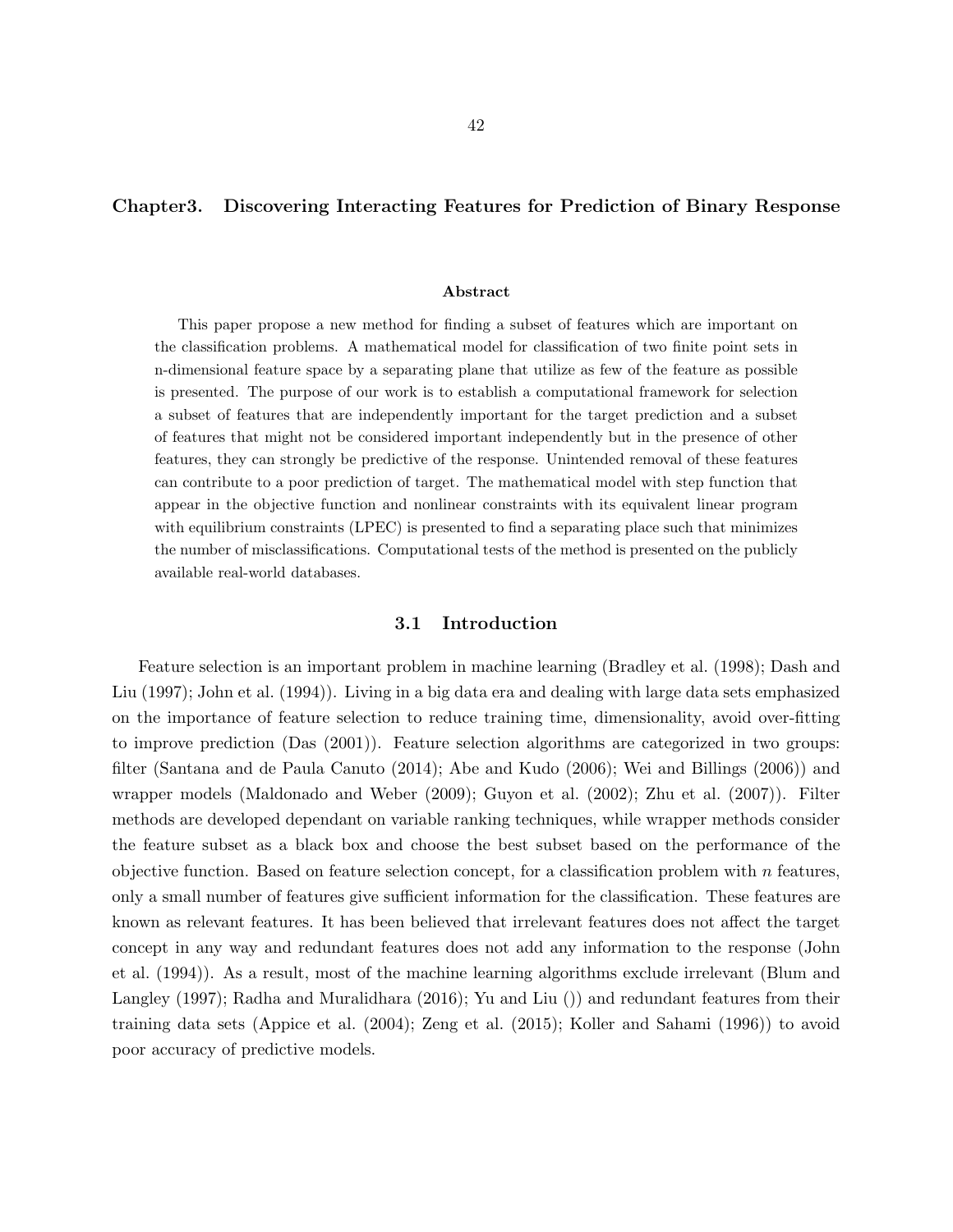In this research we argue that removal of redundant and irrelevant features does not always improve predictions. Features could have little correlation with the class while in presence of the other features, they could be significantly related to the class (Cotter et al. (2001); Kira and Rendell (1992)). Features could be considered redundant while in the presence of other features, they could be strongly related to the class (Kira and Rendell (1992)). This brings the idea of feature interaction in prediction modeling.

Recent studies have developed different methods for detecting feature interaction. Zhao and Liu (2009) develop an algorithm named INTERACT to select relevant features while considering interaction based on feature scoring metric. Wang et al. (2013) proposed a FOIL rule algorithm FRFS to detect relevant features and eliminate irrelevant features while considering feature interaction. Zeng et al. (2015) presented an Interaction Weight based Feature Selection algorithm (IWFS), a novel feature selection method that considers interaction. They used the interaction weight factor to specify whether the information of a feature is redundant or interactive. Tang et al. (2018) proposed a new feature selection method, Five-way Joint Mutual Information (FJMI), that look for two to five-way interaction between feature and the class label. Studies in genetic also investigate the effect of interaction of multiple genes in developing complex disease (Collins et al. (2013); Maher (2008); Moore et al. (2010)). Exhaustive search of two way interaction (Evans et al. (2006)) and heuristic algorithms with non-exhaustive search for higher order interaction (K¨assens et al. (2002); Leem et al. (2014); Ritchie et al. (2001); Xie et al. (2012); Upstill-Goddard et al. (2013)) are the methods researchers developed for detecting feature interaction. For example, Xie et al. (2012) state the FSCF method that is based on the clustering of relatively frequent items.

Discovering feature interaction is a challenging task in feature selection (Zeng et al. (2015)). Filter methods do not consider classification of data in the process of feature subset evaluation (Zeng et al. (2015)). Wrapper methods "utilize the performance of a specific classifier to evaluate feature subsets by different search strategies" (Zeng et al. (2015)). Therefore, filter models does not have the ability of detecting interacting features and including them in their subset selection, while wrapper methods might be able to include feature interaction in the selected subset. However these methods require a model that tests each feature subset, which is computationally expensive (Zeng et al. (2015)). Moreover, such approaches will not explicitly identify which features interact. For example, sometimes feature selection is based on a random forest model, where the features are ranked according to how often they are selected to be used as part of a decision tree, that is, how well they work in interaction with other features in the tree. Such an approach should be able to pick up on interacting features but will not explicitly identify which features interact. Another well known approach that should be able to pick up interactions is Relief, which ranks features based on how well they perform in subsets of features to do instance-based (nearest neigh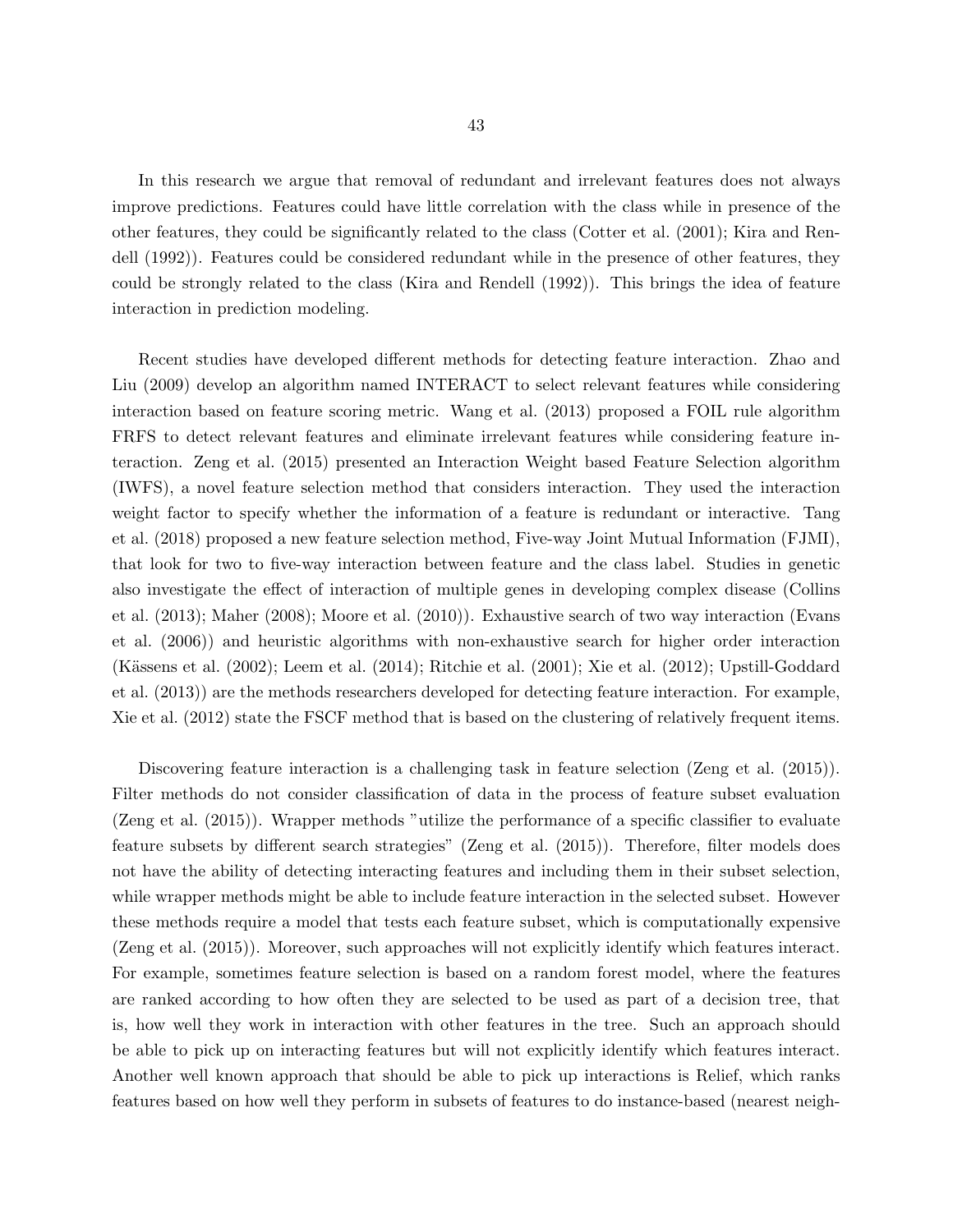bor) prediction. Again, this should allow us to pick up on interactions without explicitly identify the interacting features, but the concern is that the final feature selection might exclude one or more interacting feature because it is unknown that it work only as part of a pair. The unique element of the proposed approach is that it explicitly identifies interacting features that should be included in pairs. In this study we emphasized on selecting a good subset of features that can improve our prediction performance. We show existence of redundant or irrelevant features might add valuable information to our prediction. Our focus is finding a subset of relevant variables to build our predictors. In this research we developed a new feature selection algorithm based on a mathematical programming model with step function that appears in the objective function and nonlinear constraints. We also represent its equivalent linear program with equilibrium constraints (LPEC) to find a separating plane with consideration of feature interaction such that it minimizes the number of misclassifications.

# 3.2 Problem Statement and Motivation

Relevancy, redundancy, and interaction of features are the information theory concepts of feature selection algorithms. Most of previous studies focus on the feature selection algorithms designed based on the definitions of relevant and redundant features. If feature is correlated or predictive of a class, it is useful for the prediction; otherwise, it is considered irrelevant (Gennari et al. (1989)). However, some features influence the class when they are grouped with other features. To illustrate this phenomenon consider problem XOR as shown in Table [3.2.](#page-61-0)

|              |       | able 3.1: problem XO |  |
|--------------|-------|----------------------|--|
| $F_1$        | $F_1$ | Class                |  |
|              | 0     |                      |  |
| $\mathbf{0}$ |       |                      |  |
|              |       | $\mathbf{0}$         |  |
|              |       |                      |  |

Table 3.1: problem XOR

In this example, the correlation between features and class is zero. As a result, none of the features  $F_1$  and  $F_2$  separately could determine the class independently. However,  $F_1$ ,  $F_2$  together, successfully lead to true classification. This emphasized on the importance of feature interaction in predictive modeling and point out on the fact that evaluating features independent of other features based on relevancy and redundancy is not always wise.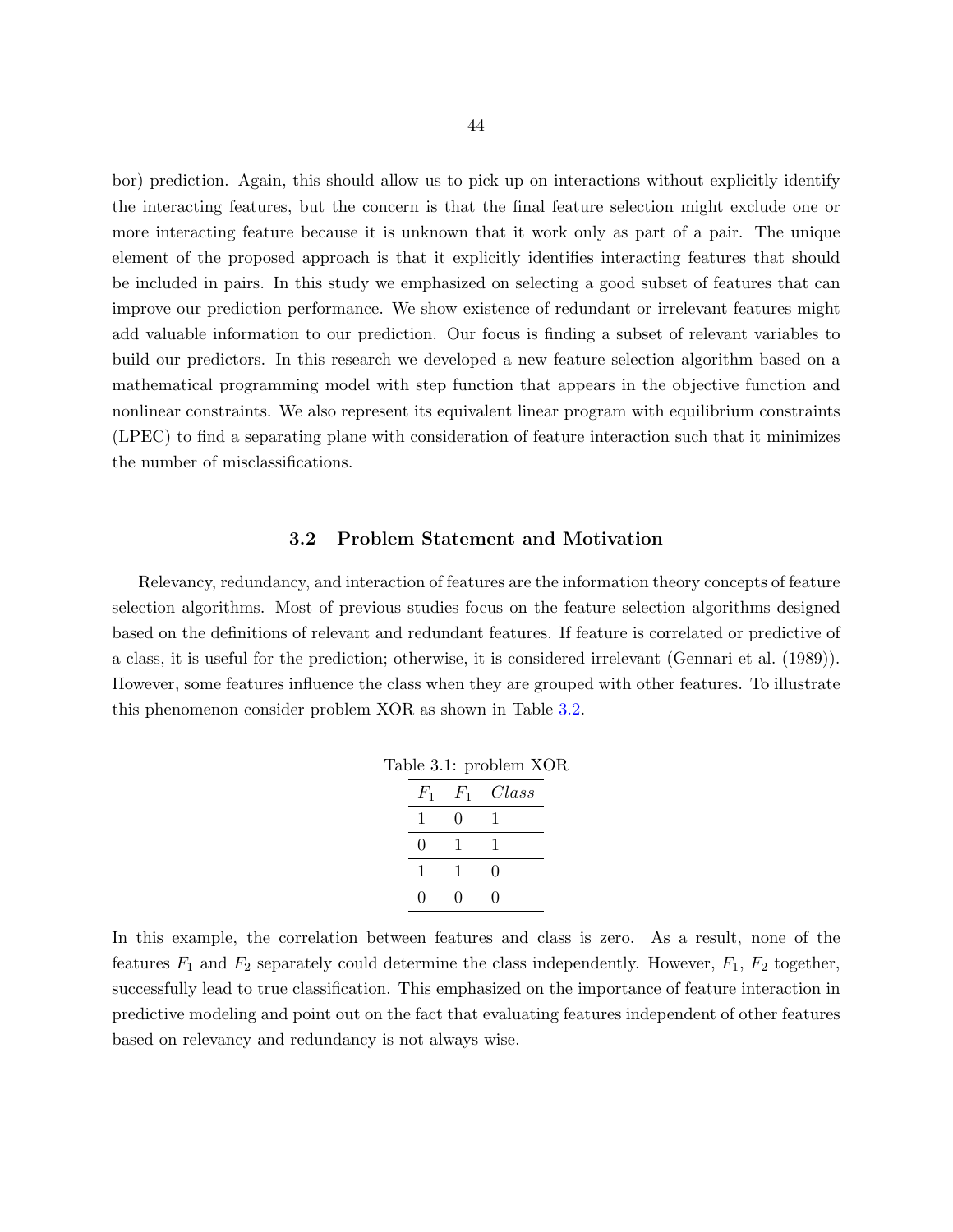#### <span id="page-53-0"></span>3.2.1 Related Work

Our new feature selection model is defined based on: (1) proposing a separating plane that discriminates between data point of sets  $A$  and  $B$ , and (2) adding new dimensions to n-dimensional feature space to consider interaction effect for classification problems. Our model is an extension of two papers in the literature that we will discuss separately in the following Sections.

## 3.2.1.1 Notation

Here we present the notations we used in this paper. All vectors will be column vectors transposed to a row to a vector by a superscript T. For a vector x in the n-dimensional real space  $R^n$ , |x| will denote a vector of absolute values of the components  $x_j$ ,  $j = 1, ..., n$  of x. For a vector x in  $R^n$ ,  $x_+$  denotes the vector in  $R^n$  with components  $max\{0, x_i\}$ . For a vector x in  $R^n$ , x denotes the vector in  $R^n$  with components  $(x_{\star})_i$  equal 1 if  $x_i > 0$  and 0 otherwise (i.e.  $x_{\star}$  is the result of applying the step function to the components of x). The notation  $A \in R^{m \times n}$  will signify a real  $m \times n$  matrix. For such a matrix  $A<sup>T</sup>$  will denote the transpose of A and  $A<sub>i</sub>$  will denote the *i*-th row of A. A vector of ones in a real space of arbitrary dimension will be denoted by e. A vector of zeros in a real space of arbitrary dimension will be denoted by 0. And for two vectors  $x, y \in \mathbb{R}^n$ ,  $x \perp y$ denotes the scalar product  $x \perp y = 0$ . A separating plane, with respect to two given point sets A and B in  $\mathbb{R}^n$ , is a plane that attempts to separate  $\mathbb{R}^n$  into two halfspaces such that each open halfspace contains points mostly of A or B. We can also interpret the plan as a classical perception (Bradley et al. (1999)).

#### 3.2.1.2 Classification- Mathematical Programming Formulation

Bradley et al. (1999) addressed the task of estimating a classification function which assigns a given vector  $x \in R^n$  in to two disjoint point sets A or B in n-dimentioanl feature space. Considering the  $\chi = R^n$  and class  $y = \{0, 1\}$ , the classification function is as follows.

$$
g(x) = \begin{cases} 1 & \text{if } x \in \mathcal{A} \\ 0 & \text{if } x \in \mathcal{B} \end{cases}
$$
 (3.1)

Sets A and B in  $R^n$  consist of m and k points respectively such that  $A \in R^{m \times n}$  and  $B \in R^{k \times n}$ . They attempted to find a plane that discriminate between the points of  $A$  and  $B$ . Therefore, they defined problem  $P$  for the purpose of constructing a separating plane:

$$
P = \{x | x \in R^n, x^T \omega = \gamma\},\tag{3.2}
$$

with normal  $\omega \in R^n$  and distance  $\frac{|\gamma|}{|q|}$  $\frac{||u||_2}{||\omega||_2}$  to the origin. They defined two open halfspaces  $\{x|x \in$  $R^n, x^T \omega > \gamma$  and  $\{x | x \in R^n, x^T \omega < \gamma\}$  to respectively represent most points of sets A and B and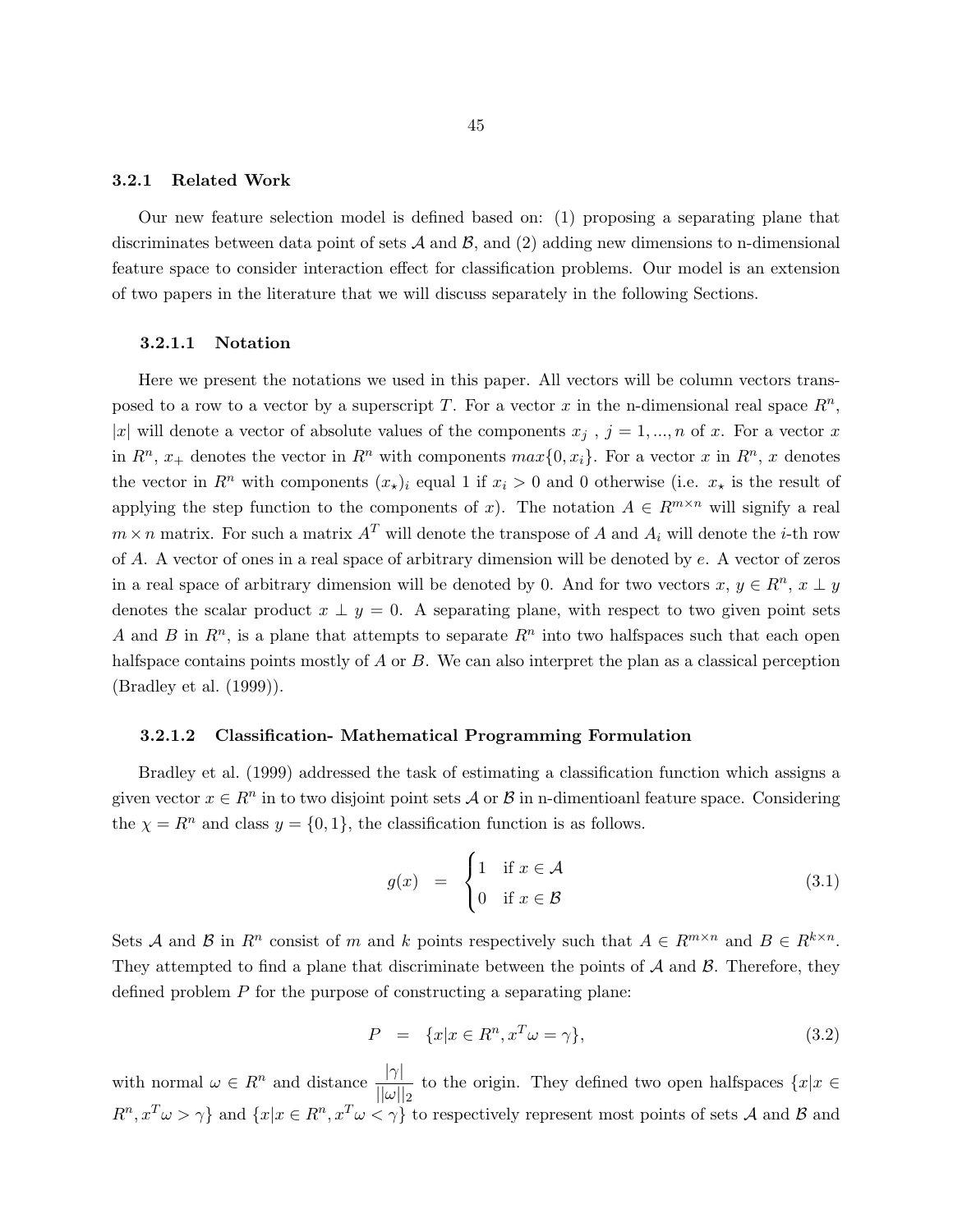<span id="page-54-0"></span>finally presented model  $(3.3)$  to minimize the number of points misclassified by the plane  $P(3.2)$  $P(3.2)$ .

$$
\min_{\omega,\gamma} e^{T}(-A\omega + e\gamma + e)_{*} + e^{T}(B\omega - e\gamma + e)_{*}
$$
\n(3.3)

And finally, they reduced  $(3.3)$  to a precise mathematical programming formulation of the nonconvex problem of minimizing the number of misclassified points by proposing a simple linear complementarity formulation of the step function (Lemma 2.1, Bradley et al. (1999)) and then transformed the result to a linear program (3.4-3.10) with equilibrium (linear complementarity) constraints (LPEC).

$$
\min_{\omega,\gamma,r,u,s,v} e^T r + e^T s \tag{3.4}
$$

s.t. 
$$
u + A\omega - e\gamma - e \ge 0
$$
  $v - B\omega + e\gamma - e \ge 0$  (3.5)

r ≥ 0 s ≥ 0 (3.6)

$$
r^{T}(u + A\omega - e\gamma - e) = 0 \quad s^{T}(v - B\omega + e\gamma - e) = 0 \tag{3.7}
$$

- $-r + e \ge 0$   $-s + e \ge 0$  (3.8)
	- $u \geq 0$  (3.9)

$$
u^{T}(-r+e) = 0 \qquad v^{T}(-s+e) = 0 \qquad (3.10)
$$

Model (3.4-3.10) finds the best separating plane having a minimum number of missclassifications while detecting data point of sets  $A$  and  $B$ . Up to this point we presented the mathematical formulation model for computing a separating plane in a classification problem. To improve the generalization ability of the separating plane  $(P)$ , we have the objective function of the model  $(3.11-3.17)$  penalized with parameter  $\alpha \in [0,1)$  for nonzero elements of the weight vector  $\omega$  while weighting the original objective function by  $(1 - \alpha)$  (Bradley et al. (1999)).

$$
\min_{\omega,\gamma,r,u,s,v} (1-\alpha)(e^T r + e^T s) + \alpha e^T |\omega|_* \tag{3.11}
$$

s.t. 
$$
u + A\omega - e\gamma - e \ge 0 \qquad v - B\omega + e\gamma - e \ge 0 \qquad (3.12)
$$

$$
r \ge 0 \qquad \qquad s \ge 0 \tag{3.13}
$$

$$
r^{T}(u + A\omega - e\gamma - e) = 0 \qquad s^{T}(v - B\omega + e\gamma - e) = 0 \qquad (3.14)
$$

- $-r + e \ge 0$   $-s + e \ge 0$  (3.15)
	- $u \ge 0$  (3.16)

$$
u^{T}(-r+e) = 0 \qquad \qquad v^{T}(-s+e) = 0 \tag{3.17}
$$

Notice that the vector  $|\omega|_{\star}$  is a step function which means based on Lemma 2.1, Bradley et al. (1999), its element are equal to 1 if the corresponding components of  $\omega$  are nonzero, and equal to zero if the corresponding components of  $\omega$  are zero. Therefore  $e^T|\omega|_\star$  counts the number of nonzero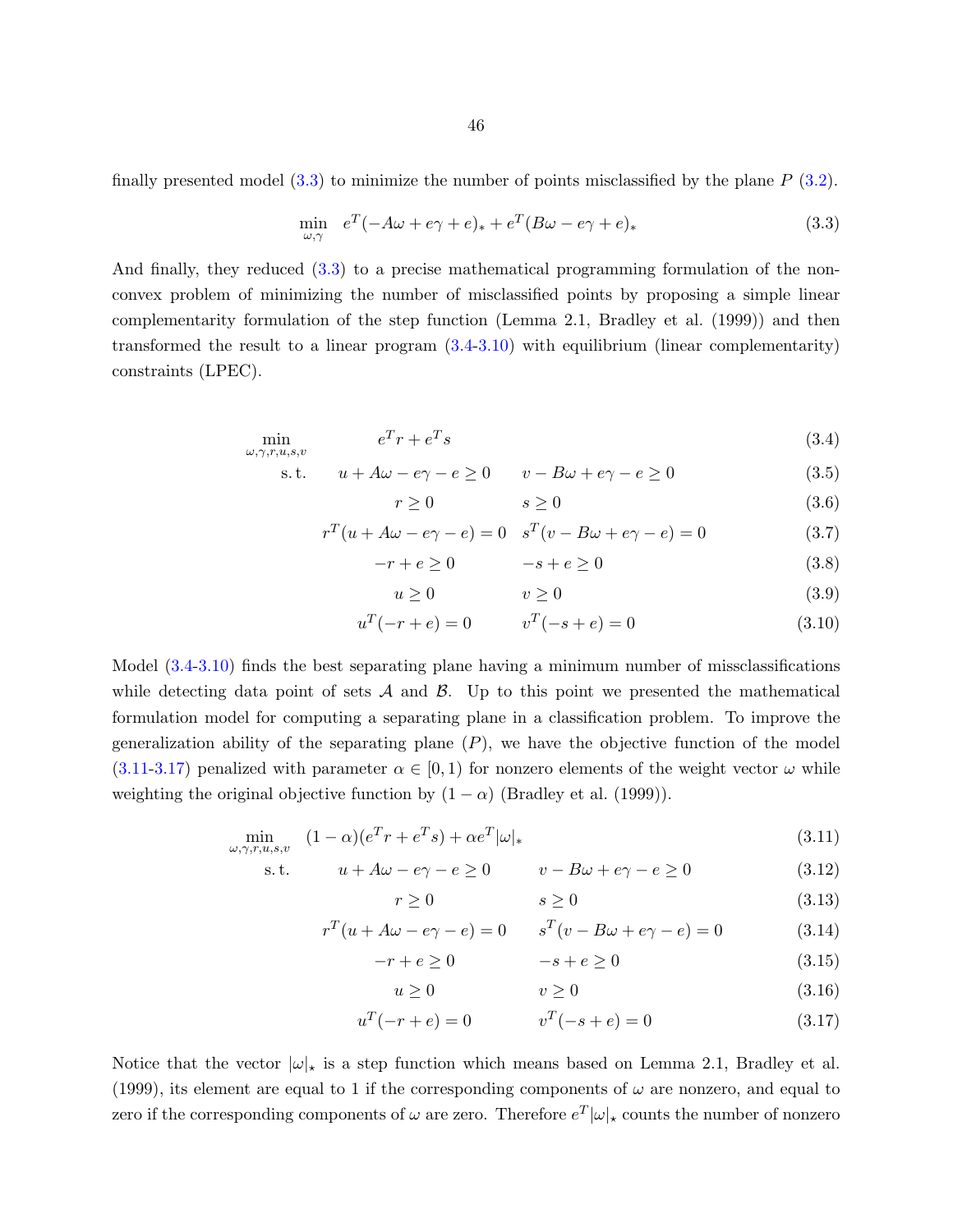<span id="page-55-0"></span>components of  $\omega$ . The equivalent formulation of model  $(3.11-3.17)$  is as follows.

$$
\min_{\omega,\gamma,r,u,s,v,\phi} \quad (1-\alpha)(e^T r + e^T s) + \alpha e^T \phi_* \tag{3.18}
$$

s.t. 
$$
u + A\omega - e\gamma - e \ge 0 \qquad v - B\omega + e\gamma - e \ge 0 \qquad (3.19)
$$

$$
r \ge 0 \tag{3.20}
$$

$$
r^{T}(u + A\omega - e\gamma - e) = 0 \qquad s^{T}(v - B\omega + e\gamma - e) = 0 \tag{3.21}
$$

$$
-r + e \ge 0 \qquad \qquad -s + e \ge 0 \tag{3.22}
$$

$$
u \ge 0 \qquad \qquad v \ge 0 \tag{3.23}
$$

$$
u^T(-r+e) = 0 \qquad \qquad v^T(-s+e) = 0 \tag{3.24}
$$

$$
-\phi \le \omega \le \phi \tag{3.25}
$$

Step function  $\phi_{\star}$  will be linearized using Lemma 2.1 in Bradley et al. (1999) and feature selection problem (3.26-3.39) will be solved for a value of  $\alpha \in [0,1)$  for which the plane P generalized the best.

$$
\min_{\omega, \gamma, r, u, s, v, \phi, \psi} \quad (1 - \alpha)(e^T r + e^T s) + \alpha e^T \psi \tag{3.26}
$$

s.t. 
$$
u + A\omega - e\gamma - e \ge 0
$$
  $v - B\omega + e\gamma - e \ge 0$  (3.27)

$$
r \ge 0 \tag{3.28}
$$

$$
r^{T}(u + A\omega - e\gamma - e) = 0 \t s^{T}(v - B\omega + e\gamma - e) = 0 \t (3.29)
$$

$$
-r + e \ge 0 \qquad \qquad -s + e \ge 0 \tag{3.30}
$$

$$
u \ge 0 \qquad \qquad v \ge 0 \tag{3.31}
$$

$$
u^T(-r+e) = 0 \qquad \qquad v^T(-s+e) = 0 \tag{3.32}
$$

$$
-\phi \le \omega \le \phi \tag{3.33}
$$

$$
p - \phi \ge 0 \tag{3.34}
$$

$$
\psi \ge 0\tag{3.35}
$$

$$
\psi^T(p-\phi) = 0 \tag{3.36}
$$

$$
-\psi + e \ge 0 \tag{3.37}
$$

$$
p \ge 0\tag{3.38}
$$

$$
p^T(-\psi + e) = 0 \tag{3.39}
$$

# 3.2.2 Proposed Feature Selection Algorithm

In this section, we present a new feature selection algorithm for discriminating two nonempty finite sets A and B in  $B<sup>n</sup>$  in the presence of feature interaction. As already discussed, feature could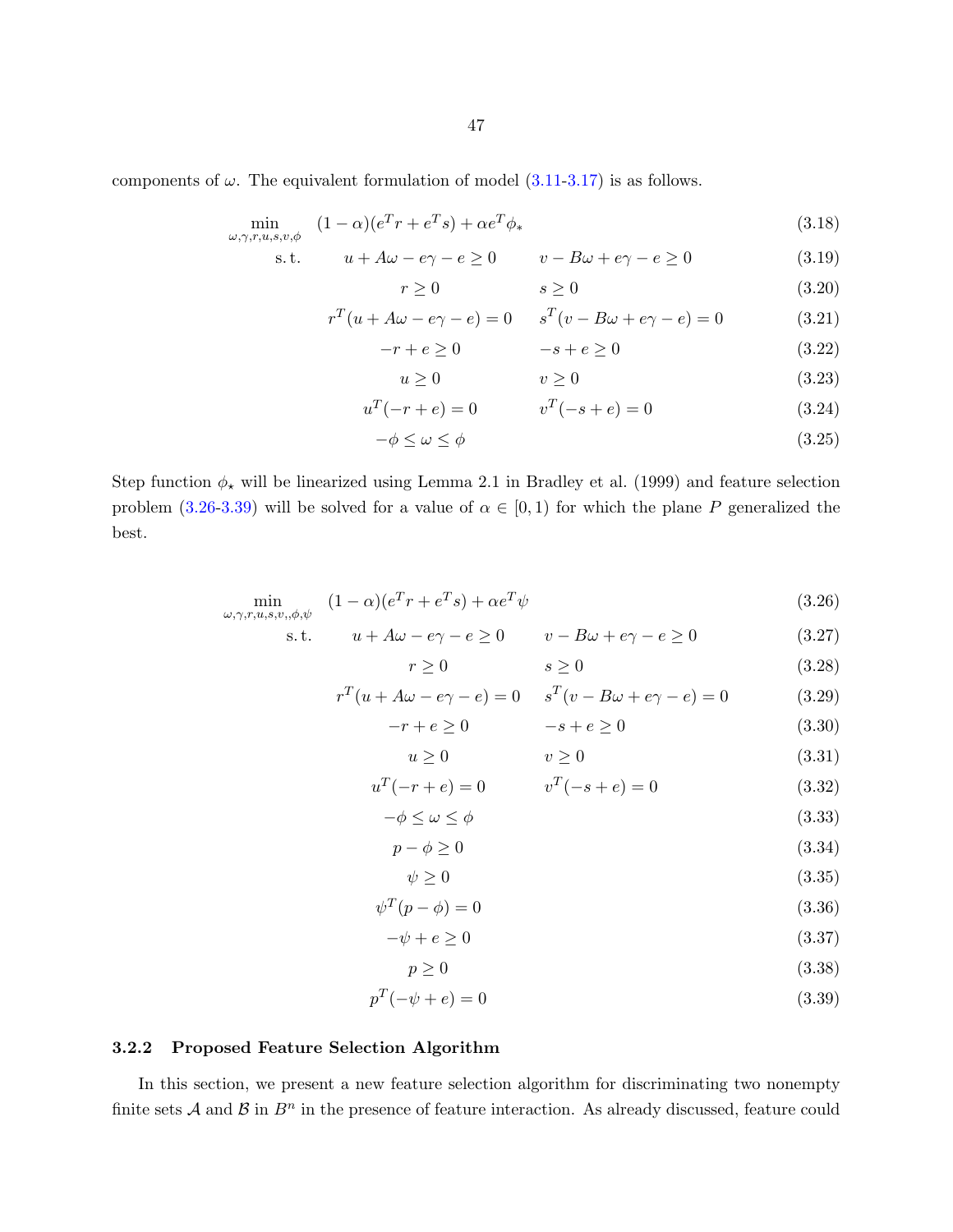<span id="page-56-0"></span>be considered redundant or irrelevant to the class, while in the presence of other features, they could be highly related to the class. To capture this phenomenon, we present a new feature selection algorithm, which is similar to the feature selection algorithm presented in Bradley et al. (1999) in essence but is more flexible to consider the effect of interacting features while classifying data points.

Detecting interaction effect has been studied widely. Most of these methods looked for second order interaction effect through exhaustive search or developed heuristic algorithms for targeting higher order interaction effects. In this research, we used the technique proposed in Wang and Mehr (2019) for data sets with continuous response predictions. In this study, they added an indicator function to the linear regression model that captures the presence or absence of interaction effect. If interaction effect is observable in a data set, its effect would be added to the response prediction to reduce error and improve prediction ability, Model (3.40).

$$
y_i = \beta_0 + \sum_{j=1}^n X_{ij} \beta_j + \sum_{l=1}^L b^l \cdot I \left( \sum_{j=1}^n X_{ij} (\lambda_j^l - \mu_j^l) = \sum_{j=1}^n \lambda_j^l \right) + \epsilon_i, \forall i \in \{1, ..., m\}. \quad (3.40)
$$

Here m denotes the number of observation and n specifies the number of features.  $X_{i,j}$  represents the feature j for observation i, which is assumed to be binary and  $y_i$  corresponds to the response variable for observation i.  $\beta_0$  is the intercept effect for any i with  $X_{i,j} = 0$ ;  $\beta_j$  represents the partial regression coefficient, which is the differential effect of  $X_{i,j} = 1$  over  $X_{i,j} = 0$ ; b is the magnitude of the interaction effect, and  $I(\cdot)$  is the indicator function, which is equal to 1 if the statement in the parenthesis is true and 0 otherwise.  $\lambda_j^l$  and  $, \mu_j^l$  are binary variables that define the *l*-th interaction effect, which is triggered if and only if  $X_{ij} = 1$ ,  $\forall j \in \{j : \lambda_j^l = 1\}$  and  $X_{ij} = 0$ ,  $\forall j \in \{j : \mu_j^l = 1\}$ , for any *i*.  $\epsilon_i$  is the random error term for observation *i*.

To develop our new feature selection model, we modify the plane  $P$  to include interaction effect. As a result, for a given vector  $x \in B^n$  in to two disjoint point sets A or B in (n+l)-dimentioanl feature space, with  $l$  being the number of observable interaction effects, the new separating plane  $P'$  is:

$$
P' = \{x | x \in R^{n+l}, x^T \omega + \Theta^T e = \gamma\},\tag{3.41}
$$

where,  $\Theta$  is a column vector  $\in R^{l \times 1}$  representing the magnitude of interaction effects and their corresponding combinations of features. Finally, we present model  $(3.42)$  to minimize the number of misclassified points by plane  $P'$ .

$$
\min_{\omega,\gamma} e^T(-A\omega - \Theta^T e + e\gamma + e)_* + e^T(B\omega - \Theta^T e - e\gamma + e)_*
$$
\n(3.42)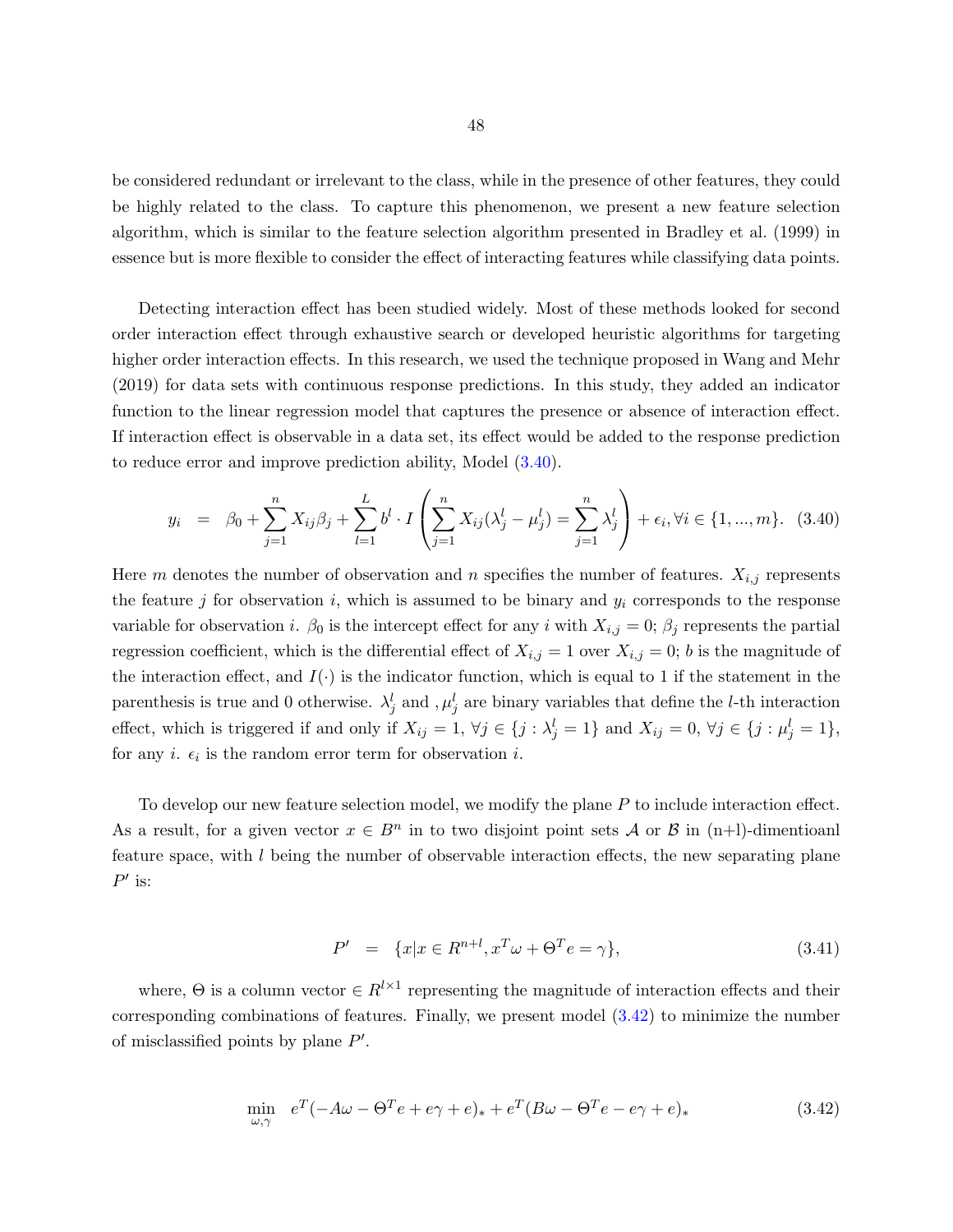<span id="page-57-0"></span>Using Lemma 2.1 in Bradley et al. (1999), we will reduce [\(3.42\)](#page-56-0) to an LPEC by representing the step function  $(\cdot)_{\star}$  as a complimentarity condition via the the plus function  $(\cdot)_{+}$ , which is a restatement of Mangasarian (1996), Equation 2.11. And to determine the magnitude of interaction effects and interacting features, we implement the method presented by Wang and Mehr (2019).

$$
\min_{\omega,\gamma,r,u,s,v,\lambda,\mu,z,b} \sum_{i=1}^{m} r_i + \sum_{i=1}^{k} s_i + \sum_{i=1}^{m+k} \sum_{l=1}^{L} z_i^l
$$
(3.43)  
\n  
\ns.t.  $u_i + \sum_{j=1}^{n} A_{ij}\omega_j + \sum_{l=1}^{L} b^l z_i^l - \gamma - 1 \ge 0$   $\forall i \in \{1,...,m\}$ (3.44)  
\n $r_i \ge 0$   $\forall i \in \{1,...,m\}$ (3.45)  
\n
$$
\sum_{i=1}^{m} r_i(u_i + \sum_{j=1}^{n} A_{ij}\omega_j + \sum_{l=1}^{L} b^l z_i^l - \gamma - 1) = 0
$$
(3.46)  
\n $-r_i + 1 \ge 0$   $\forall i \in \{1,...,m\}$ (3.47)  
\n $u_i \ge 0$   $\forall i \in \{1,...,m\}$ (3.48)  
\n
$$
\sum_{i=1}^{m} u_i(-r_i + 1) = 0
$$
(3.49)  
\n $v_i - \sum_{j=1}^{n} B_{ij}\omega_j - \sum_{l=1}^{L} b^l z_i^l + \gamma - 1 \ge 0$   $\forall i \in \{1,...,k\}$ (3.50)  
\n $s_i \ge 0$   $\forall i \in \{1,...,k\}$ (3.51)  
\n
$$
\sum_{i=1}^{k} s_i(v_i - \sum_{j=1}^{n} B_{ij}\omega_j - \sum_{l=1}^{L} b^l z_i^l + \gamma - 1) = 0
$$
(3.52)  
\n $v_i \ge 0$   $\forall i \in \{1,...,k\}$ (3.53)  
\n $v_i \ge 0$   $\forall i \in \{1,...,k\}$ (3.54)  
\n
$$
\sum_{i=1}^{k} v_i(-s_i + 1) = 0
$$
(3.55)  
\n
$$
\sum_{j=1}^{n} A_{ij}(\lambda_j^l - \mu_j^l) \ge -n(1 - z_i^l) + \sum_{j=1}^{n} \lambda_j^l
$$
  $\forall i \in \{1,...$ 

$$
\sum_{j=1}^{n} A_{ij}(\lambda_j^l - \mu_j^l) \le \sum_{j=1}^{n} \lambda_j^l - 1 + nz_i^l \qquad \forall i \in \{1, ..., m\}, \forall l \in \{1, ..., L\} \quad (3.58)
$$
\n
$$
\sum_{j=1}^{n} B_{ij}(\lambda_j^l - \mu_j^l) \le \sum_{j=1}^{n} \lambda_j^l - 1 + nz_i^l \qquad \forall i \in \{1, ..., k\}, \forall l \in \{1, ..., L\} \quad (3.59)
$$
\n
$$
\lambda_j^l + \mu_j^l \le 1 \qquad \forall j \in \{1, ..., n\}, \forall l \in \{1, ..., L\} \quad (3.60)
$$
\n
$$
z_i^l, \lambda_j^l, \mu_j^l \in \{0, 1\} \qquad \forall i \in \{1, ..., m + k\}, \forall j \in \{1, ..., n\}
$$

 $b^l, \omega_i$ 

$$
, \forall l \in \{1, ..., L\}
$$
 (3.61)  
free 
$$
\forall i \in \{1, ..., m + k\}, \forall l \in \{1, ..., \mathbf{L}\}\
$$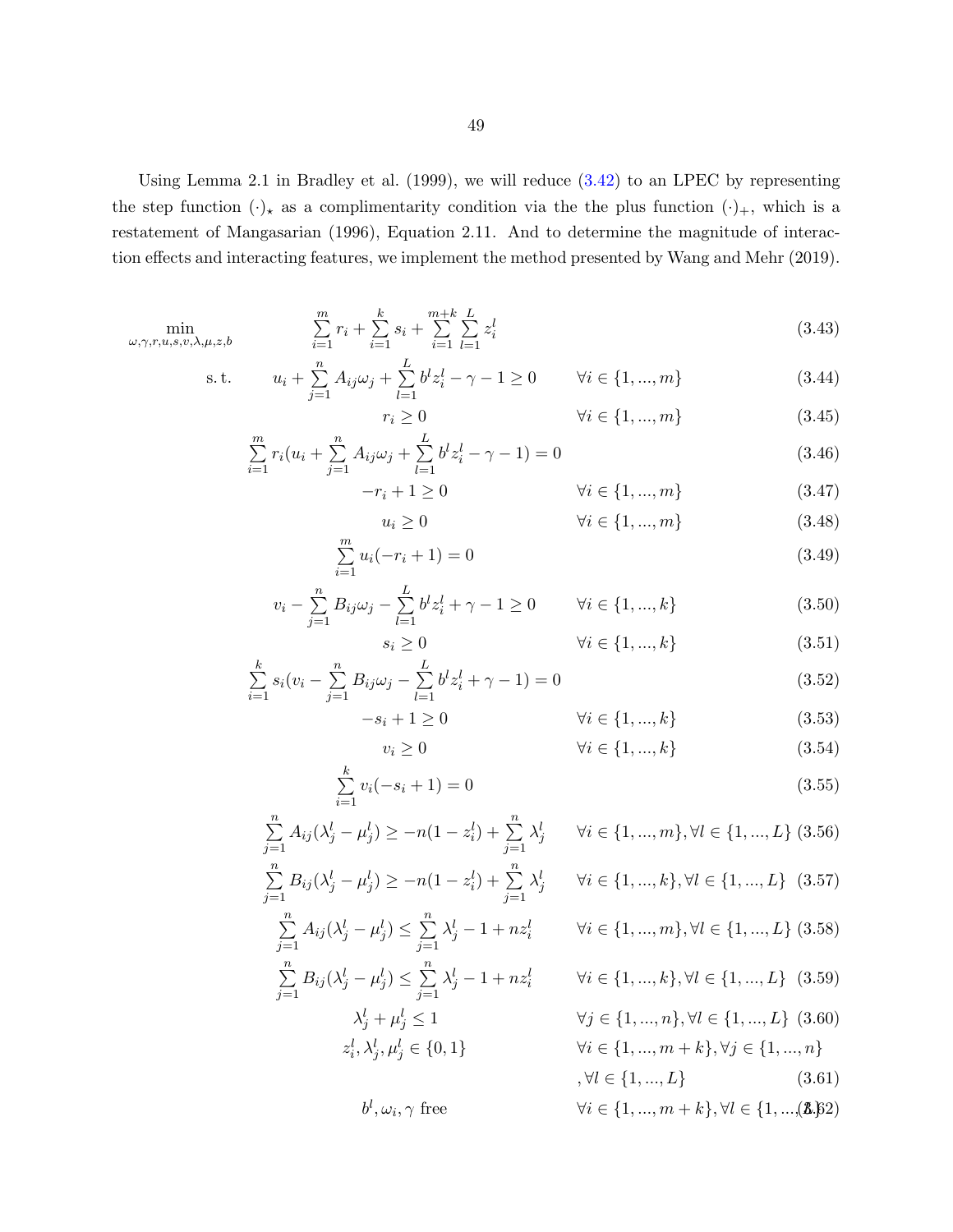Here  $\sum_{i=1}^{L}$ <sup>l=1</sup> of misclassifications for sets A and B in  $B<sup>n</sup>$ . We penalize the Objective with variable  $z<sub>i</sub><sup>l</sup>$  to avoid  $b^l z_i^l$  represents  $\Theta \in R^{l \times 1}$  in plane P'. The objective [\(3.43\)](#page-57-0) is to minimize the number adding the l-th dimension for all observations. Constraints [\(3.44](#page-57-0) - [3.55\)](#page-57-0) define whether a point in set A or B in  $B<sup>n</sup>$  is being missclassified or not. Constraints  $(3.56 - 3.59)$  $(3.56 - 3.59)$  $(3.56 - 3.59)$  jointly define a binary variable  $z_i^l$  that checks the presence of the interaction effect in each observation:  $z_i^l = 1$  if an only if  $\sum_{n=1}^{\infty}$  $j=1$  $A_{ij}(\lambda_j^l - \mu_j^l) = \sum_{i=1}^n$  $j=1$  $\lambda_j^l$ , fo all  $i \in \{1, ..., m\}$  or  $\sum^n$  $j=1$  $B_{ij}(\lambda_j^l - \mu_j^l) = \sum_{i=1}^n$  $j=1$  $\lambda_j^l$ , fo all  $i \in \{1, ..., k\}$ . Con-straints [\(3.56\)](#page-57-0) and [\(3.57\)](#page-57-0) ensures the "only if" direction: if  $z_i^l = 1$ , then  $\sum_{j=1}^n$  $A_{ij}(\lambda_j^l - \mu_j^l) \geq \sum_{i=1}^n$  $j=1$  $\lambda_j^l$ or  $\sum_{n=1}^{\infty}$  $j=1$  $B_{ij}(\lambda_j^l - \mu_j^l) \geq \sum_{i=1}^n$  $j=1$  $\lambda_j^l$ ; since  $\sum_{i=1}^n$  $j=1$  $A_{ij}(\lambda_j^l - \mu_j^l) \leq \sum_{j=1}^n$  $j=1$  $A_{ij}\lambda_j^l \leq \sum_{i=1}^n$  $j=1$  $\lambda_j^l$  is always true, it leads to the equation  $\sum_{n=1}^{\infty}$  $j=1$  $A_{ij}(\lambda_j^l - \mu_j^l) = \sum_{i=1}^n$  $j=1$  $\lambda_j^l$ . We have the same equations for data points of set  $\mathcal{B}$ . Conversely, constraint [\(3.58\)](#page-57-0) and [\(3.59\)](#page-57-0) enforce the "if" direction: if  $\sum_{n=1}^{\infty}$  $j=1$  $A_{ij}(\lambda_j^l - \mu_j^l) \geq \sum_{i=1}^n$  $j=1$  $\lambda^l_j,$ then  $z_i^l = 1$ . Constraint [\(3.61\)](#page-57-0) means that the interaction effect cannot logically require the jth feature to be one $(\lambda_j^l = 1)$  and zero  $(\mu_j^l = 1)$  at the same time. Constraints [\(3.61\)](#page-57-0) and [\(3.62\)](#page-57-0) define the appropriate types of decision variables. Model [\(3.43-3.62\)](#page-57-0) finds the best separating plane having a minimum number of missclassifications while detecting data points of sets  $A$  and  $B$ . Model [\(3.43-3.62\)](#page-57-0) is a nonlinear non-convex combinatorial optimization problem, generally hard to solve. In the following, we reformulate model [\(3.43-3.62\)](#page-57-0) into an equivalent mixed integer linear program (MILP) by introducing two sets of new variables. For  $i \in \{1, ..., m+k\}$ , a free variable  $\theta_i^l$  is defined to be equal to  $b^l \cdot z_i^l$ , and variables  $y_i^1, y_i^2, y_i^3, y_i^4$  are binary variables to make sure complimentarity constraints are satisfied. We also assumed that we know the upper and lower bounds of the magnitude of the interaction effects:  $\underline{b} \leq b \leq \overline{b}$ , which is necessary to linearize the bilinear term  $b^l \cdot z_i^l$ .

M is a parameter needed for linearization of complimantarity constraints.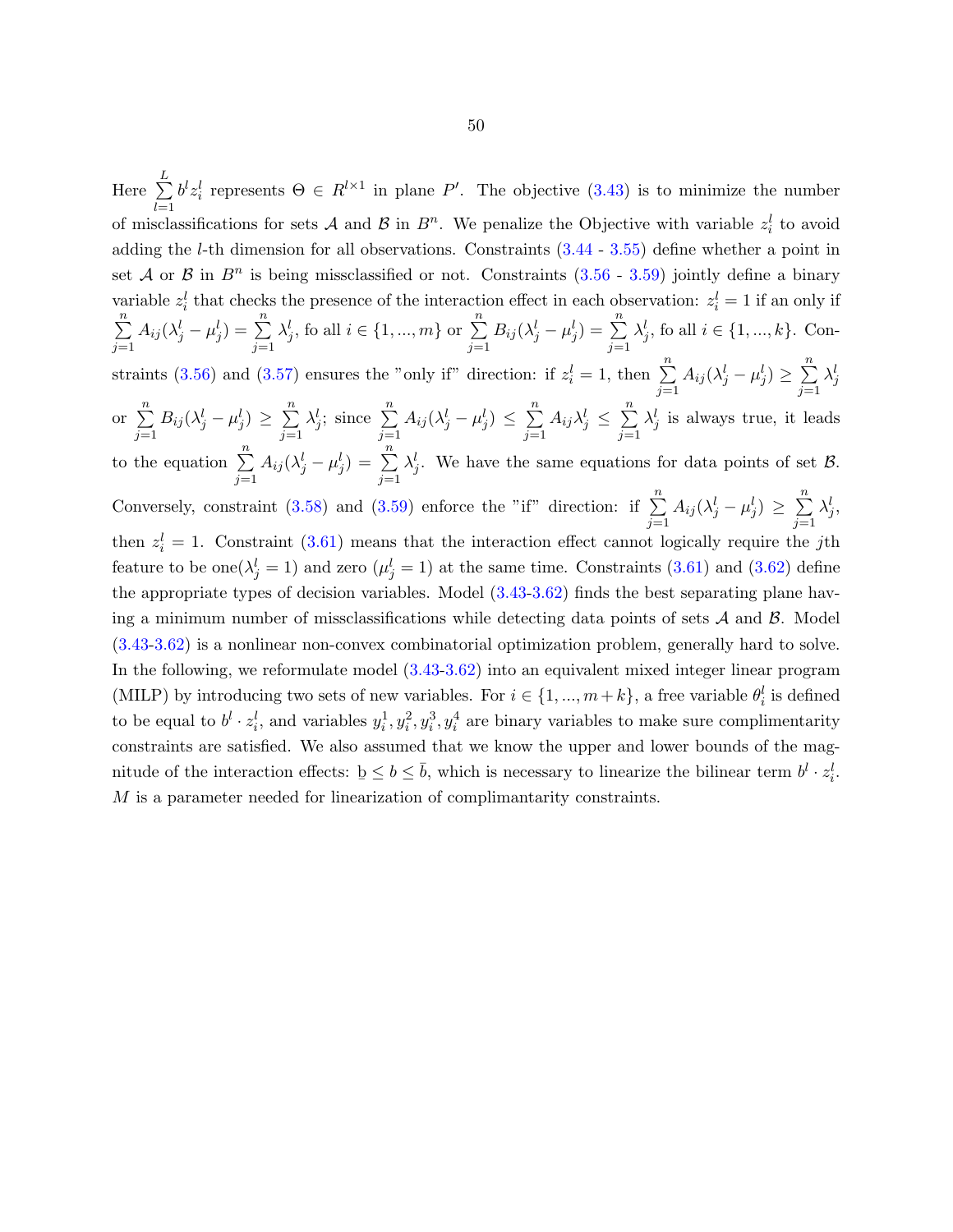#### $\sum_{i=1}^{m}$  $i=1$  $r_i + \sum^k$  $i=1$  $s_i + \sum_{i=1}^{m+k}$  $i=1$  $\sum_{i=1}^{n}$  $_{l=1}$  $z_i^l$ (3.63)

<span id="page-59-0"></span>
$$
\min_{\omega, \gamma, r, u, s, v}
$$

s.t. 
$$
u_i + \sum_{j=1}^n A_{ij}\omega_j + \sum_{l=1}^L \theta^l - \gamma - 1 \ge 0
$$
  $\forall i \in \{1, ..., m\}$  (3.64)  
 $0 \le r_i \le My_i^1$   $\forall i \in \{1, ..., m\}$  (3.65)

$$
r_i \le My_i^1 \qquad \qquad \forall i \in \{1, ..., m\} \tag{3.65}
$$

$$
u_i + \sum_{j=1}^{n} A_{ij} \omega_j + \sum_{l=1}^{L} \theta^l - \gamma - 1 \le M(1 - y_i^1) \quad \forall i \in \{1, ..., m\}
$$
\n(3.66)

$$
0 \le -r_i + 1 \le My_i^2 \qquad \qquad \forall i \in \{1, ..., m\} \tag{3.67}
$$

$$
0 \le u_i \le M(1 - y_i^2) \qquad \qquad \forall i \in \{1, ..., m\} \tag{3.68}
$$

$$
v_i - \sum_{j=1}^n B_{ij} \omega_j - \sum_{l=1}^L \theta^l + \gamma - 1 \ge 0 \qquad \forall i \in \{1, ..., k\}
$$
 (3.69)

$$
0 \le s_i \le My_i^3 \qquad \qquad \forall i \in \{1, ..., k\} \tag{3.70}
$$

$$
v_i - \sum_{j=1}^{n} B_{ij} \omega_j - \sum_{l=1}^{L} \theta^l + \gamma - 1 \le M(1 - y_i^3) \quad \forall i \in \{1, ..., k\}
$$
\n(3.71)

$$
0 \le -s_i + 1 \le My_i^4 \qquad \qquad \forall i \in \{1, ..., k\} \tag{3.72}
$$

$$
0 \le v_i \le M(1 - y_i^4) \qquad \qquad \forall i \in \{1, ..., k\}
$$
\n(3.73)

$$
\sum_{j=1}^{n} A_{ij}(\lambda_j^l - \mu_j^l) \ge -n(1 - z_i^l) + \sum_{j=1}^{n} \lambda_j^l \qquad \forall i \in \{1, ..., m\}, \forall l \in \{1, ..., L\} \tag{3.74}
$$

$$
\sum_{j=1}^{n} B_{ij}(\lambda_j^l - \mu_j^l) \ge -n(1 - z_i^l) + \sum_{j=1}^{n} \lambda_j^l \qquad \forall i \in \{1, ..., k\}, \forall l \in \{1, ..., L\}
$$
 (3.75)

$$
\sum_{j=1}^{n} A_{ij}(\lambda_j^l - \mu_j^l) \le \sum_{j=1}^{n} \lambda_j^l - 1 + nz_i^l \qquad \forall i \in \{1, ..., m\}, \forall l \in \{1, ..., L\} \quad (3.76)
$$
  

$$
\sum_{j=1}^{n} B_{ij}(\lambda_j^l - \mu_j^l) \le \sum_{j=1}^{n} \lambda_j^l - 1 + nz_i^l \qquad \forall i \in \{1, ..., k\}, \forall l \in \{1, ..., L\} \quad (3.77)
$$

j=1 j=1 λ l <sup>j</sup> + µ l <sup>j</sup> ≤ 1 ∀j ∈ {1, ..., n}, ∀l ∈ {1, ..., L} (3.78) min{0, b ¯ } ≤ θ l <sup>i</sup> <sup>≤</sup> ¯<sup>b</sup> <sup>∀</sup><sup>i</sup> ∈ {1, ..., m <sup>+</sup> <sup>k</sup>}, <sup>∀</sup><sup>l</sup> ∈ {1, ..., L}(3.79) b ¯ z l <sup>i</sup> ≤ θ l <sup>i</sup> <sup>≤</sup> ¯bz<sup>l</sup> i ∀i ∈ {1, ..., m + k}, ∀l ∈ {1, ..., L}(3.80) b <sup>l</sup> − (1 − z l i ) ¯b ≤ θ l <sup>i</sup> ≤ b <sup>l</sup> − (1 − z l i )b ¯ ∀i ∈ {1, ..., m + k}, ∀l ∈ {1, ..., L}(3.81) θ l <sup>i</sup> ≤ b <sup>l</sup> + (1 − z l i ) ¯b ∀i ∈ {1, ..., m + k}, ∀l ∈ {1, ..., L}(3.82) z l i , λ<sup>l</sup> j , µ<sup>l</sup> <sup>j</sup> ∈ {0, 1} ∀i ∈ {1, ..., m + k}, ∀j ∈ {1, ..., n}

$$
\forall i \in \{1, ..., m + \kappa_f, \forall j \in \{1, ..., \kappa_f\}
$$
  
, 
$$
\forall l \in \{1, ..., L\}
$$
 (3.83)

$$
b^{l}, \omega_{i}, \gamma, \theta_{i}^{l}
$$
 free  $\forall i \in \{1, ..., m+k\}, \forall l \in \{1, ..., L\}$   
,  $\forall l \in \{1, ..., L\}$  (3.84)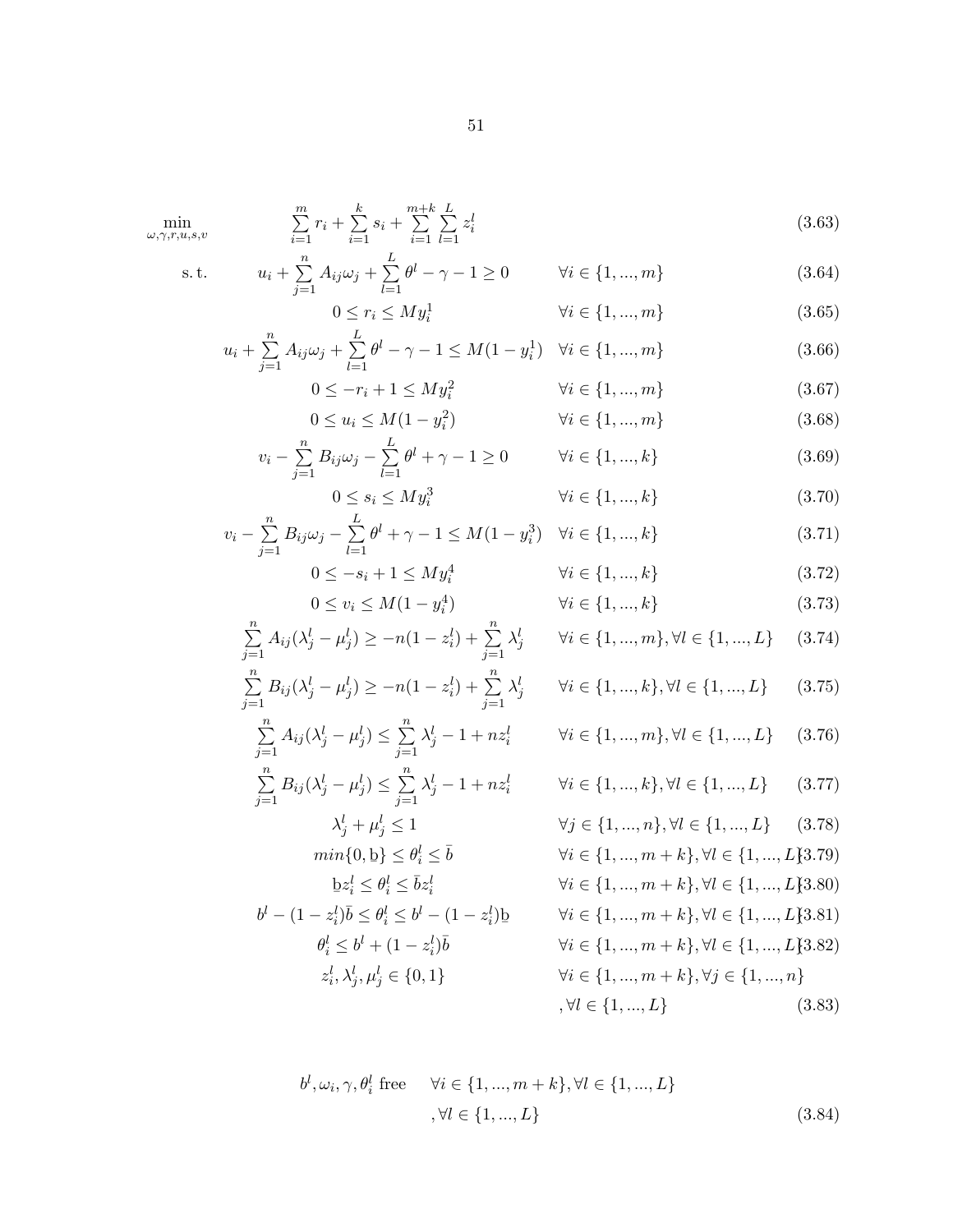$$
b^{l}, \omega_{i}, \gamma
$$
 free  $\forall i \in \{1, ..., m+k\}, \forall l \in \{1, ..., L\}$  (3.85)

$$
z_i^l, \lambda_j^l, \mu_j^l \in \{0, 1\} \quad \forall i \in \{1, ..., m + k\}, \forall j \in \{1, ..., n\}
$$
\n
$$
(3.86)
$$

<span id="page-60-0"></span>The Objective  $(3.63)$  is same as Objective  $(3.43)$ . Constraints  $(3.64)-(3.78)$  $(3.64)-(3.78)$  $(3.64)-(3.78)$  are equivalent to the Constraints  $(3.43)-(3.61)$  $(3.43)-(3.61)$  $(3.43)-(3.61)$  while being bounded by M to linearize complimantarity constraints. Constraints [\(3.79\)](#page-59-0)-[\(3.82\)](#page-59-0) are equivalent to the equation  $\theta_i^l = b \cdot z_i^l$  when  $b \leq b \leq \overline{b}$ , which is a commonly used linearization technique [30]. And Constraints [\(3.83\)](#page-59-0)-[\(3.86\)](#page-59-0) define the appropriate types of the decision variables.

To develop the feature selection model and improve the generalization ability of the separating plane P', we penalized the objective function  $(3.63)$  with parameter  $\alpha \in [0, 1)$  for nonzero elements of the weight vector  $\omega$  while weighting the original objective function by  $(1 - \alpha)$  (Bradley et al. (1999)). Feature selection model will be defined based on Model [\(3.26\)](#page-55-0)-[\(3.39\)](#page-55-0) and will be linearized as follows. We will refer to the following MILP(3.87)-(3.97) as  $\mathcal{M}(X, y)$ , with X being Observational sets  $A$  and  $B$ , and  $y$  representing the class.

$$
\min_{\omega,\gamma,r,u,s,v,\psi} \quad (1-\alpha)(\sum_{i=1}^{m} r_i + \sum_{i=1}^{k} s_i) + \alpha(\sum_{i=1}^{m+k} \sum_{l=1}^{L} z_i^l + \sum_{j=1}^{n} \psi_j)
$$
\n(3.87)

$$
\overline{S}
$$

s. t. 
$$
Constraints(3.64) - (3.82)
$$
 (3.88)

$$
-\phi_j \le \omega_j \le \phi_j \qquad \forall j \in \{1, ..., n\}
$$
\n
$$
0 \le \psi_j \le My_i^5 \qquad \forall j \in \{1, ..., n\}
$$
\n(3.89)\n
$$
(3.90)
$$

$$
0 \le \psi_j \le My_j^5 \qquad \forall j \in \{1, ..., n\}
$$
\n
$$
0 \le p_j - \phi_j \le M(1 - y_j^5) \qquad \forall j \in \{1, ..., n\}
$$
\n(3.90)\n
$$
(3.91)
$$

$$
0 \le p_j \le My_j^6 \qquad \qquad \forall j \in \{1, ..., n\} \tag{3.92}
$$

$$
0 \le -\psi_j + 1 \le M(1 - y_j^6) \qquad \forall j \in \{1, ..., n\}
$$
\n(3.93)

$$
z_i^l, \lambda_j^l, \mu_j^l, y_i^1, y_i^2, y_i^3, y_i^4, y_j^5, y_j^6 \in \{0, 1\} \qquad \forall i \in \{1, ..., m + k\}, \forall j \in \{1, ..., n\}
$$
  
, 
$$
\forall l \in \{1, ..., L\} \qquad (3.94)
$$

$$
b^l, \omega_i, \gamma, \theta_i^l \text{ free} \qquad \qquad \forall i \in \{1, ..., m+k\}, \forall l \in \{1, ..., L\}
$$

$$
, \forall l \in \{1, ..., L\} \tag{3.95}
$$

$$
b^l, \omega_i, \gamma \text{ free} \qquad \qquad \forall i \in \{1, ..., m+k\},
$$

$$
\forall l \in \{1, ..., L\} \tag{3.96}
$$

$$
z_i^l, \lambda_j^l, \mu_j^l \in \{0, 1\} \qquad \forall i \in \{1, ..., m + k\},
$$
  

$$
\forall j \in \{1, ..., n\} \qquad (3.97)
$$

Here, the Objective (3.87) is to minimize the total number of missclassifications while using regularization techniques to avoid over fitting. Constraints (3.89)-(3.93) are used to define and linearize the step function, which corresponds to regilarization. Variables  $y_j^5, y_j^6$  are binary variables to make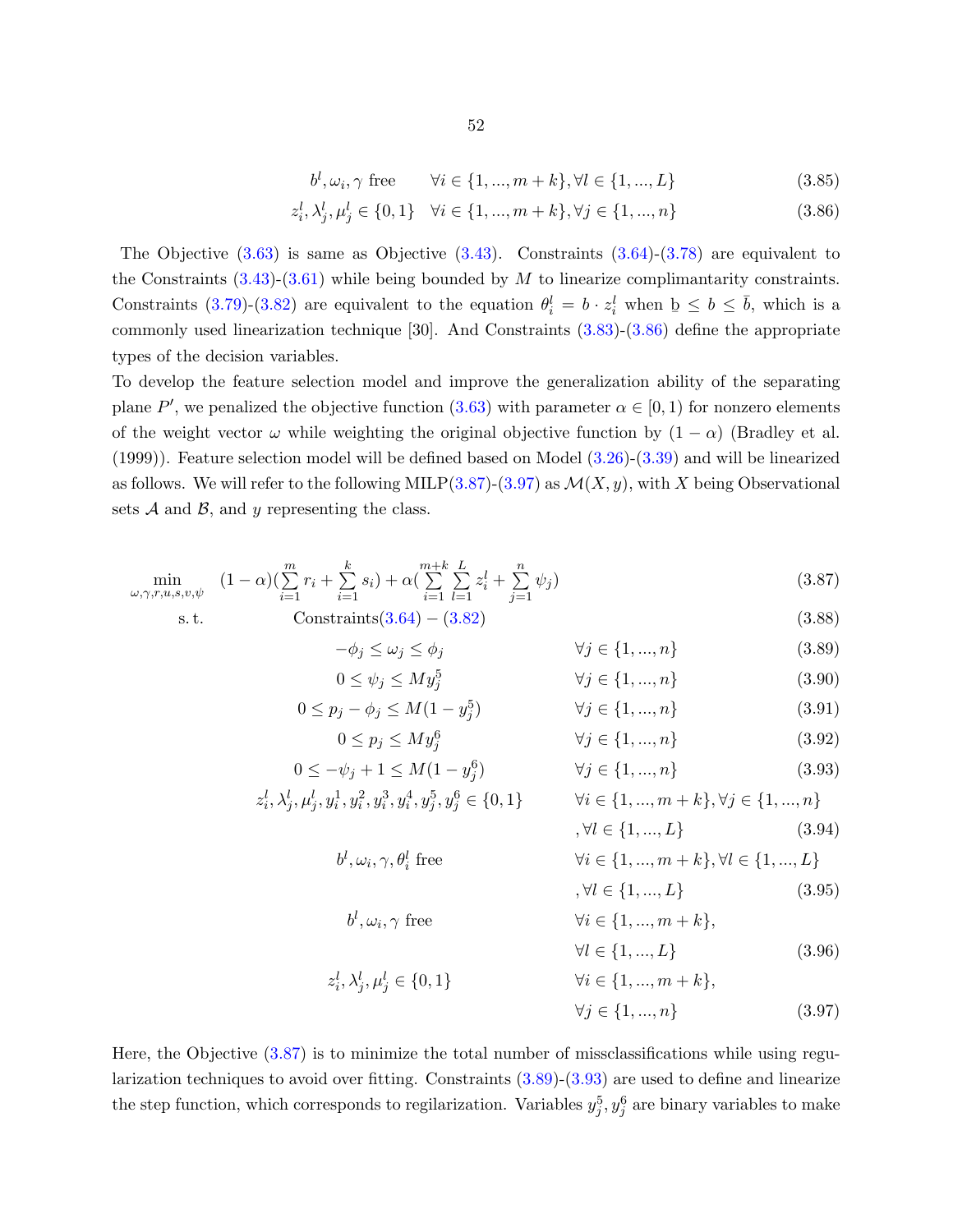<span id="page-61-0"></span>sure complimentarity constraints are satisfied. And Constraints  $(3.94)-(3.97)$  $(3.94)-(3.97)$  $(3.94)-(3.97)$  define the appropriate types of the decision variables.

# 3.3 Computational Experiments

We conducted computational experiments to test the effectiveness of the proposed approach.

# 3.3.1 Intuitive Example

In this section, we empirically evaluate the performance of our proposed feature selection model, and present the result compare to the feature selection model Bradley et al. (1999) presented. For this reason, we present the following data set in the 3-dimensional space. Our reasoning for proposing this data set, is that 3-dimensioanl space is sensible to imagine and easy to draw in a paper. The data set is as follows.

| Class<br>$F_3$<br>$F_1$<br>$F_2$<br>1<br>1<br>0<br>0<br>1<br>1<br>1<br>1<br>1<br>0<br>0<br>0<br>0<br>1<br>1<br>0<br>0<br>0<br>0<br>1<br>1<br>0<br>0<br>0<br>0<br>ı |  |  |
|--------------------------------------------------------------------------------------------------------------------------------------------------------------------|--|--|
|                                                                                                                                                                    |  |  |
|                                                                                                                                                                    |  |  |
|                                                                                                                                                                    |  |  |
|                                                                                                                                                                    |  |  |
|                                                                                                                                                                    |  |  |
|                                                                                                                                                                    |  |  |
|                                                                                                                                                                    |  |  |
|                                                                                                                                                                    |  |  |

Table 3.2: Intuitive example

Figure [\(3.1\)](#page-62-0) shows the data points in the 3-dimensional space. Blue data points, represents data points in class 1 and points in red, represent class 0. As it is observable, there is no separating plane that can classify data points without having misclassifications. The new feature selection model proposed in Section [3.2.2](#page-55-0) is implemented in Python, using package Pyomo and CPLEX as the MILP solver for Model  $\mathcal{M}(X, y)$ . The feature selection model presented by Bradley et al. (1999) was also implemented in Python for comparison. We conducted sensitivity analysis of parameters M and  $\alpha$ that could affect the effectiveness of the optimization Model [\(3.87\)](#page-60-0)-[\(3.97\)](#page-60-0). For this specific problem, we observe the same solution for different selection values of these two parameters. To select the lower bound and upper bound of magnitude of interaction effect (b), we fist ran the Bradley et al. (1999) model and found the coefficient of features in the separating plane and multiplied their values by  $-10$  and  $+10$  to have a wide range to consider. Table [3.3](#page-62-0) shows the comparison between two feature selection models when  $M = 10$  and  $\alpha = 0.1$ .

Based on table  $(3.3)$ , both models select features  $x_2$  and  $x_3$  as the most important features. Bradley et al. (1999) Model finds the separating feature selection plane such that point  $(0, 0, 0)$  is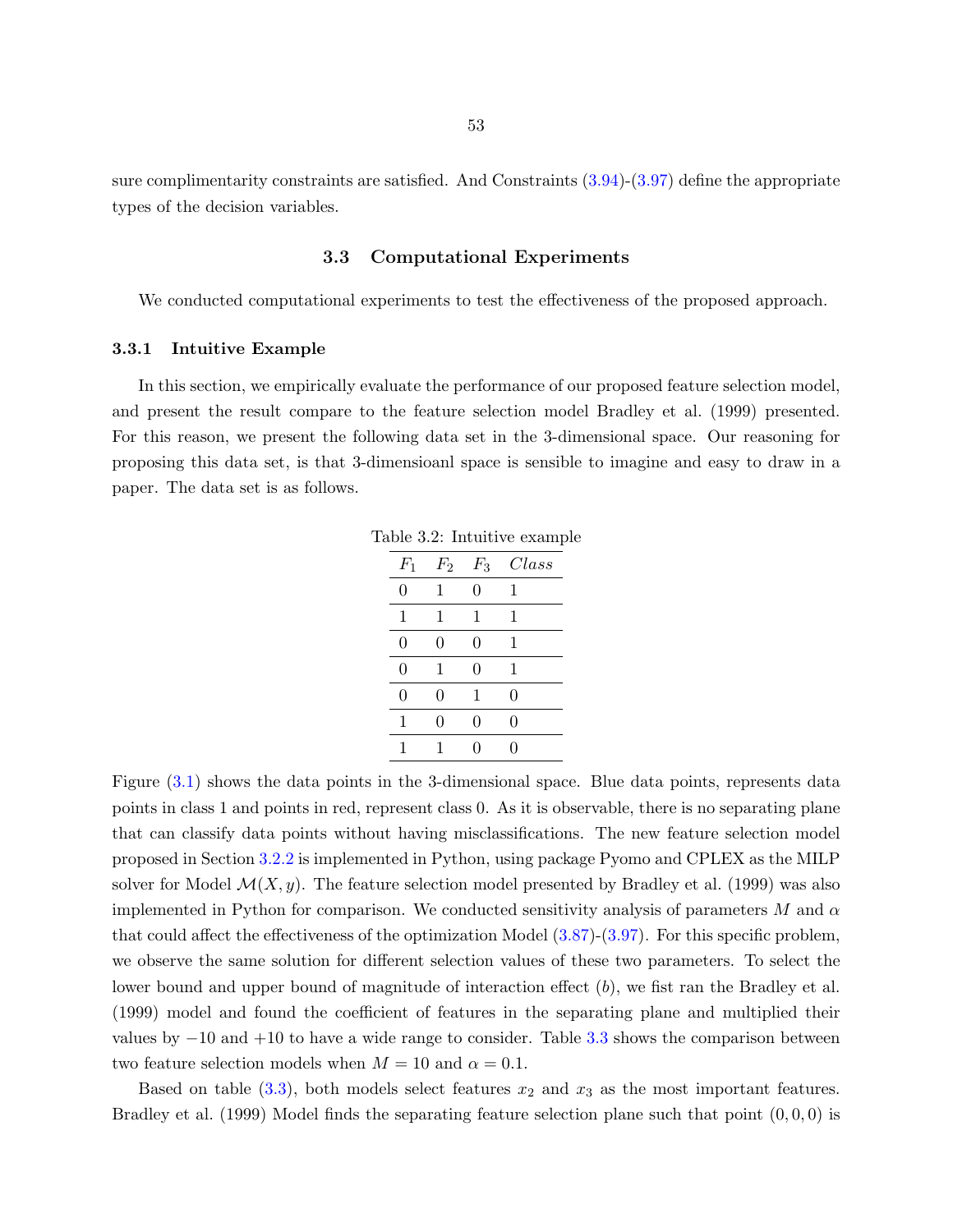

<span id="page-62-0"></span>

Table 3.3: Comparison of Feature Selection Models

| Method             | Selected   | Interacting Features        | Separating Plane                     | Missclassified |
|--------------------|------------|-----------------------------|--------------------------------------|----------------|
|                    | Features   |                             |                                      | Point          |
| Bradley [          | $x_2, x_3$ | $\overline{\phantom{0}}$    | $2x_2 + 2x_3 = 3$                    | (0, 0, 0)      |
| $\mathcal{M}(X,y)$ | $x_2, x_3$ | $x_1 = 0, x_2 = 0, x_3 = 0$ | $2x_2+2x_3+4(1-x_1)(1-x_2)(1-x_3)=3$ |                |

missclassified. However, Model  $\mathcal{M}(X, y)$ , finds an interaction effect between features  $x_1, x_2$ , and  $x_3$ . When all three features are equal to 0, adding a new dimension to the three dimensional space leads to 0 misclassifications.

## 3.3.2 Experiments on Real-world Data

In this section, we empirically evaluate the performance of our proposed feature selection model, and present the experimental result compared with Bradley et al. (1999) Model on real data sets. To verify the effectiveness of our method on real world problems, we consider implementation of the algorithm on Monk's and Lymphography data sets (Dua and Graff (2017)). Both data sets are appropriate for classification problems with categorical features.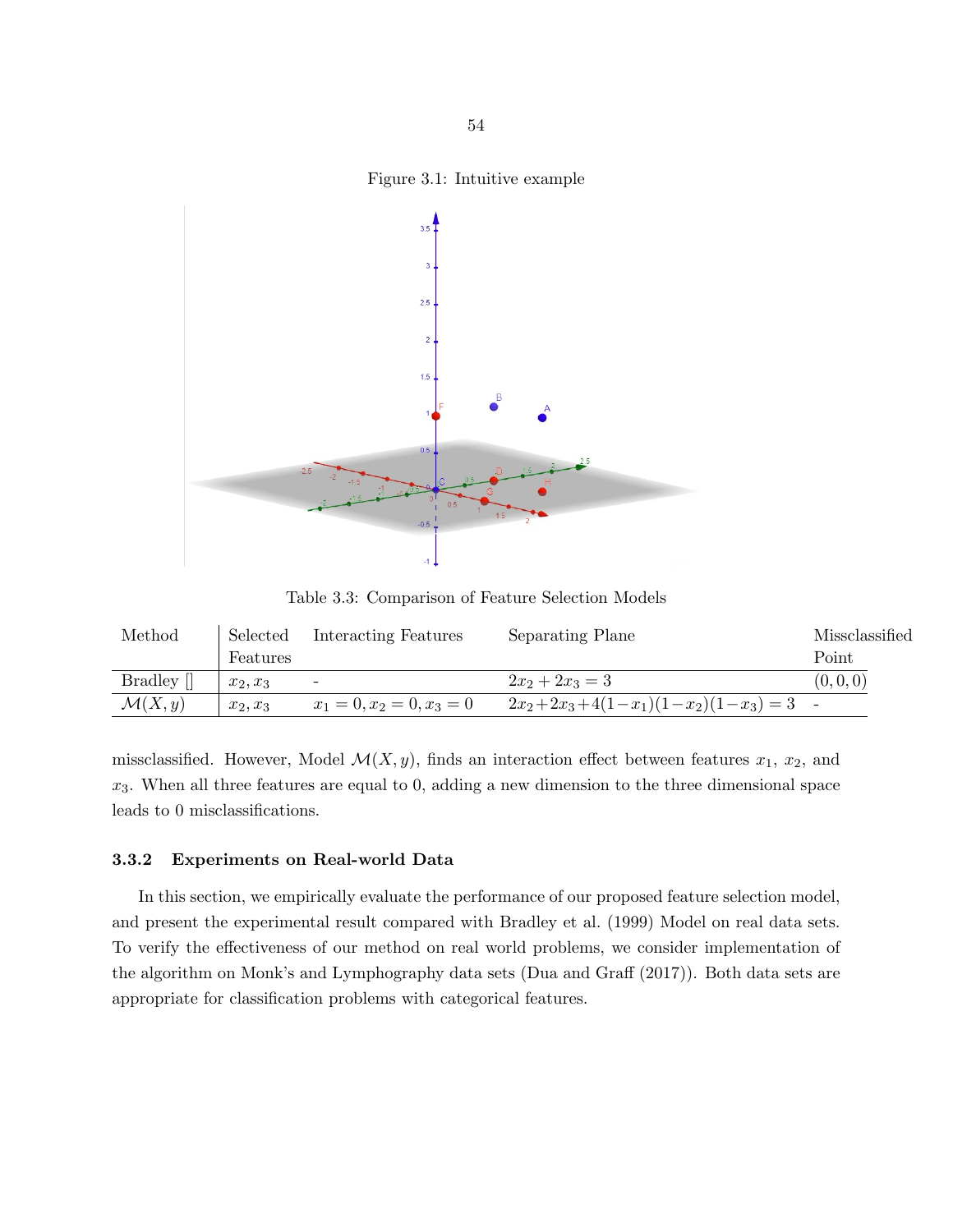#### <span id="page-63-0"></span>3.3.2.1 MONK's Data set

The MONK's problem were the basis of a first international comparison of learning algorithms. One significant characteristic of this comparison is that it was performed by a collection of researchers, each of whom was an advocate of the technique they tested (often they were the creators of the various methods). In this sense, the results are less biased than in comparisons performed by a single person advocating a specific learning method, and more accurately reflect the generalization behavior of the learning techniques as applied by knowledgeable users. There are three different variations of Monk's data sets. Here we study Monks-1 data set. The Monk's data set has 7 features: a1: $\{1, 2, 3\}$ , a2: $\{1, 2, 3\}$ , a3: $\{1, 2\}$ , a4: $\{1, 2, 3\}$ , a5: $\{1, 2, 3, 4\}$ , a6: $\{1, 2\}$ , and Id. studying the data set, confirms Id as a unique symbol for each observation. Considering its unique property, it is removed from the final data set in our analysis.

To find the separating plane with features with big main effects and ones included in interaction effect, we converted categorical features in to a binary data set by introducing dummy variables. After transforming data set in to the binary using dummy variables, we have a data set with 15 features and 324 observations in the train subset and 108 observations in the test subset.

We conducted a sensitivity analysis on the value of the  $\alpha$  to find the best separating plane while regularizing our classification models. For this reason, we solved Bradley et al. (1999) Model and Model  $\mathcal{M}(X, y)$  for different values of  $\alpha$  equal to 0,0.25,0.75 and 1. We selected these values to investigate how emphasizing more on minimizing number of missclassifications in comparison with generalization of separating plane by removing features with small coefficients would affect the performance of our model. And also in situation when more emphasize is on the generalization feature selection plane how our model would react. As already discussed in Section [3.2.2,](#page-55-0) the performance of the linearized Model  $\mathcal{M}(X, y)$  depends on the values of the lower bound and upper bound of the magnitude of the interaction effect,  $b^k$ . Usually knowledge of data sets helps to estimate proper values for this parameters. However, for these data sets we do not have clear understanding about the possible lower bound and upper bound of  $b^k$ . As a result, we developed a new heuristic method to estimate these values. In this method, using Bradley et al. (1999) Model, we find the best separating plane for the categorical data set and considering the selected features, we set the lower bound and upper bound of  $b^k$  equal to the 5 times of the minimum and maximum value of their coefficients in each scenario. Another parameter that is needed for linearization of complimentarity costraints in our Model is  $M$ , which is the maximum distance of a classified points from the selected plane. For this data set, we investigate how M equals to 10 versus 100, or 1000 would affect the performance of our model. The new model proposed in Section [3.2.2](#page-55-0) is implemented in Python (R Core Team (2014)), Pyomo (Hart et al. (2011)), using CPLEX as the MILP solver for Model  $\mathcal{M}(X, y)$ . The Bradley et al. (1999) Model also is implemented in Python for comparison.

First we start with Bradley et al. (1999) Model to find the best value of M. Table [3.4](#page-65-0) shows the output of their Model for different values of M and  $\alpha$ . Separating plane, number of missclassifi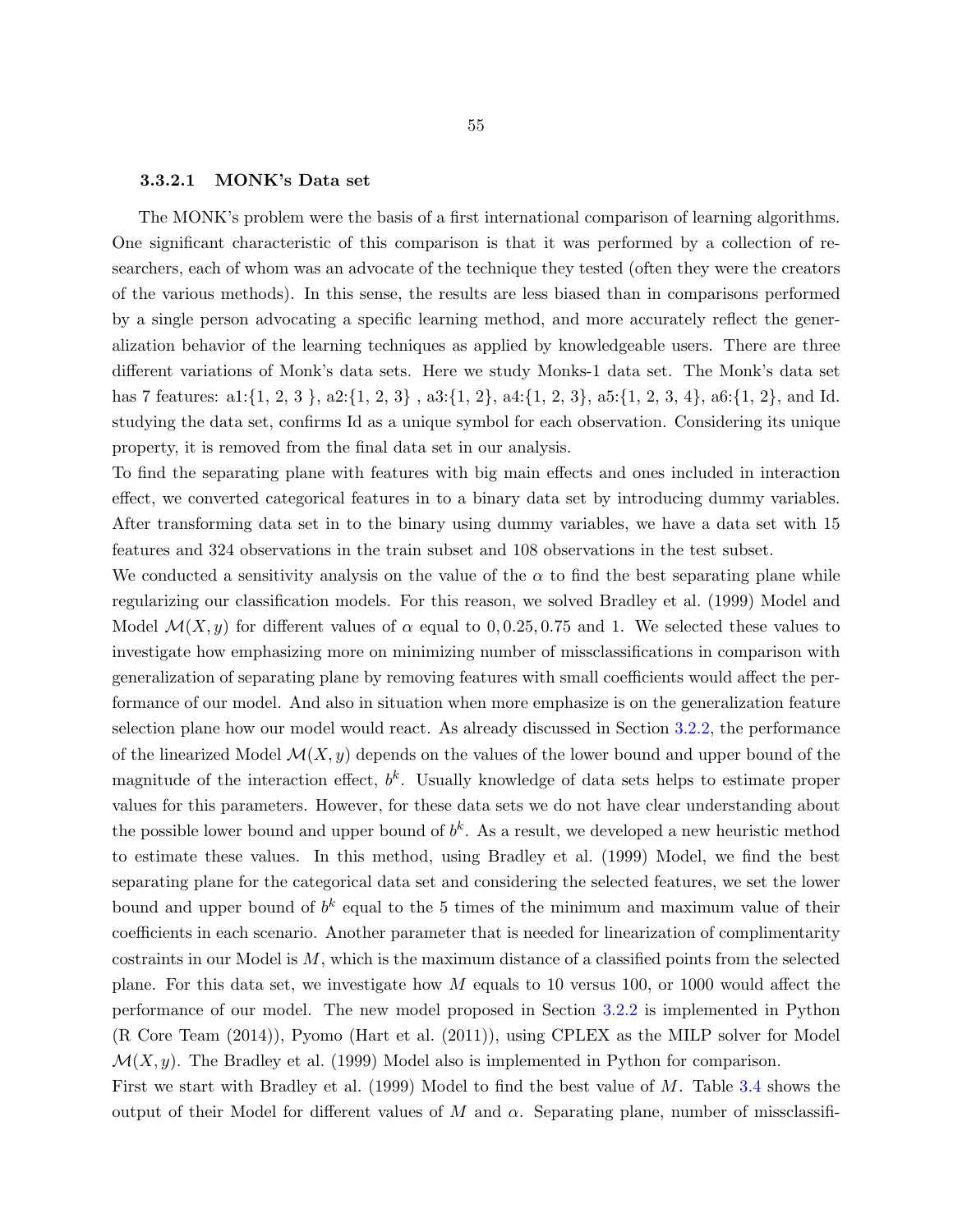cations in both train and test subsets along with computational time is recorded. As expected, different values of  $\alpha$  and M lead to different separating planes with different number of missclassifications. Result shows Bradley et al. (1999) Model acts robust in term of M for the total number of missclassifications in the test subset, while we observe more missclassified points in the train data set when  $M = 1000$ . Consequently M equal to 10 or 100 are the better selections. Studying the computational time also suggests  $M = 10$  to be a better choice leading to the same result with less computational effort. As a result, we select  $M = 10$  as the best value of M to propose our comparison for the two feature selection models.

We compare our new feature selection model with Bradley et al. (1999) Model with consideration of possibility of having two interaction effects. Running Model  $\mathcal{M}(X, y)$  on Monk's data set for two interaction effects, shows a significant increase in the computational difficulty. For instance, for  $\alpha = 0.75$ , Model  $\mathcal{M}(X, y)$  was ran for 42756.60 seconds and still we were %9.52 away from the optimal solution. To overcome this issue, we developed a new heuristic algorithm that is built on the repetitive implementation of Model  $\mathcal{M}(X, y)$  for finding the separating plane with consideration of multiple interaction effects. The algorithm works such that in each round, we always look for one interaction effect. The detected interaction effect will be added to the data set as a new feature, which represents the presence or absence of the interaction effect. The updated data set will be given to the Model  $\mathcal{M}(X, y)$  for detecting a second interaction effect. We continue this loop to reach the desired number of interaction effects. The algorithm is implemented to detect two interaction effect on the Monk's data set.

Table [3.5](#page-66-0) compares the two Model with respect to their ability to find the separating plane that minimizes the number of missclassifications for all scenarios. For the scenario  $\alpha = 0$ , we specifically look for minimizing the total number of missclassifications. Both Models find the separating plane with 13 features that leads to  $48/24$  missclassified points in the training/test subset based on Bradley et al. (1999) Model and Model  $\mathcal{M}(X, y)$ . When  $\alpha = 1$ , we emphasis on the separating plane having as few feature as possible. Since we completely ignore minimizing the total number of missclassifications, it leads to the selection of a plane having all its features' coefficients equal to 0. Here all data pints are assigned to the same group  $\beta$  and we would have 165 data points missclassified in the train subset and 51 missclassifications in the test subset. For the scenarios when  $\alpha$  is 0.25 or 0.75, Model  $\mathcal{M}(X, y)$  was able to find the interacting features and reduce the number of missclassifications in both train and test subsets. Compare to Bradley et al. (1999) Model, we observe %100 improvement on the number of missclassified points in the training subset and upto %45 decrease on the missclassifications in the test subset. As expected compare to Bradley et al. (1999) Model, the computatioanl difficulty increases using Model  $\mathcal{M}(X, y)$  and interestingly increase in  $\alpha$  leads to more computational effort. The result suggests that  $\alpha = 0.25$  is the best scenario, which leads to the lowest possible number of missclassifications in both train and test subsets, while computationally is less time consuming compare to  $\alpha = 0.75$ .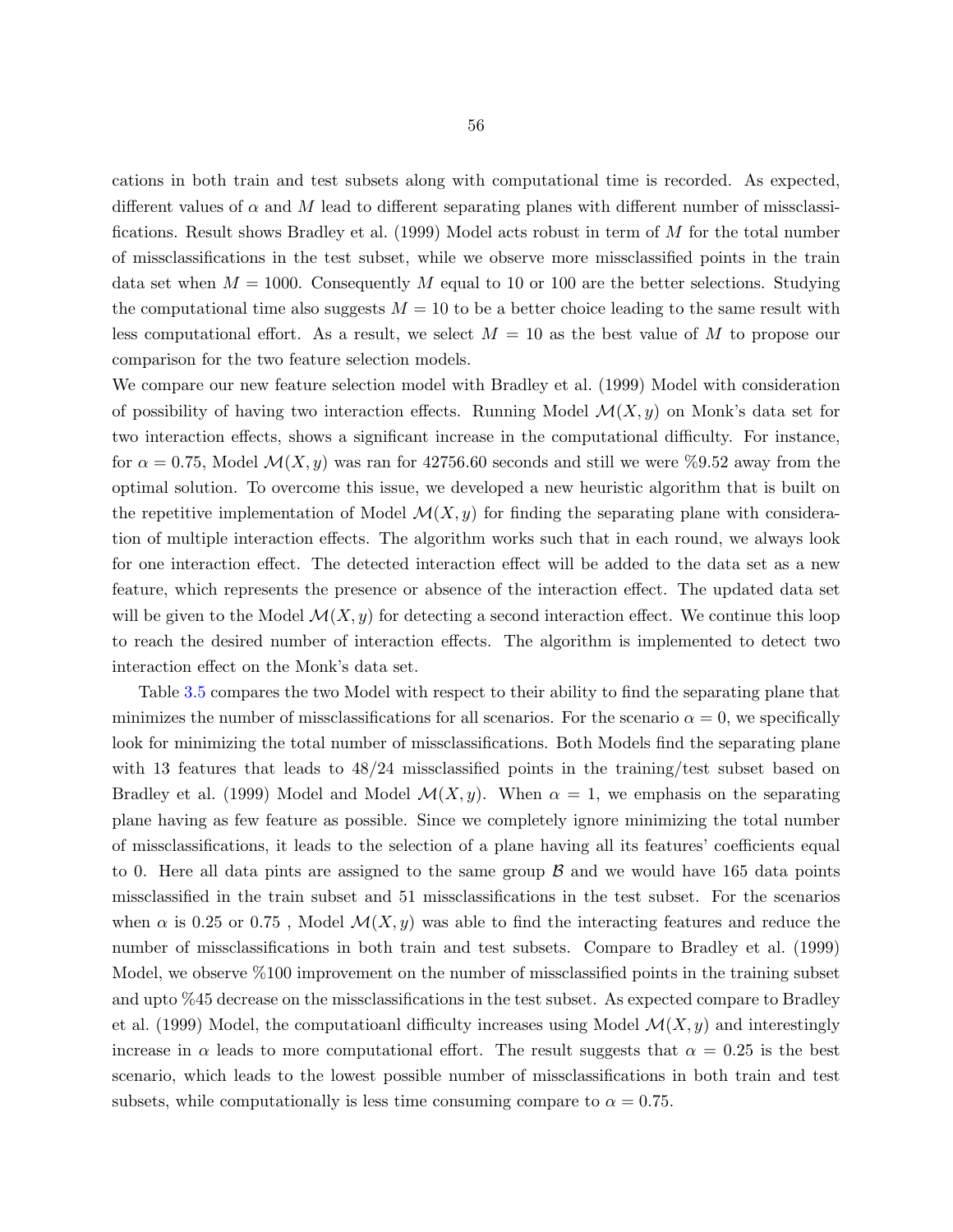| M    | $\alpha$       | Separating Plane                                | Train Missclassifi- | Test Missclassifi- | Computational |
|------|----------------|-------------------------------------------------|---------------------|--------------------|---------------|
|      |                |                                                 | cations             | cations            | Time(sec)     |
|      | $\overline{0}$ | $-10x_3 - 8x_4 - 6x_5 - 8x_6 - 10x_7 -$         | 48                  | 24                 | 39.43         |
|      |                | $6x_8 - 10x_9 - 10x_{10} - 10x_{11} -$          |                     |                    |               |
| 10   |                | $10x_{12}-4x_{13}-4x_{14}-4x_{15}=-31$          |                     |                    |               |
|      | 0.25           | $2x_4+4x_5-2x_7+2x_8-6x_{12}=1$                 | 48                  | 24                 | 350.11        |
|      | 0.75           | $-2x_4 - 8x_7 - 10x_{12} = -9$                  | 51                  | 21                 | 163.74        |
|      | $\mathbf{1}$   |                                                 | 165                 | 51                 | 0.68          |
|      | $\Omega$       | $-100x_3 - 98x_4 - 96x_5 - 98x_6$               | 48                  | 24                 | 111.18        |
| 100  |                | $100x_7 - 96x_8 - 100x_9 - 100x_{10} -$         |                     |                    |               |
|      |                | $100x_{11} - 100x_{12} - 94x_{13} - 94x_{14} -$ |                     |                    |               |
|      |                | $94x_{15} = -391$                               |                     |                    |               |
|      | 0.25           | $-2x_3+2x_5-2x_6-4x_7-6x_{12}=$                 | 48                  | 24                 | 526.75        |
|      |                | $-3$                                            |                     |                    |               |
|      | 0.75           | $-2x_4 - 98x_7 - 100x_{12} = -99$               | 51                  | 21                 | 385.6         |
|      | 1              |                                                 | 165                 | 51                 | 0.88          |
|      | $\Omega$       | $-1000x_3 - 998x_4 - 996x_5 +$                  | 90                  | 24                 | 273.25        |
| 1000 |                | $998x_6 + 996x_7 + 1000x_8$ -                   |                     |                    |               |
|      |                | $1000x_9 - 1000x_{10} - 1000x_{11} -$           |                     |                    |               |
|      |                | $100x_{12} - 994x_{13} - 994x_{14} -$           |                     |                    |               |
|      |                | $994x_{15} = -1995$                             |                     |                    |               |
|      | 0.25           | $-996x_3 - 994x_4 - 2x_7 + 2x_8$                | 67                  | 24                 | 388.23        |
|      |                | $998x_{12} = -995$                              |                     |                    |               |
|      | 0.75           | $-2x_4-2x_7-4x_{12}=-3$                         | 68                  | 21                 | 1494.43       |
|      | $\mathbf 1$    |                                                 | 165                 | 51                 | 0.95          |

<span id="page-65-0"></span>Table 3.4: Result of Bradley et al. (1999) feature selection model for different values of M, Monks's Data set

#### 3.3.2.2 Lymphography Data set

The Lymphography (ly) data set is one of three domains provided by the Oncology Institute that has repeatedly appeared in the machine learning literature. This lymphography domain was obtained from the University Medical Centre, Institute of Oncology, Ljubljana, Yugoslavia. It contains 148 instances with 18 nominal features. The task is to distinguish healthy patients from those with metastases or malignant lymphoma. Studying its features, we have 10 nominal with two variations, which can easily be transformed to binary. The remaining features are categorical with different levels, which are converted in to binary by introducing dummy variables. We filtered instances to distinguish metastases from malignant lymphoma patients. The new data set has 142 instances with 47 features. Data set is partitioned into %75 training and %25 test subsets.

To find the separating plane that minimizes the number of missclassifications, we conduct sensitivity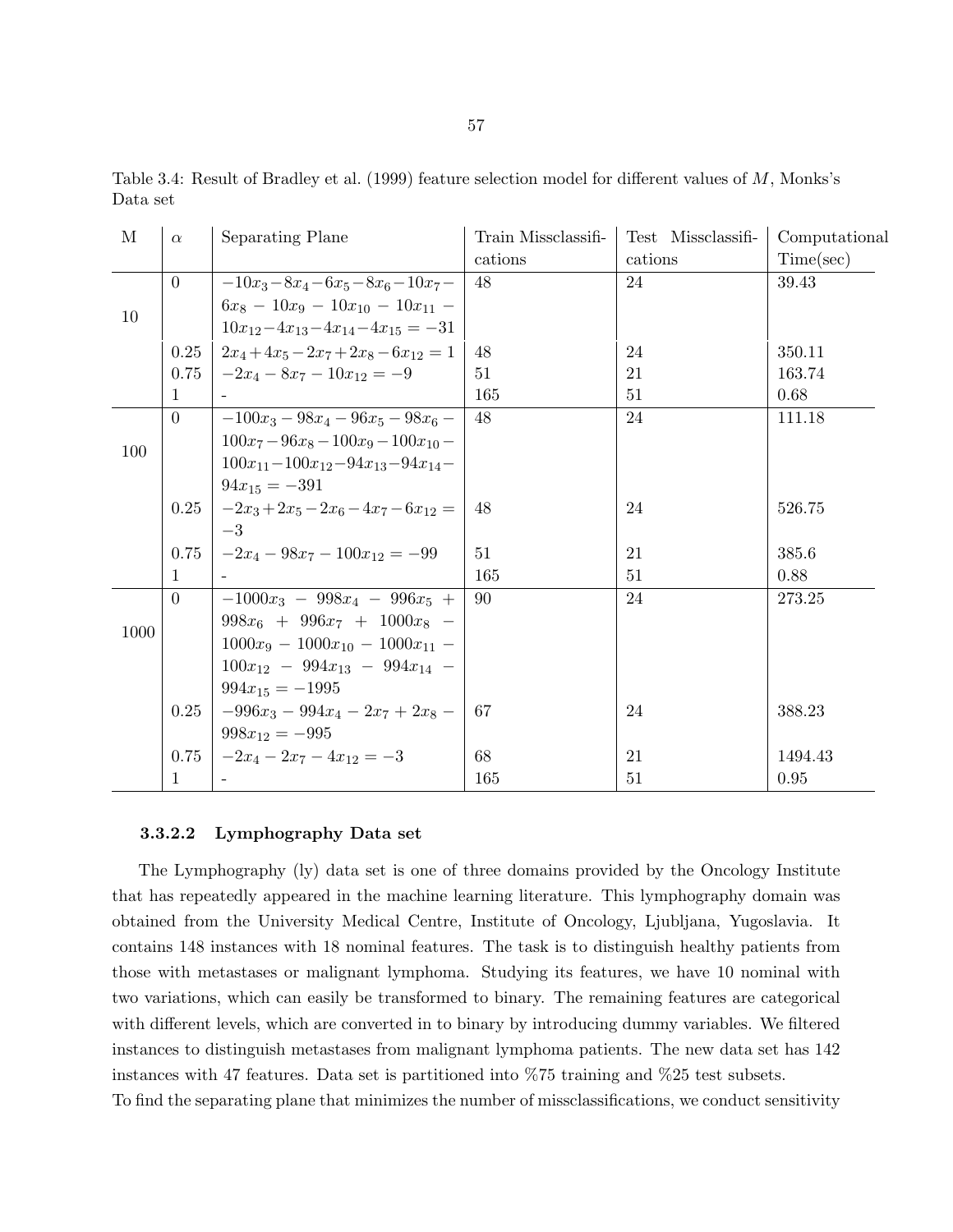<span id="page-66-0"></span>

| Model              | Separating Plane<br>$\alpha$ |                                              | Train Missclassifi- | Test Missclassifi- | Computational |
|--------------------|------------------------------|----------------------------------------------|---------------------|--------------------|---------------|
|                    |                              |                                              | cations             | cations            | Time(sec)     |
|                    | $\Omega$                     | $-10x_3 - 8x_4 - 6x_5 - 8x_6$                | 48                  | 24                 | 39.43         |
|                    |                              | $10x_7 - 6x_8 - 10x_9 - 10x_{10} -$          |                     |                    |               |
| Bradley et. al.    |                              | $10x_{11} - 10x_{12} - 4x_{13} - 4x_{14} -$  |                     |                    |               |
|                    |                              | $4x_{15} = -31$                              |                     |                    |               |
|                    | 0.25                         | $2x_4+4x_5-2x_7+2x_8-6x_{12}=1$              | 48                  | 24                 | 350.11        |
|                    | 0.75                         | $-2x_4 - 8x_7 - 10x_{12} = -9$               | 51                  | 21                 | 163.74        |
|                    | 1                            |                                              | 165                 | 51                 | 0.68          |
|                    | $\Omega$                     | $-10x_3 - 8x_4 - 6x_5 - 8x_6$                | 48                  | 24                 | 39.23         |
| $\mathcal{M}(X,y)$ |                              | $10x_7 - 6x_8 - 10x_9 - 10x_{10} -$          |                     |                    |               |
|                    |                              | $10x_{11} + 4x_{12} + 10x_{13} + 10x_{14} +$ |                     |                    |               |
|                    |                              | $10x_{15} = -17$                             |                     |                    |               |
|                    | 0.25                         | $-4x_3-2x_4+2x_6+4x_8-6x_{12}-$ 0            |                     | 13                 | 1204.21       |
|                    |                              | $6x_5x_8(1-x_{12}) + 4x_3x_7x_{12} =$        |                     |                    |               |
|                    |                              | $-1$                                         |                     |                    |               |
|                    | 0.75                         | $-2x_4 - 2x_7 - 410x_{12} - 33$              |                     | 15                 | 2586.81       |
|                    |                              | $4x_5x_8(1-x_{12})(1-x_{13})=-3$             |                     |                    |               |
|                    | $\mathbf{1}$                 |                                              | 165                 | 51                 | 3.97          |

Table 3.5: Comparison of feature selection models, Monks's Data set

analysis on the values of  $\alpha$  equal to 0, 0.25, 0.75, and 1. Same as Monk's data set, we have no clear understanding about the possible lower bound and upper bound of  $b^k$ . Therefore, we follow the same heuristic algorithm that is already discussed in Section [3.3.2.1](#page-63-0) to find these values. Although we already discussed how selection of M could affect on the effectiveness of both Model  $\mathcal{M}(X, y)$  and Bradley et al. (1999) Model, here we will not implement the same analysis we presented in Section  $3.3.2.1$  to find the best M. The purpose of this paper is presenting a new feature selection model using mathematical modeling that separates data points in two different classes while considering interaction effect and also demonstrating a substantial improvement over Bradley et al. (1999) Model. Therefore, for any selection of  $M$ , this comparison could be applicable. Here we fix  $M$  to be equal to 10.

The comparison between two feature selection models with possibility of two interaction effects was investigated. Result detects the same interacting features with same magnitude of interaction effects for possibilities of two interaction effects. This redundancy lead us to the conclusion that data set only has one interaction effect. Result of Bradley et al. (1999) Model and Model  $\mathcal{M}(X, y)$ for all values of  $\alpha$  are presented in Table [3.6.](#page-67-0)

Number of selected features, complexity of interaction effect, number of missclassified data points in train and test subsets, along with computational time for both models are shown in Table [3.6.](#page-67-0) For both  $\alpha = 0$  and  $\alpha = 1$ , we observe the same behaviour from both Bradley et al. (1999)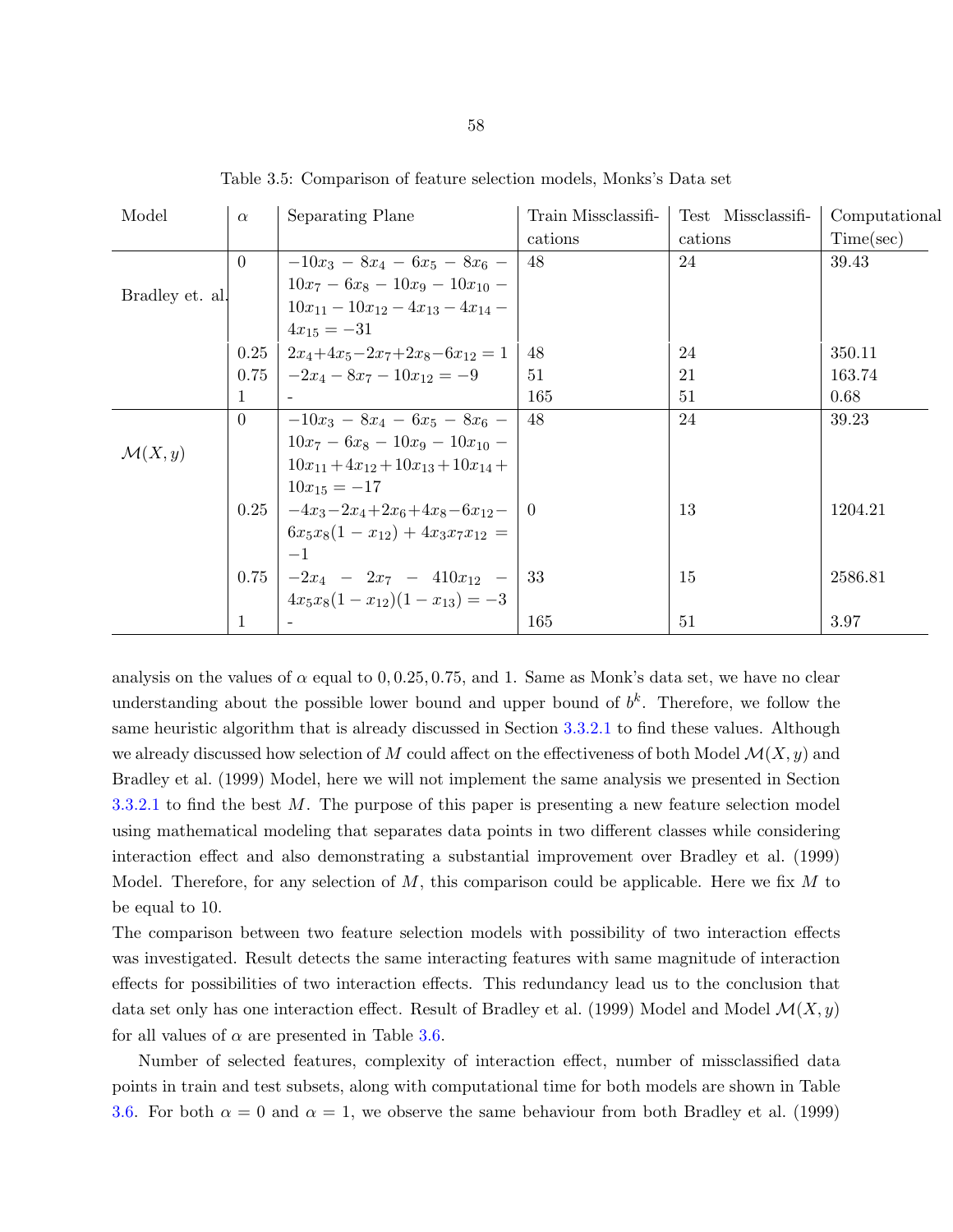| ure colocion models |  |
|---------------------|--|

Table 3.6: Comparison of feature selection models, Lymphography Data set

<span id="page-67-0"></span>

| Model              | $\alpha$ | Number<br>of | Number of        | Train<br>Miss-  | Test Missclas- | Computational |
|--------------------|----------|--------------|------------------|-----------------|----------------|---------------|
|                    |          | Selected     | Interacting      | classifications | sifications    | Time(sec)     |
|                    |          | Features     | features         |                 |                |               |
|                    |          | 47           |                  |                 | 9              | 3.12          |
| Bradley et. al.    | 0.25     | 13           |                  |                 | 9              | 44.12         |
|                    | 0.75     | 13           |                  | $\Omega$        | 9              | 44.06         |
|                    |          | $\theta$     |                  | 49              | 12             | 0.07          |
|                    | $\theta$ | 47           | $\theta$         |                 | 12             | 0.24          |
| $\mathcal{M}(X,y)$ | 0.25     | 10           | 11               | $\Omega$        |                | 1614.13       |
|                    | 0.75     | 4            | $\boldsymbol{6}$ | 9               |                | 6.31          |
|                    |          |              |                  | 49              | 12             | 0.1           |

Model and Model  $\mathcal{M}(X, y)$ . The only difference is the test missclassifications and computational time. Because of estimating lower bound and upper bound of  $b<sup>k</sup>$  based on the heuristic algorithm we already discussed, we allow  $b^k$  having values different than 0, and due to including  $\theta^l$  in the constraints and the value of M,  $\theta^l$  turns out to get a value, which leads to an increase in the number of missclassifications in the test subset. A better estimation of mentioned parameters, would avoid the issue. For the scenario when  $\alpha = 0.25$ , Bradley et al. (1999) Model selects a separating plane having 13 features with total number of missclassifications for the test data set equal to 9 and we have no missclassified points in the train subset. However, Model  $\mathcal{M}(X, y)$ found a different separating plane with 10 features and 1 interaction effect such that it reduces the number of missclassifications to 7 in the test subset, while keeping no missclassified point in the train subset. When  $\alpha = 0.75$ , we observe a separating plane resulted from Model  $\mathcal{M}(X, y)$ that not only has fewer number of missclassifications in the test subset, but also has fewer selected features in the plane (4 features). Although it shows 9 missclassifications in the train subset, due to generalization format of the separating plane, it leads to fewer number of missclassified test data points. Both  $\alpha = 0.25$  and  $\alpha = 0.75$  shows an improvement on classifying data points by reducing the number of missclassifications up to %22.22. Finally consideration of computational time, would suggest  $\alpha = 0.75$  as the best scenario which reduces the number of missclassifications while computationally acts efficient. These results suggest that the Model  $\mathcal{M}(X, y)$  demonstrates substantial improvements over Bradley et al. (1999) Model in the presence of interacting features.

## 3.3.3 Conclusions and Future Work

The main goal of feature selection is to find a feature subset that is highly predictive of the response variable. While well-known feature selection methods, emphasize on the removal of apparently redundant and irrelevant features to avoid poor predictive models, we showed redundant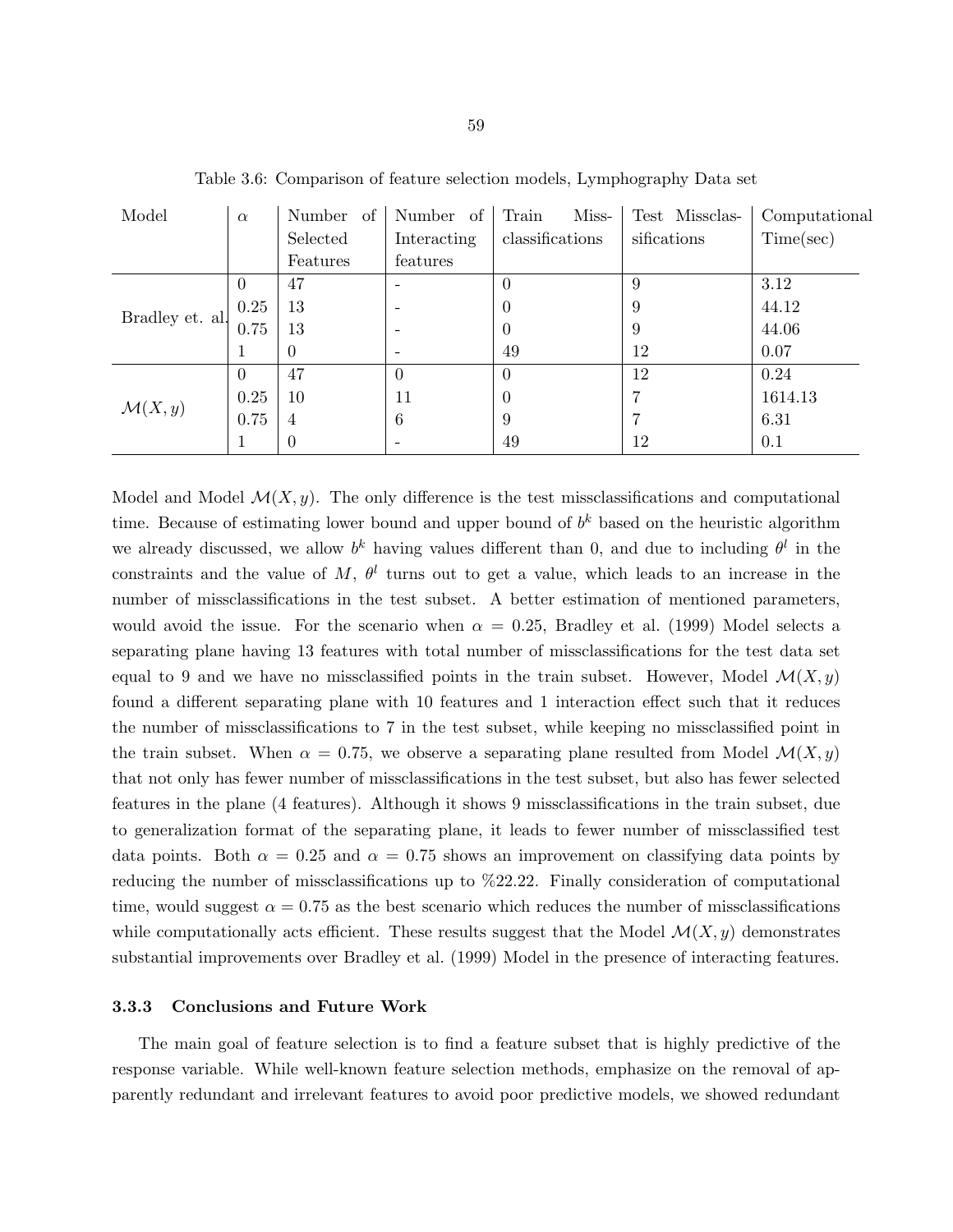and apparently irrelevant features could be useful for prediction. We proposed a new feature selection model that emphasizes on the importance of considering redundant or apparently irrelevant features that are associated in feature interaction. The model is an advanced version of the feature selection model Bradley et al. (1999) proposed. Using mathematical modeling, we tried to find a separating plane to categorize data points in two different sets of  $A$  and  $B$  while considering interaction effect. Our model is specifically designed for categorical data sets with binary features. It can also be used on categorical data sets with Continuous features, by transforming features in to different categories. Sensitivity analysis revealed that the performance of our new feature selection model depends on our selection of  $\alpha$  and lower bound and upper bound of  $b<sup>l</sup>$ . The effectiveness of the new feature selection model is evaluated on the synthetics and real world data sets. The proposed method is compared with Bradley et al. (1999) feature selection model in terms of ability to minimize number of misclassifications and computation time. Interestingly based on literature no feature selection method could detect explicitly interacting features and their combination, while our model can specifically tells which features are interacting with each others. The proposed feature selection model has several limitations: The validity of the detected interaction effect depends on two assumptions: (1) the lower and upper bound of the magnitude of interaction effect, and (2) number of interaction effects.

#### 3.4 References

- Abe, N. and Kudo, M. (2006). Non-parametric classifier-independent feature selection. Pattern recognition, 39(5):737–746.
- Appice, A., Ceci, M., Rawles, S., and Flach, P. (2004). Redundant feature elimination for multiclass problems. In Proceedings of the twenty-first international conference on Machine learning, page 5. ACM.
- Blum, A. L. and Langley, P. (1997). Selection of relevant features and examples in machine learning. Artificial intelligence, 97(1-2):245–271.
- Bradley, P. S., Fayyad, U. M., and Mangasarian, O. L. (1999). Mathematical programming for data mining: Formulations and challenges. INFORMS Journal on Computing, 11(3):217–238.
- Bradley, P. S., Mangasarian, O. L., and Street, W. N. (1998). Feature selection via mathematical programming. INFORMS Journal on Computing, 10(2):209–217.
- Collins, R. L., Hu, T., and et al., C. W. (2013). Multifactor dimensionality reduction reveals a threelocus epistatic interaction associated with susceptibility to pulmonary tuberculosis. BioData Mining, 6:1.
- Cotter, S. F., Kreutz-Delgado, K., and Rao, B. D. (2001). Backward sequential elimination for sparse vector subset selection. Signal Processing, 81(9):1849–1864.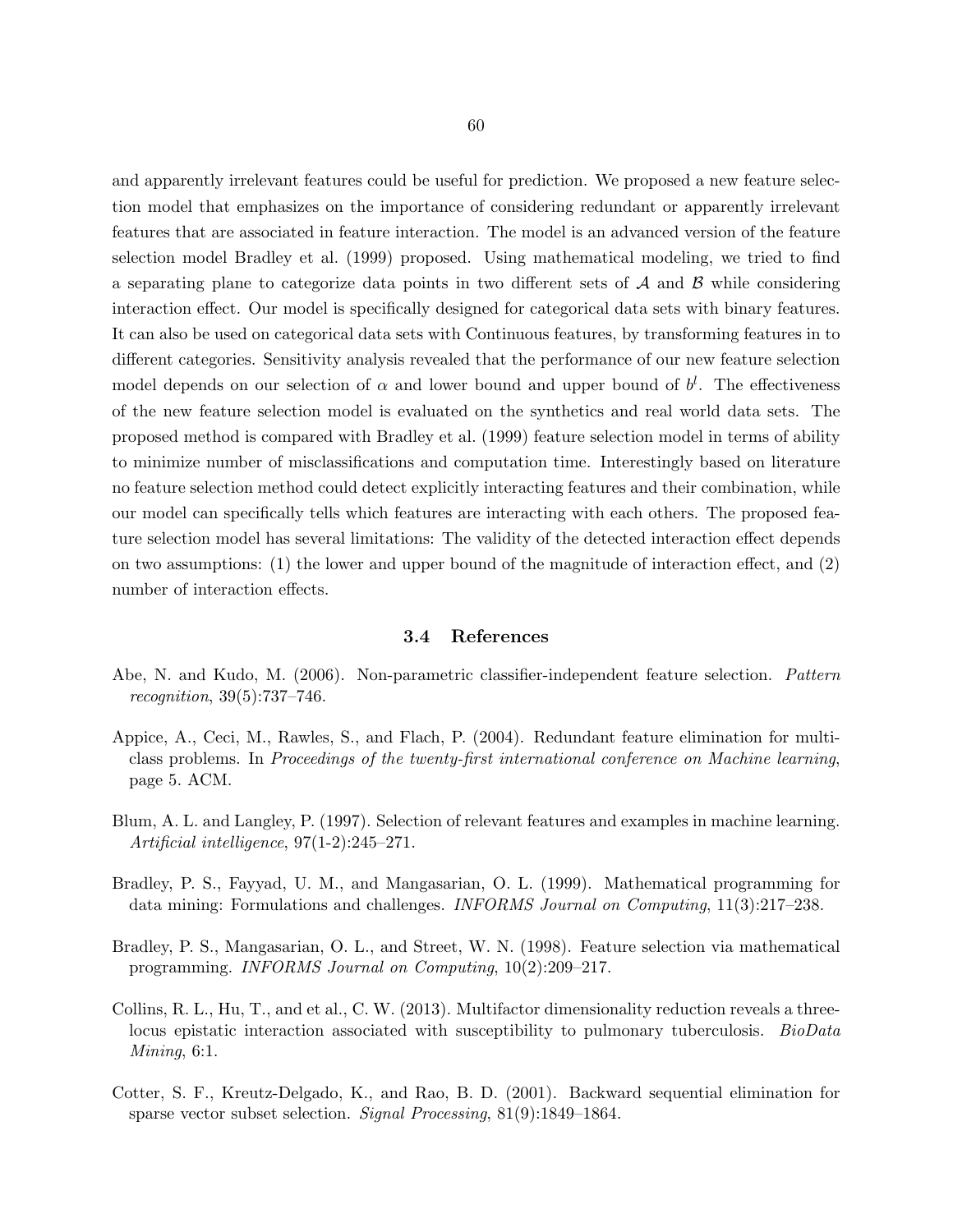- Das, S. (2001). Filters, wrappers and a boosting-based hybrid for feature selection. In *Icml*, volume 1, pages 74–81.
- Dash, M. and Liu, H. (1997). Feature selection for classification. *Intelligent data analysis*, 1(1-4):131–156.
- Dua, D. and Graff, C. (2017). UCI machine learning repository.
- Evans, D. M., Marchini, J., Morris, A. P., and Cardon, L. R. (2006). Two-stage two-locus models in genome-wide association. PLoS Genetics, 2:e157.
- Gennari, J. H., Langley, P., and Fisher, D. (1989). Models of incremental concept formation. Artificial intelligence, 40(1-3):11–61.
- Guyon, I., Weston, J., Barnhill, S., and Vapnik, V. (2002). Gene selection for cancer classification using support vector machines. Machine learning, 46(1-3):389–422.
- Hart, W. E., Watson, J.-P., and Woodruff, D. L. (2011). Pyomo: modeling and solving mathematical programs in python. Mathematical Programming Computation, 3(3):219–260.
- John, G. H., Kohavi, R., and Pfleger, K. (1994). Irrelevant features and the subset selection problem. In Machine Learning Proceedings 1994, pages 121–129. Elsevier.
- Kässens, J. C., Wienbrandt, L., González-Domínguez, J., Schmidt, B., and Schimmler, M. (2002). High-speed exhaustive 3-locus interaction epistasis analysis on FPGAs. Journal of Computational Science, 9:131–136.
- Kira, K. and Rendell, L. A. (1992). A practical approach to feature selection. In Machine Learning Proceedings 1992, pages 249–256. Elsevier.
- Koller, D. and Sahami, M. (1996). Toward optimal feature selection. Technical report, Stanford InfoLab.
- Leem, S., Jeong, H. H., Lee, J., Weea, K., and Sohn, K. (2014). Fast detection of high–order epistatic interactions in genome–wide association studies using information theoretic measure. Computational Biology and Chemistry, 50:19–28.
- Maher, B. (2008). The case of the missing heritability. *Nature*, 456:18–21.
- Maldonado, S. and Weber, R. (2009). A wrapper method for feature selection using support vector machines. *Information Sciences*, 179(13):2208-2217.
- Mangasarian, O. L. (1996). Mathematical programming in machine learning. In Nonlinear Optimization and Applications, pages 283–295. Springer.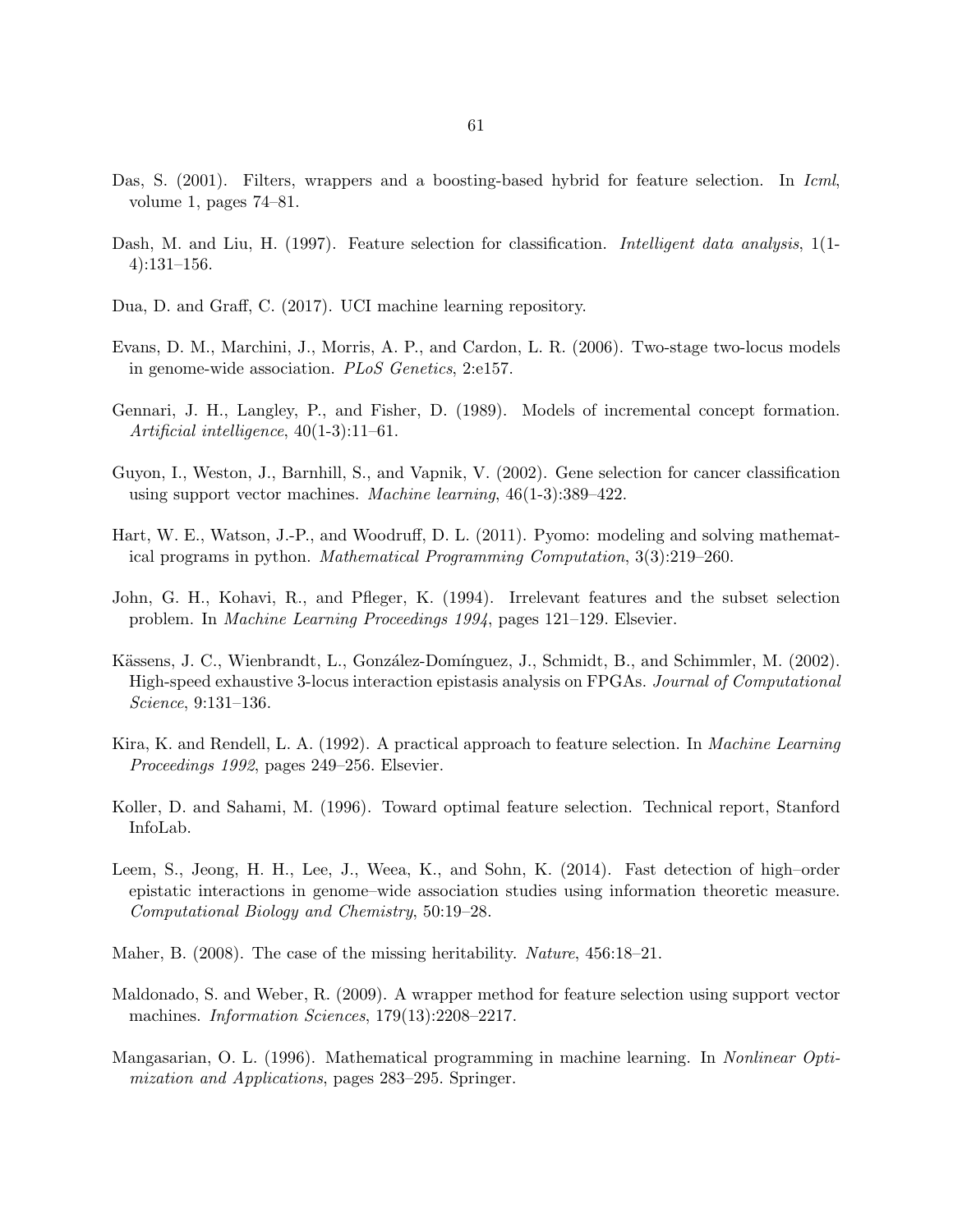- Moore, J. H., Asselbergs, F. W., and Williams, S. M. (2010). Bioinformatics challenges for genomewide association studies. *Bioinformatics*, 26:445-455.
- R Core Team (2014). R: A Language and Environment for Statistical Computing. R Foundation for Statistical Computing, Vienna, Austria.
- Radha, R. and Muralidhara, S. (2016). Removal of redundant and irrelevant data from training datasets using speedy feature selection method. Intâl J Comp. Sci. and Mob. Comput.,  $5(7):359-$ 364.
- Ritchie, M. D., Hahn, L. W., Roodi, N., Bailey, L. R., Dupont, W. D., Parl, F. F., and Moore, J. H. (2001). Multifactor–dimensionality reduction reveals high–order interactions among estrogen– metabolism genes in sporadic breast cancer. The American Journal of Human Genetics, 69:138– 147.
- Santana, L. E. A. d. S. and de Paula Canuto, A. M. (2014). Filter-based optimization techniques for selection of feature subsets in ensemble systems. Expert Systems with Applications, 41(4):1622– 1631.
- Tang, X., Dai, Y., and Xiang, Y. (2018). Feature selection based on feature interactions with application to text categorization. Expert Systems with Applications, 120.
- Upstill-Goddard, R., Eccles, D., Fliege, J., and Collins, A. (2013). Machine learning approaches for the discovery of gene–gene interactions in disease data. Briefings in bioinformatics,  $14(2):251-$ 260.
- Wang, G., Song, Q., Xu, B., and Zhou, Y. (2013). Selecting feature subset for high dimensional data via the propositional foil rules. Pattern Recognition, 46(1):199–214.
- Wang, L. and Mehr, M. N. (2019). An optimization approach to epistasis detection. European Journal of Operational Research, 274(3):1069–1076.
- Wei, H.-L. and Billings, S. A. (2006). Feature subset selection and ranking for data dimensionality reduction. IEEE transactions on pattern analysis and machine intelligence, 29(1):162–166.
- Xie, M., Li, J., and Jiang, T. (2012). Detecting genome-wide epistases based on the clustering of relatively frequent items. Bioinformatics, 28:5–12.
- Yu, L. and Liu, H. Efficient feature selection via analysis of relevance and redundancy.
- Zeng, Z., Zhang, H., Zhang, R., and Yin, C. (2015). A novel feature selection method considering feature interaction. Pattern Recognition, 48(8):2656–2666.
- Zhao, Z. and Liu, H. (2009). Searching for interacting features in subset selection. Intelligent Data Analysis, 13(2):207–228.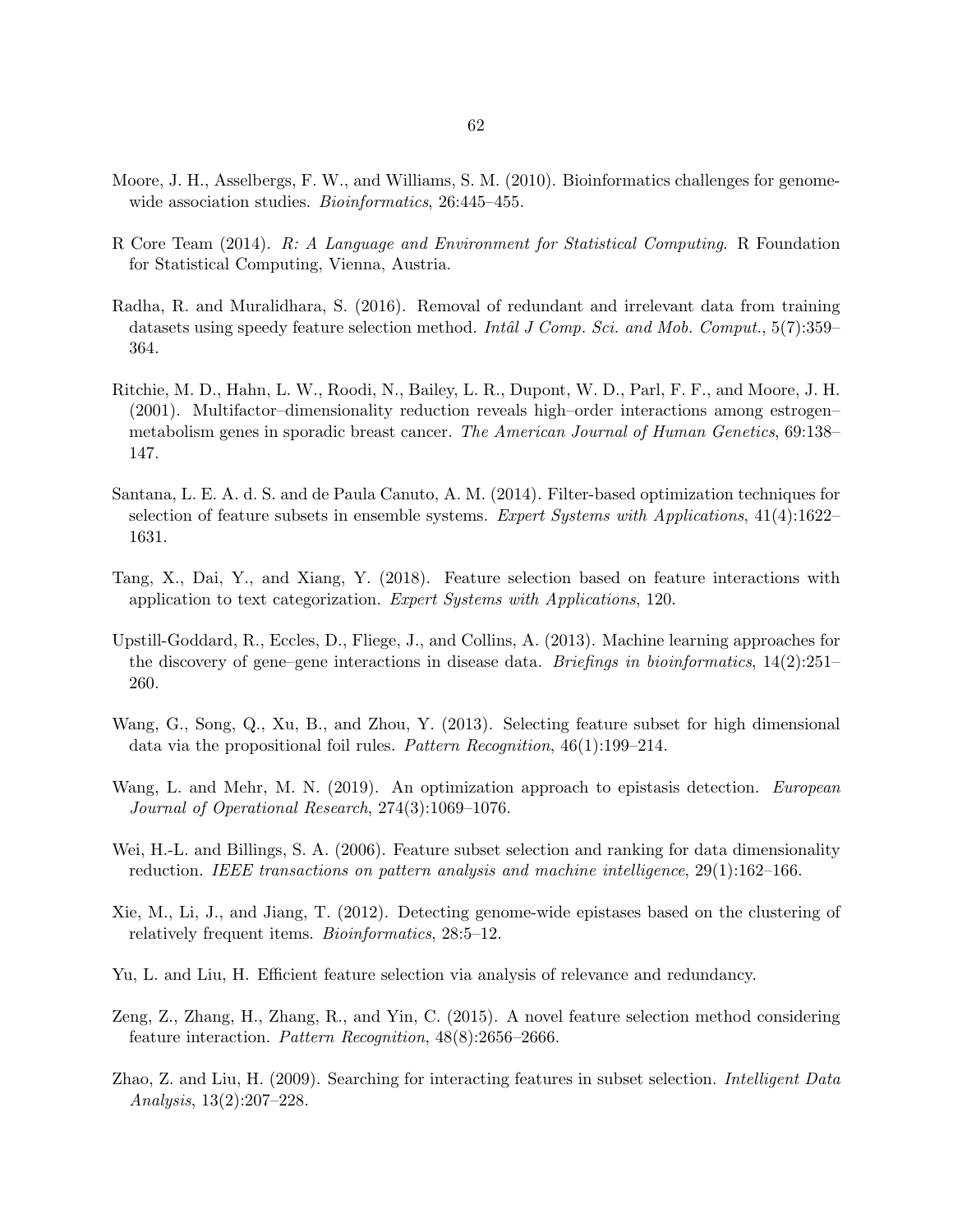Zhu, Z., Ong, Y.-S., and Dash, M. (2007). Markov blanket-embedded genetic algorithm for gene selection. Pattern Recognition, 40(11):3236–3248.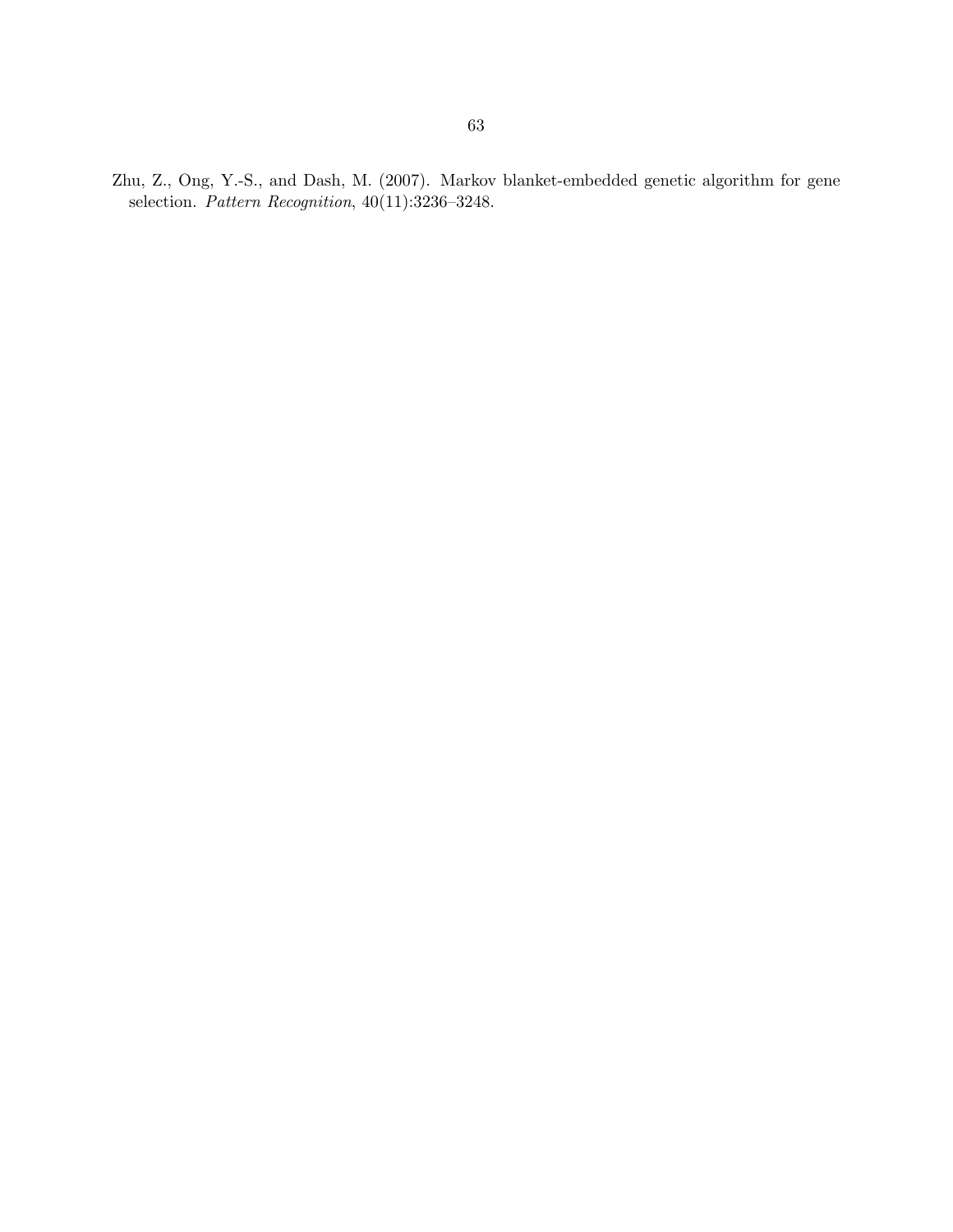## SUMMARY OF CONTRIBUTIONS

In this dissertation, we proposed novel feature selection models for response prediction with consideration of interacting features. In the first paper we addressed a novel application of operations research in detecting epistatic effect. In the paper, we addressed a Mixed Integer Linear Programming model that detects both the complexity of the epistasis and the exact combination of genes the triggers the effect. Sensitivity analysis revealed that model is most effective and computationally efficient when we have a few dozen genes and a couple of hundreds observations. We also developed a local heuristics search to detect the epistasis for a large data set. In presence of large number of features, first a feature selection algorithm can be used to reduce the dimensionality, and then small sample of observations are iteratively drawn to feed the optimization model. We also conducted experimental studies on a soybean data set with 20,087 genes and 42,509 individuals. In comparison with popular algorithms in literature, the new algorithm demonstrated a significant improvement in detecting epistasis effects. In the second paper, we proposed a novel feature selection algorithm for data sets with continuous response predictions that detects interactive features. While common well-known feature selection algorithm mostly are structured based on the removal of redundant and apparently irrelevant features, we show redundant and apparently irrelevant features might be important in subset selections. Considering interaction effect, a feature could be redundant or apparently irrelevant by itself, while it could be important in the presence of others. We showed unintentional removal of these features could lead to poor predictions. Proposed method finds features with significant main effect using well-known feature selection methods and implements a mixed integer linear programming model to recognize feature interactions and their exact combinations. Therefore, we modified the MILP modeling introduced in Chapter 1, to be able to detect multiple interaction effects and conducted simulation experiments on synthetic and real data sets. We proposed a comparison between the result of the new algorithm, FSCI, with three existing feature selection methods (FCBF, ReliefF and Random forest) and showed how effective it finds interacting features. We also demonstrated the prediction improvement we observed in synthetic and real data sets by implementing the FSCI algorithm. The third paper discussed a new feature selection model for datasets with binary response variables. The new feature selection model emphasizes on the importance of considering redundant or apparently irrelevant features that are associated in feature interaction. Using mathematical modeling, we tried to find a separating plane to categorize data points in two different sets of  $A$  and  $B$  while considering interaction effect. Our model is specifically designed for categorical datasets with binary features. It can also be used on categorical datasets with Continuous features, by transforming features in to different